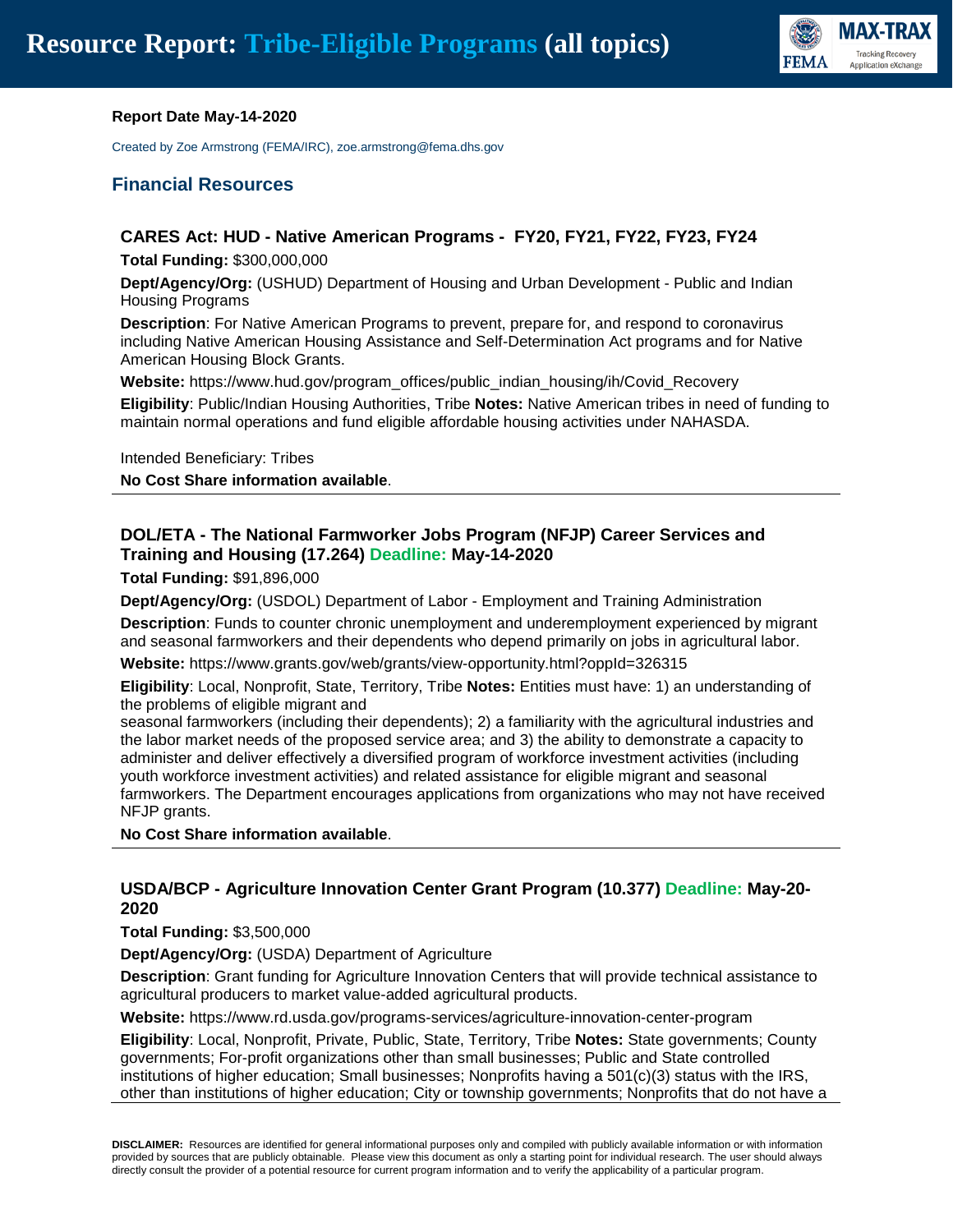

501(c)(3) status with the IRS, other than institutions of higher education; Private institutions of higher education; Native American tribal governments (Federally recognized).

**No Cost Share information available**.

# **USDA/AMS - FY20 Farmers Market Promotion Program (10.175) Deadline: May-26-2020**

**Total Funding:** \$13,500,000

**Dept/Agency/Org:** (USDA) Department of Agriculture - Agricultural Marketing Service

**Description**: Farmers Market Promotion Program (FMPP) grants are to develop, coordinate, and expand direct producer to consumer markets to increase access to, and availability of, regionally produced agricultural products.

**Website:** https://www.ams.usda.gov/services/grants/fmpp

**Eligibility**: For-Profit Organizations, Local, Nonprofit, Tribe **Notes:** 1. Agricultural Business or Cooperatives.

- 2. Producer Networks or Association.
- 3. Community Supported Agriculture (CSA) Network or Associations.
- 4. Food Council.
- 5. Local Government.
- 6. Nonprofit Corporations.
- 7. Public Benefit Corporation.
- 8. Economic Development Corporation.
- 9. Regional Famers Market Authority.
- 10. Tribal Government.

**Cost Share Notes:** Matching funds of 25% of the Total Federal portion of the grant is required.

# **USDA/AMS - Local Food Promotion Program (10.175) Deadline: May-26-2020**

**Total Funding:** \$13,500,000

**Dept/Agency/Org:** (USDA) Department of Agriculture - Agricultural Marketing Service

**Description**: The goal of LFPP is to develop, coordinate, & expand local & regional food business enterprises to help increase access to and availability of locally & regionally produced agricultural products.

**Website:** https://www.ams.usda.gov/services/grants/lfpp

**Eligibility**: Local, Nonprofit, Public, Tribe **Notes:** 1. Agricultural Business or Cooperatives.

- 2. Producer Networks or Association.
- 3. Community Supported Agriculture (CSA) Network or Associations.
- 4. Food Council.
- 5. Local Government.
- 6. Nonprofit Corporations.
- 7. Public Benefit Corporation.
- 8. Economic Development Corporation.
- 9. Regional Famers Market Authority.
- 10. Tribal Government.

The applicant may subcontract or subaward with partners and collaborators. Partners and collaborators may come from private or public, for-profit or nonprofit entities.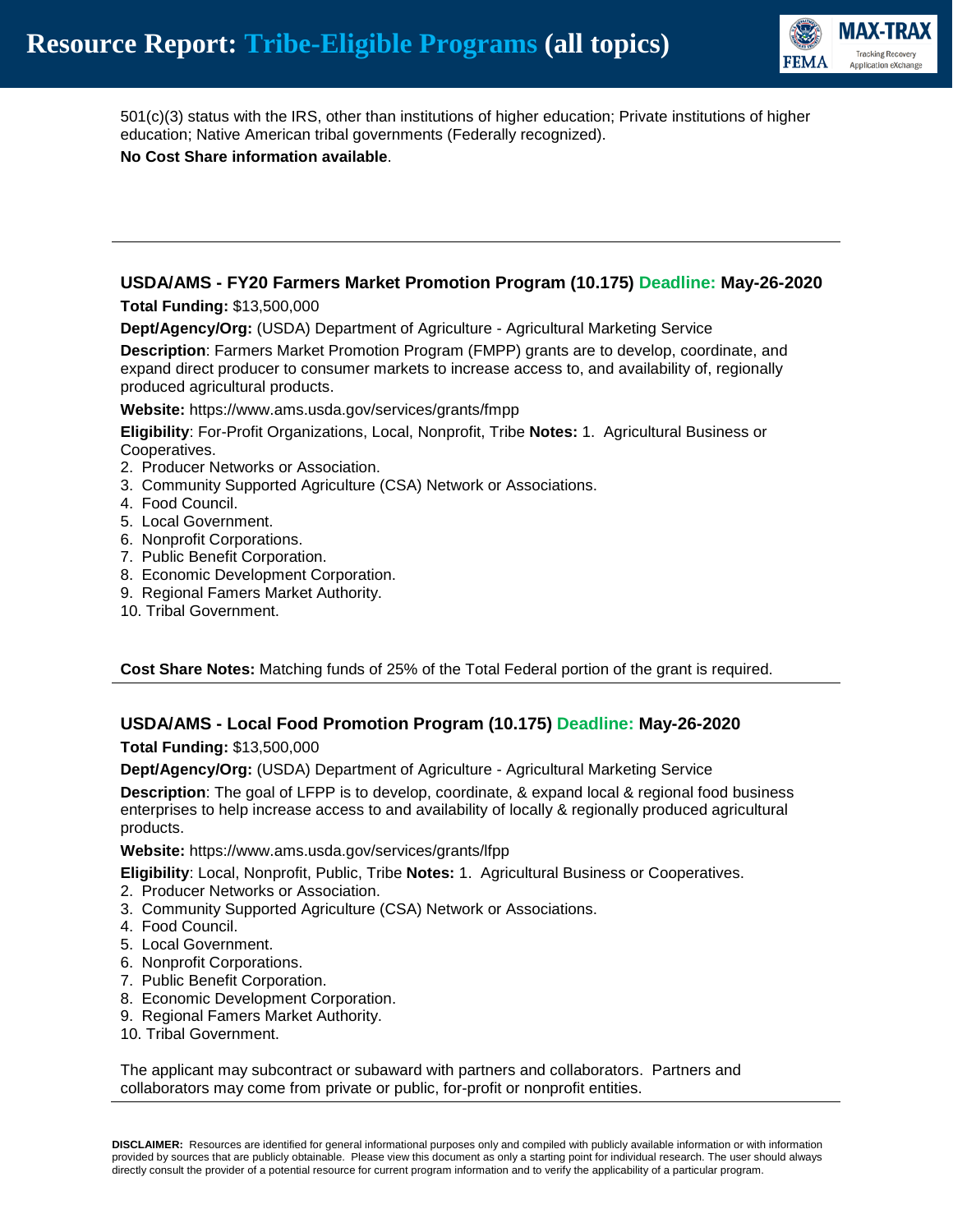

**Cost Share Notes:** This funding opportunity requires matching funds from non-Federal sources in the form of cash and/or in-kind contributions in an amount equal to 25 percent of the total Federal portion of the grant. There is no competitive advantage for an applicant to provide a cost share or match that exceeds the required amount. If the project is selected for funding, any exceeding amount will be considered voluntary and must be documented and secured at the time of the award.

Indirect costs may count toward your match. Applicants cannot use program income or any other Federal funds as a match or cost share.

# **USDA/NIFA - Community Food Projects Program (10.225) Deadline: Jun-03-2020**

#### **Total Funding:** \$4,800,000

**Dept/Agency/Org:** (USDA) Department of Agriculture - National Institute of Food and Agriculture

**Description**: Promote comprehensive responses to local food access, farm, and nutrition issues; and Meet specific state, local or neighborhood food and agricultural needs.

#### No website listed.

**Eligibility**: Nonprofit, Private, Public, Public/Private Institutions of Higher Education, Tribe **Notes:** Public food program service providers, tribal organizations, or private nonprofit entities, including gleaners.

1. They must have experience in the area of: a. community food work, particularly concerning small and medium-size farms, including the provision of food to people in low-income communities and the development of new markets in low-income communities for agricultural producers; b. job training and business development activities for food-related activities in low-income communities; and c. efforts to reduce food insecurity in the community, including food distribution, improving access to services, or coordinating services and programs.

2. Demonstrate competency to implement a project, provide fiscal accountability, collect data, and prepare reports and other necessary documentation.

3. Demonstrate a willingness to share information with researches, evaluators, practitioners, and other interested parties, including a plan for dissemination of results; and 4. Collaborate with one or more local partner organizations to achieve at least one of the hunger-free communities goal.

#### **No Cost Share information available**.

#### **USDA/NIFA - New Beginnings for Tribal Students - FY2020 Deadline: Jun-12-2020**

**Total Funding:** \$5,000,000

**Dept/Agency/Org:** (USDA) Department of Agriculture - National Institute of Food and Agriculture **Description**: The New Beginning for Tribal Students makes competitive grants to land-grant colleges and universities to provide identifiable support specifically targeted for Tribal students.

**Website:** https://www.grants.gov/web/grants/view-opportunity.html?oppId=326619

**Eligibility**: Academic Institution, Public/Private Institutions of Higher Education, Tribe **Notes:** To make competitive grants to land-grant colleges and universities to provide support targeted at Tribal students.

Land-grant colleges and universities includes 1862, 1890 and 1994 land-grant institutions. You can find a link to the Land-Grant colleges and Universities here: https://www.nifa.usda.gov/land-grant-collegesand-universities-partner-website-directory.

Tribal student is defined in this legislation as a student at a land-grant college or university that is a member of an Indian tribe as defined in section 4 of the Indian Self-Determination and Education Assistance Act (25 U.S.C 5304). The maximum amount allowable per state is \$500,000 per year.

**Cost Share Notes:** Applicants MUST provide 100% matching contributions on a dollar-for-dollar basis for all Federal funds awarded under the New Beginnings for Tribal Students. NIFA is not authorized to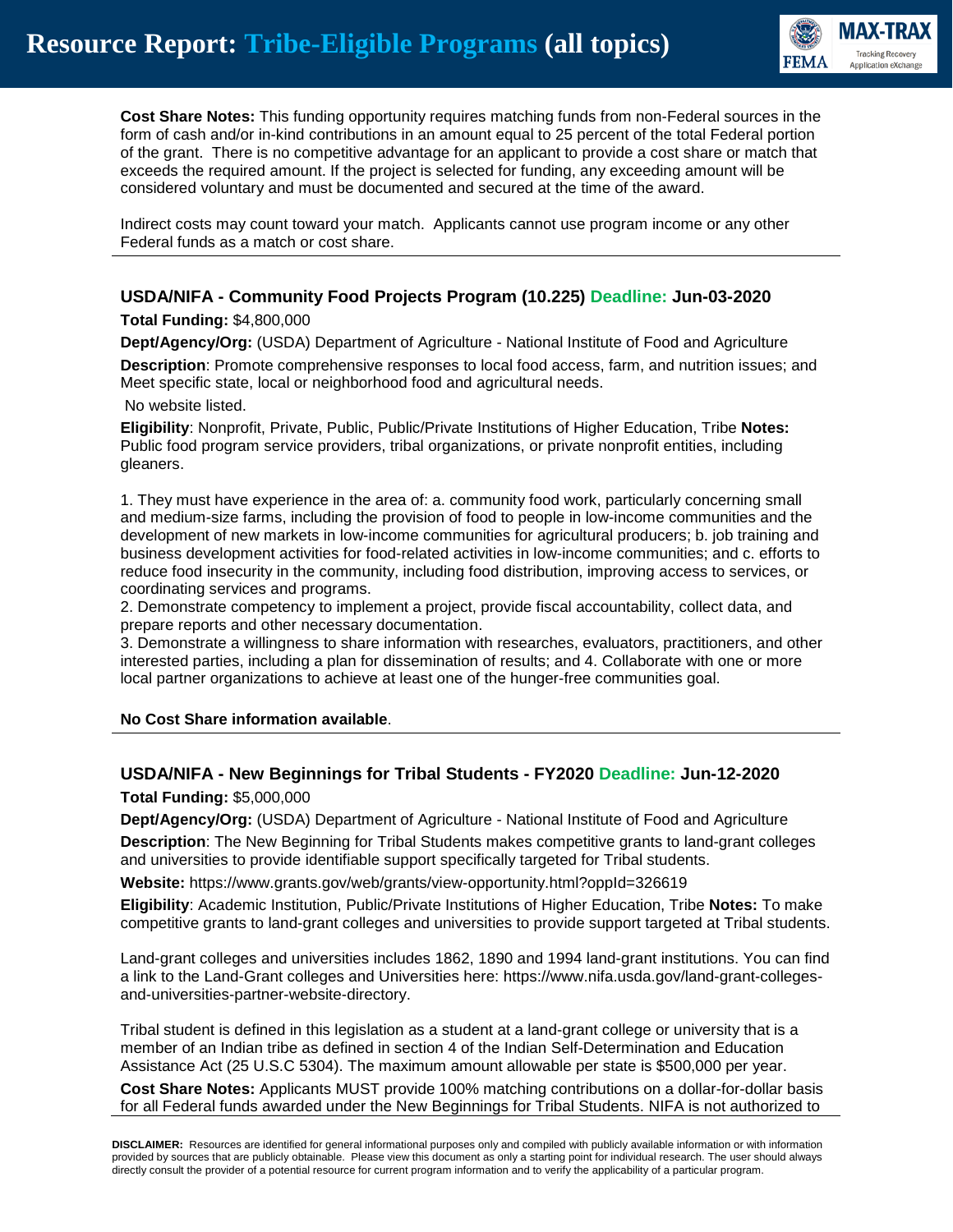

waive this matching requirement for any applicant or awardee.

# **USDA/NIFA - Farm and Ranch Stress Assistance Network (10.500) Deadline: Jun-23- 2020**

**Total Funding:** \$7,187,000

**Dept/Agency/Org:** (USDA) Department of Agriculture - National Institute of Food and Agriculture **Description**: To establish a network that connects individuals who are engaged in farming, ranching, and other agriculture-related occupations to stress assistance programs. https://nifa.usda.gov/fundingopportunity/farm-and-ranch-stress-assistance-network

**Website:** https://www.grants.gov/web/grants/view-opportunity.html?oppId=326533

**Eligibility**: Local, Nonprofit, State, Territory, Tribe

**No Cost Share information available**.

#### **USDA/OTP - Market Access Program (MAP) - FY2020 Deadline: Jun-26-2020**

**Total Funding:** \$200,000,000

**Dept/Agency/Org:** (USDA) Department of Agriculture - Office of Trade Programs

**Description**: Designed to encourage the development, maintenance, and expansion of commercial export markets for United States agricultural commodities and products through cost-share assistance. **Website:** https://www.grants.gov/web/grants/view-opportunity.html?oppId=326932

**Eligibility**: Nonprofit, State, Tribe **Notes:** State governments

Nonprofits having a  $501(c)(3)$  status with the IRS, other than institutions of higher education Native American tribal governments (Federally recognized)

an applicant must be a nonprofit U.S. agricultural trade organization, a nonprofit state regional trade group, a U.S. agricultural cooperative, or a state government agency.

**Cost Share Notes:** The amount of cost share will be specified in the approval letter.

To participate in the MAP, an applicant must agree to contribute resources towards its proposed promotional activities. The MAP is intended to supplement, not supplant, the efforts of the U.S. private sector. In the case of generic promotion, the contribution must be at least 10 percent of the total amount in goods, services, and/or cash reimbursed by FAS for all approved generic promotion activities. In the case of branded promotion, the contribution must be at least 50 percent of the total amount reimbursed by CCC for all approved branded activities.

The amount of cost share will be specified in the approval letter. Promised contributions may be specified in dollars or as a percentage of the amount reimbursed by CCC. If the required promised contribution is not met, the applicant is required to either return to CCC the necessary amount of funds reimbursed by CCC to increase its actual cost share percentage to the required level or pay to CCC, in dollars, the difference between the amount actually contributed and the amount of funds necessary to increase its actual cost share percentage to the required level. Such payment must be made within six months after the end of the MAP program year.

The degree of commitment of an applicant to the promotional strategies contained in its application, as represented by the cost–share contributions specified in its application, is considered by FAS when determining which applications will be approved for funding. Cost–share may be actual cash invested or in–kind contributions, such as compensation paid to professional staff time spent on the design and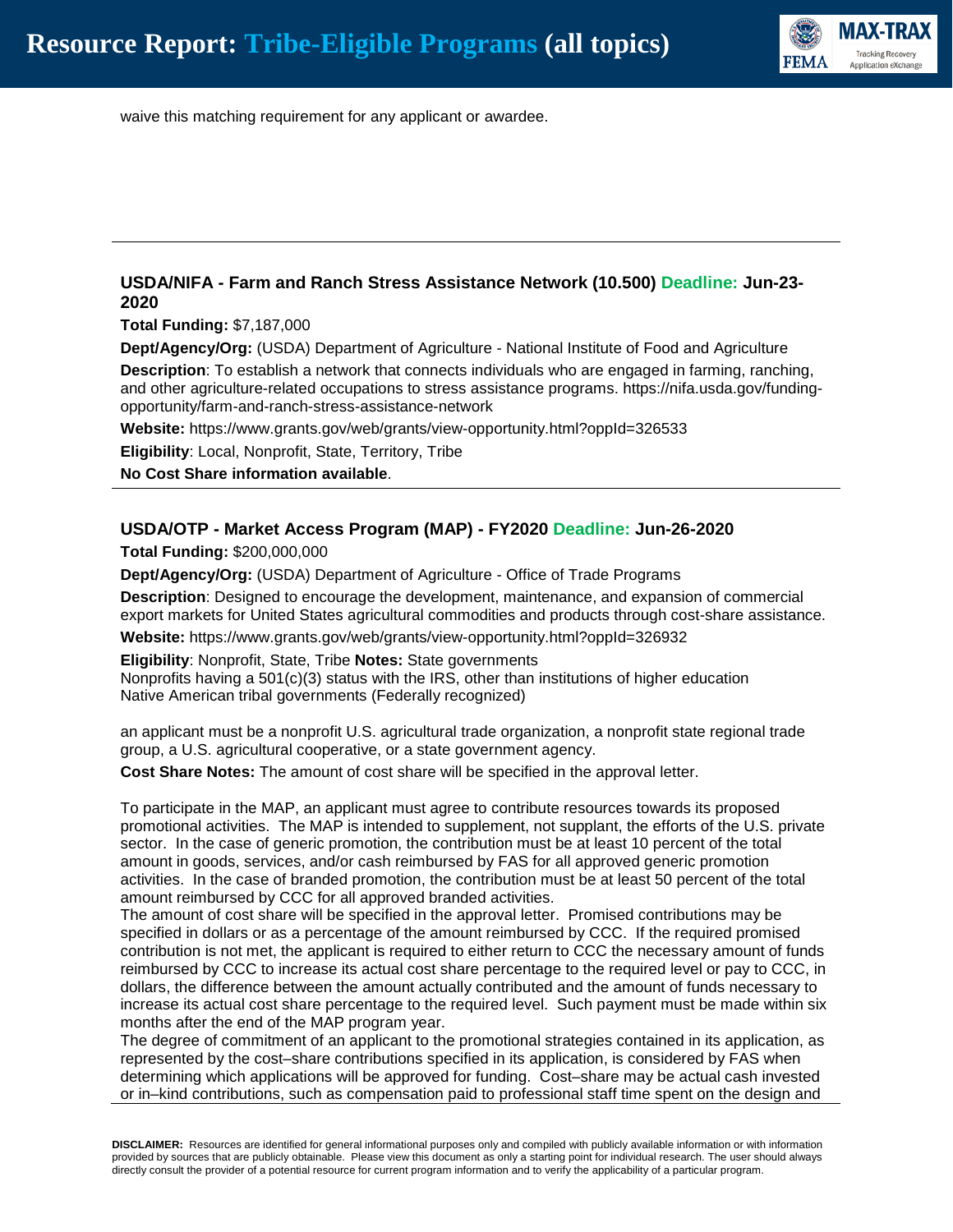

implementation of generic or brand promotion activities. The MAP regulations in Section 1485.16 provide a detailed list and discussion of eligible and ineligible cost–share contributions.

#### **USDA/NRCS - Urban Agriculture and Innovation Production (UAIP) Competitive Grants Program Deadline: Jul-06-2020**

**Total Funding:** \$3,000,000

**Dept/Agency/Org:** (USDA) Department of Agriculture - Natural Resources Conservation Service

**Description**: Supports the development of urban agriculture and innovative production activities by funding Planning Projects (PP) and Implementation Projects (IP) led by nonprofit organizations, local or Tribal governments, and schools.

**Website:** https://www.grants.gov/web/grants/view-opportunity.html?oppId=326802

**Eligibility**: Academic Institution, Local, Nonprofit, State, Territory, Tribe **Notes:** Native American tribal organizations (other than Federally recognized tribal governments)

Nonprofits that do not have a  $501(c)(3)$  status with the IRS, other than institutions of higher education Special district governments

City or township governments

Nonprofits having a 501(c)(3) status with the IRS, other than institutions of higher education County governments

Native American tribal governments (Federally recognized)

Any school that serves any of the grades kindergarten through grade 12 are also eligible to apply.

Applications will be accepted from eligible entities in any of the 50 States, the District of Columbia, the Caribbean Area (Puerto Rico and the U.S. Virgin Islands), and the Pacific Islands Area (Guam, American Samoa, and the Commonwealth of the Northern Mariana Islands).

**No Cost Share information available**.

#### **USDA/NRCS - Wetland Mitigation Banking Program for Federal - FY2020 Deadline: Jul-06-2020**

**Total Funding:** \$5,000,000

**Dept/Agency/Org:** (USDA) Department of Agriculture - Natural Resources Conservation Service **Description**: The Wetland Mitigation Banking Program (WMBP) is a competitive grants program that supports the development and establishment of wetland mitigation banks to make credits available for agricultural producers.

#### **Website:**

https://www.nrcs.usda.gov/wps/portal/nrcs/detail/national/programs/farmbill/?cid=nrcseprd362686

**Eligibility**: Academic Institution, For-Profit Organizations, Large Business, Local, Nonprofit, Public, Public/Private Institutions of Higher Education, State, Territory, Tribe **Notes:** City or township governments

Private institutions of higher education

Nonprofits having a  $501(c)(3)$  status with the IRS, other than institutions of higher education Nonprofits that do not have a  $501(c)(3)$  status with the IRS, other than institutions of higher education State governments

County governments

Special district governments

Public and State controlled institutions of higher education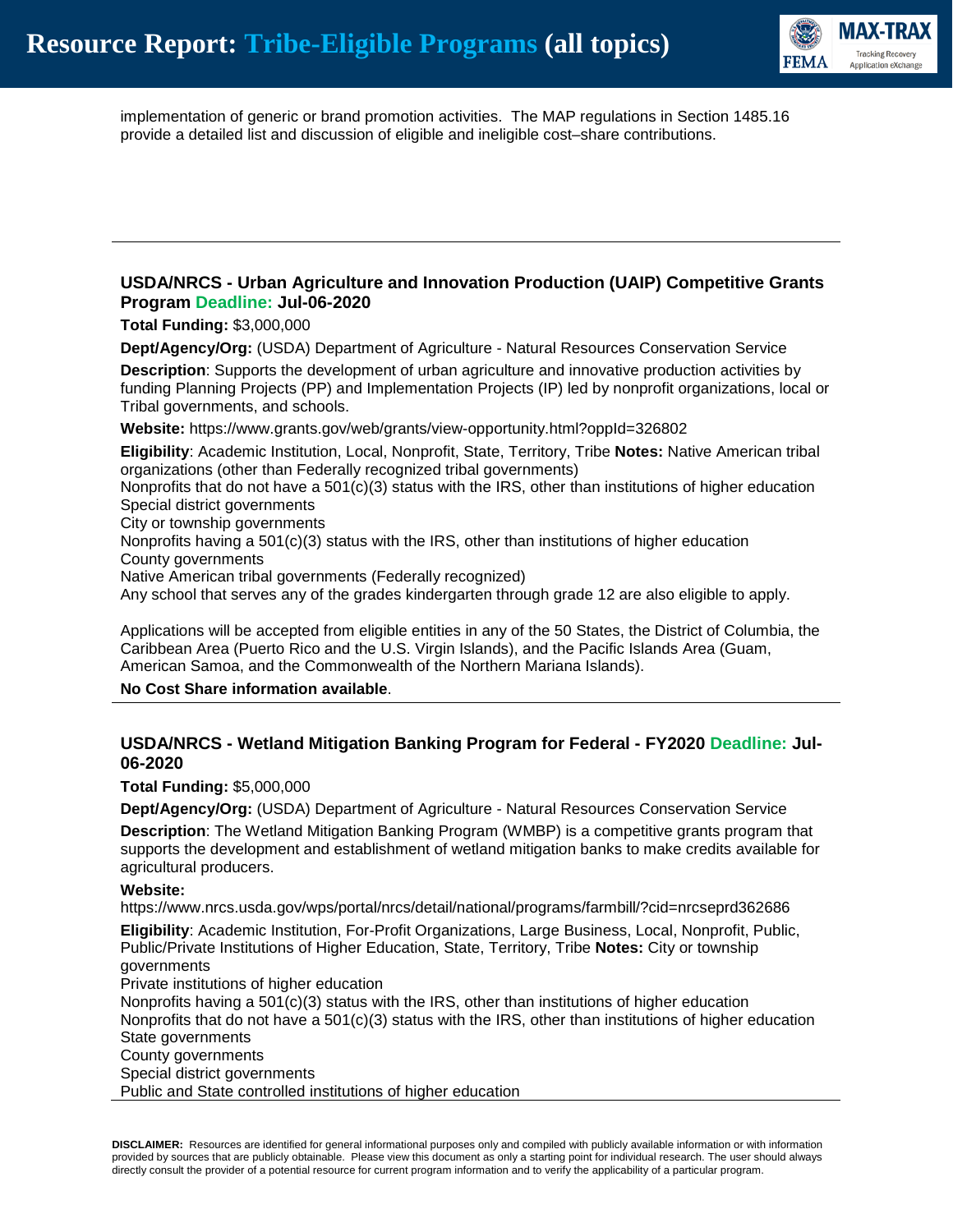

Native American tribal governments (Federally recognized) For profit organizations other than small businesses

# **USDA/AMS - Coronavirus Food Assistance Program (CFAP) (FY2020) Deadline: Jul-13- 2020**

**Total Funding:** \$19,000,000,000

**Dept/Agency/Org:** (USDA) Department of Agriculture - Agricultural Marketing Service

**Description**: Use of coronavirus Supplemetal funding for direct support to Farmers and Ranchers and support distribution of perishable foods. (Produce, Dairy, Meat, etc.)

**Website:** https://www.fns.usda.gov/news-item/usda-022220

**Eligibility**: Federal, Local, State, Territory, Tribe

**No Cost Share information available**.

# **USDA/NIFA - Agriculture & Food Research Initiative: Foundational & Applied Science (10.310) Deadline: Nov-18-2020**

**Total Funding:** \$192,600,000

**Dept/Agency/Org:** (USDA) Department of Agriculture - National Institute of Food and Agriculture **Description**: Grant funding for advancing knowledge in both fundamental and applied sciences

important to agriculture.

**Website:** https://nifa.usda.gov/funding-opportunity/agriculture-and-food-research-initiativefoundational-applied-science-program

**Eligibility**: Individuals, Local, Nonprofit, Private, Public, State, Territory, Tribe **Notes:** 1862 Land-Grant Institutions; 1890 Land-Grant Institutions; 1994 Land-Grant

Institutions; For-profit Organizations, other than Small Businesses; Hispanic-Serving Institutions; Individuals; Native American Tribal Organizations, not Federally recognized; Tribal Governments; Nonprofits with 501(c)(3) IRS status, other than Institutions of Higher Education; Nonprofits without 501(c)(3) IRS status, other than Institutions of Higher Education; Private

Institutions of Higher Education; Small Business; State Agricultural Experiment Stations; State Controlled Institutions of Higher Education; Other.

Eligibility is linked to the project type as specified in the RFA. Applications may only be submitted by eligible entities.

**No Cost Share information available**.

#### **CARES Act: USDA/FSA - Commodity Credit Corporation Fund - FY2020**

**Total Funding:** \$14,000,000

**Dept/Agency/Org:** (USDA) Department of Agriculture - Farm Service Agency

**Description**: May be used to reimburse the Commodity Credit Corporation for net realized losses. https://www.usda.gov/ccc

**Website:** https://www.usda.gov/ccc

**Eligibility**: Large Business, Local, Nonprofit, State, Territory, Tribe **Notes:** SLTT activities of USDA related losses, including farms of various size/status.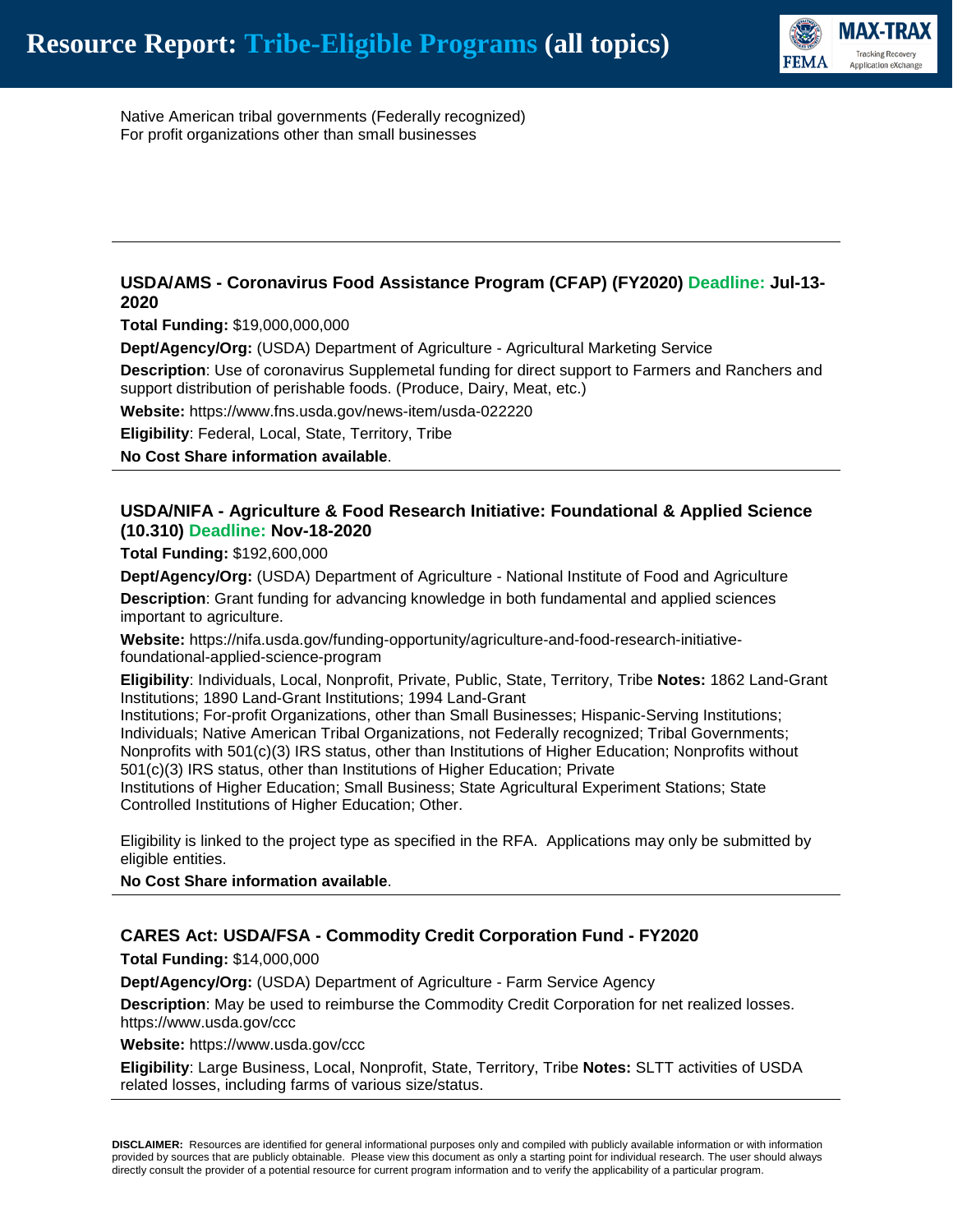

**No Cost Share information available**.

#### **CARES Act: USDA/AMS - Marketing Service - FY2020/FY2021**

**Total Funding:** \$45,000,000

**Dept/Agency/Org:** (USDA) Department of Agriculture - Agricultural Marketing Service

**Description**: Funds to prevent, prepare for, and respond to coronavirus, domestically or internationally, including necessary expenses for salary costs associated with commodity grading, inspection, and audit activities.

**Website:** https://www.ams.usda.gov/

**Eligibility**: Federal, Large Business, Local, Nonprofit, State, Territory, Tribe **Notes:** SLTT related activities of the Agricultural Marketing Service.

**No Cost Share information available**.

#### **USDA - Healthy Food Financing Initiative Technical Assistance**

#### **Funding not identified**

**Dept/Agency/Org:** (USDA) Department of Agriculture

**Description**: Technical Assistance (TA) will be available to eligible organizations that are planning a food retail or enterprise project that aligns with the goals of America's Healthy Food Financing Initiative.

**Website:** https://www.investinginfood.com/technical-assistance/

**Eligibility**: For-Profit Organizations, Large Business, Local, Nonprofit, Private, Public, Small Business, State, Territory, Tribe **Notes:** For-profit businesses, cooperative businesses, nonprofit organizations, and state, local, and tribal governments and governmental agencies will be eligible to apply.

To be eligible for assistance, applicants must propose a project that:

- Plans to expand or preserve the availability of staple and perishable foods in underserved areas with low and moderate-income populations; and

- If the project involves retail sales, accepts benefits under the Supplemental Nutrition Assistance Program (SNAP) established under the Food and Nutrition Act of 2008 (7 USC 2011 et. Seq.).

**No Cost Share information available**.

# **CARES Act: NEH - Cultural Organizations - FY2020 Deadline: May-11-2020**

**Total Funding:** \$35,000,000

**Dept/Agency/Org:** Other Independent Agencies - National Endowment for the Humanities

**Description**: For museums, libraries and archives, historic sites, independent research institutions, professional organizations, colleges and universities, and other cultural organizations across the country to help these entities continue to advance their mission.

**Website:** https://www.neh.gov/program/neh-cares-cultural-organizations

**Eligibility**: Academic Institution, Local, Nonprofit, Public/Private Institutions of Higher Education, State, Tribe **Notes:** City or township governments

Public and State controlled institutions of higher education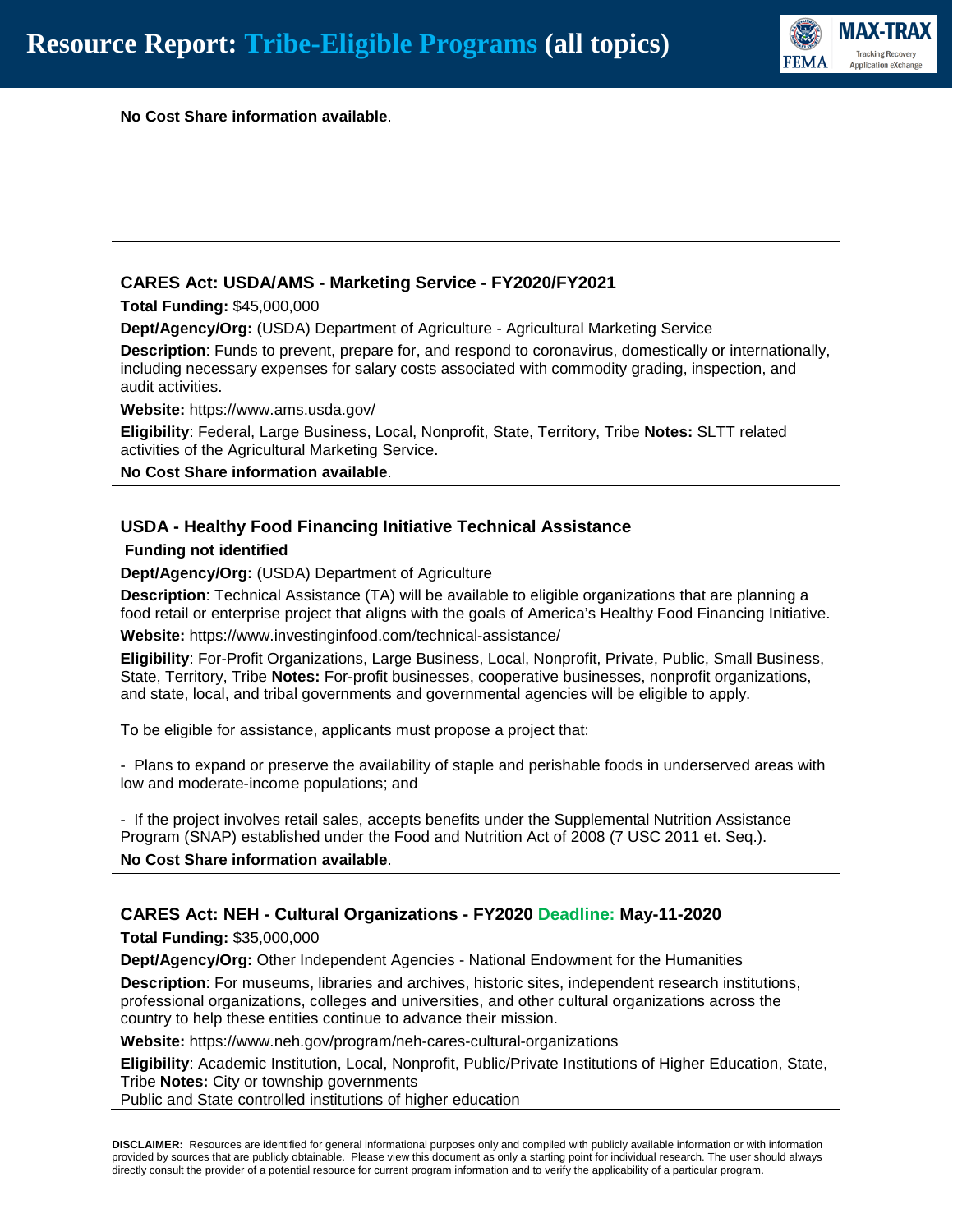

Special district governments Private institutions of higher education State governments Nonprofits having a  $501(c)(3)$  status with the IRS, other than institutions of higher education Native American tribal governments (Federally recognized) County governments

#### **No Cost Share information available**.

#### **IMLS - FY20 Native American Library Services Enhancement Grant Program (45.311) Deadline: May-15-2020**

**Total Funding:** \$1,200,000

**Dept/Agency/Org:** Other Independent Agencies - Institute of Museum and Library Services **Description**: Grant funding to support the advancement of programs and services to eligible Native American libraries.

**Website:** https://www.imls.gov/grants/available/native-american-library-services-enhancement-grants **Eligibility**: Tribe **Notes:** Native American tribal governments (Federally recognized).

**No Cost Share information available**.

#### **IMLS CARES Act Grants for Native American/Native Hawaiian Museum and Library Services Deadline: Jun-12-2020**

**Total Funding:** \$1,200,000

**Dept/Agency/Org:** Other Independent Agencies - Institute of Museum and Library Services

**Description**: To assist Indian Tribes and organizations that primarily serve and represent Native Hawaiians in responding to the coronavirus pandemic in ways that meet the immediate and future COVID-19 needs of the Native American and Native Hawaiian communities.

**Website:** https://www.imls.gov/grants/available/imls-cares-act-grants-native-americannative-hawaiianmuseum-and-library-services

**Eligibility**: Academic Institution, For-Profit Organizations, Local, Nonprofit, Public/Private Institutions of Higher Education, Small Business, State, Territory, Tribe **Notes:** To be eligible for an award you must be:

•an Indian Tribe or

•an organization that primarily serves and represents Native Hawaiians

**Cost Share Notes:** Cost sharing is not required for the IMLS CARES Act Grants for Native American/Native Hawaiian Museum and Library Services grant program and will not be considered in the evaluation.

While not required, any cost sharing that appears in your project budget should be carefully calculated.

# **IMLS CARES Act Grants for Museums and Libraries Deadline: Jun-12-2020**

**Total Funding:** \$13,800,000

**Dept/Agency/Org:** Other Independent Agencies - Institute of Museum and Library Services **Description**: The goal of the FY2020 IMLS CARES Act Grants for Museums and Libraries program is to support the role of museums and libraries in responding to the coronavirus pandemic.

**Website:** https://www.imls.gov/grants/available/imls-cares-act-grants-museums-and-libraries

**Eligibility**: Academic Institution, For-Profit Organizations, Local, Nonprofit, Public/Private Institutions of Higher Education, State, Territory, Tribe **Notes:** Must be a Library entity or Museum entity to apply.

**No Cost Share information available**.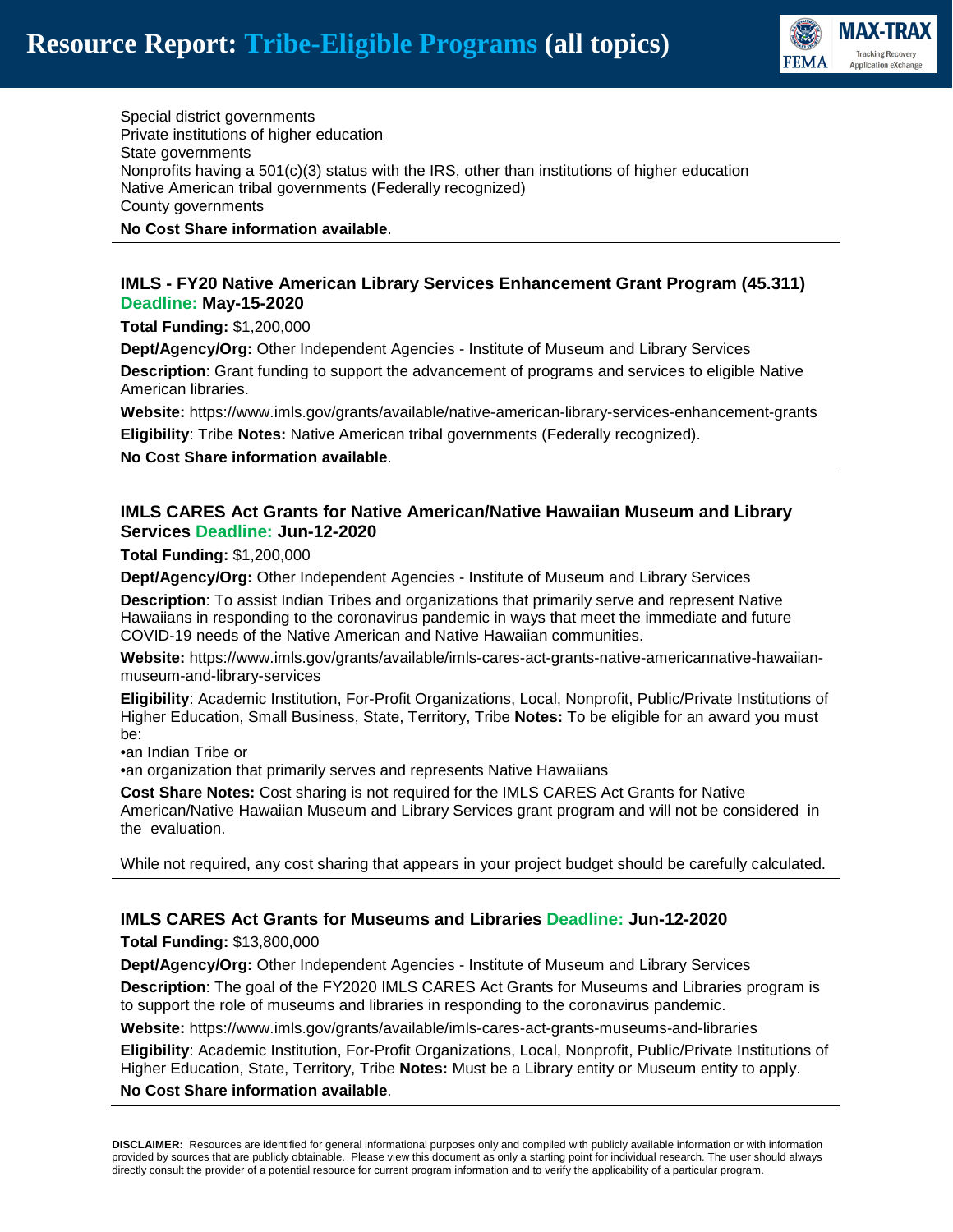

# **NEH - Humanities Collections and Reference Resources - FY2020 Deadline: Jul-15-2020**

**Total Funding:** \$7,500,000

**Dept/Agency/Org:** Other Independent Agencies - National Endowment for the Humanities

**Description**: Supports projects that provide an essential underpinning for scholarship, education, and public programming in the humanities. Strengthens efforts to extend the life of humanities collections and make their intellectual content widely accessible.

**Website:** https://www.neh.gov/grants/preservation/humanities-collections-and-reference-resources

**Eligibility**: Academic Institution, For-Profit Organizations, Local, Public/Private Institutions of Higher Education, State, Territory, Tribe **Notes:** Public and State controlled institutions of higher education City or township governments Native American tribal governments (Federally recognized) Special district governments

Nonprofits having a 501(c)(3) status with the IRS, other than institutions of higher education State governments Private institutions of higher education County governments

**No Cost Share information available**.

# **NEA: Our Town - FY2021 Deadline: Aug-06-2020**

#### **Funding not identified**

**Dept/Agency/Org:** Other Independent Agencies - National Endowment for the Arts

**Description**: Project-based funding supports projects that integrate arts, culture, and design activities into efforts that strengthen communities by advancing local economic, physical, and/or social outcomes.

**Website:** https://www.arts.gov/grants-organizations/our-town/grant-program-description

**Eligibility**: Academic Institution, Local, Nonprofit, Public/Private Institutions of Higher Education, State, Tribe **Notes:** City or township governments

Native American tribal governments (Federally recognized) State governments Independent school districts Private institutions of higher education Special district governments Public and State controlled institutions of higher education County governments Nonprofits having a  $501(c)(3)$  status with the IRS, other than institutions of higher education

**Cost Share Notes:** You must request a grant amount at one of the following levels: \$25,000, \$50,000, \$75,000, \$100,000, or \$150,000. We will award very few grants at the \$150,000 level; these will be only for projects of significant scale and impact.

Our grants cannot exceed 50% of the total cost of the project. All grants require a nonfederal cost share/match of at least 1 to 1. These cost share/matching funds may be all cash or a combination of cash and in-kind contributions. You may include in your Project Budget cost share/matching funds that are proposed but not yet committed at the time of the application deadline.

These projects require a partnership between a local government entity and nonprofit organization, one of which must be a cultural organization; and should engage in partnership with other sectors (such as agriculture and food, economic development, education and youth, environment and energy, health, housing, public safety, transportation, and workforce development). Cost share/matching grants range from \$25,000 to \$150,000, with a minimum cost share/match equal to the grant amount.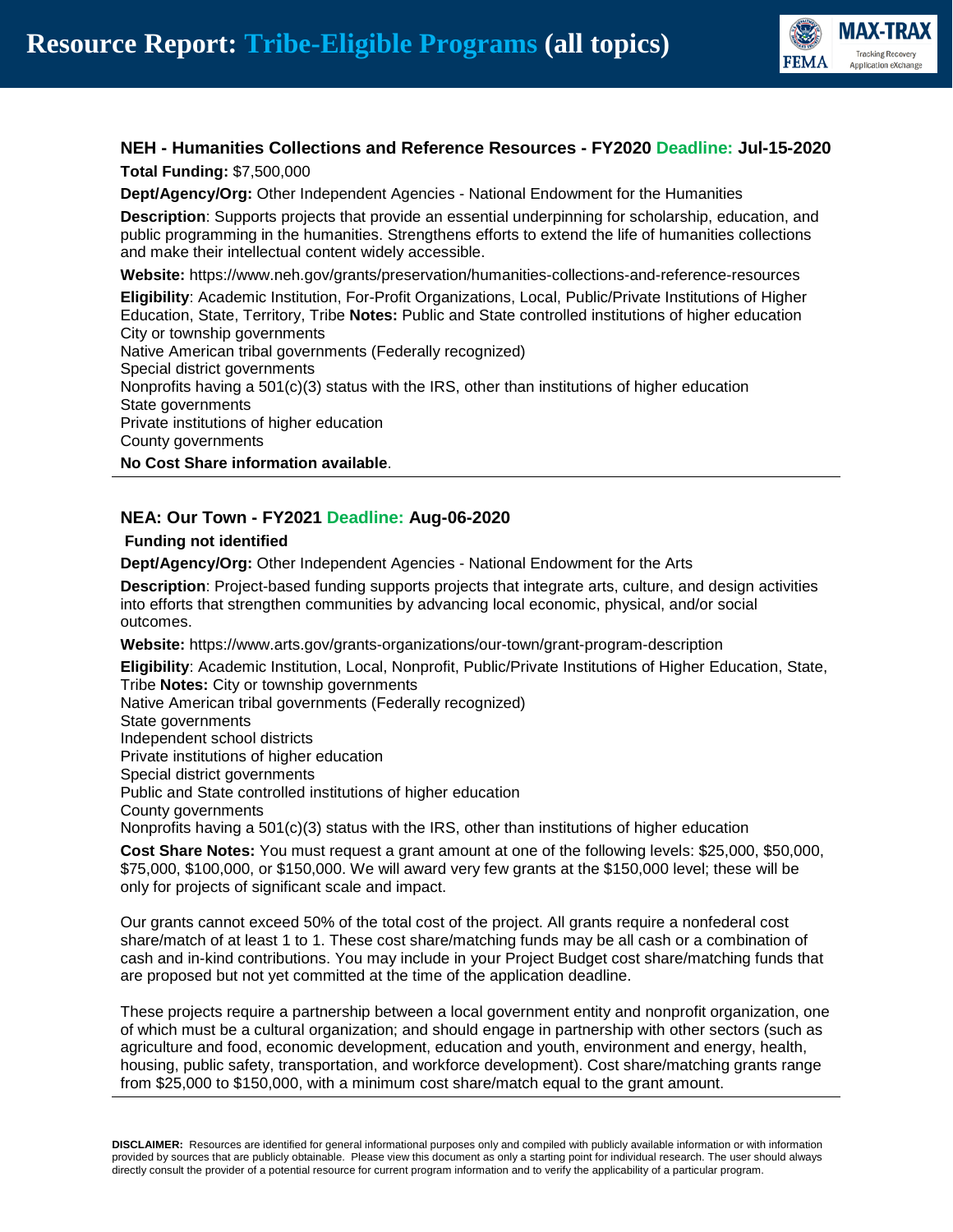

# **CARES Act: IMLS - Grants and Administration - FY2020/FY2021**

**Total Funding:** \$50,000,000

**Dept/Agency/Org:** Other Independent Agencies - Institute of Museum and Library Services

**Description**: Coronavirus funds for Institute of Museum and Library Services including grants to States, territories and Tribes to expand digital network access, purchase internet accessible devices, and provide technical support services.

**Website:** https://www.grants.gov/web/grants/view-opportunity.html?oppId=326933

**Eligibility**: Local, State, Territory, Tribe See website for additional eligibility information.

**Cost Share Notes:** Please note that federally appropriated funds, whether they are disbursed directly to you by an agency of the federal government or indirectly through another organization, do not count toward your cost share, if any.

#### **CARES Act: NEH - Grants Administration - FY2020/FY2021**

**Total Funding:** \$75,000,000

**Dept/Agency/Org:** Other Independent Agencies - National Endowment for the Humanities

**Description**: Grants and Administration including state humanities councils and direct grants to prevent, prepare for, and respond to coronavirus, domestically or internationally.

**Website:** https://www.neh.gov/grants

**Eligibility**: Local, State, Territory, Tribe **Notes:** That 40 percent of such funds shall be distributed to state humanities councils and 60 percent of such funds shall be for direct grants

Intended Beneficiary: Small Business

**No Cost Share information available**.

#### **CARES Act: NEA (National Endowment for the Arts) - Grants Administration - FY2020/FY2021**

**Total Funding:** \$75,000,000

**Dept/Agency/Org:** Other Independent Agencies - National Endowment for the Arts

**Description**: For an additional amount for NEA Grants and Administration, \$75,000,000, to remain available until September 30, 2021, to prevent, prepare for, and respond to coronavirus, domestically or internationally, to be distributed in grants.

**Website:** https://www.arts.gov/grants/apply-grant/grants-organizations

**Eligibility**: Local, State, Territory, Tribe **Notes:** 40 percent of such funds shall be distributed to State arts agencies and regional arts organizations and 60 percent of such funds shall be for direct grants. Notwithstanding any other provision of law, such funds may also be used by the recipients of such grants for purposes of the general operations of such recipients

Intended Beneficiary: Small Business **No Cost Share information available**.

# **HHS/ACF - FY20 National Communication System for Runaway & Homeless Youth (93.623) Deadline: May-13-2020**

**Total Funding:** \$1,600,000

**Dept/Agency/Org:** (USHHS) Department of Health and Human Services - Administration for Children and Families

**DISCLAIMER:** Resources are identified for general informational purposes only and compiled with publicly available information or with information provided by sources that are publicly obtainable. Please view this document as only a starting point for individual research. The user should always directly consult the provider of a potential resource for current program information and to verify the applicability of a particular program.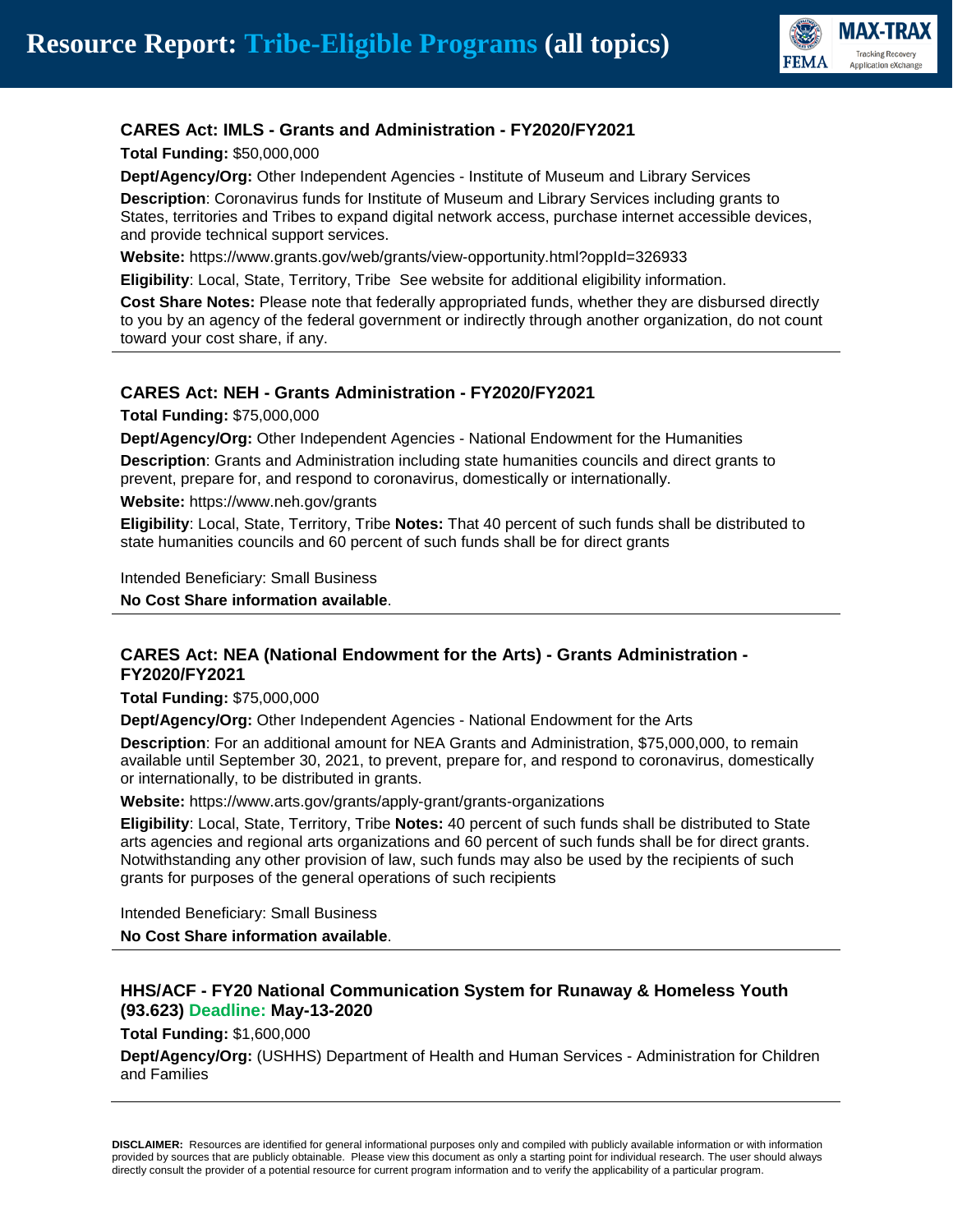

**Description**: NCS is a dedicated toll-free, U.S. national communication system that provides information, referral services, crisis intervention, prevention approaches, & communication services to vulnerable, at-risk/runaway/homeless youth & their families/guardians.

**Website:** https://ami.grantsolutions.gov/HHS-2020-ACF-ACYF-CY-1809

**Eligibility**: Local, Nonprofit, Private, Public, Public/Indian Housing Authorities, Public/Private Institutions of Higher Education, State, Territory, Tribe **Notes:** City or township governments; Nonprofits having a 501(c)(3) status with the IRS, other than institutions of higher education; State governments; Others; County governments; Native American tribal governments (Federally recognized); Nonprofits that do not have a  $501(c)(3)$  status with the IRS, other than institutions of higher education; Special district governments; Public housing authorities/Indian housing authorities; Native American tribal organizations (other than Federally recognized tribal governments); Independent school districts; Public and State controlled institutions of higher education.

In addition, public (state and local) and private nonprofit entities, and coordinated networks of such entities, are eligible to apply for a Runaway and Homeless Youth Program grant unless they are part of the juvenile justice system. Faith-based and community organizations that meet the eligibility requirements are eligible to receive awards under this funding opportunity announcement, as well.

Priority will be given to applicants that have experience in providing telephone services to vulnerable youth, at-risk youth, and runaway and homeless youth. Telephone services include calls, emails, texts/SMS, and chat.

**No Cost Share information available**.

#### **CARES Act: HUD/CPD - Community Development Fund - FY20, FY21, FY22 Deadline: Aug-16-2021**

**Total Funding:** \$5,000,000,000

**Dept/Agency/Org:** (USHUD) Department of Housing and Urban Development - Community Planning and Development

**Description**: To prevent, prepare for, and respond to coronavirus within the State or insular area, including activities within entitlement and nonentitlement communities, based on public health needs, risk of transmission of coronavirus, number of coronavirus cases.

**Website:** https://www.hud.gov/program\_offices/comm\_planning/communitydevelopment

**Eligibility**: Local, State, Territory, Tribe **Notes:** Up to \$2,000,000,000 of the amount made available under this heading in this Act shall be distributed pursuant to section 106 of the Housing and Community Development Act of 1974 (42 U.S.C. 5306) to grantees that received allocations pursuant to that same formula in fiscal year 2020, and that such allocations shall be made within 30 days of enactment of this Act

Intended Beneficiary: SLTT **No Cost Share information available**.

# **Rural Community Assistance Corporation - Community Facilities Loan Program (Ongoing)**

#### **Funding not identified**

**Dept/Agency/Org:** (NGO) Non-Governmental Organizations

**Description**: RCAC is a 501(c)(3) nonprofit organization that provides training, technical and financial resources and advocacy so rural communities can achieve their goals and visions.

**Website:** https://www.rcac.org/lending/community-facility-loans/

**Eligibility**: Local, Nonprofit, Public, Tribe **Notes:** Eligible applicants include: Nonprofit organizations; Public agencies; and Tribal governments.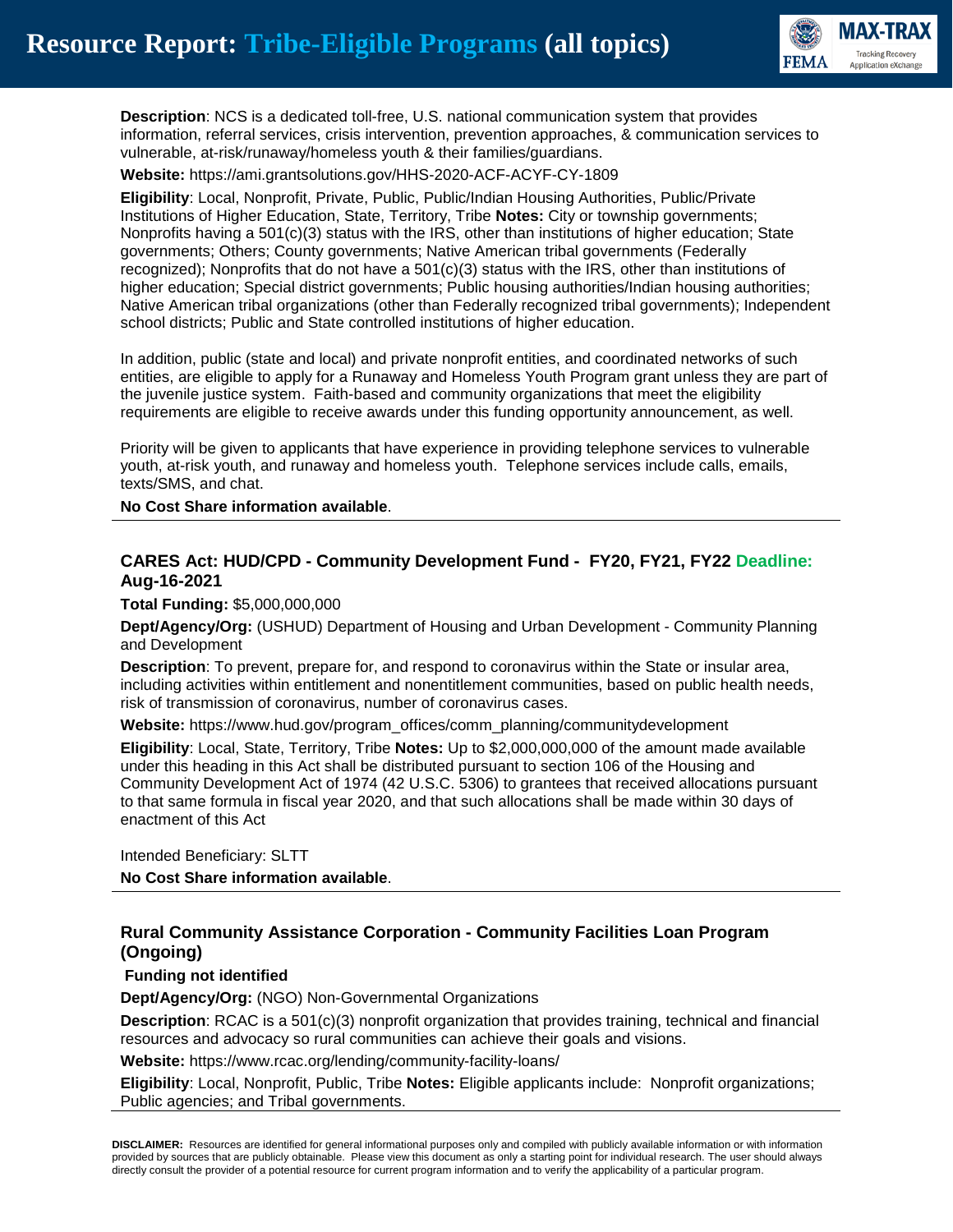

Eligible projects include community facility projects that primarily serve low-income populations or that serve the general population in a community where median household income does not exceed the state or the county median household income, whichever is greater.

**No Cost Share information available**.

# **General Plan Guidelines [California] Funding not identified**

**Description**: A general plan is the local government's long-term blueprint for the community's vision of future growth.

**Website:** http://www.opr.ca.gov/planning/general-plan/guidelines.html

**Eligibility**: State, Tribe See website for additional eligibility information.

**No Cost Share information available**.

#### **DOEd/OSERS - FY20 Technical Assistance & Dissemination to Improve Services & Results for Children with Disabilities: Model Demonstration Projects to Develop Coaching Systems (84.326M) Deadline: May-04-2020**

**Total Funding:** \$1,200,000

**Dept/Agency/Org:** (USED) Department of Education - Office of Special Education and Rehabilitative **Services** 

**Description**: The purpose of this program is to promote academic achievement and to improve results for children with disabilities by providing technical assistance, supporting model demonstration projects, disseminating useful information, & implementing activities.

**Website:** https://www.govinfo.gov/content/pkg/FR-2020-03-03/pdf/2020-04316.pdf

**Eligibility**: Local, Nonprofit, Public, Public/Private Institutions of Higher Education, State, Territory, Tribe **Notes:** Special district governments; State governments; Others; County governments; Independent school districts; Nonprofits that do not have a 501(c)(3) status with the IRS, other than institutions of higher education; Native American tribal governments (Federally recognized); Nonprofits having a 501(c)(3) status with the IRS, other than institutions of higher education; City or township governments; Native American tribal organizations (other than Federally recognized tribal governments); Public and State controlled institutions of higher education; Private institutions of higher education.

Eligible Applicants: SEAs; LEAs, including charter schools that are considered LEAs under State law; IHEs; other public agencies; private nonprofit organizations; outlying areas; freely associated States; Indian Tribes or Tribal organizations; and for-profit organizations.

**No Cost Share information available**.

#### **HHS/ACF - Head Start University Research Partnerships (93.600) Deadline: May-13- 2020**

**Total Funding:** \$3,000,000

**Dept/Agency/Org:** (USHHS) Department of Health and Human Services - Administration for Children and Families

**Description**: Funding through a cooperative agreement for education research jointly planned and executed by university researchers and Head Start programs.

**DISCLAIMER:** Resources are identified for general informational purposes only and compiled with publicly available information or with information provided by sources that are publicly obtainable. Please view this document as only a starting point for individual research. The user should always directly consult the provider of a potential resource for current program information and to verify the applicability of a particular program.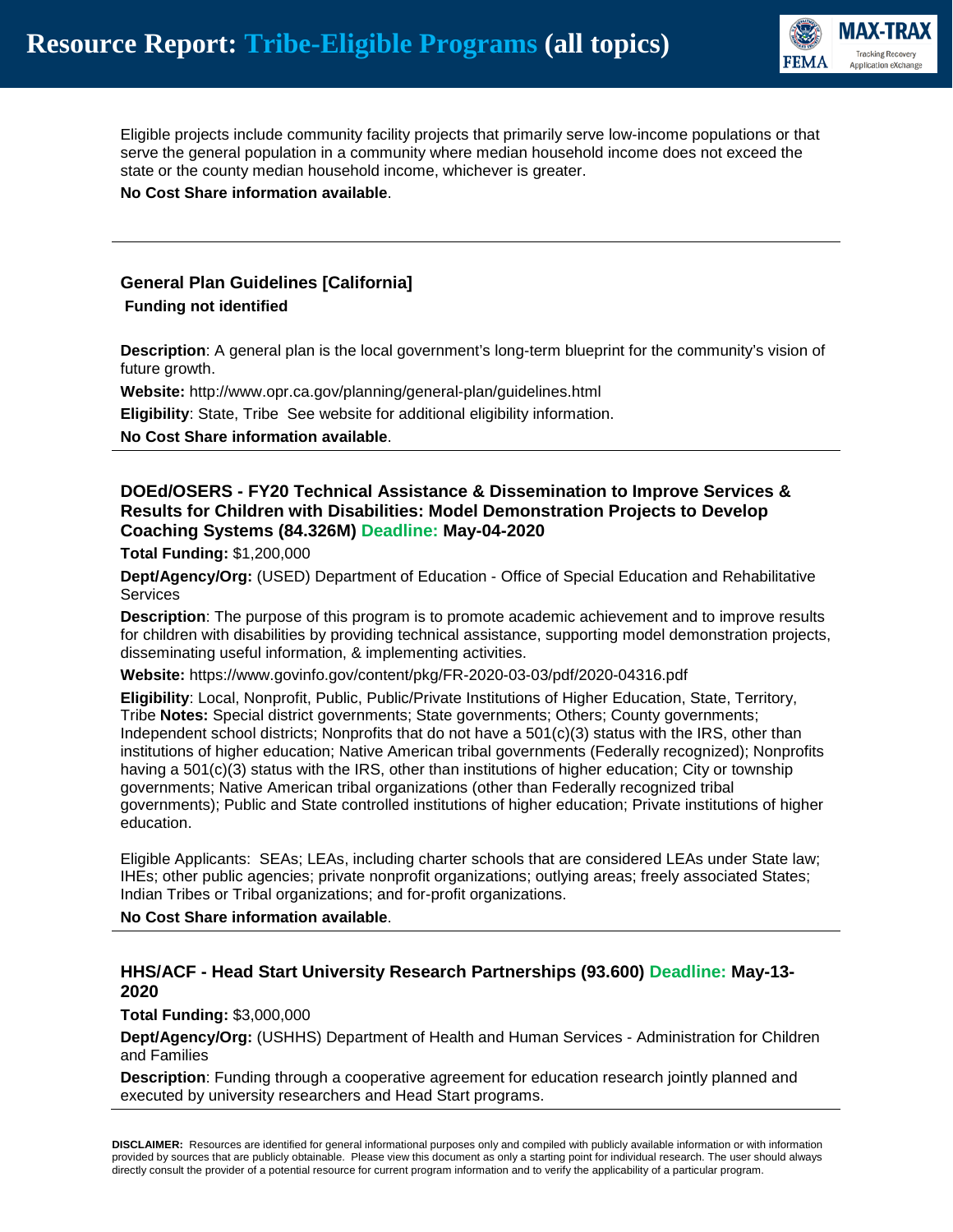

#### **Website:**

https://www.acf.hhs.gov/sites/default/files/opre/head\_start\_university\_partnerships\_research\_partners. pdf

**Eligibility**: Local, Nonprofit, Private, Public, State, Territory, Tribe **Notes:** Independent school districts; Nonprofits that do not have a 501(c)(3) status with the IRS, other than institutions of higher education; Public and State controlled institutions of higher education; For-profit organizations other than small businesses; Small businesses; Special district governments; Private institutions of higher education; Native American tribal governments (Federally recognized); County governments; City or township governments; Public housing authorities/Indian housing authorities; Native American tribal organizations (other than Federally recognized tribal

governments); State governments; Nonprofits having a 501(c)(3) status with the IRS, other than institutions of higher education.

Public and private entities are eligible. Tribally Controlled Land Grant Colleges and Universities, Historically Black Colleges and Universities, and Hispanic serving institutions are eligible to receive awards under this announcement. Faith-based and community organizations that meet the eligibility requirements are eligible to receive awards under this funding opportunity announcement.

#### **No Cost Share information available**.

#### **NEH - FY20 Infrastructure & Capacity Building Challenge Grants (45.130) Deadline: May-15-2020**

**Total Funding:** \$12,500,000

**Dept/Agency/Org:** Other Independent Agencies - National Endowment for the Humanities

**Description**: Capital Projects support the design, purchase, construction, restoration, or renovation of facilities for humanities activities. Digital Infrastructure projects support the maintenance, modernization, & sustainability of existing digital projects.

**Website:** https://www.neh.gov/grants/preservation/infrastructure-and-capacity-building-challengegrants

**Eligibility**: Local, Nonprofit, Public, Public/Private Institutions of Higher Education, State, Territory, Tribe **Notes:** Private institutions of higher education; Public and State controlled institutions of higher education; State governments; Nonprofits having a 501(c)(3) status with the IRS, other than institutions of higher education; County governments; City or township governments; Native American tribal governments (Federally recognized); Special district governments.

**No Cost Share information available**.

#### **DOEd/OSERS - Rehabilitation Services Administration: American Indian Vocational Rehabilitation Services (84.250N) Deadline: May-26-2020**

**Total Funding:** \$13,207,724

**Dept/Agency/Org:** (USED) Department of Education - Office of Special Education and Rehabilitative **Services** 

**Description**: The purpose of this program is to provide Vocational Rehabilitation (VR) services, including culturally appropriate services, to American Indians with disabilities who reside on or near Federal or State reservations

**Website:** https://www.govinfo.gov/content/pkg/FR-2020-03-09/pdf/2020-04757.pdf

**Eligibility**: Tribe **Notes:** Applications may be made only by Indian Tribes (and consortia of those Indian Tribes) located on Federal and State reservations.

The applicant for an AIVRS grant must be: (1) The governing body of an Indian Tribe, either on behalf of the Indian Tribe or on behalf of a consortium of Indian Tribes; or (2) A Tribal organization that is a separate legal organization from an Indian Tribe. In order to receive an AIVRS grant, a Tribal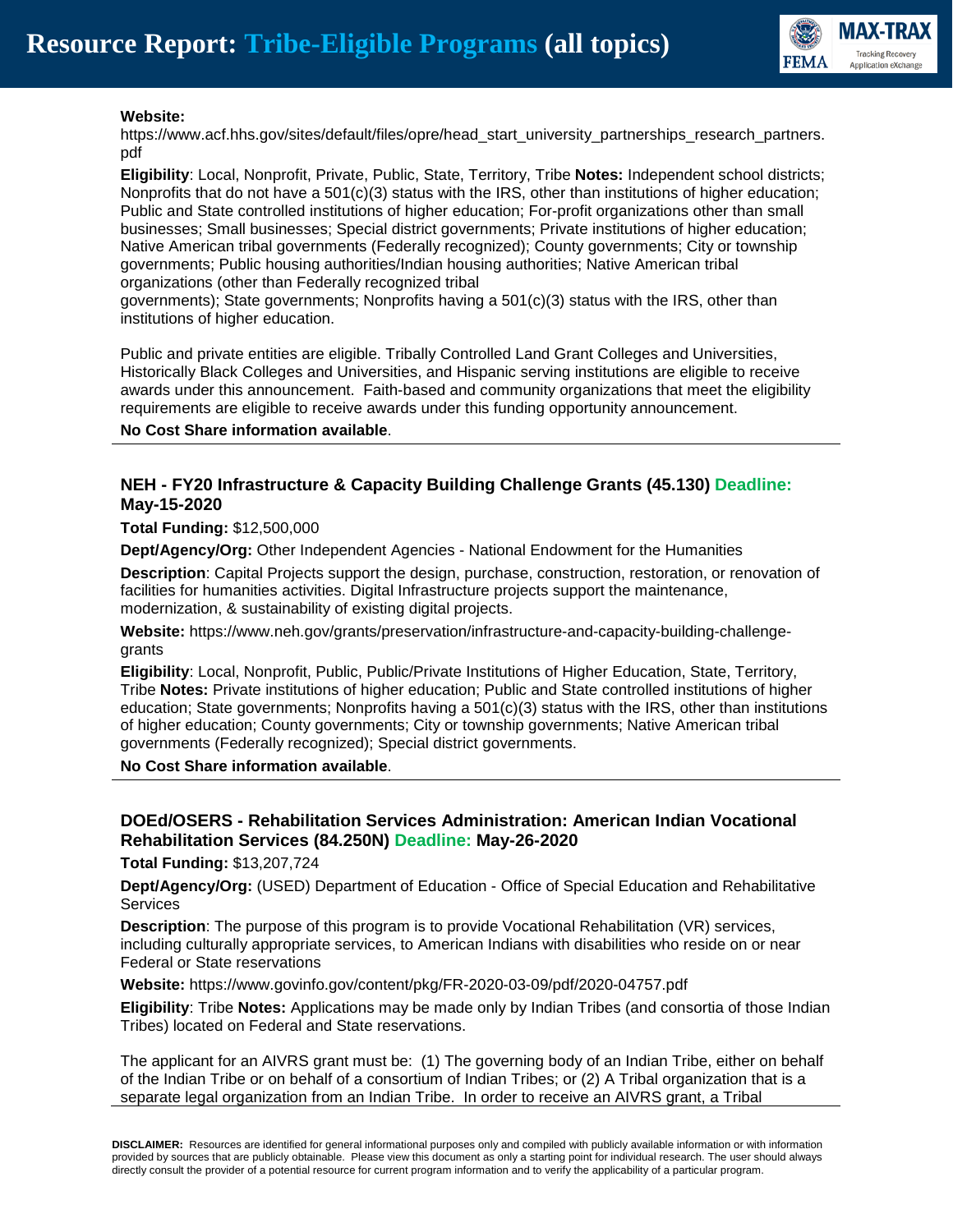

organization that is not a governing body of an Indian Tribe must: (1) Have as one of its functions the vocational rehabilitation of American Indians with disabilities; and (2) Have the approval of the Tribe to be served by such organization. If a grant is made to the governing body of an Indian Tribe, either on its own behalf or on behalf of a consortium, or to a Tribal organization to perform services benefiting more than one Indian Tribe, the approval of each such Indian Tribe shall be a prerequisite to the making of such a grant.

**No Cost Share information available**.

#### **CARES Act: DOEd - Education Stabilization Fund-Rethink K-12 Education Models (ESF-REM) - FY2020 Deadline: Jun-29-2020**

**Total Funding:** \$180,000,000

**Dept/Agency/Org:** (USED) Department of Education

**Description**: Grants to State educational agencies (SEAs) to address specific educational needs of students, their parents, and teachers in public and non-public elementary and secondary schools.

**Website:** https://oese.ed.gov/files/2020/04/ESF-REM-Notice-Inviting-Applications.pdf

**Eligibility**: Academic Institution, Public/Private Institutions of Higher Education, State, Territory, Tribe **Notes:** State Educational Agencies (SEAs)

**No Cost Share information available**.

# **CARES Act: DOEd - Education Stabilization Fund - FY2020/FY2021 Deadline: Jul-01- 2020**

**Total Funding:** \$30,750,000,000

**Dept/Agency/Org:** (USED) Department of Education - Department of Education

**Description**: For an additional amount for Education Stabilization Fund, \$30,750,000,000, to remain available through September 30, 2021, to prevent, prepare for, and respond to coronavirus, domestically or internationally.

**Website:** https://oese.ed.gov/offices/education-stabilization-fund/

**Eligibility**: Academic Institution, Public/Private Institutions of Higher Education, State, Territory, Tribe **Notes:** Intended Beneficiary: SLTT

**No Cost Share information available**.

# **HHS/ACF - Tribal Colleges and Universities Head Start Partnership Program Grants Deadline: Jul-03-2020**

**Total Funding:** \$4,000,000

**Dept/Agency/Org:** (USHHS) Department of Health and Human Services - Administration for Children and Families

**Description**: Awarded to tribal colleges/universities to establish/enhance partnerships with Head Start programs that effectively increase the number of qualified education staff working in American Indian Alaska Native Head Start and Early Head Start programs.

**Website:** https://www.grants.gov/web/grants/view-opportunity.html?oppId=326995

**Eligibility**: Public/Private Institutions of Higher Education, State, Tribe **Notes:** Native American tribal governments (Federally recognized)

Public and State controlled institutions of higher education

Native American tribal organizations (other than Federally recognized tribal governments) Private institutions of higher education

Eligible applicants include Tribal Colleges and Universities as defined in Section 316(b) of the Higher Education Act of 1965 (U.S.C.1059c(b)). Applications from individuals (including sole proprietorships)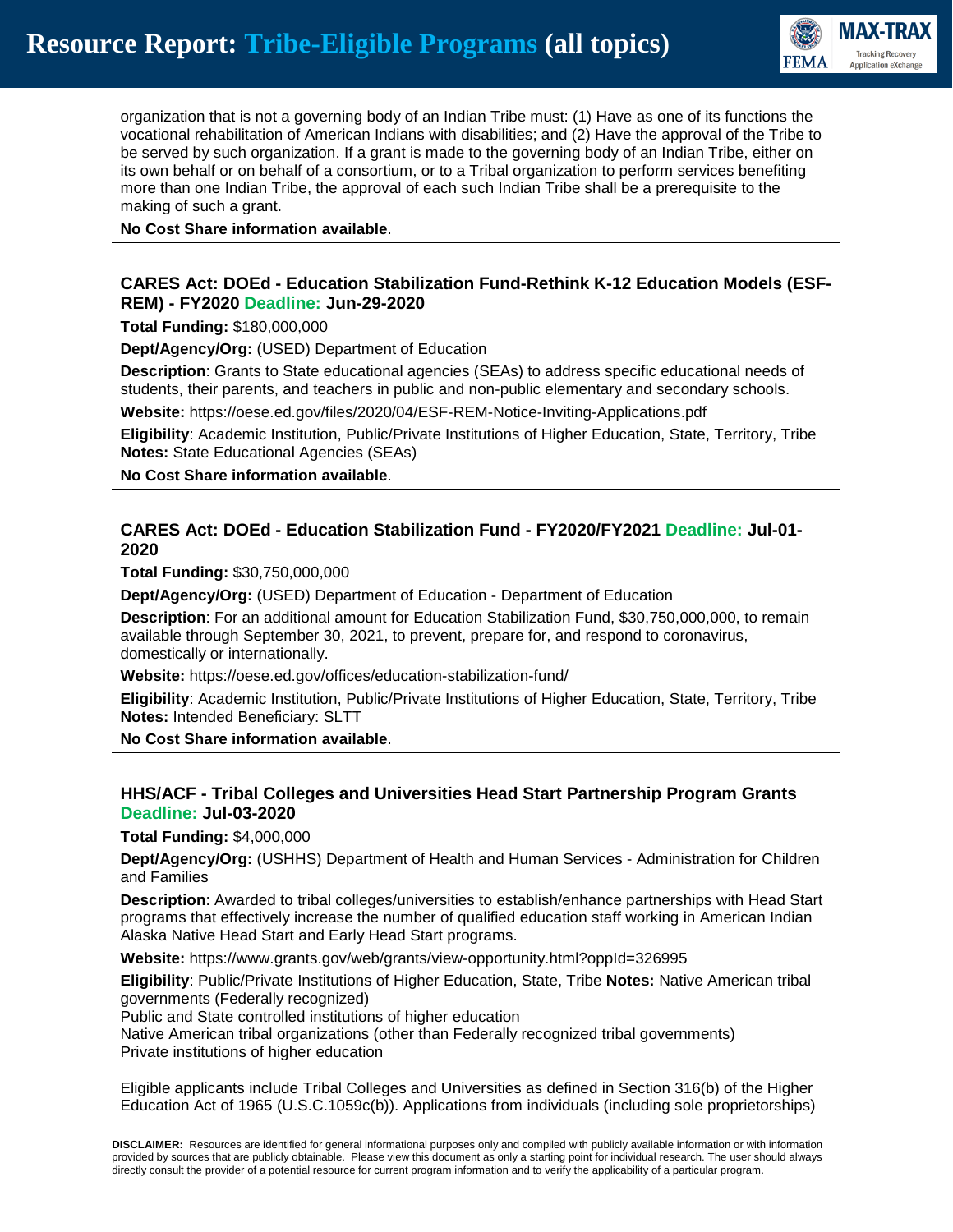

and foreign entities are not eligible and will be disqualified from competitive review and from funding under this announcement.

**No Cost Share information available**.

# **CARES Act: DOEd - Higher Education Emergency Relief Fund-Tribally Control Colleges and Universities - FY2020 Deadline: Aug-01-2020**

#### **Funding not identified**

**Description**: For the Higher Education Emergency Relief Fund-Tribally Control Colleges and Universities program.

**Website:** https://www2.ed.gov/about/offices/list/ope/caresact.html

**Eligibility**: Academic Institution, Private, Public, Public/Private Institutions of Higher Education, State, Territory, Tribe **Notes:** Private institutions of higher education Public and State controlled institutions of higher education

**No Cost Share information available**.

#### **CARES Act: DOEd - Higher Education Emergency Relief Fund-FIPSE - FY2020 Deadline: Aug-01-2020**

**Funding not identified**

**Dept/Agency/Org:** (USED) Department of Education

**Description**: Needed

**Website:** https://www2.ed.gov/about/offices/list/ope/caresact.html

**Eligibility**: Academic Institution, Private, Public, Public/Private Institutions of Higher Education, State, Territory, Tribe **Notes:** Public and State controlled institutions of higher education Private institutions of higher education

**No Cost Share information available**.

# **CARES Act: DOEd - Higher Education Emergency Relief Fund-Minority Serving Institutions - FY2020 Deadline: Aug-01-2020**

**Funding not identified**

**Dept/Agency/Org:** (USED) Department of Education

**Description**: CARES Act- Higher Education Emergency Relief Fund: Funding Opportunity Number ED-GRANTS-043020-003 is for Higher Education Emergency Relief Fund-Minority Serving Institutions program.

**Website:** https://www2.ed.gov/about/offices/list/ope/caresact.html

**Eligibility**: Academic Institution, Private, Public, Public/Private Institutions of Higher Education, State, Territory, Tribe **Notes:** Public and State controlled institutions of higher education Private institutions of higher education

**No Cost Share information available**.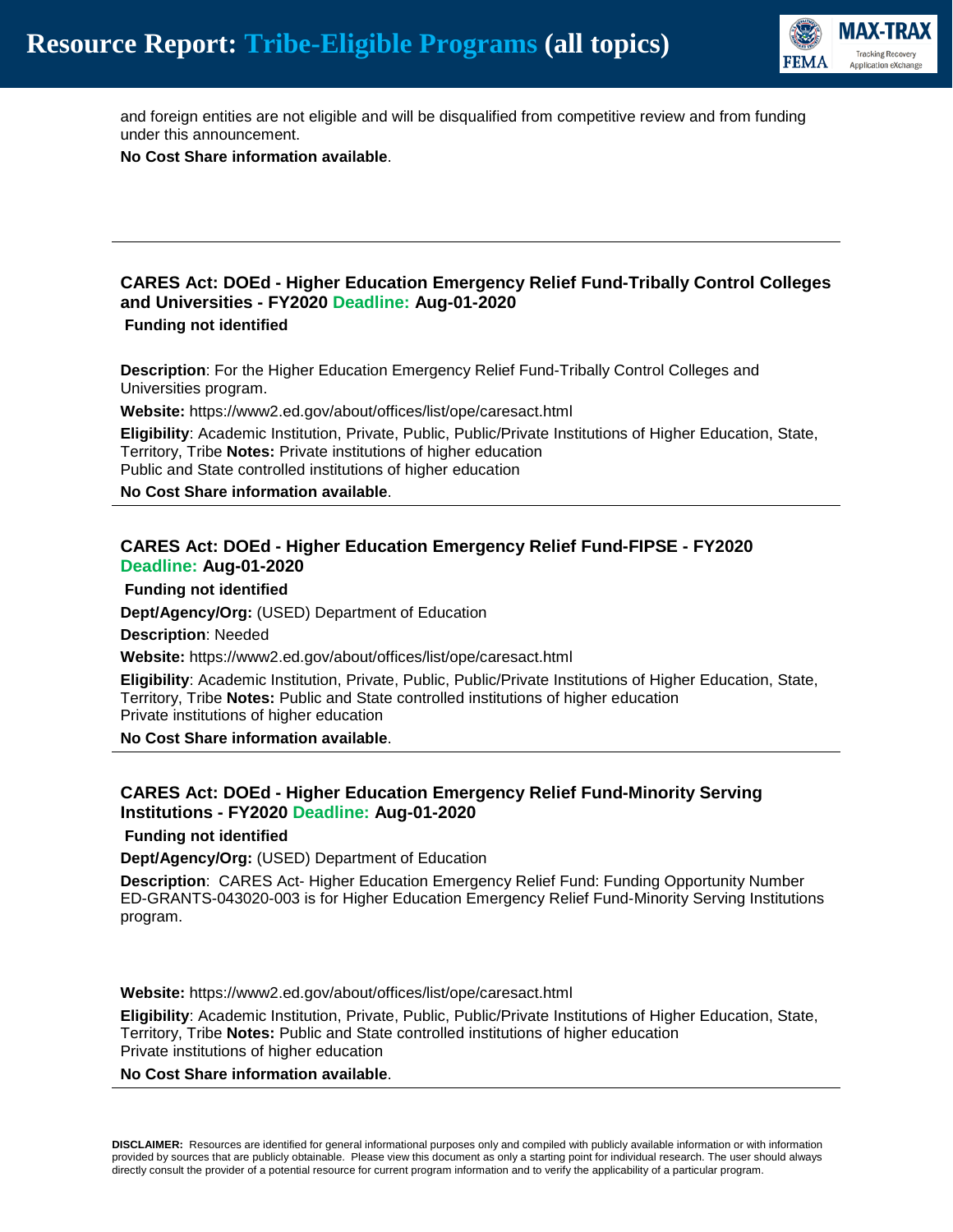

# **DOI/FWS - Youth Engagement, Education, & Employment (15.676) Deadline: Sep-15- 2020**

**Total Funding:** \$10,000,000

**Dept/Agency/Org:** (USDOI) Department of the Interior - United States Fish and Wildlife Service

**Description**: Funding through a cooperative agreement to develop introductory educational experiences in natural resource careers to young people and veterans.

**Website:** https://www.grants.gov/web/grants/view-opportunity.html?oppId=323101

**Eligibility**: Local, Nonprofit, Private, Public, State, Territory, Tribe **Notes:** City or township governments; Special district governments; Native American tribal organizations (other than Federally recognized tribal

governments); Private institutions of higher education; Nonprofits having a 501(c)(3) status with the IRS, other than institutions of higher education;

State governments; Public and State controlled institutions of higher education; County governments; Native American tribal governments (Federally recognized).

**No Cost Share information available**.

# **CARES Act: DOEd - Higher Education Emergency Relief Fund-IHE/Institution - FY2020 Deadline: Sep-30-2020**

#### **Funding not identified**

**Dept/Agency/Org:** (USED) Department of Education

**Description**: Provides funding to institutions to provide emergency financial aid grants to students whose lives have been disrupted by COVID-19, many of whom are facing financial challenges and struggling to make ends meet.

**Website:** https://www2.ed.gov/about/offices/list/ope/caresact.html

**Eligibility**: Academic Institution, Private, Public, Public/Private Institutions of Higher Education, State, Territory, Tribe See website for additional eligibility information.

**No Cost Share information available**.

# **HHS/NIH - Substance Use/Substance Use Disorder Dissertation Research Award (R36 - Clinical Trials Optional) Deadline: May-07-2023**

#### **Funding not identified**

**Dept/Agency/Org:** (USHHS) Department of Health and Human Services - National Institutes of Health **Description**: To support doctoral candidates from a variety of academic disciplines for up to two years for the completion of the doctoral dissertation research project related to Substance Use/Substance Use Disorder.

**Website:** https://grants.nih.gov/grants/guide/pa-files/PA-20-208.html#\_Section\_VII.\_Agency

**Eligibility**: Academic Institution, For-Profit Organizations, Local, Nonprofit, Public/Indian Housing Authorities, Public/Private Institutions of Higher Education, Small Business, State, Territory, Tribe **Notes:** County governments

Small businesses

Public housing authorities/Indian housing authorities

Native American tribal organizations (other than Federally recognized tribal governments)

State governments

Independent school districts

Native American tribal governments (Federally recognized)

Private institutions of higher education

Public and State controlled institutions of higher education

Special district governments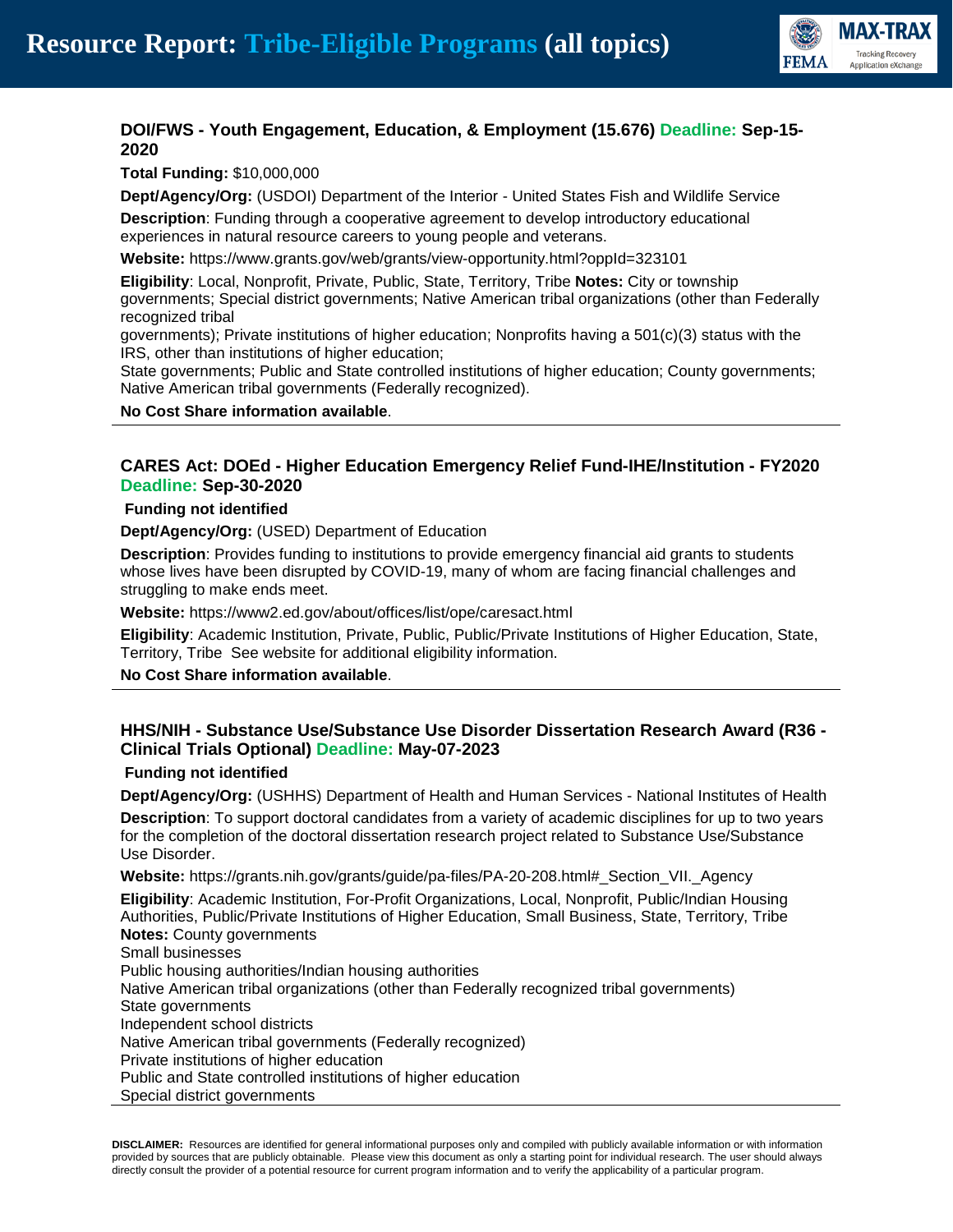

#### City or township governments

Nonprofits having a 501(c)(3) status with the IRS, other than institutions of higher education Nonprofits that do not have a 501(c)(3) status with the IRS, other than institutions of higher education For profit organizations other than small businesses

Other Eligible Applicants include the following: Alaska Native and Native Hawaiian Serving Institutions; Asian American Native American Pacific Islander Serving Institutions (AANAPISISs); Eligible Agencies of the Federal Government; Faith-based or Community-based Organizations; Hispanic-serving Institutions; Historically Black Colleges and Universities (HBCUs); Indian/Native American Tribal Governments (Other than Federally Recognized); Non-domestic (non-U.S.) Entities (Foreign Organizations); Regional Organizations; Tribally Controlled Colleges and Universities (TCCUs) ; U.S. Territory or Possession; Non-domestic (non-U.S.) Entities (Foreign Institutions) are not eligible to apply. Non-domestic (non-U.S.) components of U.S. Organizations are not eligible to apply. Foreign components, as defined in the NIH Grants Policy Statement, are allowed.

**No Cost Share information available**.

#### **HHS/NIH - Mentored Research Scientist Development Award (Parent K01 - Independent Clinical Trial Not Allowed) Deadline: May-07-2023**

#### **Funding not identified**

**Dept/Agency/Org:** (USHHS) Department of Health and Human Services - National Institutes of Health

**Description**: To provide a 3-5 year intensive, supervised career development experience in the biomedical, behavioral, or clinical sciences leading to research independence.

**Website:** https://grants.nih.gov/grants/guide/pa-files/PA-20-190.html

**Eligibility**: Academic Institution, For-Profit Organizations, Local, Nonprofit, Small Business, State, Territory, Tribe **Notes:** Higher Education Institutions

 Public/State Controlled Institutions of Higher Education Private Institutions of Higher Education

The following types of Higher Education Institutions are always encouraged to apply for NIH support as Public or Private Institutions of Higher Education:

Hispanic-serving Institutions

 Historically Black Colleges and Universities (HBCUs) Tribally Controlled Colleges and Universities (TCCUs) Alaska Native and Native Hawaiian Serving Institutions Asian American Native American Pacific Islander Serving Institutions (AANAPISIs)

Nonprofits Other Than Institutions of Higher Education Nonprofits with 501(c)(3) IRS Status (Other than Institutions of Higher Education) Nonprofits without 501(c)(3) IRS Status (Other than Institutions of Higher Education)

For-Profit Organizations Small Businesses For-Profit Organizations (Other than Small Businesses)

**Governments**  State Governments County Governments City or Township Governments Special District Governments Indian/Native American Tribal Governments (Federally Recognized) Indian/Native American Tribal Governments (Other than Federally Recognized) U.S. Territory or Possession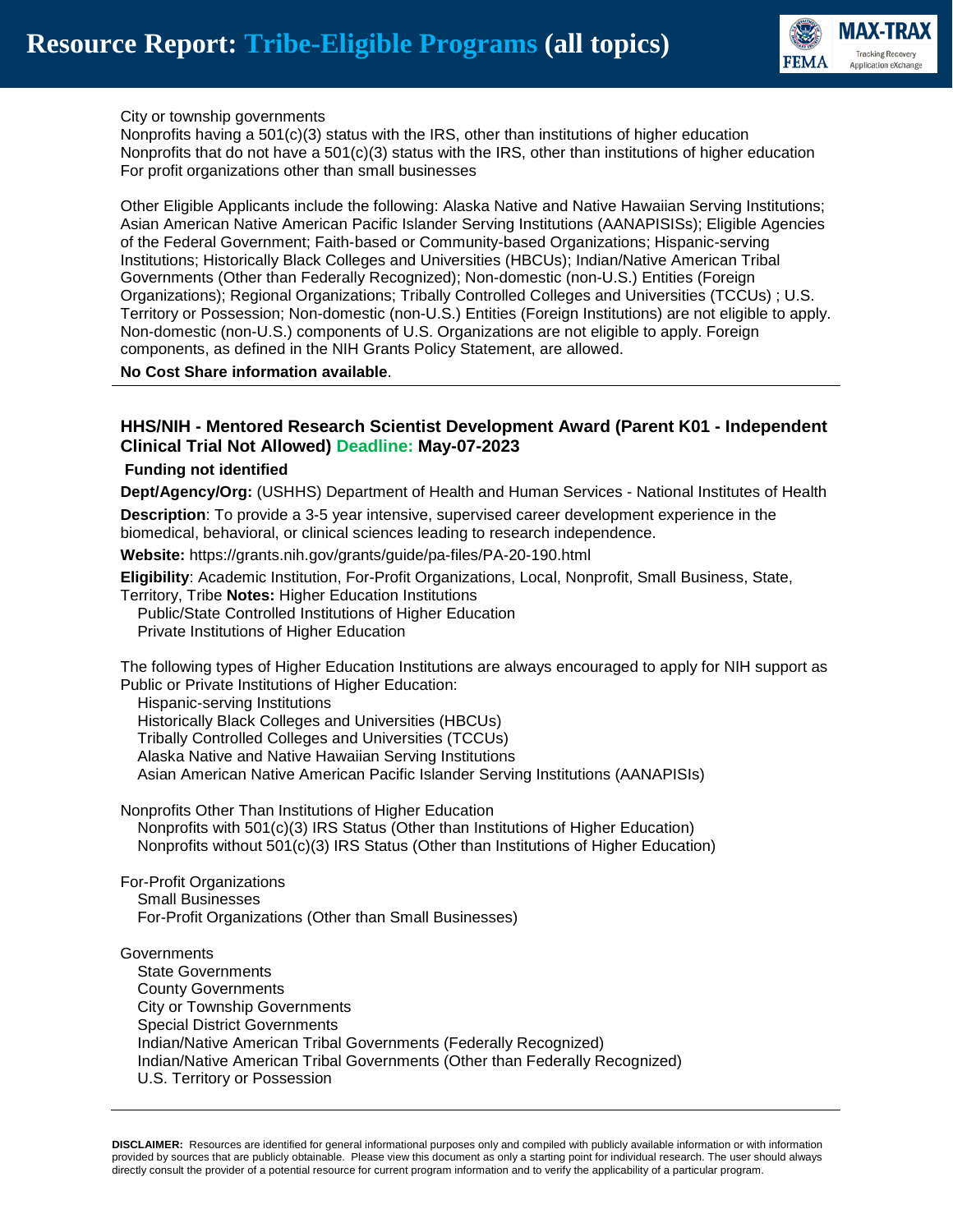

**No Cost Share information available**.

# **HHS/NIH - NIH Pathway to Independence Award (Parent K99/R00 Independent Basic Experimental Studies with Humans Required) Deadline: May-07-2023**

#### **Funding not identified**

**Dept/Agency/Org:** (USHHS) Department of Health and Human Services - National Institutes of Health **Description**: The purpose of the NIH Pathway to Independence Award (K99/R00) program is to increase and maintain a strong cohort of new and talented, NIH-supported, independent investigators. **Website:** https://grants.nih.gov/grants/guide/pa-files/PA-20-189.html

**Eligibility**: Academic Institution, For-Profit Organizations, Local, Nonprofit, Public/Indian Housing Authorities, Public/Private Institutions of Higher Education, Small Business, State, Territory, Tribe **Notes:** Independent school districts For profit organizations other than small businesses Native American tribal governments (Federally recognized) Public and State controlled institutions of higher education City or township governments Small businesses Nonprofits having a  $501(c)(3)$  status with the IRS, other than institutions of higher education Private institutions of higher education Native American tribal organizations (other than Federally recognized tribal governments) Special district governments Public housing authorities/Indian housing authorities Nonprofits that do not have a  $501(c)(3)$  status with the IRS, other than institutions of higher education State governments County governments

Other Eligible Applicants include the following: Alaska Native and Native Hawaiian Serving Institutions; Asian American Native American Pacific Islander Serving Institutions (AANAPISISs); Eligible Agencies of the Federal Government; Faith-based or Community-based Organizations; Hispanic-serving Institutions; Historically Black Colleges and Universities (HBCUs); Indian/Native American Tribal Governments (Other than Federally Recognized); Non-domestic (non-U.S.) Entities (Foreign Organizations); Regional Organizations; Tribally Controlled Colleges and Universities (TCCUs) ; U.S. Territory or Possession; Non-domestic (non-U.S.) Entities (Foreign Institutions) are not eligible to apply. Non-domestic (non-U.S.) components of U.S. Organizations are not eligible to apply. Foreign components, as defined in the NIH Grants Policy Statement, are allowed.

**No Cost Share information available**.

# **HHS/NIH - Research Project Grant (Parent R01 Basic Experimental Studies with Humans Required) Deadline: May-07-2023**

#### **Funding not identified**

**Dept/Agency/Org:** (USHHS) Department of Health and Human Services - National Institutes of Health **Description**: Funding supports basic science experimental studies involving human participants.

**Website:** https://grants.nih.gov/grants/guide/pa-files/PA-20-184.html

**Eligibility**: Academic Institution, For-Profit Organizations, Large Business, Local, Nonprofit, Public/Indian Housing Authorities, Public/Private Institutions of Higher Education, Small Business,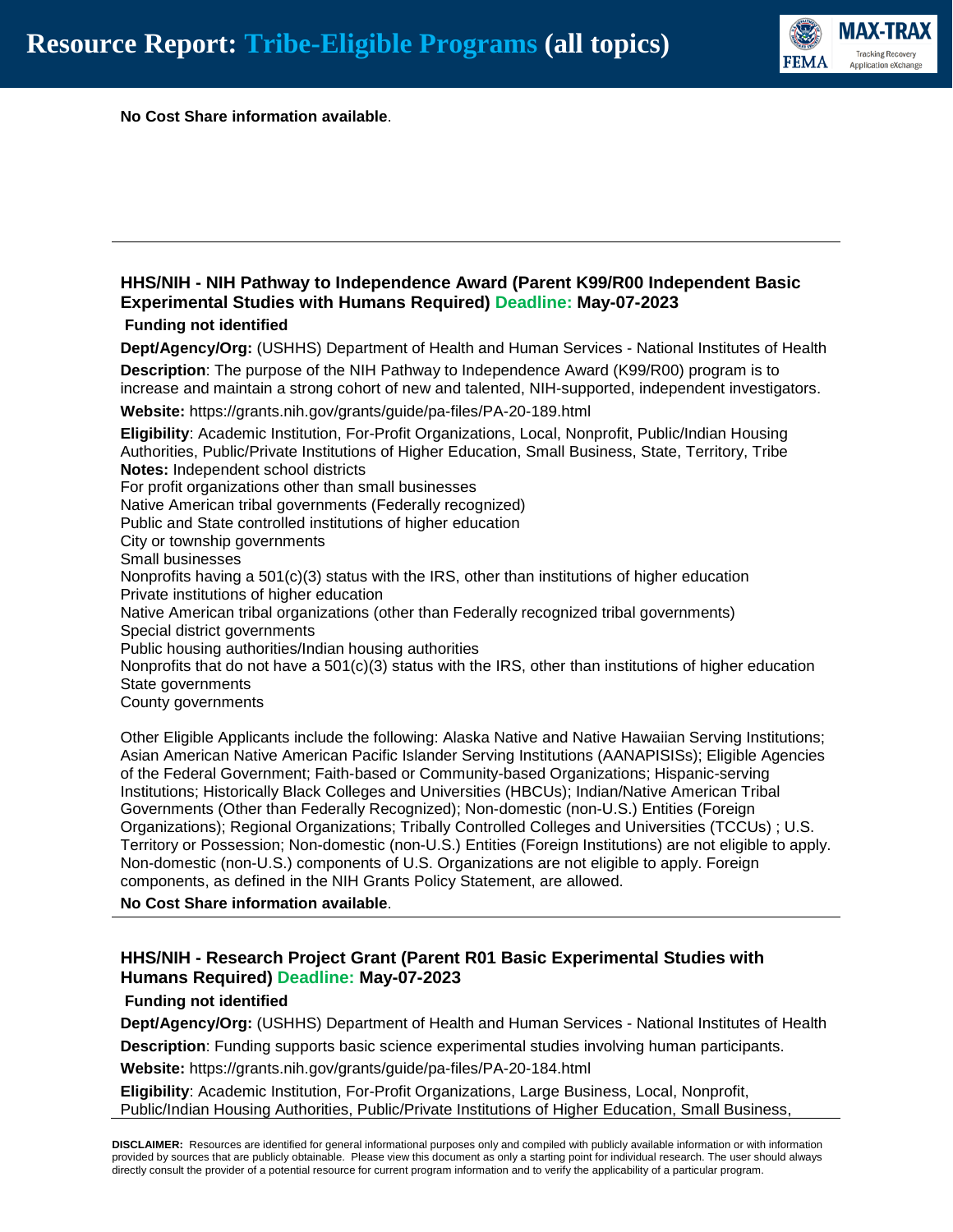



State, Territory, Tribe **Notes:** Native American tribal organizations (other than Federally recognized tribal governments) Nonprofits having a  $501(c)(3)$  status with the IRS, other than institutions of higher education State governments Public housing authorities/Indian housing authorities Small businesses Nonprofits that do not have a  $501(c)(3)$  status with the IRS, other than institutions of higher education Special district governments Independent school districts Public and State controlled institutions of higher education Native American tribal governments (Federally recognized) Private institutions of higher education For profit organizations other than small businesses City or township governments Others (see text field entitled "Additional Information on Eligibility" for clarification) County governments

Other Eligible Applicants include the following: Alaska Native and Native Hawaiian Serving Institutions; Asian American Native American Pacific Islander Serving Institutions (AANAPISISs); Eligible Agencies of the Federal Government; Faith-based or Community-based Organizations; Hispanic-serving Institutions; Historically Black Colleges and Universities (HBCUs); Indian/Native American Tribal Governments (Other than Federally Recognized); Non-domestic (non-U.S.) Entities (Foreign Organizations); Regional Organizations; Tribally Controlled Colleges and Universities (TCCUs) ; U.S. Territory or Possession.

**No Cost Share information available**.

#### **CARES Act: DOI/BIA - Operation of Indian Education Programs - FY2020/FY2021**

**Total Funding:** \$69,000,000

**Dept/Agency/Org:** (USDOI) Department of the Interior - Bureau of Indian Affairs

**Description**: Operation of Indian Education Programs including funding for Tribes/Tribal colleges and universities, salaries, transportation, and information technology.

**Website:** https://www.bia.gov/bie

**Eligibility**: Federal, Tribe **Notes:** Tribes (including, but not limited to, funding for tribal colleges and universities, salaries, transportation, and information technology)

**No Cost Share information available**.

# **CARES Act: DOEd/Corporation for Public Broadcasting - COVID-19 Support - FY2020/FY2021**

**Total Funding:** \$75,000,000

**Dept/Agency/Org:** (USED) Department of Education - Corporation for Public Broadcasting

**Description**: To prevent, prepare for, and respond to coronavirus - for fiscal stabilization grants to public telecommunications entities with no deduction for administrative or costs of the Corporation, to maintain programming and preserve small rural stations.

**Website:** https://www.cpb.org/aboutcpb

**Eligibility**: Local, State, Territory, Tribe **Notes:** Intended Beneficiary: Small Business **No Cost Share information available**.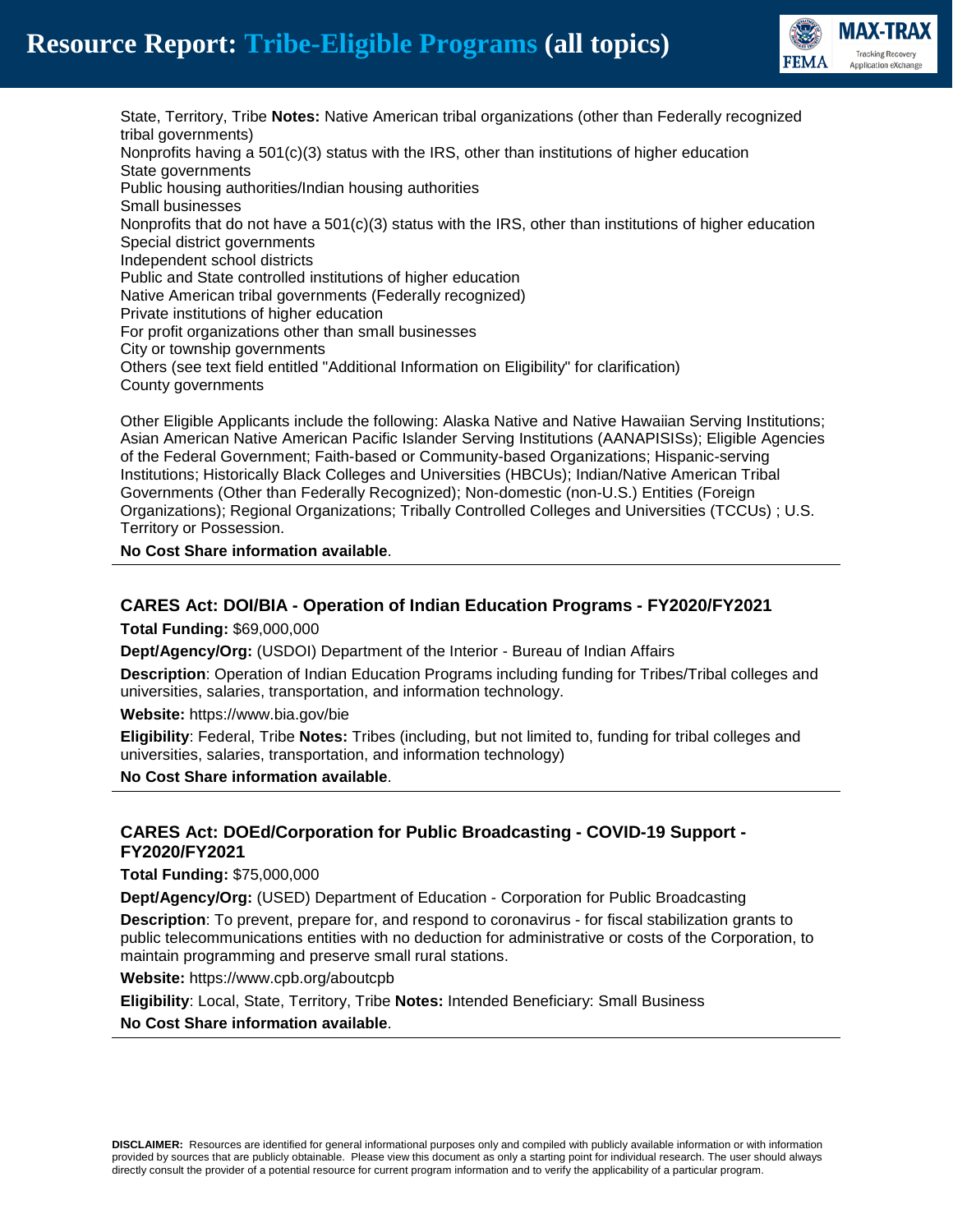

# **HHS/ACL - Disaster Assistance for State Units on Aging & Tribal Organizations in Major Disasters Declared by the President (93.048) Deadline: Sep-07-2020 Total Funding:** \$450,000

**Dept/Agency/Org:** (USHHS) Department of Health and Human Services - Administration for Community Living

**Description**: Grant funding to provide disaster reimbursement and assistance funds to those State Units on Aging (SUAs), and federally recognized Tribal Organizations who are currently receiving a grant under Title VI of the Older Americans Act (OAA), as amended.

**Website:** https://acl.gov/grants/open-opportunities

**Eligibility**: State, Territory, Tribe **Notes:** Native American tribal governments (Federally recognized); State governments.

State Units on Aging in states for which some or all of the state has been declared a federal Major Disaster area by the President of the United States under the Stafford Act.

Federally recognized tribal organizations who are receiving a grant under Title VI of the Older Americans Act (as amended) within the areas declared a federal Major Disaster area by the President of the United States under the Stafford Act Foreign entities are not eligible to compete for, or receive, awards made under this announcement.

**No Cost Share information available**.

#### **FEMA: Public Assistance (Category B)**

#### **Funding not identified**

**Dept/Agency/Org:** (USDHS) Department of Homeland Security (FEMA specific) - Public Assistance

**Description**: Under the COVID-19 Emergency, FEMA may provide assistance for emergency protective measures to tribal entities. Emergency Protective Measures eliminate or lessen immediate threats to lives, public health or safety.

**Website:** https://www.fema.gov/news-release/2020/03/19/coronavirus-covid-19-pandemic-eligibleemergency-protective-measures

**Eligibility**: Local, Public, Public/Indian Housing Authorities, State, Territory, Tribe **Notes:** Under the COVID-19 Emergency Declaration described above, FEMA may provide assistance for emergency protective measures including, but not limited to, the following, if not funded by the HHS/CDC or other federal agency. While some activities listed may be eligible for funding through HHS/CDC, final reimbursement determinations will be coordinated by HHS and FEMA. FEMA will not duplicate any assistance provided by HHS/CDC): Management, control and reduction of immediate threats to public health and safety, Emergency medical care; Medical sheltering

Food banks are not eligible for direct reimbursement by FEMA; however, state, local, tribal, and territorial (SLTT) governments may seek reimbursement from FEMA by: 1. Entering into formal agreements or contracts with food banks to provide the necessary food commodities; 2. Demonstrating that the work and costs incurred were reasonable and necessary in order to respond to the COVID-19 public health emergency. While FEMA will not duplicate assistance provided by other federal agencies, this activity is eligible for reimbursement as an emergency protective measure for 30 days despite the 7

availability of funds from other agencies—due to extraordinary circumstances of the COVID-19 public health emergency.

Indicators of negative food security impacts, which may demonstrate the need to fund the distribution of food in response to the COVID-19 pandemic, include: Documented decreases of in-kind donations to food backs; Reduced mobility of people in need due to government-imposed restrictions; Marked increase or atypical demand for feeding resources; or disruptions to the typical food supply chain in the jurisdiction.

Recipients should work through their FEMA regional point of contacts to make sure that the following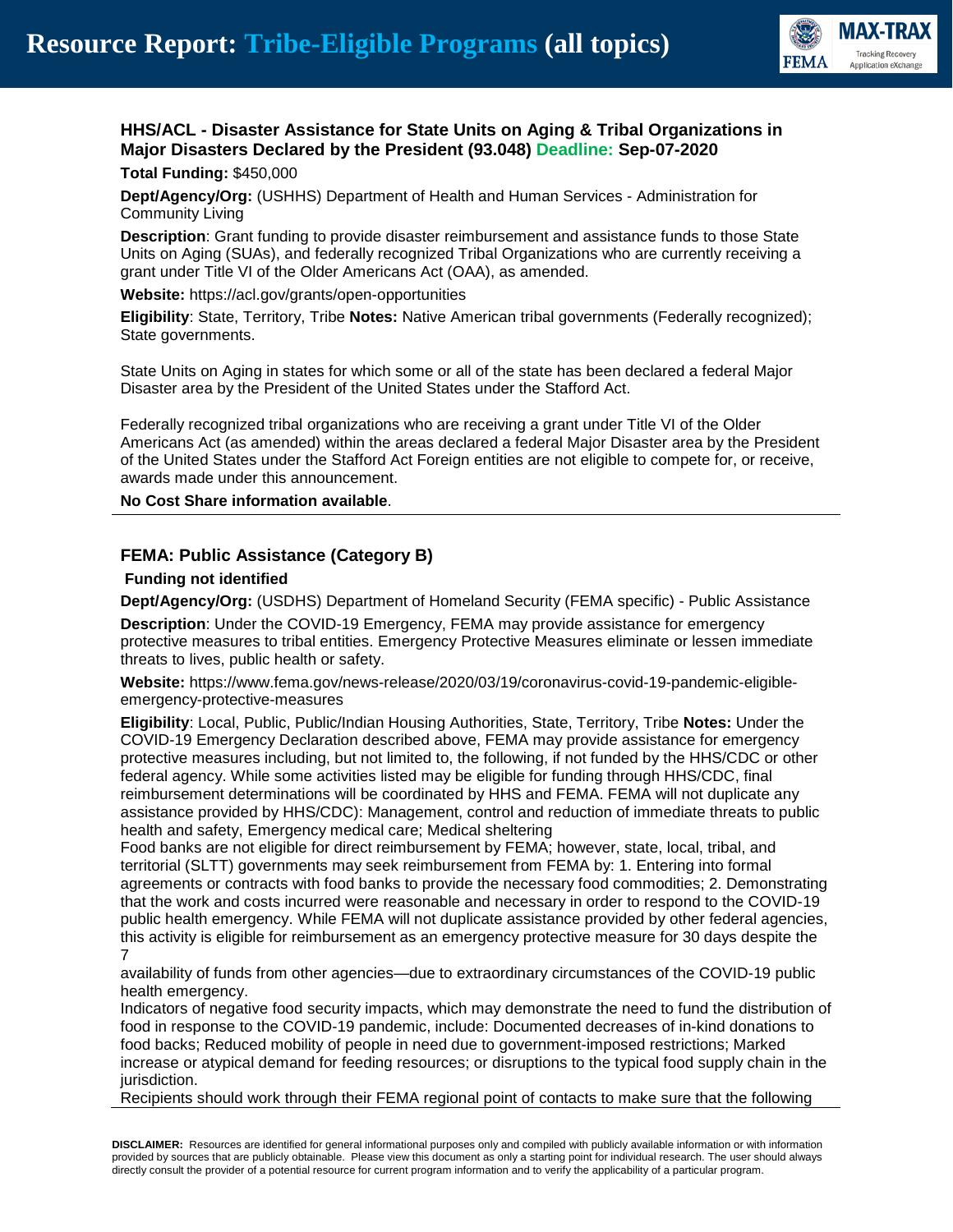

forms/paperwork have been filled out before applying for a grant: FEMA State/Tribal/Territorial Agreements, Signed Federal Grant Applications (SF-424), Updated Recipient Public Assistance (PA) Administrative Plans.

**Cost Share Notes:** 75-25

#### **EPA - FY20 & FY21 Source Reduction Assistance Grant Program (66.717) Deadline: May-15-2020**

**Total Funding:** \$1,300,000

**Dept/Agency/Org:** (USEPA) Environmental Protection Agency

**Description**: EPA is announcing a grant competition to fund 2-year Source Reduction Assistance agreements that support research, investigation, study, demonstration, education & training using source reduction approaches (also known as "pollution prevention" or "P2").

**Website:** https://www.epa.gov/sites/production/files/2020-

02/documents/general\_sra\_grant\_guidance.pdf

**Eligibility**: Local, Nonprofit, Public, Public/Private Institutions of Higher Education, Tribe **Notes:** Eligible applicants may include: any agency or instrumentality thereof exclusive to local governments (includes public institutions of higher education and hospitals, city or townships governments, independent school district governments, state controlled institutions of higher education, nonprofit organizations, (other than institutions of higher education), private institutions of higher education, community-based grass roots organizations, and federally-recognized tribes and intertribal consortia.

**Cost Share Notes:** SRA grant recipients, as required by the P2 Program, must provide at least a five percent match of the total allowable project cost. For example, the federal government will provide 95 percent of the total allowable project cost and the recipient will provide the remaining 5 percent.

Cost sharing and matching requirements for applications under \$200,000 for Insular area applicants (the U.S. Virgin Islands, American Samoa, Guam and the Commonwealth of the Northern Mariana Islands) are waived as a matter of law. Insular area applicants with applications that will require a cost share of \$200,000 or more are advised to contact the applicable EPA contact to determine if cost share requirements will be waived in whole or in part.

# **EPA - FY20 National Environmental Information Exchange Network Grant Program (66.608) Deadline: May-25-2020**

#### **Total Funding:** \$8,000,000

**Dept/Agency/Org:** (USDOE) Department of Energy

**Description**: These grants support better environmental decisions by promoting the use of more timely and consistent data which is shareable by partners across the Environmental Information Exchange Network as well as by environmental professionals and the public.

**Website:** https://www.epa.gov/exchangenetwork/fy-2020-exchange-network-grant-solicitation-notice

**Eligibility**: Public/Private Institutions of Higher Education, State, Territory, Tribe **Notes:** Eligible applicants for the Exchange Network Grant Program include states, U.S. Territories (i.e., American Samoa, the Commonwealth of the Northern Mariana Islands, the District of Columbia, Guam, Palau, Puerto Rico, the U.S. Virgin Islands), federally recognized Indian tribes and Alaska Native Villages and inter-tribal consortia of federally recognized tribes (e.g., the Northwest Indian Fisheries Commission). Other entities, such as regional air pollution control districts and some public universities may apply for assistance if they are agencies or instrumentalities of a state under applicable state laws.

Additional examples of Eligible Applicants include: . State Department of Environmental Quality;

**DISCLAIMER:** Resources are identified for general informational purposes only and compiled with publicly available information or with information provided by sources that are publicly obtainable. Please view this document as only a starting point for individual research. The user should always directly consult the provider of a potential resource for current program information and to verify the applicability of a particular program.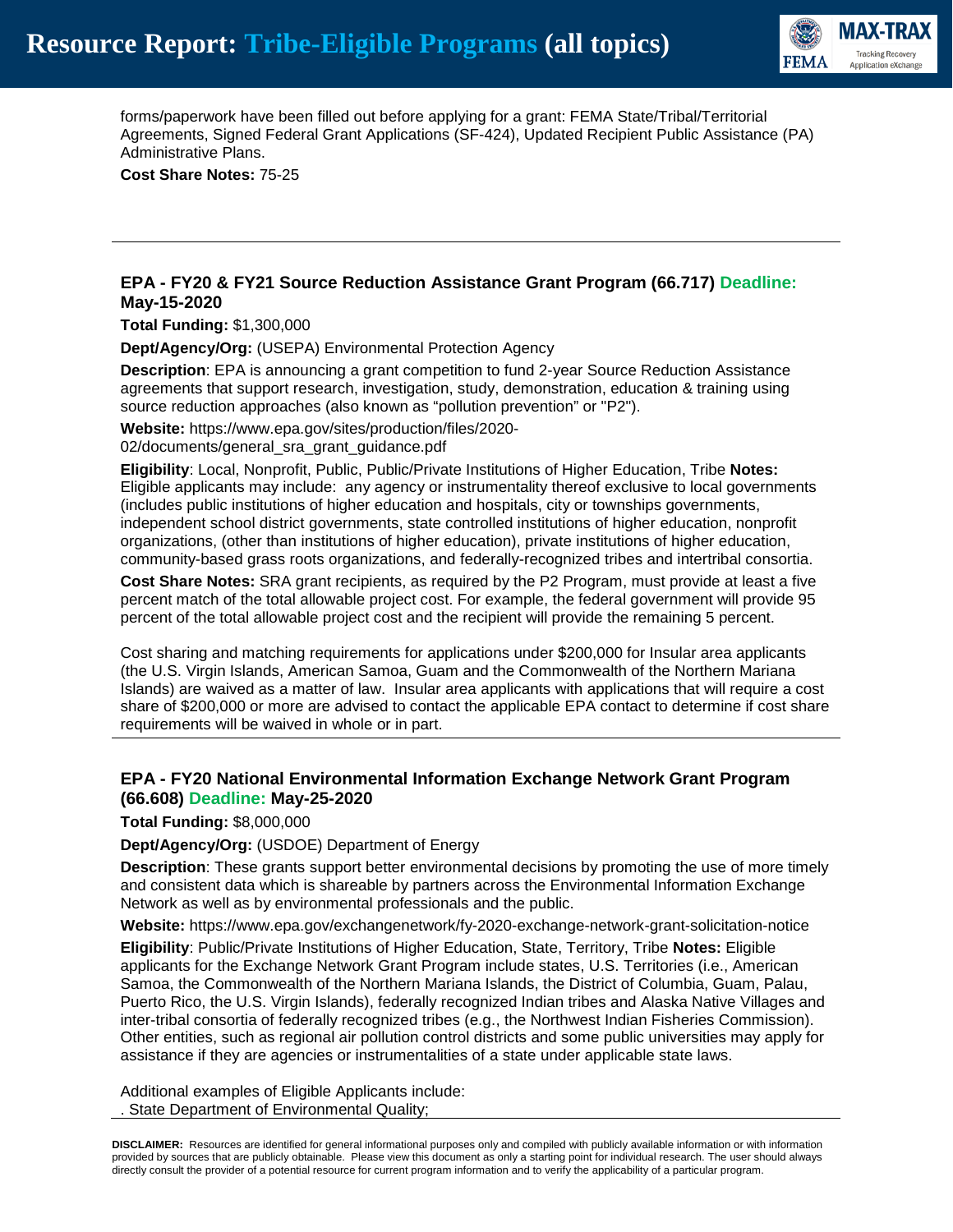

- . Territorial Environment Division;
- . Tribal Council on behalf of two or more tribal environmental and/or health agencies;
- . State Department of Public Health;
- . Tribal Water Quality Administration;
- . State Office of the Chief Information Officer;
- . Regional Air Quality Board delegated authority for the air program; and

. State university where the university or the university system is formally designated as an instrumentality of the state.

Most local governments implementing EPA programs are not agencies or instrumentalities of the state and therefore, are not eligible to apply.

#### **No Cost Share information available**.

# **EPA/NTTC - National Tribal Toxics Council (NTTC) Technical Support - FY2020 Deadline: Jun-15-2020**

**Total Funding:** \$800,000

**Dept/Agency/Org:** (USEPA) Environmental Protection Agency

**Description**: Aims: 1) Represent tribal interests in the development and implementation of chemical risk assessment, risk management and pollution prevention programs; and 2) Facilitate tribal collaboration with EPA.

**Website:** https://www.grants.gov/web/grants/view-opportunity.html?oppId=326584

**Eligibility**: Academic Institution, Local, Public/Private Institutions of Higher Education, State, Territory, Tribe **Notes:** EPA will be accepting applications from the following eligible entities: any state of the United States, the District of Columbia, Native American Organizations (includes Indian groups, cooperatives, corporations, partnerships, associations), the Commonwealth of Puerto Rico, U.S. Virgin Islands, Guam, American Samoa, the Commonwealth of the Northern Mariana Islands, and any agency or instrumentally thereof exclusive of local governments (includes public institutions of higher education and hospitals).

**No Cost Share information available**.

#### **EPA/SEJCA: State Environmental Justice Cooperative Agreement Program - COVID-19 Projects - FY2020 Deadline: Jun-30-2020**

**Total Funding:** \$1,000,000

**Dept/Agency/Org:** (USEPA) Environmental Protection Agency

**Description**: EPA re-opening the State Environmental Justice Cooperative Agreement Program (SEJCA) to propose projects focusing on COVID-19 and other topic areas to support underserved, minority, and vulnerable communities.

**Website:** https://www.epa.gov/environmentaljustice/state-environmental-justice-cooperativeagreement-program#tab-2

**Eligibility**: Local, State, Territory, Tribe **Notes:** This opportunity is open to State, Territorial, Tribal and local government agencies.

**Cost Share Notes:** While cost sharing or match is not required, voluntary leveraging or voluntary costsharing is allowable. Leveraged funding or other resources need not be for eligible and allowable project costs under the EPA assistance agreement unless the Applicant proposes to provide a voluntary cost share as its form of leveraging (see below). Leveraging other than voluntary cost share is not included in the project budget on the grant forms but should be included in the grant workplan in the form of a statement to the effect that the applicant is expected to produce the proposed leveraging consistent with the terms of the announcement and their application.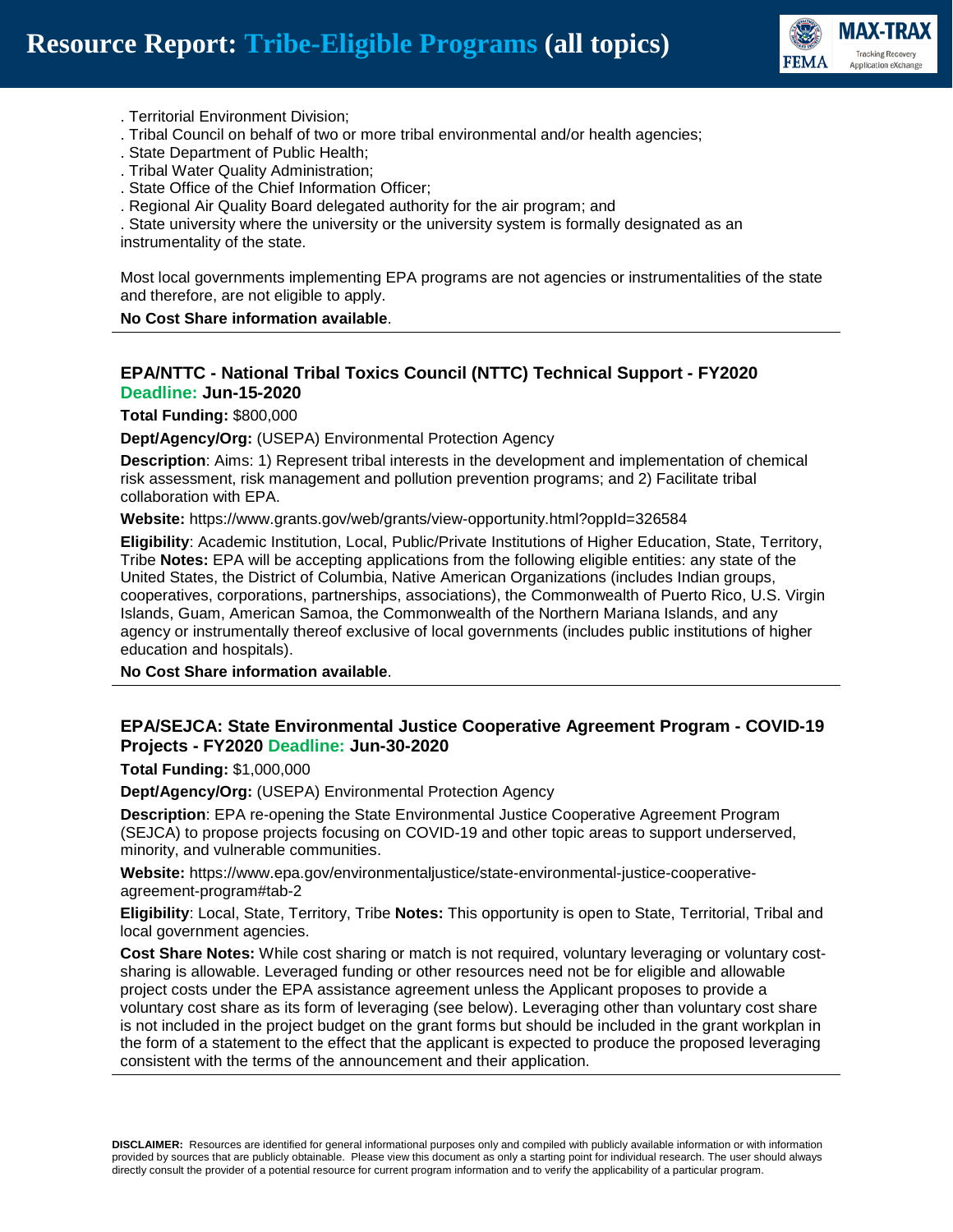

# **CA Ocean Protection Council - Proposition 68 Grant Program (01 September 2020) Deadline: Sep-01-2020**

**Funding not identified**

**Description**: Grant funding to support projects that provide Californians with access to safe natural spaces, and to continue investments in the state's diverse ecosystems to ensure high quality of life for all Californians.

**Website:** http://www.opc.ca.gov/prop-68-funding/

**Eligibility**: Federal, Local, Nonprofit, Private, Public, State, Tribe

**No Cost Share information available**.

# **USDA/RUS - FY20 Rural Community Development Initiative (10.446) Deadline: May-13- 2020**

**Total Funding:** \$6,000,000

**Dept/Agency/Org:** (USDA) Department of Agriculture - Rural Utilities Service

**Description**: RCDI provides funding to help nonprofit housing and community development organizations support housing, community facilities, and community and economic development projects in rural areas.

**Website:** https://www.rd.usda.gov/programs-services/rural-community-development-initiative-grants

**Eligibility**: For-Profit Organizations, Local, Nonprofit, Private, Public, Public/Indian Housing Authorities, Public/Private Institutions of Higher Education, State, Tribe **Notes:** Public bodies; Nonprofit organizations; and Federally recognized Tribes.

Qualified private organizations, nonprofit organizations, and public (including tribal) intermediary organizations proposing to carry out financial and technical assistance programs will be eligible to receive the grant funding.

**Cost Share Notes:** Applicants must provide matching funds in an amount at least equal to the Federal grant. Matching funds are cash or confirmed funding commitments that must be at least equal to the grant amount and committed for a period of not less than the grant performance period. These funds can only be used for eligible RCDI activities and must be used to support the overall purpose of the RCDI program. In-kind contributions such as salaries, donated time and effort, real and nonexpendable personal property and goods and services cannot be used as matching funds.

# **DOC/MBRD - Inner City Innovation Hubs (11.802) Deadline: May-15-2020**

#### **Total Funding:** \$2,800,000

**Dept/Agency/Org:** (USDOC) Department of Commerce - Minority Business Development Agency

**Description**: Funds for Inner City Innovation Hubs - requesting applications for special projects and programs associated with the Minority Business Development Agency's (MBDA) strategic plans and mission goals.

**Website:** http://www.ecfr.gov/cgi-in/textidx?tpl=/ecfrbrowse/Title02/2cfr200\_main\_02.tpl

**Eligibility**: Academic Institution, For-Profit Organizations, Local, Private, Public, Public/Private Institutions of Higher Education, Small Business, State, Territory, Tribe **Notes:** Eligible applicants: Forprofit entities (including but not limited to sole-proprietorships, partnerships, limited liability companies, and corporations),

non-profit organizations, institutions of higher education, commercial organizations, state and local government entities, quasi-government entities, Indian Tribal governments, Tribal entities, and Native Hawaiian entities in any U.S. State or U.S. Territory.

#### **No Cost Share information available**.

**DISCLAIMER:** Resources are identified for general informational purposes only and compiled with publicly available information or with information provided by sources that are publicly obtainable. Please view this document as only a starting point for individual research. The user should always directly consult the provider of a potential resource for current program information and to verify the applicability of a particular program.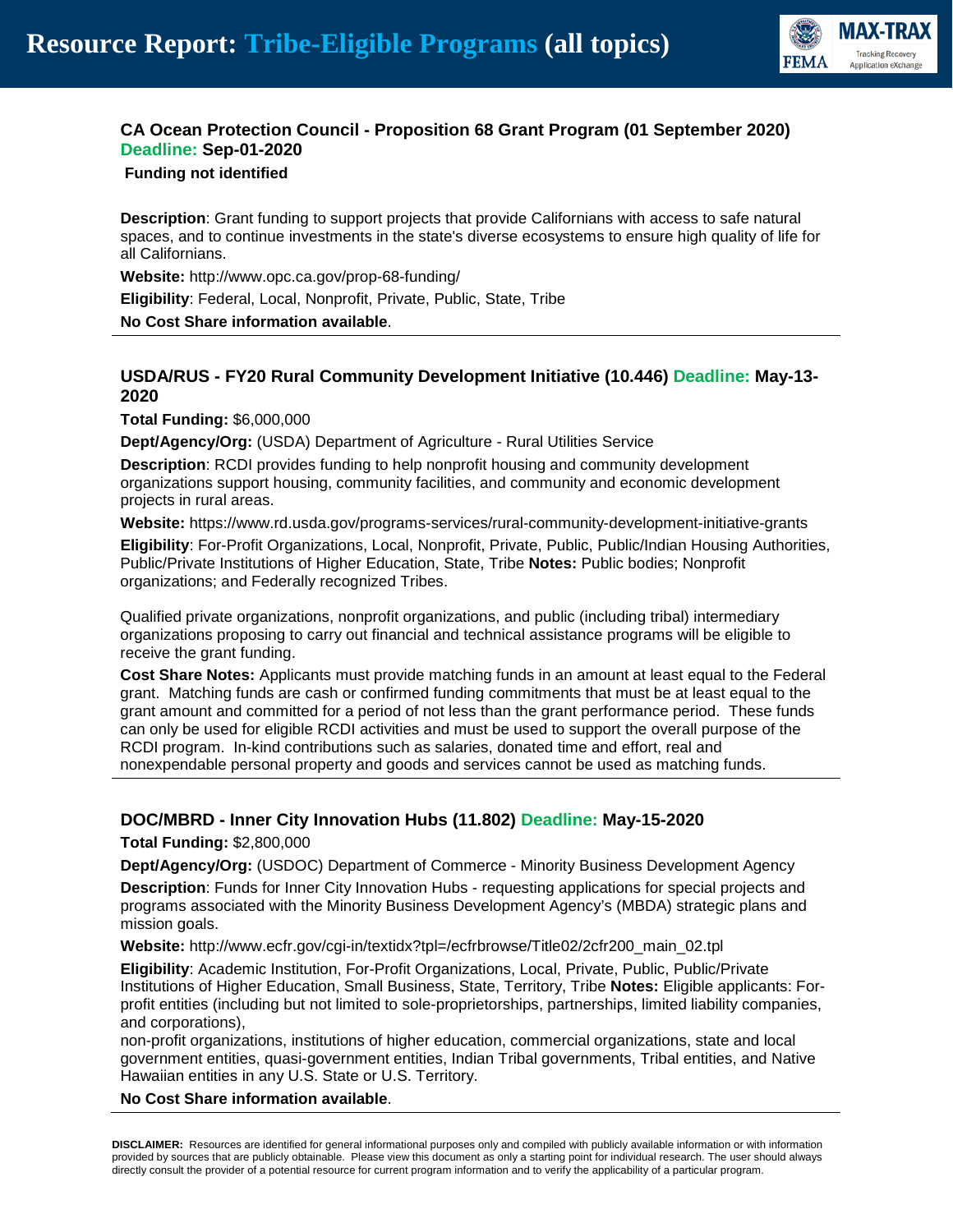

# **SBA - Program for Investment in Microentrepreneurs (PRIME) (59.050) Deadline: May-31-2020**

**Total Funding:** \$5,500,000

**Dept/Agency/Org:** Major Independent Agencies - Small Business Administration

**Description**: Eligible organizations may apply to SBA for awards of financial assistance under this Announcement to conduct activities under one, but not more than one, of the following Funding Tracks: \* Track I (Technical Assistance) – seeks applications for funding to provide training and technical assistance programs to disadvantaged entrepreneurs.

\* Track II (Capacity Building) – seeks applications for funding to provide training and capacity building services to MDOs, microenterprise development programs, and groups of such organizations to assist them in developing microenterprise training and services.

**Website:** https://www.grantsolutions.gov/gs/preaward/previewPublicAnnouncement.do?id=67214

**Eligibility**: Nonprofit, Tribe **Notes:** Nonprofits having a 501(c)(3) status with the IRS, other than institutions of higher education; Native American tribal governments (Federally recognized); Nonprofits that do not have a 501(c)(3) status with the IRS, other than institutions of higher education.

**No Cost Share information available**.

# **DOTreas: Tax Counseling for the Elderly - FY2020/FY2021 Deadline: Jun-01-2020**

**Total Funding:** \$11,000,000

**Dept/Agency/Org:** (USTRE) Department of the Treasury

**Description**: The Tax Counseling for the Elderly (TCE) Program offers free tax help to individuals who are age 60 or older.

**Website:** https://www.irs.gov/pub/irs-pdf/p1101.pdf

**Eligibility**: Nonprofit, Tribe **Notes:** Nonprofits having a 501(c)(3) status with the IRS Native American tribal governments (Federally recognized)

**No Cost Share information available**.

# **USDA/NIFA: Food Insecurity Nutrition Incentive Grant Program Deadline: May-18-2020**

**Total Funding:** \$41,500,000 **Award Ceiling:** 500000

**Dept/Agency/Org:** (USDA) Department of Agriculture - National Institute of Food and Agriculture

**Description**: To support projects to increase the puchase of fruits and vegetables among low-income consumers participating in the Supplemental Nutrition Assistance Program (SNAP) by providing incentives at the point of purchase.

**Website:** https://nifa.usda.gov/funding-opportunity/food-insecurity-nutrition-incentive-fini-grant-program **Eligibility**: Federal, Local, Nonprofit, State, Territory, Tribe **Notes:** Applications may only be submitted by government agencies and non-profit organizations.

All FINI projects must: (1) increase the purchase of fruits and vegetables by low-income consumers participating in SNAP by providing incentives at the point of purchase; (2) operate through authorized SNAP retailers, and in compliance with all relevant SNAP regulations and operating requirements; (3) agree to participate in the FINI comprehensive program evaluation; (4) ensure that the same terms and conditions apply to purchases made by individuals with SNAP benefits and with incentives under the FINI grants program as apply to purchases made by individuals who are not members of households receiving benefits as provided in 7 C.F.R. 278.2(b); and (5) include effective and efficient technologies for benefit redemption systems that may be replicated in other States and communities

Financial incentives disbursed through a FINI grant project may only be redeemable for SNAP eligible food as defined by the Food and Nutrition Act of 2008 and SNAP regulations.

**DISCLAIMER:** Resources are identified for general informational purposes only and compiled with publicly available information or with information provided by sources that are publicly obtainable. Please view this document as only a starting point for individual research. The user should always directly consult the provider of a potential resource for current program information and to verify the applicability of a particular program.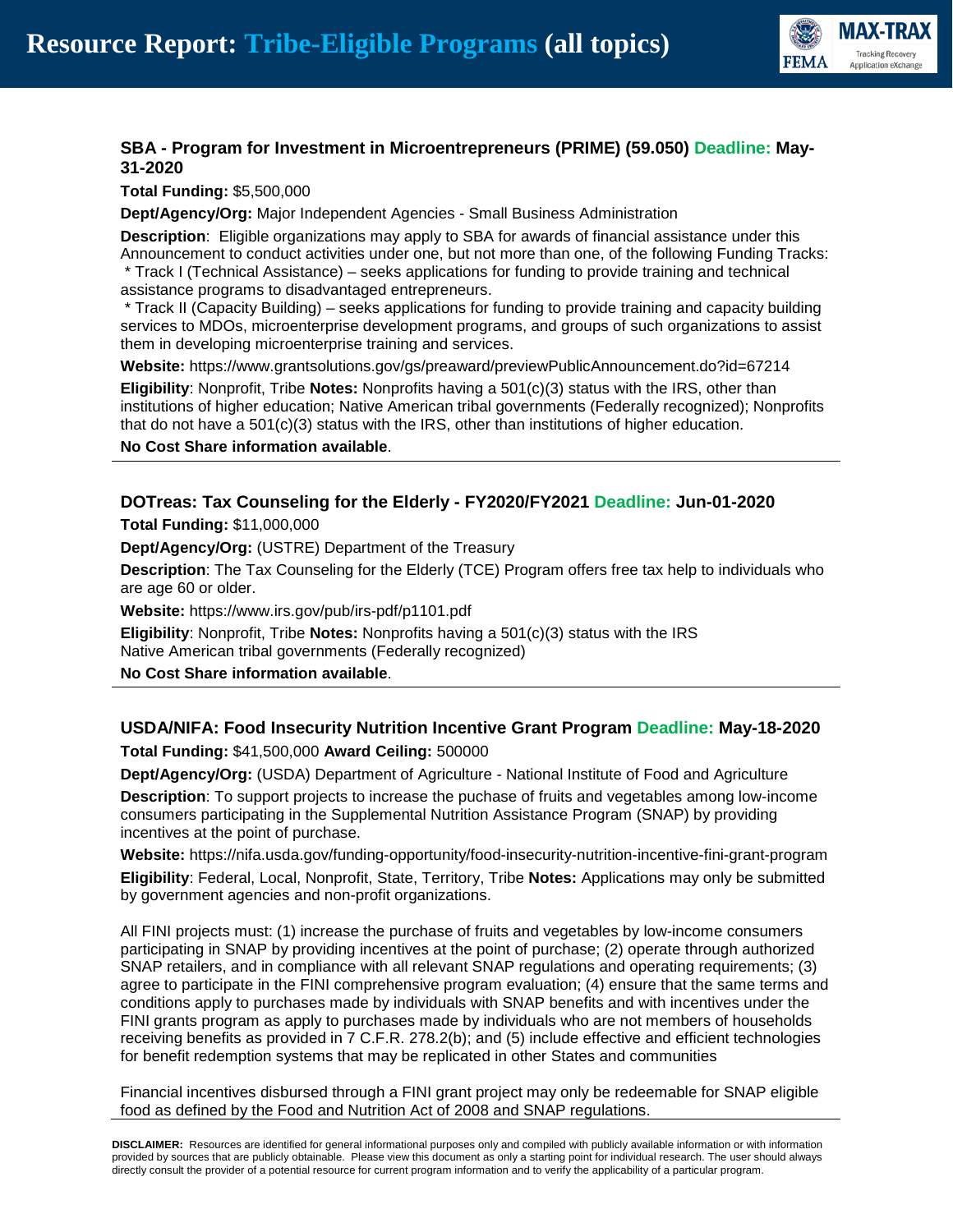

**No Cost Share information available**.

# **HHS/ACL - FY20 Innovations in Nutrition Programs & Services (93.048) Deadline: May-18-2020**

**Total Funding:** \$2,500,000

**Dept/Agency/Org:** (USHHS) Department of Health and Human Services - Administration for Community Living

**Description**: Funding through a cooperative agreement to support systematic testing and documentation of innovative and promising practices that enhance quality, effectiveness, and other proven outcomes of nutrition services programs (NSP) for underserved older adults.

**Website:** https://www.grants.gov/web/grants/view-opportunity.html?oppId=323946

**Eligibility**: Local, Nonprofit, Private, Public, State, Territory, Tribe **Notes:** City or township governments; State governments; Independent school districts; Public housing authorities/Indian housing authorities; Native American tribal organizations (other than Federally recognized tribal governments); Special district governments; Public and State controlled institutions of higher education; Nonprofits having a 501(c)(3) status with the IRS, other than institutions of higher education; County governments; Private institutions of higher education; Native American tribal governments (Federally recognized).

Applicants will be expected to demonstrate extensive knowledge and present a proven track record of expertise concerning the nature of nutrition for older individuals and the business of nutrition program administration within the aging network. Applicants must be an Older American Act (OAA) Title III recipient, or have a signed letter of commitment from a key partner that receives Title III funds.

**No Cost Share information available**.

#### **HHS/ACL - FY20 Innovations in Nutrition Programs & Services: Research (93.048) Deadline: May-18-2020**

**Total Funding:** \$600,000

**Dept/Agency/Org:** (USHHS) Department of Health and Human Services - Administration for Community Living

**Description**: Funding through a cooperative agreement for research and documentation of innovative and promising practices that enhance quality, effectiveness, and other proven outcomes of nutrition services programs (NSP) for underserved older adults.

**Website:** https://www.grants.gov/web/grants/view-opportunity.html?oppId=323947

**Eligibility**: Local, Nonprofit, Private, Public, State, Territory, Tribe **Notes:** Native American tribal governments (Federally recognized); Public housing authorities/Indian housing authorities; Nonprofits having a 501(c)(3) status with the IRS, other than institutions of higher education; State governments; Private institutions of higher education; City or township governments; Special district governments; Public and State controlled institutions of higher education; Native American tribal organizations (other than Federally recognized tribal governments); Independent school districts; County governments.

Successful applicants will be expected to have demonstrated knowledge and a proven track record of expertise concerning the nature of nutrition for older individuals and the business of nutrition program administration within the Older American Act (OAA) aging services network. Applicants must be an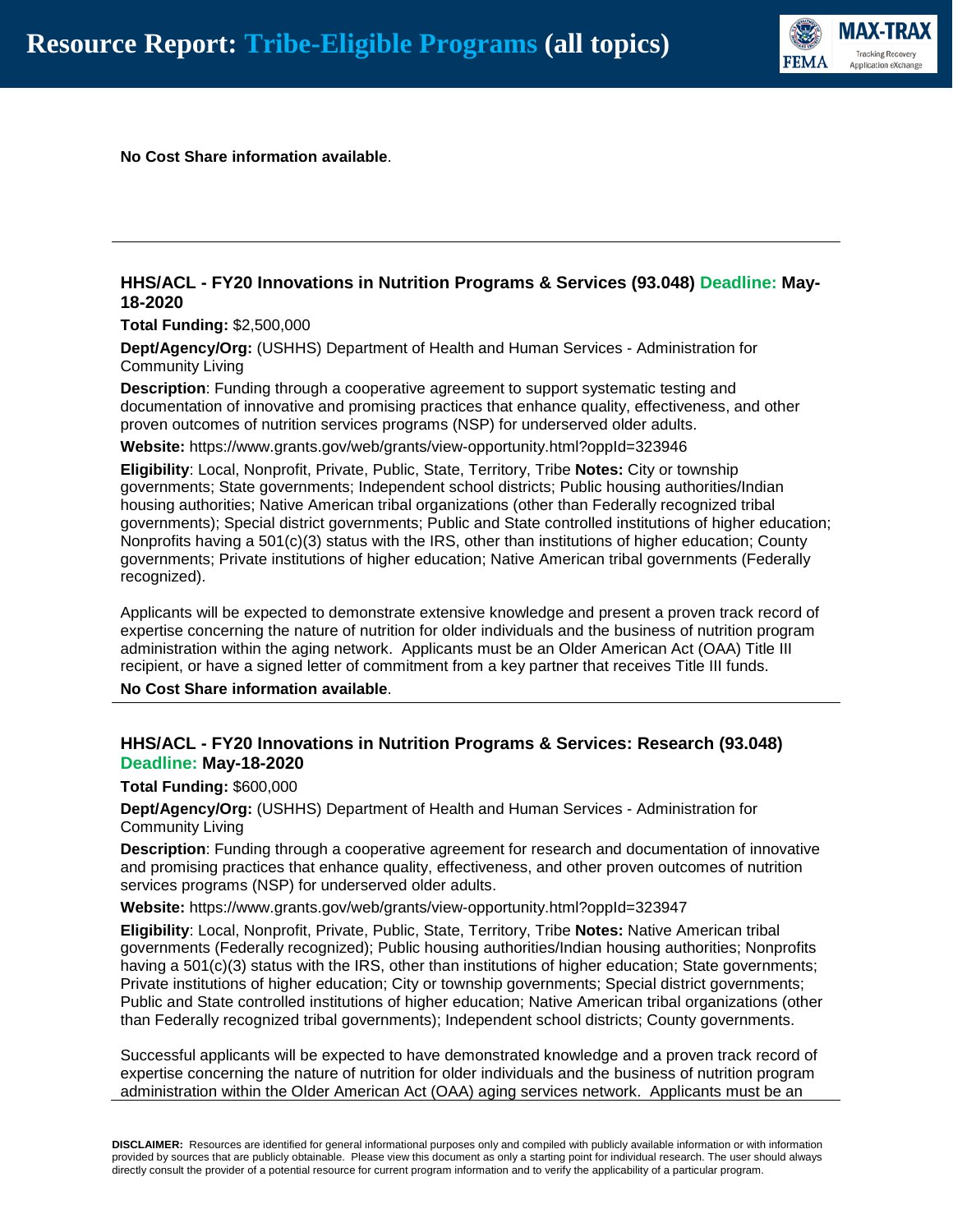

OAA Title III recipient, or have a signed letter of commitment from a key partner that receives Title III funds.

**No Cost Share information available**.

# **USDA/FNS - (SNAP) Supplemental Nutrition Assistance Program, Process and Technology Improvement (10.580) Deadline: Jun-15-2020**

#### **Funding not identified**

**Dept/Agency/Org:** (USDA) Department of Agriculture - Food and Nutrition Service

**Description**: Grants allow applicants to develop and implement supplemental nutrition assistance program simplified application and eligibility determination systems.

**Website:** https://www.grants.gov/web/grants/view-opportunity.html?oppId=326357

**Eligibility**: Academic Institution, Local, Nonprofit, State, Territory, Tribe

**No Cost Share information available**.

# **USDA/FNS - Food Distribution Program on Indian Reservations (FDPIR) Deadline: Sep-30-2020**

**Total Funding:** \$100,000,000

**Dept/Agency/Org:** (USDA) Department of Agriculture - Food and Nutrition Service

**Description**: Food for Indian reservation households, and to American Indian households residing in approved areas near reservations. Often a SNAP alternative for those without access to SNAP offices or authorized food stores.

**Website:** https://www.fns.usda.gov/fdpir/food-distribution-program-indian-reservations

**Eligibility**: Tribe **Notes:** Income-eligible American Indian and non-Indian households that reside on a reservation and households living in approved areas near a reservation or in Oklahoma that contain at least one person who is a member of a Federally-recognized tribe, are eligible to participate in FDPIR. Households are certified based on income standards set by the Federal government and must be recertified at least every 12 months. Households in which all adult members are elderly and/ordisabled may be certified for up to 24 months. Households may not participate in FDPIR and SNAP in the same month.

**No Cost Share information available**.

# **HHS/NIH - Healthy Habits: Timing for Developing Sustainable Healthy Behaviors in Children and Adolescents Deadline: Jan-07-2021**

#### **Funding not identified**

**Dept/Agency/Org:** (USHHS) Department of Health and Human Services

**Description**: Employ innovative research to identify mechanisms of influence and/or promote positive sustainable health behavior(s) in children and youth (birth to age 18). Positive health behaviors may include: developing healthy sleep patterns, developing effective self-regulation strategies, adaptive decision making in risk situations, practicing proper dental hygiene, eating a balanced and nutritious diet, engaging in age-appropriate physical activity and/or participating in healthy relationships. Applications to promote positive health behavior(s) should target social and cultural contexts, including, but not limited to: schools, families, communities, population, food industry, age appropriate learning tools and games, social media, social networking, technology and mass media.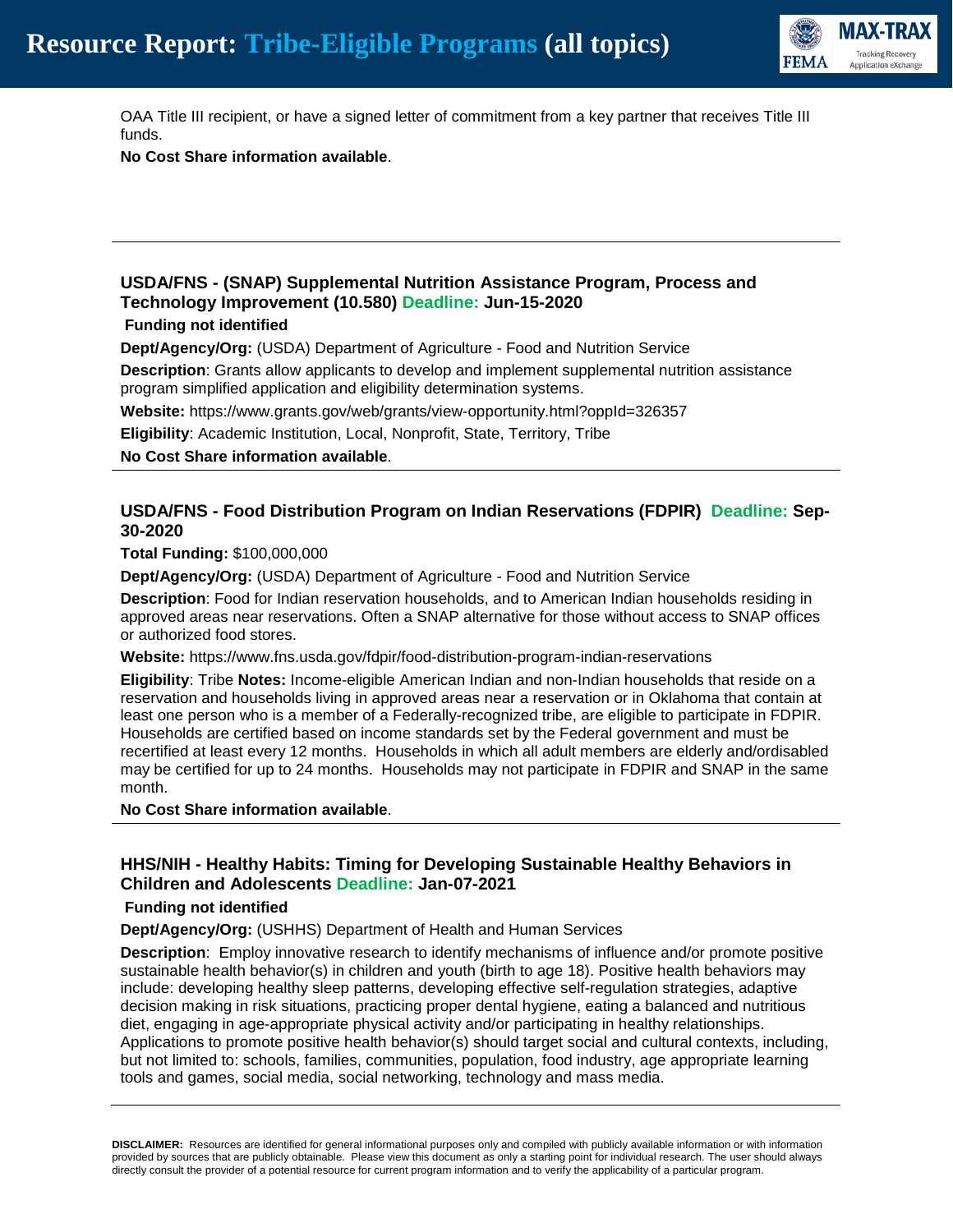

The goal of this FOA is to promote research that identifies and enhances processes that promote sustainable positive behavior or changes social and cultural norms that influence health and future health behaviors.

**Website:** https://www.grants.gov/web/grants/view-opportunity.html?oppId=298956

**Eligibility**: Local, Nonprofit, Private, Public, State, Territory, Tribe **Notes:** Native American tribal organizations (other than Federally recognized

tribal governments); County governments; Native American tribal governments (Federally recognized); Independent school districts; State governments; Nonprofits having a 501(c)(3) status with the IRS, other than institutions of higher education; Others; Special district governments; Small businesses; For profit organizations other than small businesses; Public and State controlled institutions of higher education; Public housing authorities/Indian housing authorities; Private institutions of higher education; City or township governments; Nonprofits that do not have a  $501(c)(3)$  status with the IRS, other than institutions of higher education.

Other Eligible Applicants include the following: Alaska Native and Native Hawaiian Serving Institutions; Asian American Native American Pacific Islander Serving Institutions (AANAPISISs); Eligible Agencies of the Federal Government; Faith-based or Community-based Organizations; Hispanic-serving Institutions; Historically Black Colleges and Universities (HBCUs); Indian/Native American Tribal Governments (Other than Federally Recognized); Non-domestic (non-U.S.) Entities (Foreign Organizations); Regional Organizations; Tribally Controlled Colleges and Universities (TCCUs) ; U.S. Territory or Possession.

**No Cost Share information available**.

# **Families First Coronavirus Response Act: USDA/FNS - Commodity Assistance Program - FY2020/FY2021**

**Total Funding:** \$400,000,000

**Dept/Agency/Org:** (USDA) Department of Agriculture - Food and Nutrition Service

**Description**: For the Commodity Assistance Program for the emergency food assistance program - for costs associated with the distribution of commodities.

**Website:** https://www.fns.usda.gov/tefap/emergency-food-assistance-program

**Eligibility**: Local, State, Territory, Tribe **Notes:** SLTT food commodities distribution.

**No Cost Share information available**.

# **Families First Coronavirus Response Act: USDA/FNS - Nutrition Assistance Block Grant to Territories (PR, CNMI, AS) - FY2020/FY2021**

**Total Funding:** \$100,000,000

**Dept/Agency/Org:** (USDA) Department of Agriculture - Food and Nutrition Service

**Description**: Secretary of Agriculture to provide grants to US Territories for nutrition assistance in response to a COVID-19. https://www.puertoricoreport.com/house-proposal-includes-100-million-innutrition-funding-for-puerto-rico-other-territories/

**Website:** https://www.fns.usda.gov/disaster/pandemic/covid-19

**Eligibility**: Local, State, Territory, Tribe **Notes:** Commonwealth of the Northern Mariana Islands, Puerto Rico, and American Samoa

Intended Beneficiary: SLTT

**No Cost Share information available**.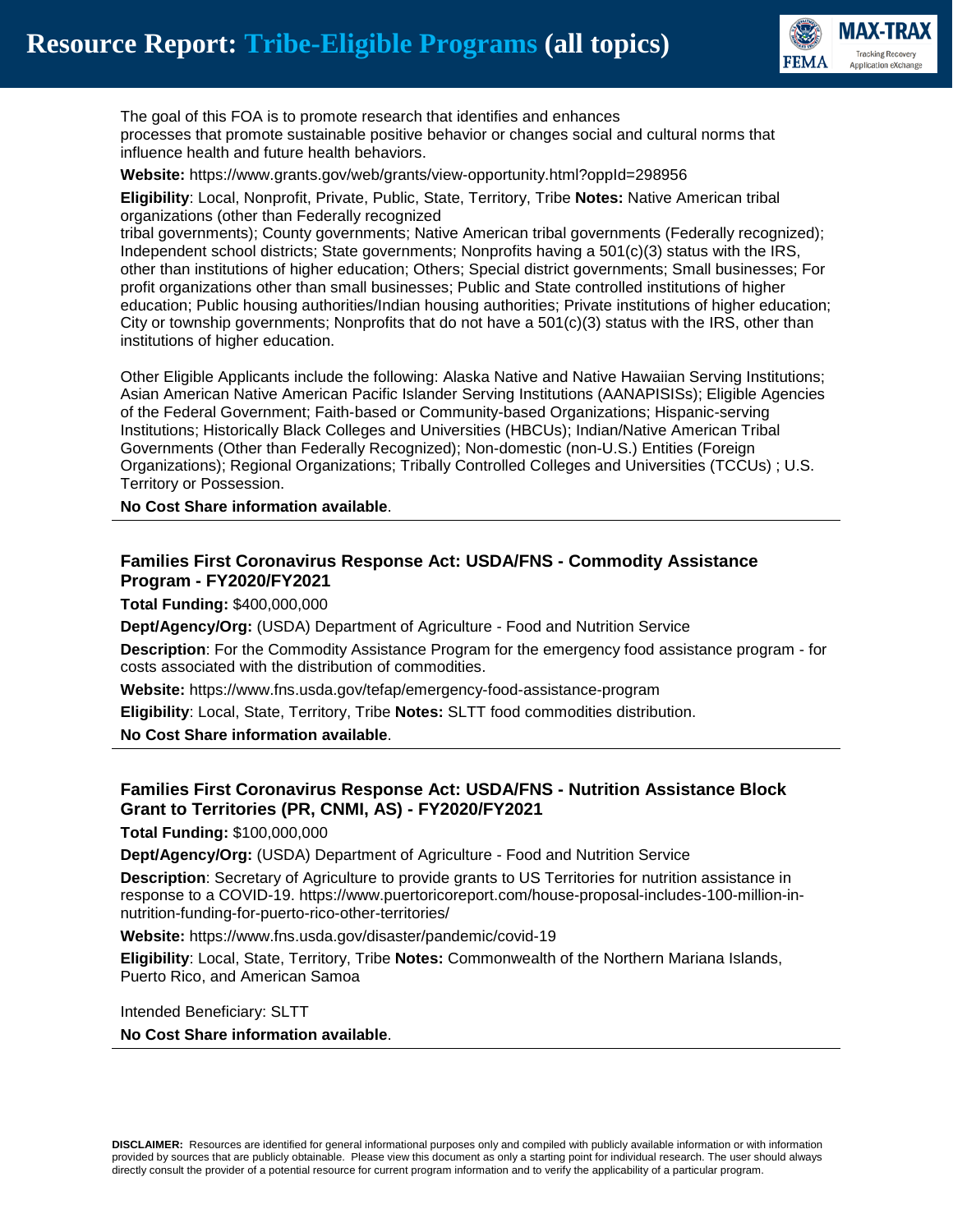

# **CARES Act: USDA/FNS - Child Nutrition Programs - FY2020/FY2021**

**Total Funding:** \$8,800,000,000

**Dept/Agency/Org:** (USDA) Department of Agriculture - Food and Nutrition Service

**Description**: For an additional amount for Child Nutrition Programs, \$8,800,000,000 to remain available until September 30, 2021, to prevent, prepare for, and respond to coronavirus, domestically or internationally.

**Website:** https://www.fns.usda.gov/cn

**Eligibility**: Households, Individuals, Local, State, Territory, Tribe **Notes:** SLTTs in partnership with Federal Childhood Nutrition Programs.

**No Cost Share information available**.

#### **CARES Act: USDA/FNS - Commodity Assistance Program - FY2020/FY2021**

**Total Funding:** \$450,000,000

**Dept/Agency/Org:** (USDA) Department of Agriculture - Food and Nutrition Service

**Description**: For an additional amount for Commodity Assistance Program, \$450,000,000, to remain available through September 30, 2021, to prevent, prepare for, and respond to coronavirus, domestically or internationally, for the emergency food assistance program.

**Website:** https://www.fns.usda.gov/csfp/commodity-supplemental-food-program

**Eligibility**: Local, State, Territory, Tribe **Notes:** SLTT food and nutrition programs.

**No Cost Share information available**.

# **Families First Coronavirus Response Act: USDA/FNS - Special Supplemental Nutrition Program for Women, Infants and Children (WIC) - FY2020/FY2021**

**Total Funding:** \$500,000,000

**Dept/Agency/Org:** (USDA) Department of Agriculture - Food and Nutrition Service

**Description**: For an additional amount for the Special Supplemental Nutrition Program for Women, Infants, and Children due to COVID-19.

**Website:** https://www.fns.usda.gov/wic

**Eligibility**: Local, State, Territory, Tribe **Notes:** Federal grants to states for services for low-income pregnant, breastfeeding, and non-breastfeeding postpartum women, and to infants and children up to age five who are found to be at nutritional risk.

Intended Beneficiary: Individuals and Households **No Cost Share information available**.

#### **CARES Act: USDA/AMS - Food Safety and Inspection Service - FY2020/FY2021**

**Total Funding:** \$33,000,000

**Dept/Agency/Org:** (USDA) Department of Agriculture - Agricultural Marketing Service

**Description**: Coronavirus funds in support of temporary and intermittent workers, relocation of inspectors, costs of overtime inspectors under the Federal Meat Inspection Act, the Poultry Products Inspection Act, and the Egg Products Inspection Act.

**Website:** https://www.fsis.usda.gov/wps/portal/fsis/home

**Eligibility**: Federal, Local, State, Territory, Tribe **Notes:** SLTT related activities of federal food safety and marketing programs.

**No Cost Share information available**.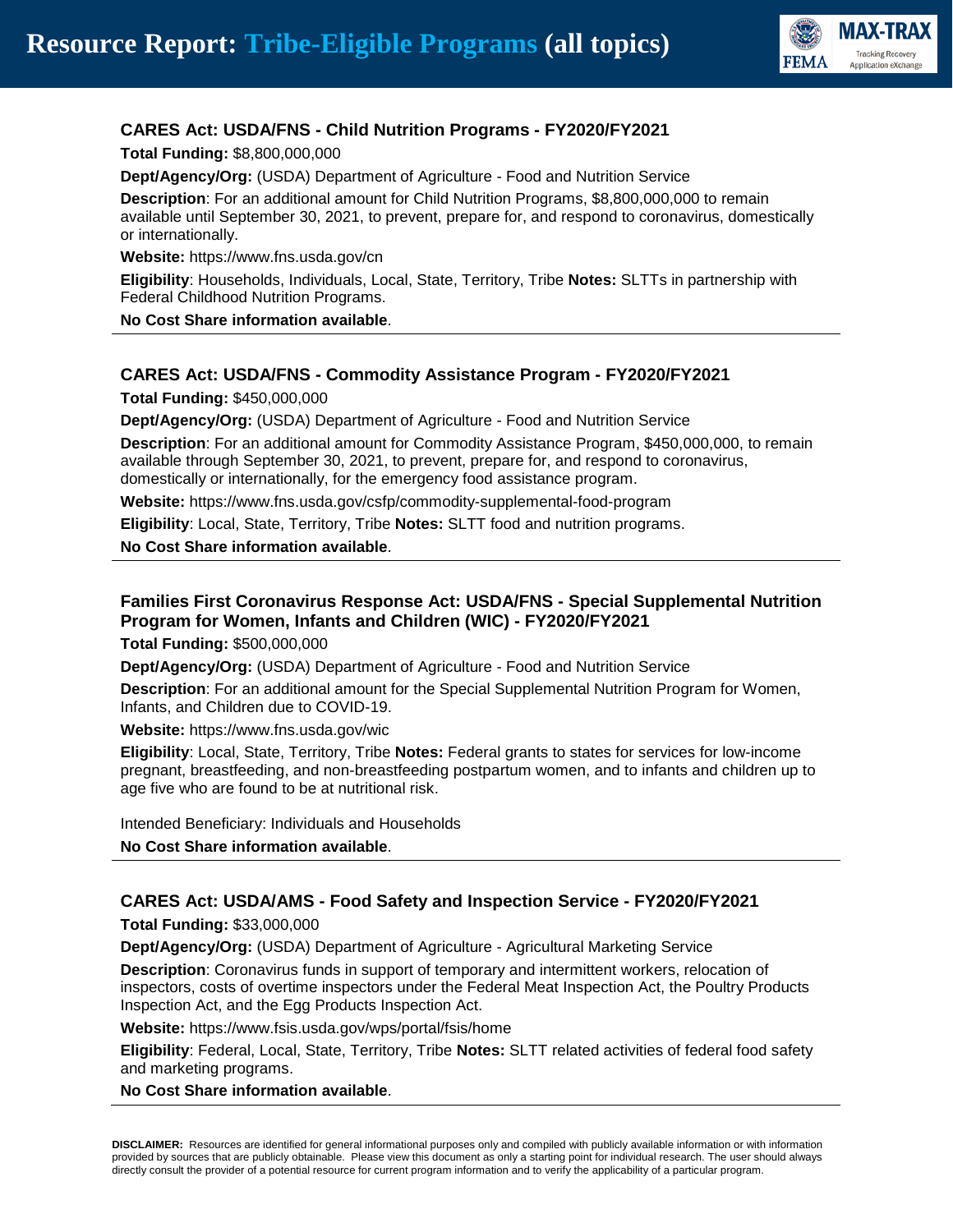

# **No Kid Hungry: Coronavirus Emergency Grants through "2020 Share Our Strength" Funding not identified**

**Dept/Agency/Org:** (NGO) Non-Governmental Organizations

**Description**: "One Billion Meals" helping schools and community groups find new ways to feed kids from school affected by COVID-19.

**Website:** https://www.nokidhungry.org/blog/heres-how-youre-supporting-hungry-kids-affectedcoronavirus-state

**Eligibility**: Academic Institution, Local, Nonprofit, Tribe See website for additional eligibility information.

**No Cost Share information available**.

# **Save the Children: COVID-19 Program [partnering with No Kid Hungry]**

**Funding not identified**

**Dept/Agency/Org:** (NGO) Non-Governmental Organizations

**Description**: Related links:

https://www.savethechildren.org/us/about-us/media-and-news/2020-press-releases/savewithstorieshelps-coronavirus-response

https://www.instagram.com/SavewithStories/

https://www.savethechildren.org/us/about-us/media-and-news/2020-press-releases/save-the-childrenlaunches-covid-19-appeal

https://www.savethechildren.org/us/what-we-do/emergency-response/coronavirus-outbreak https://www.nokidhungry.org/coronavirus-grant-request

**Website:** https://resourcecentre.savethechildren.net/library/save-childrens-covid-19-programframework-and-guidance-and-companion-pieces

**Eligibility**: Academic Institution, Households, Individuals, Nonprofit, Tribe See website for additional eligibility information.

**No Cost Share information available**.

#### **HHS/ACF - Social & Economic Development Strategies: Growing Organizations (93.612) Deadline: Jul-06-2020**

**Total Funding:** \$1,000,000

**Dept/Agency/Org:** (USHHS) Department of Health and Human Services - Administration for Children and Families

**Description**: The goal of this program is to build capacity within Tribes, NGOs and other entities which are eligible for ANA funding to strengthen organizational capacity to compete for and sustain federal grants.

**Website:** https://www.grants.gov/web/grants/view-opportunity.html?oppId=324274

**Eligibility**: Tribe **Notes:** Native American tribal governments (Federally recognized); Native American tribal organizations (other than Federally recognized tribal governments); Others.

Faith-based and community organizations that meet the eligibility requirements are also eligible to receive awards under this funding opportunity announcement.

Nonprofit organizations representing American Indians, Alaska Natives, Native Hawaiians, and other Native American Pacific Islanders, including American Samoa, Guam, and the Commonwealth of the Northern Mariana Islands are eligible applicants under this announcement.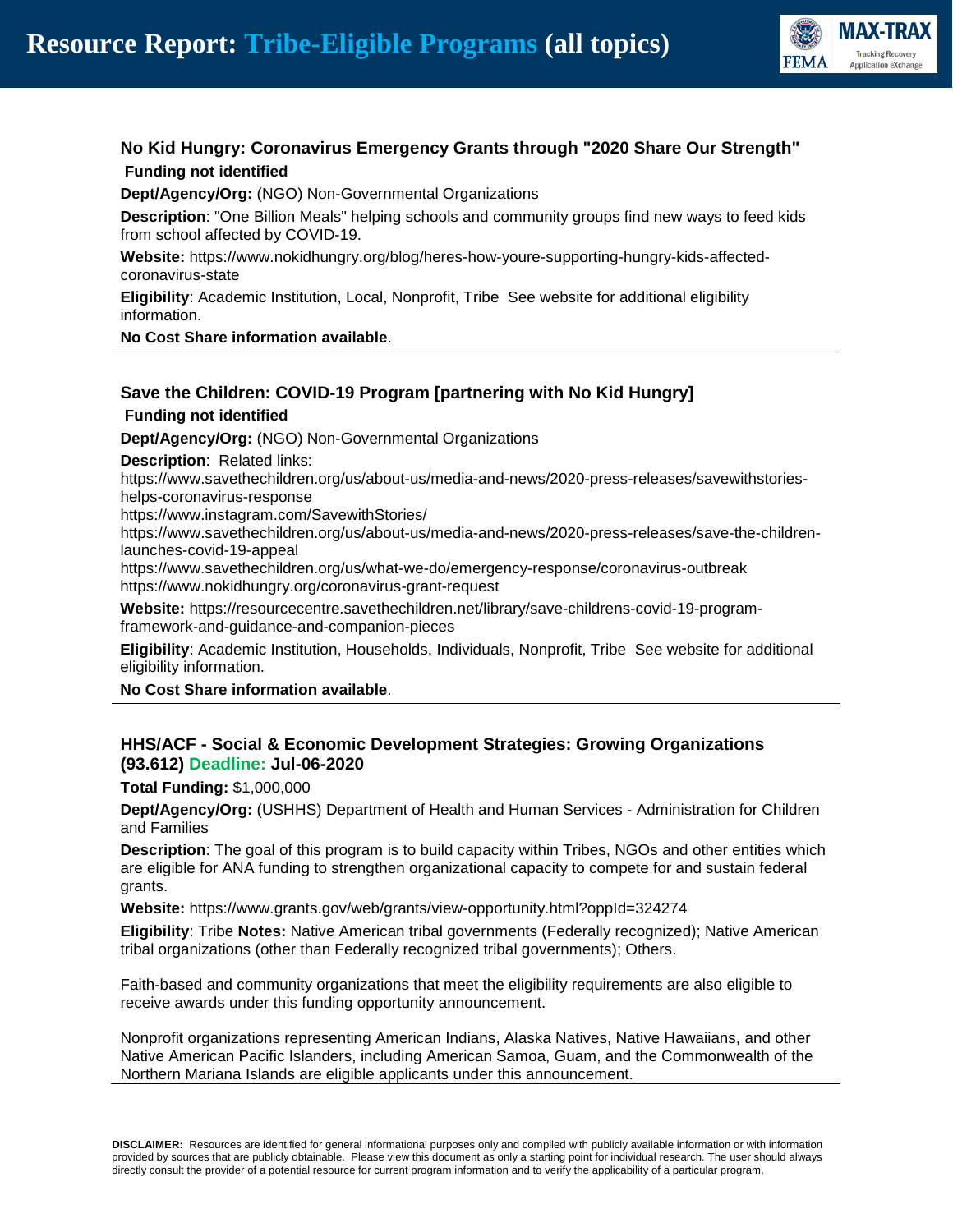

**No Cost Share information available**.

#### **DOJ/BJA - FY20 Adult Drug Court & Veterans Treatment Court Discretionary Grant Program (16.585) Deadline: May-14-2020**

**Total Funding:** \$750,000,000

**Dept/Agency/Org:** (USDOJ) Department of Justice - Bureau of Justice Assistance

**Description**: Grant funding for states, state courts, local courts, units of local government and federally recognized tribal governments to enhance the operations of adult drug courts or to implement new veterans treatment courts.

**Website:** https://bja.ojp.gov/ADCVTC20

**Eligibility**: Local, State, Territory, Tribe **Notes:** Native American tribal governments (Federally recognized); Special district governments; City or township governments; State governments; County governments.

**No Cost Share information available**.

# **HHS/ACL - FY20 Rehabilitation Research & Training Center on Health & Function of People with Psychiatric Disabilities (93.433) Deadline: May-18-2020**

**Total Funding:** \$875,000

**Dept/Agency/Org:** (USHHS) Department of Health and Human Services - Administration for Community Living

**Description**: Grant funding for a Rehabilitation Research & Training Center to generate new knowledge that can be used to inform and shape evidence-based services, supports, and interventions for people with psychiatric disabilities.

**Website:** https://www.grants.gov/web/grants/view-opportunity.html?oppId=323303

**Eligibility**: Local, Nonprofit, Private, Public, State, Territory, Tribe **Notes:** State governments; Independent school districts; Public and State controlled institutions of higher education; Native American tribal governments (Federally recognized); Special district governments; Others; Private institutions of higher education; Native American tribal organizations (other than Federally recognized tribal governments); Nonprofits having a 501(c)(3) status with the IRS, other than institutions of higher education; For-profit organizations other than small businesses; Nonprofits that do not have a 501(c)(3) status with the IRS, other than institutions of higher education; City or township governments; County governments.

Eligible applicants also include: States; public or private agencies, including for-profit agencies; public or private organizations, including for-profit organizations, IHEs; and Indian tribes and tribal organizations.

**No Cost Share information available**.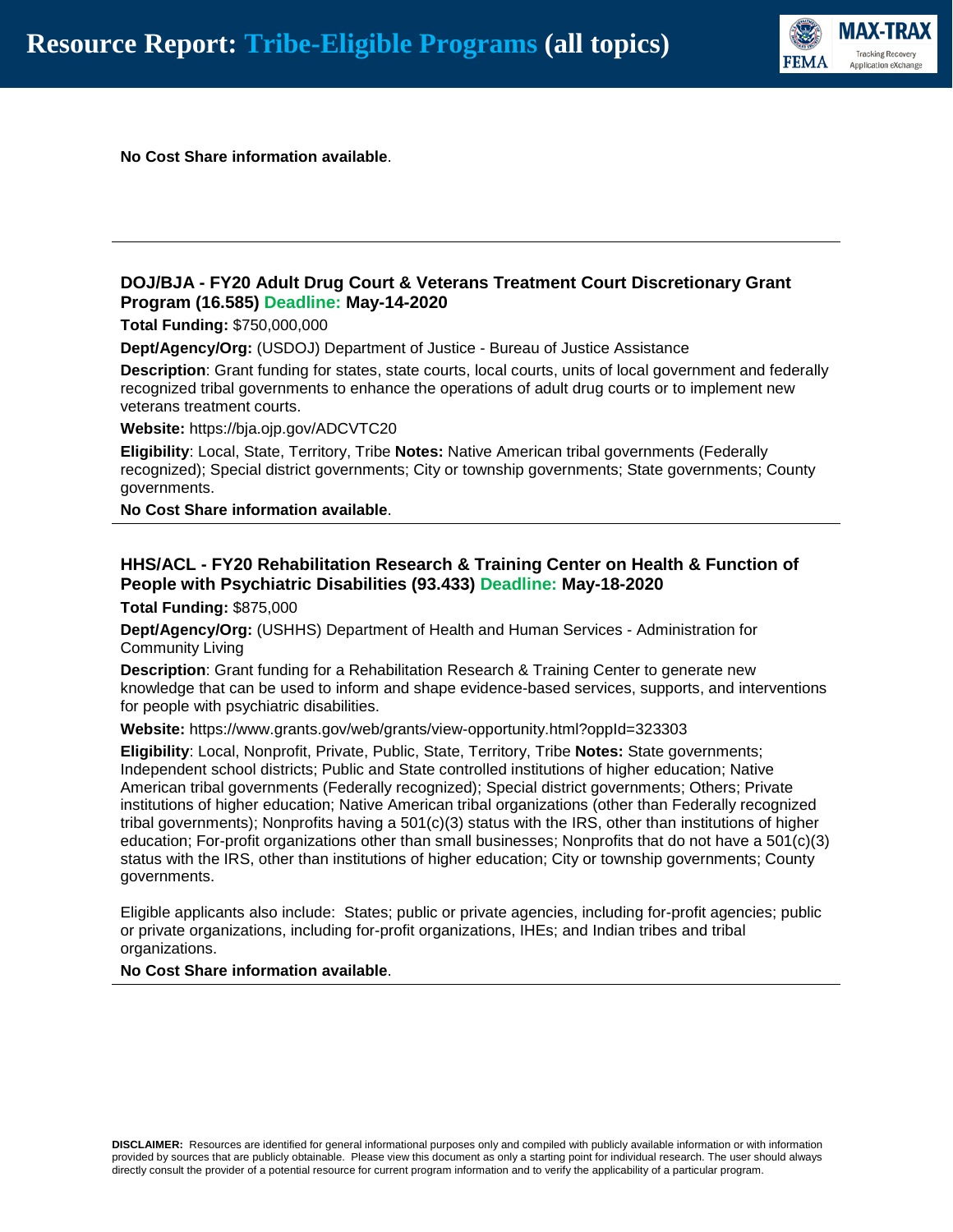

#### **HHS/ACF - Demonstration Grants to Strengthen the Response to Victims of Human Trafficking in Native Communities Program (93.327) Deadline: May-22-2020 Total Funding:** \$750,000

**Dept/Agency/Org:** (USHHS) Department of Health and Human Services - Administration for Children and Families

**Description**: Funding through a cooperative agreement to build, expand, and sustain organizational and community capacity to deliver services to Native victims of severe forms of human trafficking.

**Website:** https://www.grants.gov/web/grants/view-opportunity.html?oppId=321683

**Eligibility**: Local, Nonprofit, Public, State, Territory, Tribe **Notes:** Nonprofits having a 501(c)(3) status with the IRS, other than institutions of higher education; Nonprofits that do not have a 501(c)(3) status with the IRS, other than institutions of higher education; County governments; Native American tribal governments (Federally recognized); Native American tribal organizations (other than Federally recognized tribal

governments); City or township governments; State governments.

Eligible entities include states, tribes, units of local government, and nonprofit, non-governmental victim service organizations. Victim service organizations include those who by nature of their current operations serve

victims of sexual assault, sexual violence, domestic violence, human trafficking, and youth homelessness. Victim service organizations may also include faith-based organizations that are addressing human trafficking in their services. Faith-based and community organizations that meet the eligibility requirements are eligible to receive awards under this funding opportunity announcement.

#### **No Cost Share information available**.

# **HHS/ACF - Temporary Assistance for Needy Families & Child Welfare Services to Tribal Families at Risk of Child Abuse or Neglect (93.086) Deadline: May-31-2020**

**Total Funding:** \$1,800,000

**Dept/Agency/Org:** (USHHS) Department of Health and Human Services - Administration for Children and Families

**Description**: Grant funding for demonstration projects designed to test the effectiveness of tribal governments or tribal consortia in coordinating the provision to tribal families at risk of child abuse and neglect of child welfare services.

**Website:** https://www.grants.gov/web/grants/view-opportunity.html?oppId=322275

**Eligibility**: Tribe **Notes:** Native American tribal organizations (other than Federally recognized tribal governments); Native American tribal governments (Federally recognized).

-Indian tribes and Alaska Native regional nonprofits that administer a Tribal TANF program on the date of publication of the funding opportunity announcement; and

-Consortia of two or more Indian tribes--the consortium administers a Tribal TANF program on behalf and at the direction of these tribes on the date of publication of the funding opportunity announcement.

#### **No Cost Share information available**.

#### **HHS/HRSA - Telehealth Network Grant Program (93.211) Deadline: Jun-15-2020**

**Total Funding:** \$8,700,000

**Dept/Agency/Org:** (USHHS) Department of Health and Human Services - Health Resources and Services Administration

**Description**: Grant funding for promoting rural tele-emergency services with an emphasis on telestroke, tele-behavioral health, and Tele-Emergency Medical Services (Tele-EMS).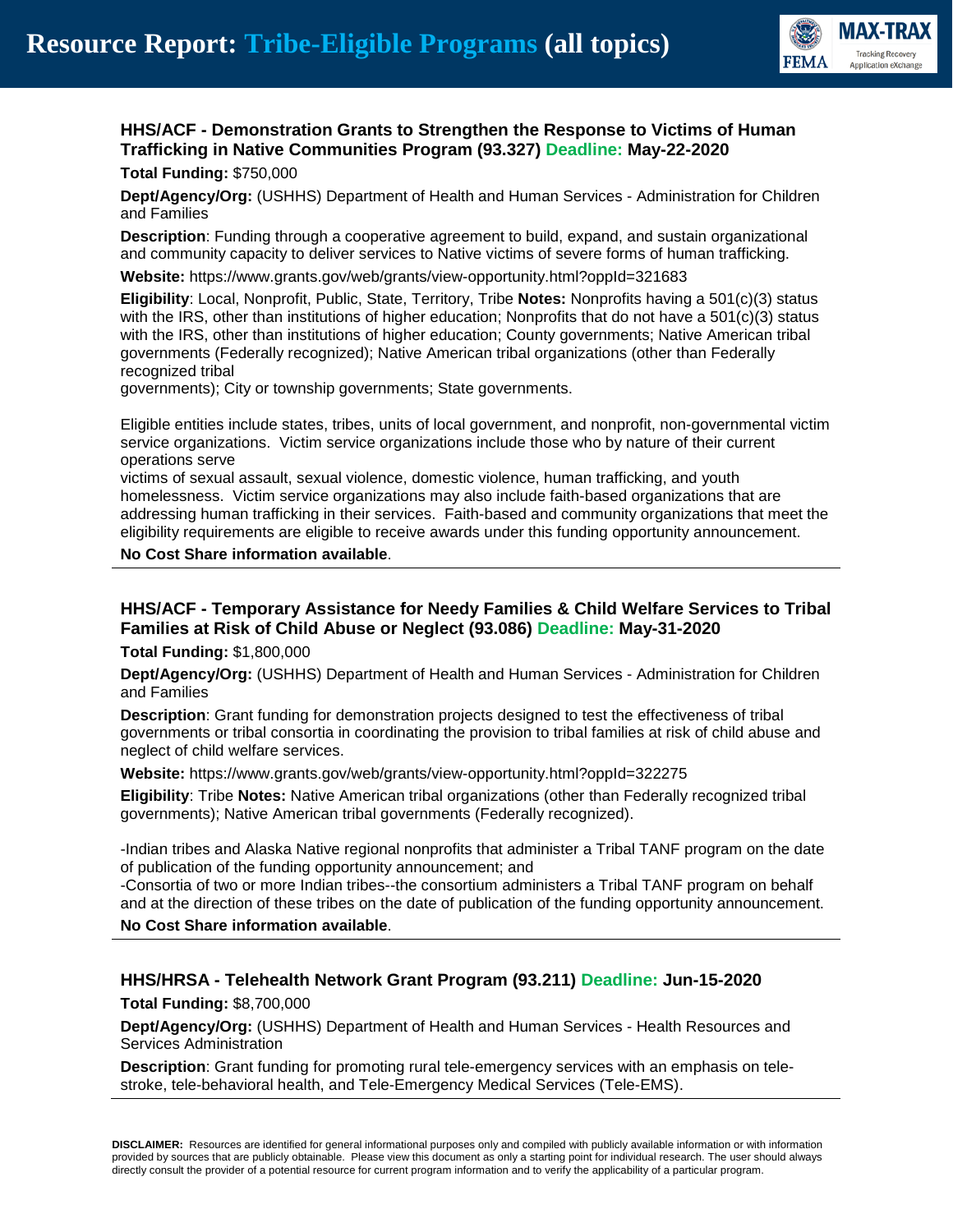

**Website:** https://www.grants.gov/web/grants/view-opportunity.html?oppId=315882

**Eligibility**: For-Profit Organizations, Local, Nonprofit, Tribe **Notes:** Eligible applicants include rural or urban nonprofit entities that will provide direct clinical services through a telehealth network. Each entity participating in the networks may be a nonprofit or for-profit entity. Faith-based, communitybased organizations, and tribal organizations are eligible to apply. Services must be provided to rural areas, although the

applicant can be located in an urban area.

#### **No Cost Share information available**.

#### **HHS/HRSA - Rural Telementoring Training Center (93.155) Deadline: Jun-16-2020**

**Total Funding:** \$1,000,000

**Dept/Agency/Org:** (USHHS) Department of Health and Human Services - Health Resources and Services Administration

**Description**: To train academic medical centers to create or expand technology-enabled collaborative learning and capacity building models.

**Website:** https://www.grants.gov/web/grants/view-opportunity.html?oppId=324245

**Eligibility**: Academic Institution, Healthcare Institution, Local, Nonprofit, Private, Public/Private Institutions of Higher Education, State, Territory, Tribe **Notes:** Eligible applicants include domestic public, private, and non-profit organizations. Domestic entities including tribes and tribal organizations, faith-based and community-based organizations, institutions of higher education, state and local governments, and hospitals are also eligible to apply.

#### **No Cost Share information available**.

# **CARES Act: USDA/RD - Rural Utilities Service: Distance Learning, Telemedicine, and Broadband Program - FY20, FY21, FY22, FY23, FY24 Deadline: Jul-13-2020**

**Total Funding:** \$25,000,000

**Dept/Agency/Org:** (USDA) Department of Agriculture - Rural Development

**Description**: Funds supporting Distance Learning, Telemedicine, and Broadband Program to prevent, prepare for, and respond to coronavirus, domestically or internationally, for telemedicine and distance learning services in rural areas.

**Website:** https://www.rd.usda.gov/programs-services/distance-learning-telemedicine-grants

**Eligibility**: Healthcare Institution, Local, State, Territory, Tribe **Notes:** SLTTs

**No Cost Share information available**.

#### **HHS/NIH - Emergency Awards: Rapid Investigation of Severe Acute Respiratory Syndrome Coronavirus 2 (SARS-CoV-2) and Coronavirus Disease 2019 (COVID-19) (R21 Clinical Trial Not Allowed) Deadline: Apr-29-2021**

#### **Funding not identified**

**Dept/Agency/Org:** (USHHS) Department of Health and Human Services - National Institutes of Health **Description**: To provide an expedited (rapid) funding mechanism for research on Severe Acute Respiratory Syndrome Coronavirus 2 (SARS-CoV-2) and Coronavirus Disease 2019 (COVID-19).

**Website:** https://grants.nih.gov/grants/guide/pa-files/PAR-20-177.html#\_Section\_VII.\_Agency

**Eligibility**: Academic Institution, Federal, For-Profit Organizations, Healthcare Institution, Large Business, Local, Nonprofit, Public/Indian Housing Authorities, Public/Private Institutions of Higher Education, State, Territory, Tribe **Notes:** Nonprofits having a 501(c)(3) status with the IRS, other than institutions of higher education

City or township governments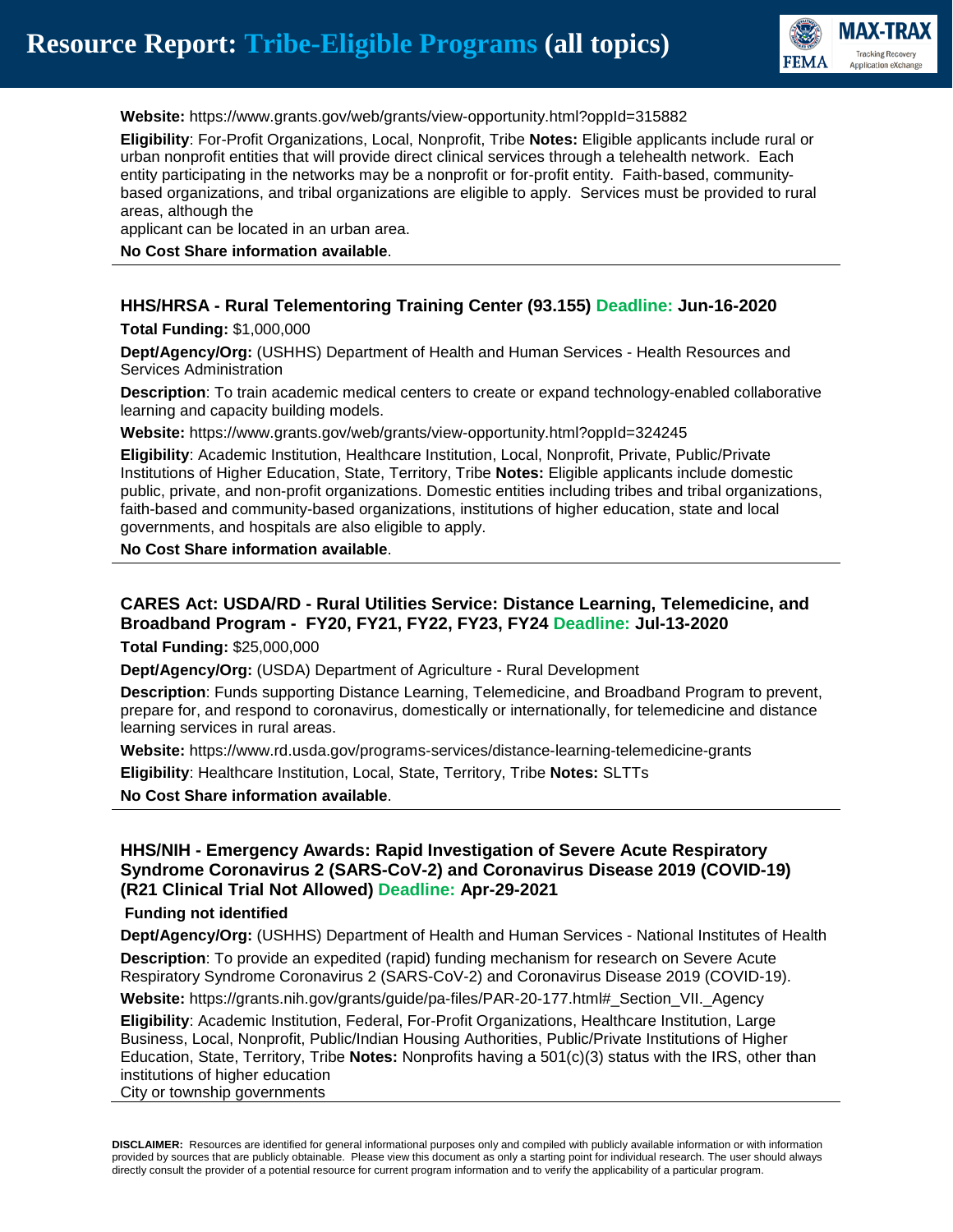

Special district governments For profit organizations other than small businesses Native American tribal organizations (other than Federally recognized tribal governments) State governments Nonprofits that do not have a  $501(c)(3)$  status with the IRS, other than institutions of higher education Private institutions of higher education Public and State controlled institutions of higher education Native American tribal governments (Federally recognized) Small businesses County governments Independent school districts Others (see text field entitled "Additional Information on Eligibility" for clarification) Public housing authorities/Indian housing authorities

Other Eligible Applicants include the following: Alaska Native and Native Hawaiian Serving Institutions; Asian American Native American Pacific Islander Serving Institutions (AANAPISISs); Eligible Agencies of the Federal Government; Faith-based or Community-based Organizations; Hispanic-serving Institutions; Historically Black Colleges and Universities (HBCUs); Indian/Native American Tribal Governments (Other than Federally Recognized); Non-domestic (non-U.S.) Entities (Foreign Organizations); Regional Organizations; Tribally Controlled Colleges and Universities (TCCUs) ; U.S. Territory or Possession.

**No Cost Share information available**.

# **CARES Act: HHS/SAMHSA - Health Surveillance and Program Support - FY2020/FY2021**

**Total Funding:** \$425,000,000

**Dept/Agency/Org:** (USHHS) Department of Health and Human Services - Substance Abuse and Mental Health Services Administration

**Description**: \$425 million for Behavioral Health Clinics, suicide prevention and other substance abuse and mental health support.

**Website:** https://www.samhsa.gov/coronavirus

**Eligibility**: Healthcare Institution, State, Territory, Tribe **Notes:** States, localities, territories, tribes, tribal organizations, urban Indian health organizations, or health service providers to tribes

Intended Beneficiary: Healthcare Institution

**No Cost Share information available**.

#### **Families First Coronavirus Response Act: HHS/IHS - Medical Services - FY20, FY21, FY22**

**Total Funding:** \$64,000,000

**Dept/Agency/Org:** (USHHS) Department of Health and Human Services - Indian Health Service **Description**: Additional funds for Indian Health Services for health services consisting of SARS-CoV-2 or COVID-19 related items and services.

**Website:** https://www.hhs.gov/about/news/2020/03/20/hhs-announces-upcoming-action-to-providefunding-to-tribes-for-covid-19-response.html

**Eligibility**: Tribe **Notes:** Tribes

**No Cost Share information available**.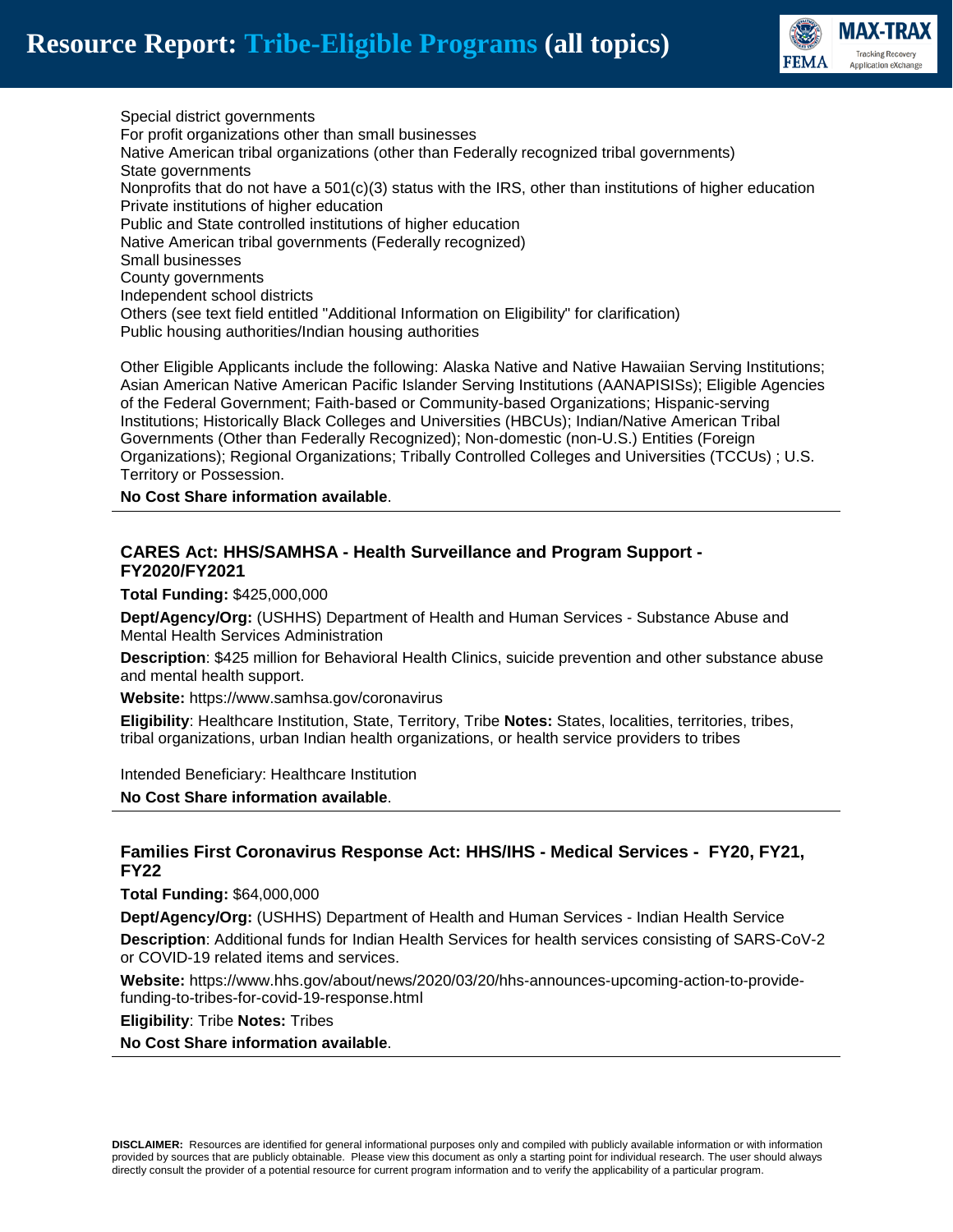

#### **Coronavirus Preparedness and Response Supplemental Appropriations Act: HHS/NIH - National Institute of Environmental Health Sciences - FY20, FY21, FY22, FY23, FY24 Total Funding:** \$10,000,000

**Dept/Agency/Org:** (USHHS) Department of Health and Human Services - National Institutes of Health

**Description**: Funds include support for worker-based training to prevent and reduce exposure of hospital employees, emergency first responders, and other workers who are at risk of exposure to coronavirus through their work duties

**Website:** https://www.niehs.nih.gov/

**Eligibility**: Federal, Individuals, Local, State, Territory, Tribe **Notes:** Intended beneficiaries: hospital employees and first responders.

**No Cost Share information available**.

# **Coronavirus Preparedness and Response Supplemental Appropriations Act: HHS/NIH - National Institute of Allergy and Infectious Diseases - FY20, FY21, FY22, FY23, FY24**

**Total Funding:** \$826,000,000

**Dept/Agency/Org:** (USHHS) Department of Health and Human Services - National Institutes of Health **Description**: National Institute of Environmental Health Sciences for worker-based training to prevent and reduce exposure of hospital employees, emergency first responders, and other workers who are at risk of exposure to coronavirus through their work duties.

**Website:** https://www.niaid.nih.gov/

**Eligibility**: Federal, For-Profit Organizations, Healthcare Institution, Individuals, Local, State, Territory, Tribe **Notes:** Intended beneficiaries: hospital and healthcare workers.

**No Cost Share information available**.

#### **Coronavirus Preparedness and Response Supplemental Appropriations Act: HHS/CDC - Infectious Diseases Rapid Response Reserve Fund - FY2020**

**Total Funding:** \$1,500,000,000

**Dept/Agency/Org:** (USHHS) Department of Health and Human Services - Centers for Disease Control and Prevention

**Description**: \$300,000,000 shall be transferred to and merged with amounts in the Infectious Diseases Rapid Response Reserve Fund.

**Website:** https://www.hhs.gov/about/news/2020/03/24/hhs-awards-100-million-to-health-centers-forcovid-19-response.html

**Eligibility**: Local, State, Territory, Tribe **Notes:** States, localities, territories, tribes, tribal organizations, urban Indian health organizations, or health service providers to tribes

Intended Beneficiary: SLTT

**No Cost Share information available**.

# **CARES Act: HHS/CDC - Infectious Diseases Rapid Response Reserve Fund - FY20, FY21, FY22, FY23, FY24**

**Total Funding:** \$300,000,000

**Dept/Agency/Org:** (USHHS) Department of Health and Human Services - Centers for Disease Control and Prevention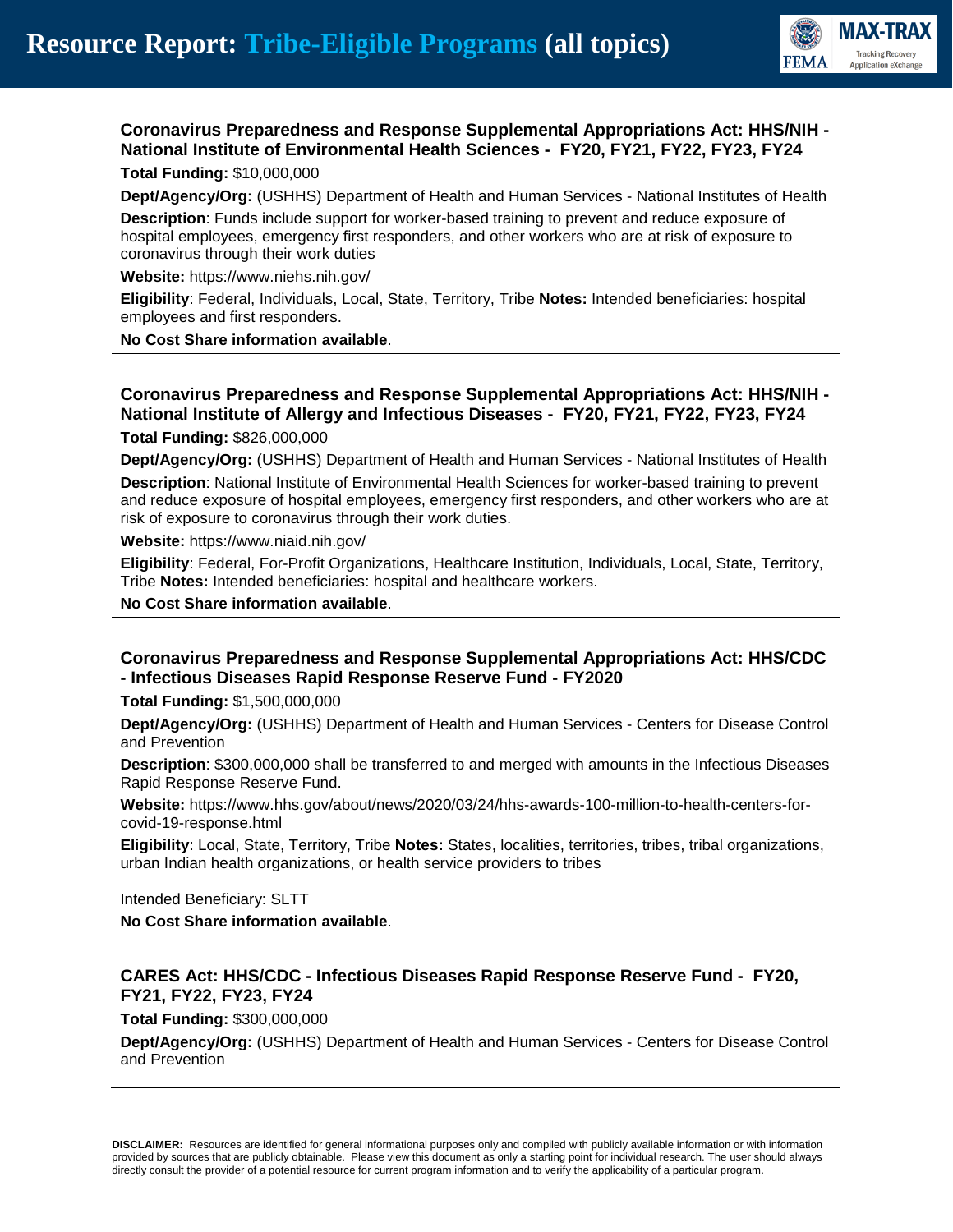

**Description**: For CDC-Wide Activities and Program Support for grants/cooperative agreements w/ States, localities, territories, tribes, tribal orgs, urban Indian health orgs, tribe health service providers, surveillance, epidemiology, lab. capacity, infection control.

**Website:** https://uscode.house.gov/view.xhtml?req=granuleid:USC-prelim-title42-section247d-4a&num=0&edition=prelim

**Eligibility**: Federal, Local, State, Territory, Tribe **Notes:** States, localities, territories, tribes, tribal orgs, urban Indian health orgs, tribe health service providers.

#### **No Cost Share information available**.

# **Coronavirus Preparedness and Response Supplemental Appropriations Act: HHS/CDCwide Activities & Program Support - FY20, FY21, FY22**

**Total Funding:** \$2,200,000,000

**Dept/Agency/Org:** (USHHS) Department of Health and Human Services - Centers for Disease Control and Prevention

**Description**: Funds to carry out surveillance, epidemiology, laboratory capacity, infection control, mitigation, communications, and other preparedness and response activities to prevent, prepare for, and respond to coronavirus, domestically or internationally.

**Website:** https://www.cdc.gov/cpr/readiness/funding-covid.htm

**Eligibility**: Local, State, Territory, Tribe **Notes:** States, localities, territories, tribes, tribal organizations, urban Indian health organizations, or health service providers to tribes

Intended Beneficiary: SLTT

**No Cost Share information available**.

# **COVID-19 Supplementals: HHS - Office of the Secretary - PPP and Health Care Enhancement Act**

**Total Funding:** \$25,000,000,000

**Dept/Agency/Org:** (USHHS) Department of Health and Human Services - Office of the Secretary **Description**: Provides \$25 billion to research, develop, validate, manufacture, purchase, administer, and expand capacity for COVID-19 tests

No website listed.

**Eligibility**: Federal, Healthcare Institution, State, Territory, Tribe See website for additional eligibility information.

**No Cost Share information available**.

# **HHS/NIH - FY20 Strengthening the Impact of Community Health Workers on the HIV Care Continuum in the United States (93.361) Deadline: May-13-2020**

**Total Funding:** \$3,000,000

**Dept/Agency/Org:** (USHHS) Department of Health and Human Services - National Institutes of Health **Description**: The purpose of this RFA is to promote research on the use of community health workers (CHW) to improve the HIV care continuum in the United States (US).

**Website:** http://grants.nih.gov/grants/guide/rfa-files/RFA-NR-20-002.html

**Eligibility**: Federal, For-Profit Organizations, Local, Nonprofit, Public, Public/Indian Housing Authorities, Public/Private Institutions of Higher Education, State, Territory, Tribe **Notes:** Public and State controlled institutions of higher education; Private institutions of higher education; Public housing authorities/Indian housing authorities; For-profit organizations other than small businesses; Small businesses; Nonprofits that do not have a 501(c)(3) status with the IRS, other than institutions of higher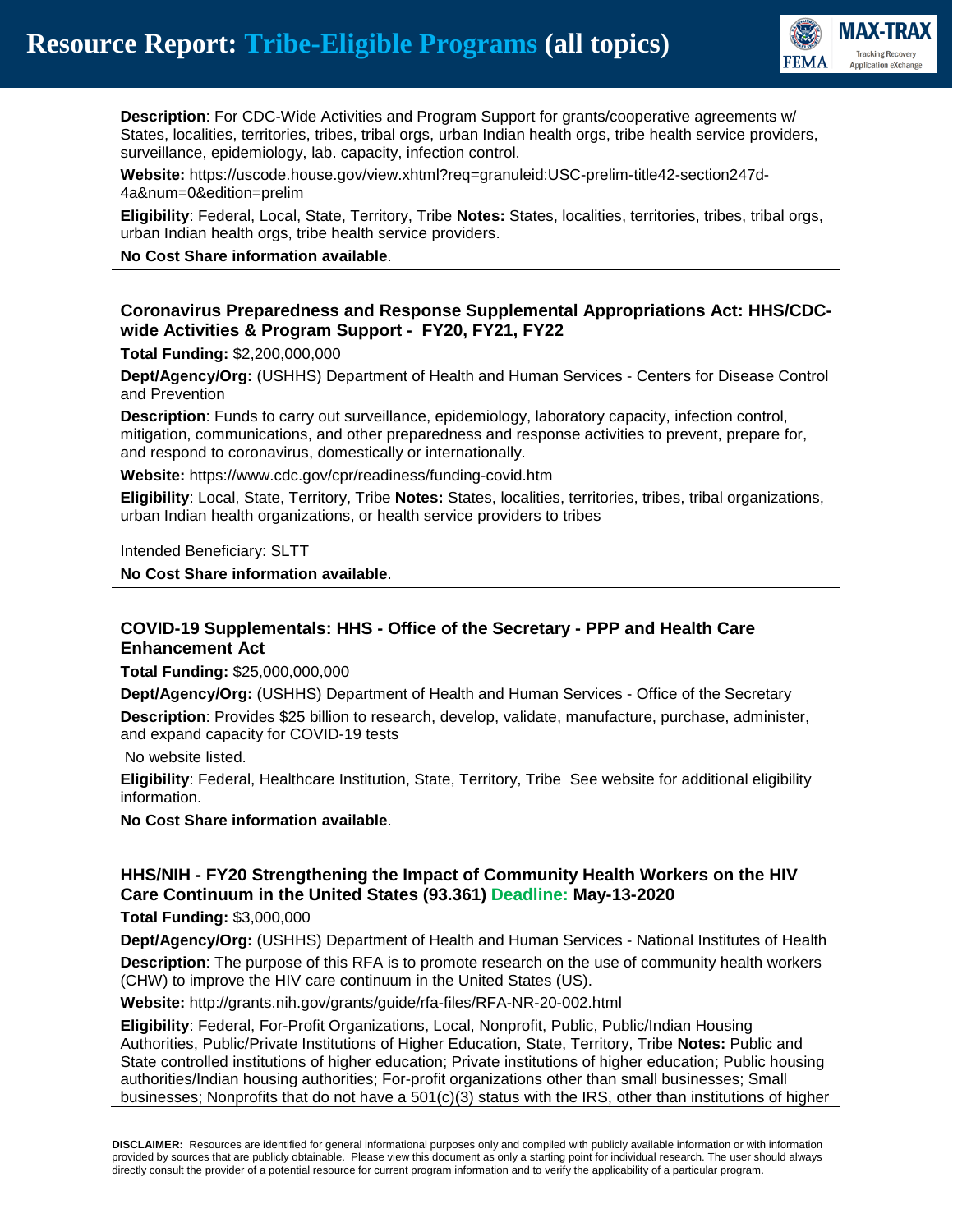

education; Native American tribal organizations (other than Federally recognized tribal governments); County governments; Special district governments; Native American tribal governments (Federally recognized); Nonprofits having a  $501(c)(3)$  status with the IRS, other than institutions of higher education; Independent school districts; Others; State governments; City or township governments.

Other Eligible Applicants include the following: Alaska Native and Native Hawaiian Serving Institutions; Asian American Native American Pacific Islander Serving Institutions (AANAPISISs); Eligible Agencies of the Federal Government; Faith-based or Community-based Organizations; Hispanic-serving Institutions; Historically Black Colleges and Universities (HBCUs); Indian/Native American Tribal Governments (other than Federally Recognized); Non-domestic (non-U.S.) Entities (Foreign Organizations); Regional Organizations; Tribally Controlled Colleges and Universities (TCCUs) ; U.S. Territories or Possessions.

#### **No Cost Share information available**.

# **CDC/OSTLTS - Tribal Public Health Capacity-Building and Quality Improvement Umbrella Cooperative Agreement - FY2020 Deadline: May-26-2020**

#### **Funding not identified**

**Dept/Agency/Org:** (USHHS) Department of Health and Human Services - Centers for Disease Control and Prevention

**Description**: To optimize the quality and performance of tribal public health systems, including infrastructure, workforce, data and information systems, programs and services, resources and communication, and partnerships.

#### No website listed.

**Eligibility**: Tribe **Notes:** Native American tribal organizations (other than Federally recognized tribal governments)

Native American tribal governments (Federally recognized)

Only the American Indian/Alaska Native (AI/AN) tribal nations and regional AI/AN tribally designated organizations that were awarded under CDC-RFA-OT18-1803: Tribal Public Health Capacity-Building and Quality Improvement Umbrella Cooperative Agreement are eligible to submit applications under this supplemental NOFO, CDC-RFA-OT18-18030301SUPP20.

**No Cost Share information available**.

#### **HHS/NIH - IDeA Program Infrastructure for Clinical and Translational Research - FY20/FY21/FY22 Deadline: Oct-07-2022**

#### **Funding not identified**

**Dept/Agency/Org:** (USHHS) Department of Health and Human Services - National Institutes of Health

**Description**: To expand the capacity for clinical and translational research in IDeA-eligible states/jurisdictions and to enhance the competitiveness of the investigators to obtain extramural funding for clinical and translational research.

**Website:** https://grants.nih.gov/grants/guide/pa-files/PAR-20-175.html

**Eligibility**: Academic Institution, For-Profit Organizations, Local, Nonprofit, Public/Indian Housing Authorities, Public/Private Institutions of Higher Education, Small Business, State, Territory, Tribe **Notes:** Native American tribal organizations (other than Federally recognized tribal governments) Others (see text field entitled "Additional Information on Eligibility" for clarification) Private institutions of higher education Independent school districts Special district governments Native American tribal governments (Federally recognized) For profit organizations other than small businesses Public housing authorities/Indian housing authorities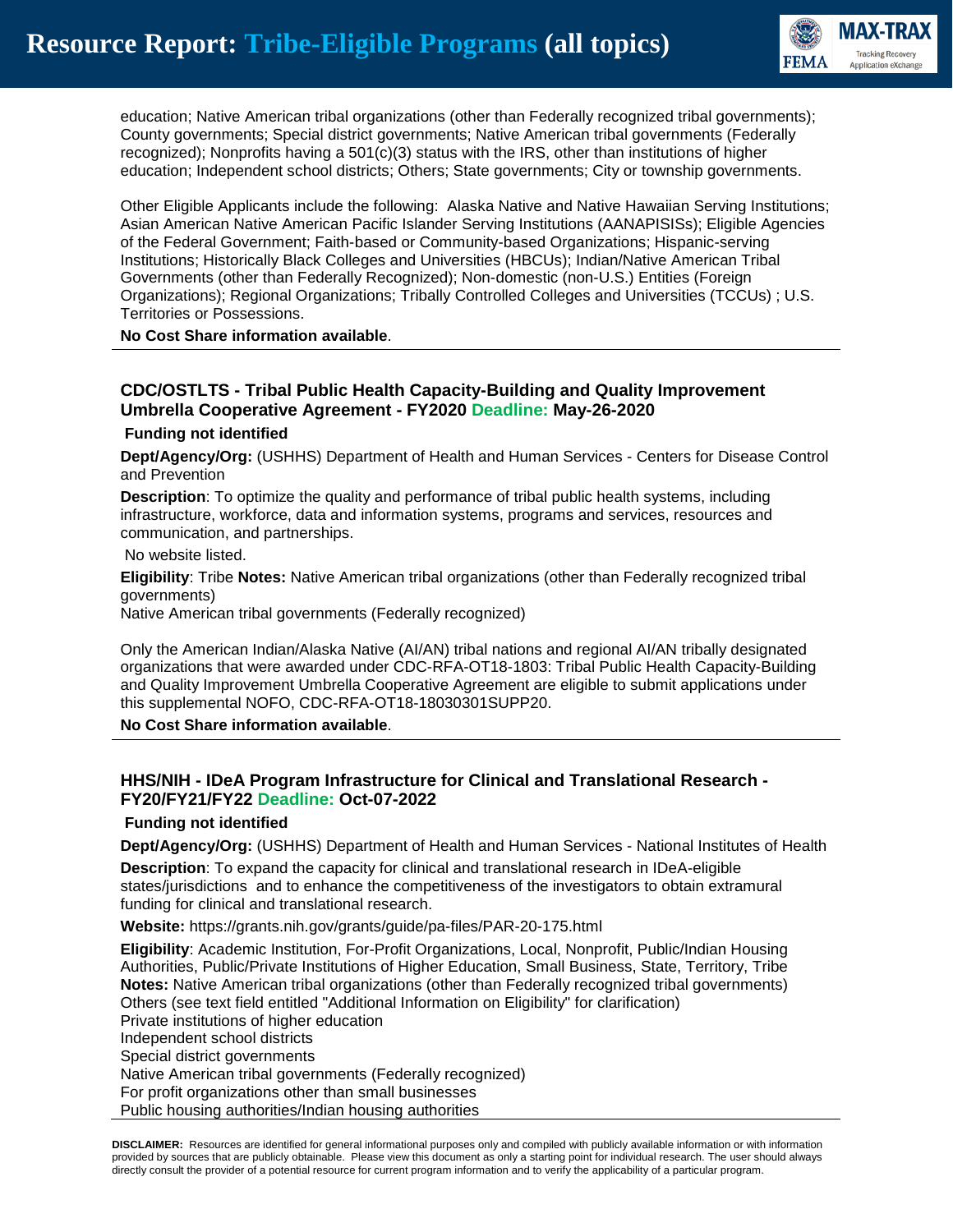

Small businesses State governments Public and State controlled institutions of higher education Nonprofits having a  $501(c)(3)$  status with the IRS, other than institutions of higher education Nonprofits that do not have a  $501(c)(3)$  status with the IRS, other than institutions of higher education County governments City or township governments

Other Eligible Applicants include the following: Alaska Native and Native Hawaiian Serving Institutions; Asian American Native American Pacific Islander Serving Institutions (AANAPISISs); Eligible Agencies of the Federal Government; Faith-based or Community-based Organizations; Hispanic-serving Institutions; Historically Black Colleges and Universities (HBCUs); Indian/Native American Tribal Governments (Other than Federally

Recognized); Non-domestic (non-U.S.) Entities (Foreign Organizations); Regional Organizations; Tribally Controlled Colleges and Universities (TCCUs) ; U.S. Territory or Possession; Non-domestic (non-U.S.) Entities (Foreign Institutions) are not eligible to apply. Non-domestic (non-U.S.) components of U.S. Organizations are not eligible to apply. Foreign components, as defined in the NIH Grants Policy Statement, are not allowed.

**No Cost Share information available**.

#### **CARES Act: HHS/CDC - CDC-wide Activities & Program Support - FY20, FY21, FY22, FY23, FY24**

**Total Funding:** \$2,500,000,000

**Dept/Agency/Org:** (USHHS) Department of Health and Human Services - Centers for Disease Control and Prevention

**Description**: CDC: States, localities, territories, tribes, tribal organizations, urban Indian health organizations, or health service providers to tribes, including surveillance, epidemiology, laboratory capacity, infection control, mitigation, communications.

**Website:** https://www.hhs.gov/about/news/2020/04/06/hhs-announces-upcoming-funding-actionprovide-186-million-covid19-response.html

**Eligibility**: Local, State, Territory, Tribe **Notes:** States, localities, territories, tribes, tribal organizations, urban Indian health organizations, or health service providers to tribes

Intended Beneficiary: SLTT

**No Cost Share information available**.

#### **CARES Act: HHS/IHS - Indian Health Services - FY2020/FY2021**

**Total Funding:** \$1,032,000,000

**Dept/Agency/Org:** (USHHS) Department of Health and Human Services - Indian Health Service

**Description**: For public health support, electronic health record modernization, telehealth and information technology upgrades, Purchased/Referred Care, Catastrophic Health Emergency Fund, Urban Indian Orgs, Tribal Epidemiology Centers, Community Health Reps.

**Website:** https://www.ihs.gov/

**Eligibility**: Federal, Tribe **Notes:** Tribes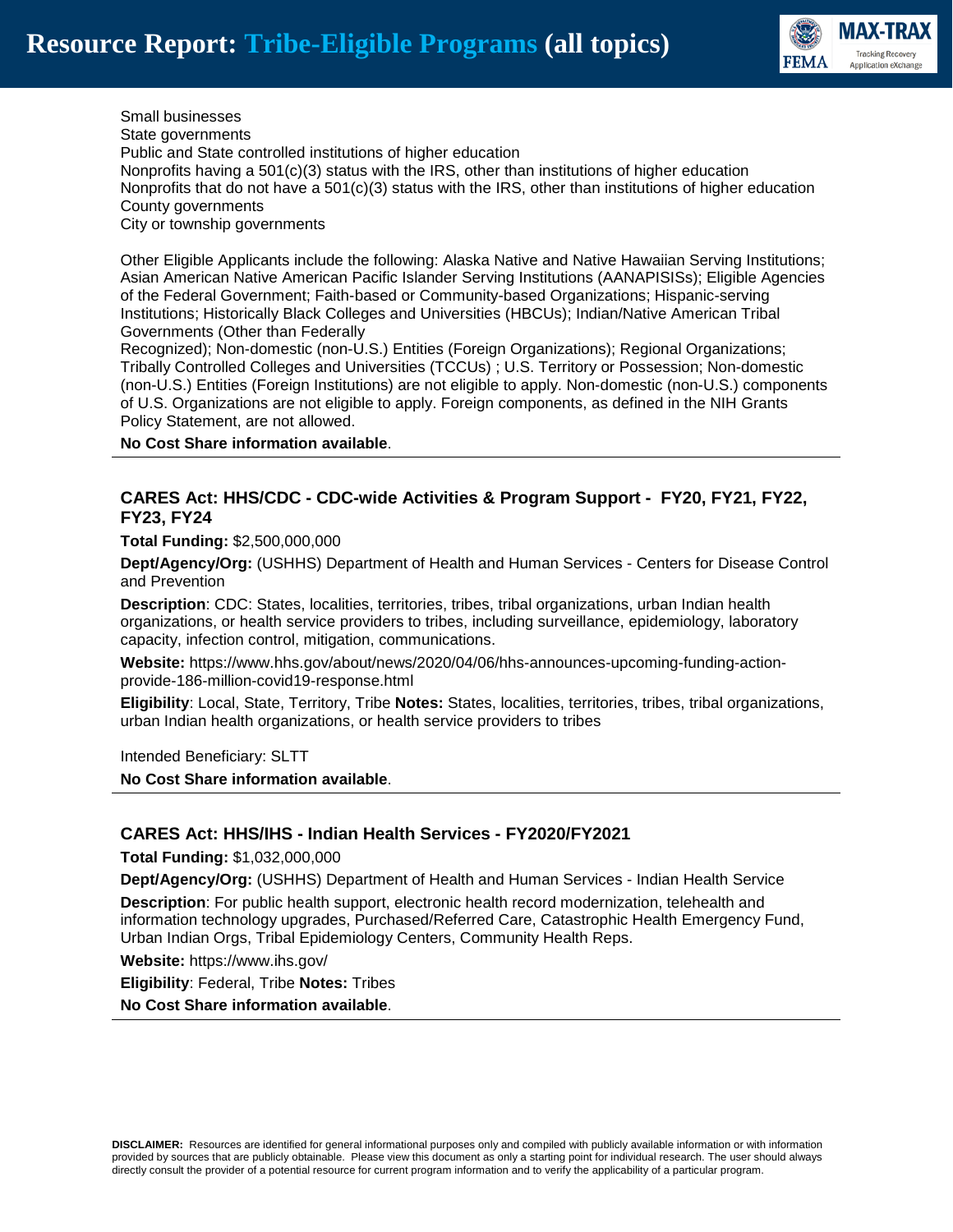

# **CARES Act: HHS/ATSDR - Toxic Substances and Environmental Public Health - FY20, FY21**

**Total Funding:** \$12,500,000

**Dept/Agency/Org:** (USHHS) Department of Health and Human Services - Agency for Toxic Substances and Disease Registry

**Description**: Funds for response to coronavirus including necessary expenses of the Geospatial Research, Analysis and Services Program to support spatial analysis and Geographic Information System mapping of infectious disease hot spots, including cruise ships.

**Website:** https://www.atsdr.cdc.gov/

**Eligibility**: Academic Institution, Federal, For-Profit Organizations, Large Business, Nonprofit, Private, Public, Public/Private Institutions of Higher Education, Small Business, State, Territory, Tribe **Notes:** SLTTs, businesses, universities

**No Cost Share information available**.

# **CARES Act: HHS/HRSA - Health Systems - Poison Control Program - FY20, FY21, FY22**

**Total Funding:** \$5,000,000

**Dept/Agency/Org:** (USHHS) Department of Health and Human Services - Health Resources and Services Administration

**Description**: Health Resources and Services Administration Health Care Systems for activities under sections 1271 and 1273 of the PHS Act to improve the capacity of poison control centers to respond to increased calls.

**Website:** https://poisonhelp.hrsa.gov/

**Eligibility**: State, Territory, Tribe See website for additional eligibility information.

**No Cost Share information available**.

# **DHS/FEMA - Public Assistance - Coronavirus (COVID-19) Pandemic Simplified Application [Hospitals and Health Systems]**

#### **Funding not identified**

**Dept/Agency/Org:** (USDHS) Department of Homeland Security (FEMA specific) - Federal Emergency Management Agency

**Description**: To assist hospitals and health systems to better understand the process for applying for PA funding through a COVID-19 specific simplified application process.

**Website:** https://www.aha.org/system/files/media/file/2020/03/fema-public-assistance-applicationinformation-3-25-2020.pdf

**Eligibility**: Local, Nonprofit, Private, Public, State, Territory, Tribe **Notes:** States, tribal governments, local governments, and certain PNPs with an IRS effective ruling letter granting tax exemption under section 501(c), (d), or (e), including hospitals and related facilities, clinics, long-term care facilities, and outpatient facilities.

Eligible Costs for PA Grant: Costs must be directly tied to the performance of eligible work, documented, and reasonable in nature and amount. Examples of eligible costs include: For emergency work: Overtime labor for budgeted employees and straight-time and overtime labor for unbudgeted employees;

Backfill employee labor, Call-back pay, Night-time pay, Weekend differential pay, Stand-by time; Necessary equipment; Necessary supplies and materials.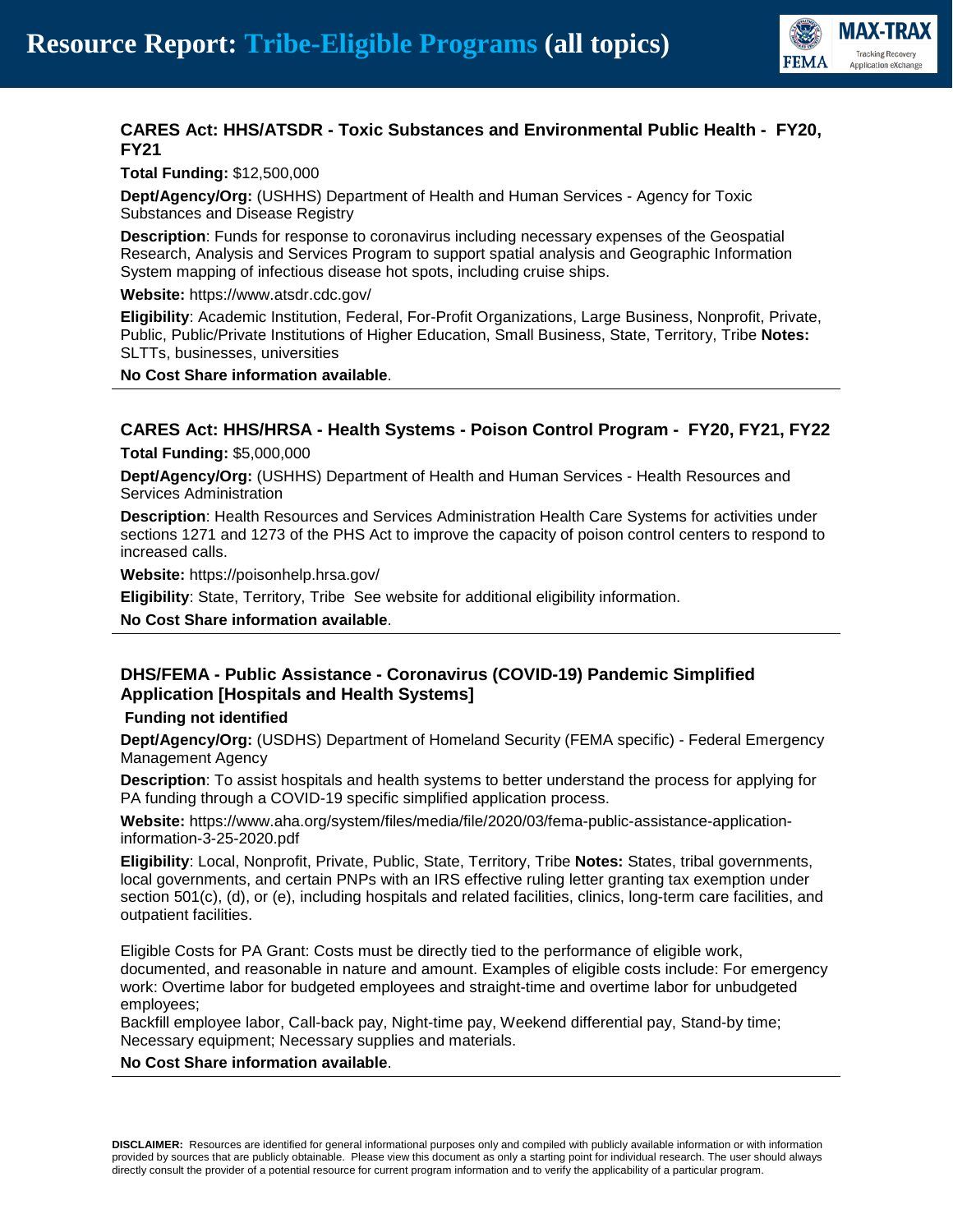

#### **DOJ/BJA - FY20 Second Chance Act Pay for Success Initiative: Outcomes-based Contracting to Lower Recidivism & Address Substance Use Disorders through Reentry & Housing Services (16.812) Deadline: Jun-09-2020**

#### **Total Funding:** \$7,500,000

**Dept/Agency/Org:** (USDOJ) Department of Justice - Bureau of Justice Assistance

**Description**: The overall goal of this program is to assist local, state, and tribal governments in converting reentry service contracts into outcomes-based contracts in order to ensure accountability and improve performance with regard to recidivism reduction.

#### **Website:** https://bja.ojp.gov/SCAPFS20

**Eligibility**: Local, Public, State, Territory, Tribe **Notes:** Special district governments; Native American tribal governments (Federally recognized); City or township governments; County governments; State governments.

#### **No Cost Share information available**.

#### **HHS/ACF - Runaway & Homeless Youth Training & Technical Assistance Center (93.623) Deadline: Jun-26-2020**

**Total Funding:** \$2,100,000

**Dept/Agency/Org:** (USHHS) Department of Health and Human Services - Administration for Children and Families

**Description**: Funding through a cooperative agreement to enhance the programmatic and administrative capacities of public and private agencies to provide services to the runaway and homeless youth and families.

**Website:** https://ami.grantsolutions.gov/HHS-2020-ACF-ACYF-CY-1801

**Eligibility**: Local, Nonprofit, Private, Public, State, Territory, Tribe **Notes:** Nonprofits having a 501(c)(3) status with the IRS, other than institutions of higher education; Public and State controlled institutions of higher education; Private institutions of higher education; Others; Native American tribal organizations (other than Federally recognized tribal governments);

Nonprofits that do not have a 501(c)(3) status with the IRS, other than institutions of higher education.

In addition to statewide and regional nonprofit organizations, a combination of such entities are also eligible. Faith-based and community organizations that meet the eligibility requirements are eligible to receive awards under this funding opportunity announcement.

Applicants must serve all ten ACF Federal Regions and may include subject matter experts, subawards, and/or subcontractors to provide services that cover regional multi-state areas. Besides consultants, it is highly likely that collaborating organizations should be administered through a subaward, not a contract.

**Cost Share Notes:** Grantees must provide at least 10 percent of the total approved cost of the project. The total approved cost of the project is the sum of the ACF (federal) share and the non-federal share. The non-federal share may be met by cash or in-kind contributions, although applicants are encouraged to meet their match requirements through cash contributions. For example, in order to meet the match requirements, a project requesting \$2,100,000.00 in ACF (federal) funds must provide a non-federal share of the approved total project cost of at least \$233,333.00 , which is 10 percent of total approved project cost of \$2,333,333.00 .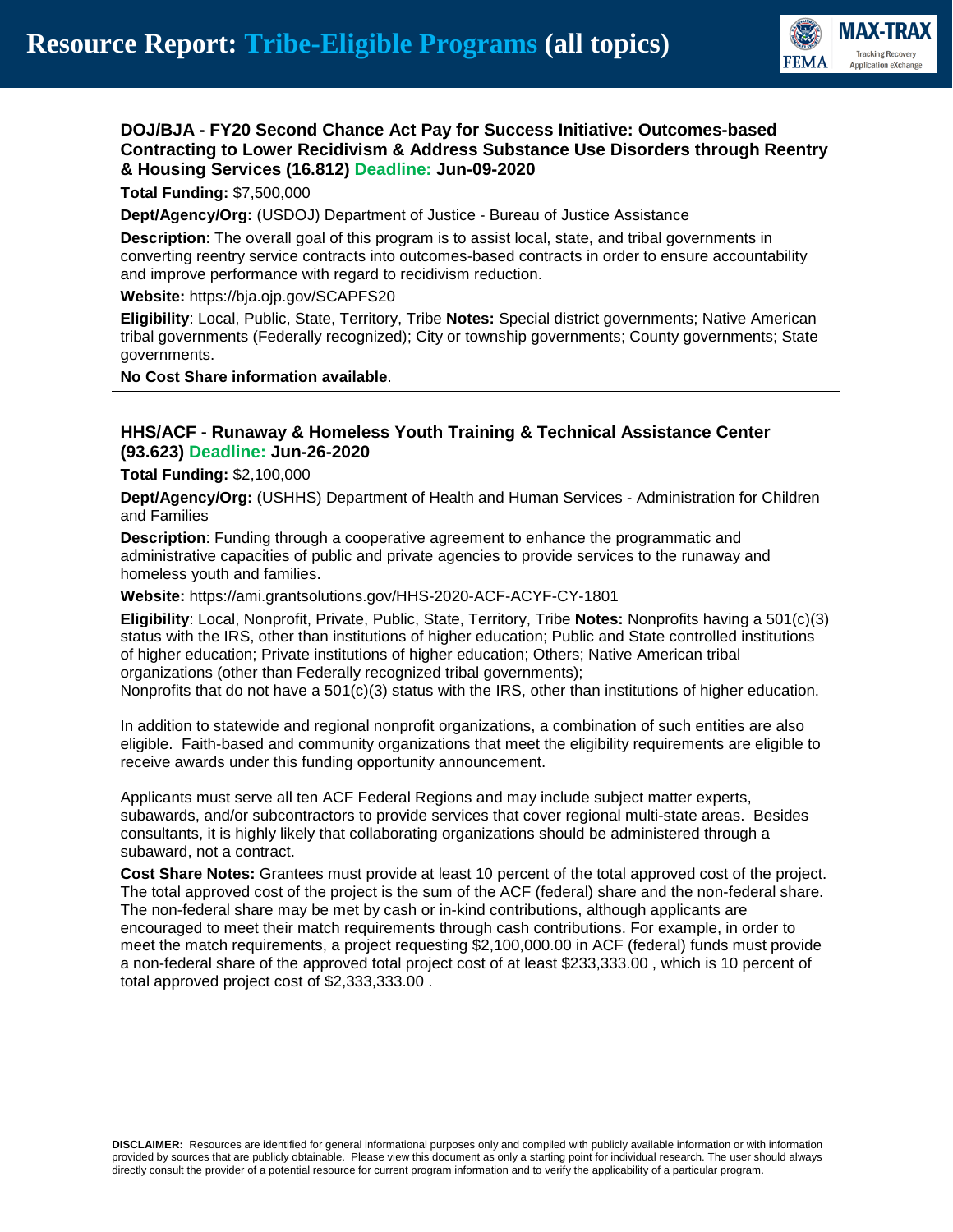

# **[Forecasted Opportunity] HHS/ACF - Street Outreach Program (93.557) Deadline: Jun-29-2020**

**Total Funding:** \$2,400,000

**Dept/Agency/Org:** (USHHS) Department of Health and Human Services - Administration for Children and Families

**Description**: Grant funding to provide services designed to assist youth in making healthy choices and to provide them access to shelter; as well as basic needs, including food, hygiene packages and information on a range of available services.

**Website:** https://www.grants.gov/web/grants/view-opportunity.html?oppId=321438

**Eligibility**: Academic Institution, Local, Nonprofit, Public/Indian Housing Authorities, Public/Private Institutions of Higher Education, State, Tribe **Notes:** Nonprofits that do not have a 501(c)(3) status with the IRS, other than institutions of higher education; State governments; Independent school districts; Native American tribal governments (Federally recognized); Private institutions of higher education; City or township governments; Public housing authorities/Indian housing authorities; Public and State controlled institutions of higher education; Native American tribal organizations (other than Federally recognized tribal governments); County governments; Special district governments; Nonprofits having a 501(c)(3) status with the IRS, other than institutions of higher education; Others.

Eligible applicants include public and nonprofit private agencies and coordinated networks of such entities.

In selecting eligible applicants to receive grants under this funding opportunity announcement, priority will be given to public and nonprofit private agencies that have experience in providing services to runaway, homeless, and street youth. Faith-based and community organizations that meet the eligibility requirements are eligible to receive awards under this funding opportunity announcement.

**No Cost Share information available**.

# **HHS/ACF - Street Outreach Program - ACYF/FYSB Deadline: Jun-29-2020**

**Total Funding:** \$2,400,000

**Dept/Agency/Org:** (USHHS) Department of Health and Human Services - Administration for Children and Families

**Description**: Provides street-based services to runaway, homeless, and street youth who have been subjected to or are at risk of being subjected to sexual abuse, prostitution, sexual exploitation, and severe forms of human trafficking in persons.

**Website:** https://ami.grantsolutions.gov/HHS-2020-ACF-ACYF-YO-1799

**Eligibility**: Academic Institution, Nonprofit, Public/Private Institutions of Higher Education, State, Territory, Tribe **Notes:** Public and State controlled institutions of higher education Native American tribal governments (Federally recognized) Native American tribal organizations (other than Federally recognized tribal governments) Nonprofits having a  $501(c)(3)$  status with the IRS, other than institutions of higher education State governments Others (see text field entitled "Additional Information on Eligibility" for clarification) Special district governments Independent school districts City or township governments Nonprofits that do not have a  $501(c)(3)$  status with the IRS, other than institutions of higher education County governments Public housing authorities/Indian housing authorities

Private institutions of higher education

#### Eligible applicants include public and non-profit private agencies and coordinated networks of such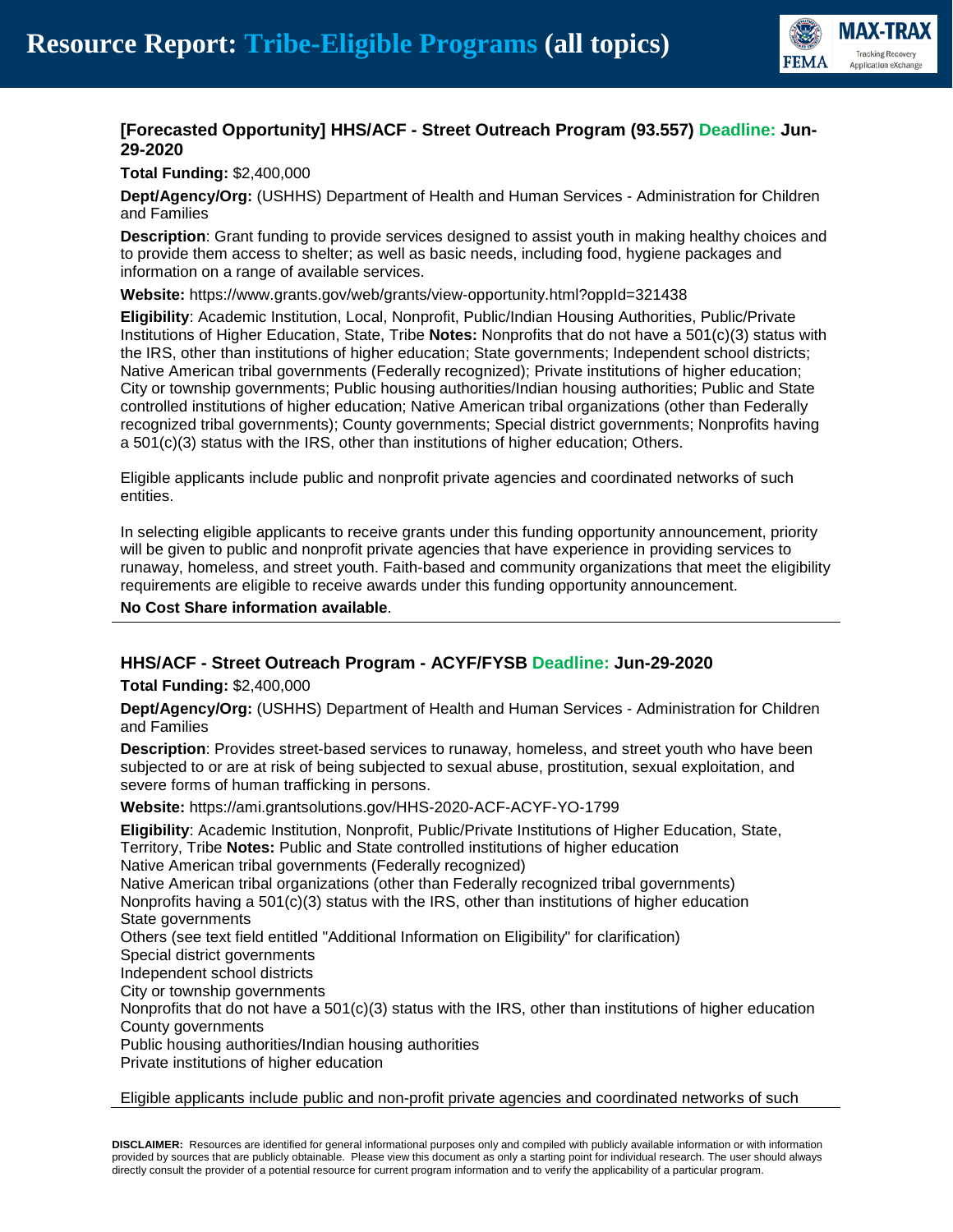

entities. For-profit organizations are not eligible. Private institutions of higher education must be nonprofit entities. In selecting eligible applicants to receive grants under this funding opportunity announcement, priority will be given to public and nonprofit private agencies that have experience in providing services to runaway, homeless, and street youth. Faith-based and community organizations that meet the eligibility requirements are eligible to receive awards under this funding opportunity announcement. Applications from individuals (including sole proprietorships) and foreign entities are not eligible and will be disqualified from competitive review and from funding under this announcement.

## **HHS/ACF - FY20 Runaway & Homeless Youth Program's Basic Center Program (93.623) Deadline: Jul-03-2020**

**Total Funding:** \$24,000,000

**Dept/Agency/Org:** (USHHS) Department of Health and Human Services - Administration for Children and Families

**Description**: Grant funding to establish or strengthen community-based programs that meet the immediate needs of runaway and homeless youth and their families.

**Website:** https://www.acf.hhs.gov/fysb/programs/runaway-homeless-youth/programs/basic-centerprogram

**Eligibility**: Local, Nonprofit, Private, Public, State, Territory, Tribe **Notes:** State governments; Public housing authorities/Indian housing authorities; Others; Nonprofits that do not have a 501(c)(3) status with the IRS, other than institutions of higher education; Native American tribal governments (Federally recognized); County governments; Special district governments; Private institutions of higher education; Independent school districts

City or township governments; Nonprofits having a 501(c)(3) status with the IRS, other than institutions of higher education; Native American tribal organizations (other than Federally recognized tribal governments); Public and State controlled institutions of higher education.

In selecting eligible applicants under this funding opportunity announcement, the Secretary shall give priority to eligible applicants who have demonstrated experience in providing services to runaway and homeless youth. Faith-based and community organizations that meet the eligibility requirements are also eligible to receive awards under this funding opportunity announcement.

**No Cost Share information available**.

## **HUD/LHCHH - Lead and Healthy Homes Technical Studies (LHHTS) Grant Program - FY2020 Deadline: Jun-15-2020**

**Total Funding:** \$7,000,000

**Dept/Agency/Org:** (USHUD) Department of Housing and Urban Development - Office of Lead Hazard Control and Healthy Homes

**Description**: To fund technical studies to improve existing methods for detecting and controlling key housing-related health and safety hazards; to develop new methods to detect and control these hazards.

**Website:** https://www.hud.gov/program\_offices/healthy\_homes/lbp/lts

**Eligibility**: Academic Institution, Local, Nonprofit, Public/Indian Housing Authorities, Small Business, Tribe **Notes:** Native American tribal organizations (other than Federally recognized tribal governments) Small businesses Private institutions of higher education Independent school districts County governments

Native American tribal governments (Federally recognized) Public housing authorities/Indian housing authorities

Special district governments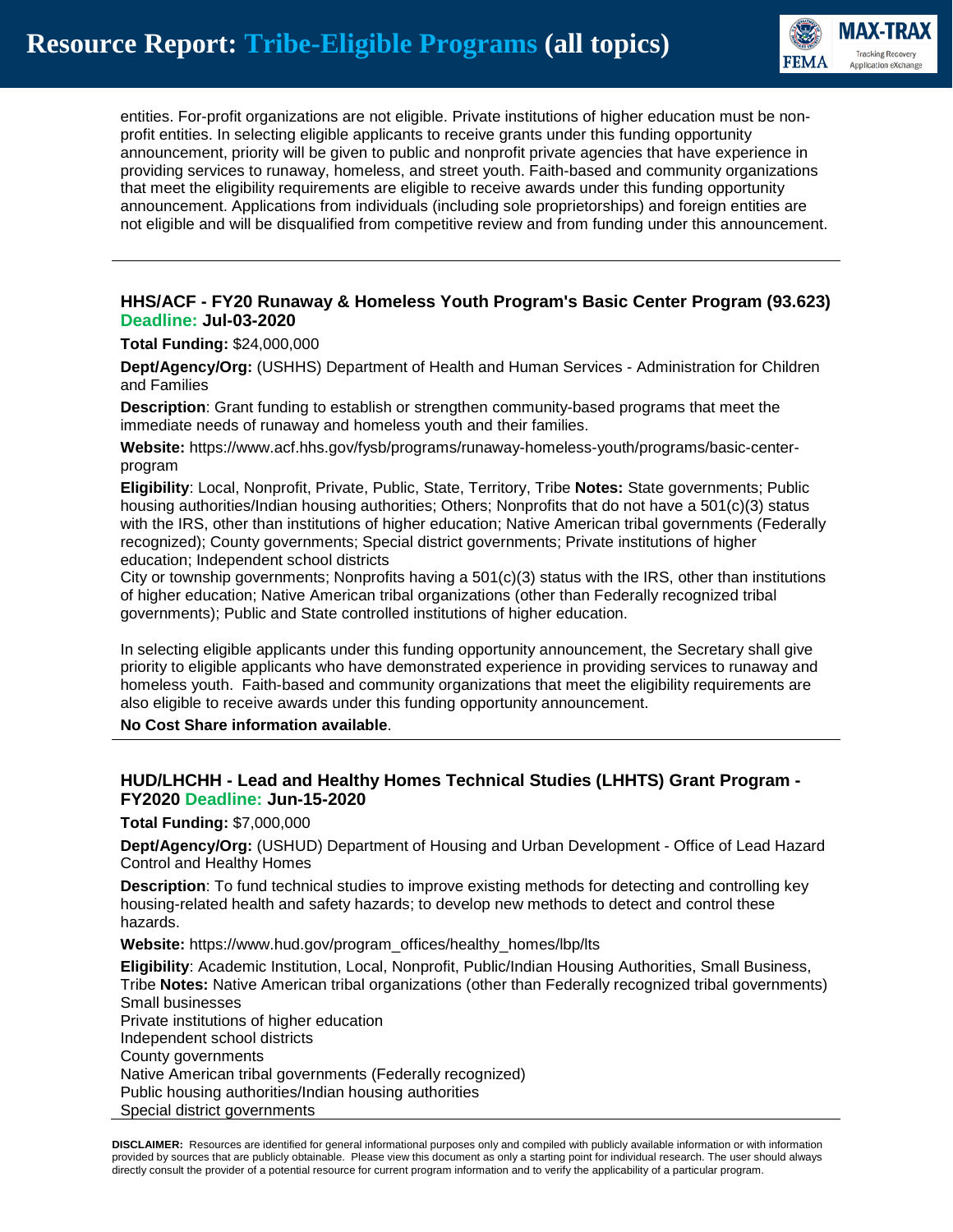

State governments

Nonprofits having a 501(c)(3) status with the IRS, other than institutions of higher education City or township governments

Public and State controlled institutions of higher education

Nonprofits that do not have a  $501(c)(3)$  status with the IRS, other than institutions of higher education For profit organizations other than small businesses

#### **No Cost Share information available**.

## **DOT/MARAD - Port Infrastructure Development Grants (20.823) Deadline: May-18-2020**

**Total Funding:** \$225,000,000

**Dept/Agency/Org:** (USDOT) Department of Transportation - Maritime Administration

**Description**: Funds are for projects that will improve the safety, efficiency, or reliability of the movement of goods into, out of, around, or within a port. These funds are also are available to improve port facilities.

**Website:** https://maritime.dot.gov/PIDPgrants

**Eligibility**: Local, Private, Public, State, Territory, Tribe **Notes:** An eligible applicant is a port authority, a commission or its subdivision or agent under existing authority, a State or political subdivision of a State or local government, a Tribal government, a public agency or publicly-chartered authority established by one or more States, a special purpose district with a transportation function, a multistate or multijurisdictional group of entities, or a lead entity described above jointly with a private entity or group of private entities.

**No Cost Share information available**.

## **DOT - FY20 National Infrastructure Investments (20.933) Deadline: May-18-2020**

**Total Funding:** \$1,000,000,000

**Dept/Agency/Org:** (USDOT) Department of Transportation

**Description**: Grant funding to support surface transportation infrastructure projects that will have a significant local or regional impact.

**Website:** https://www.transportation.gov/BUILDgrants/apply

**Eligibility**: Local, Public, State, Territory, Tribe **Notes:** Eligible Applicants for BUILD Transportation Discretionary Grants are States, local and tribal governments, including U.S. territories, transit agencies, port authorities, metropolitan planning organizations (MPOs), and other political subdivisions of State or local governments. Multiple States or jurisdictions may submit a joint application.

**Cost Share Notes:** The Federal share of project costs for which an expenditure is made under the BUILD Transportation grant program may not exceed 80 percent for a project located in an urban area. The Secretary may increase the Federal share of costs above 80 percent for a project located in a rural area.

Non-Federal sources include State funds originating from programs funded by State revenue, local funds originating from State or local revenue-funded programs, or private funds.

# **DOT/FHA - FY20 Tribal Transportation Program Safety Fund (TTPSF) Deadline: Aug-20- 2020**

**Total Funding:** \$9,200,000

**Dept/Agency/Org:** (USDOT) Department of Transportation - Federal Highway Administration **Description**: For development/update of transportation safety plans, infrastructure improvements, crash data assessment, improvement, and analysis for Native American communities.

**Website:** https://highways.dot.gov/federal-lands/programs-tribal/safety/funds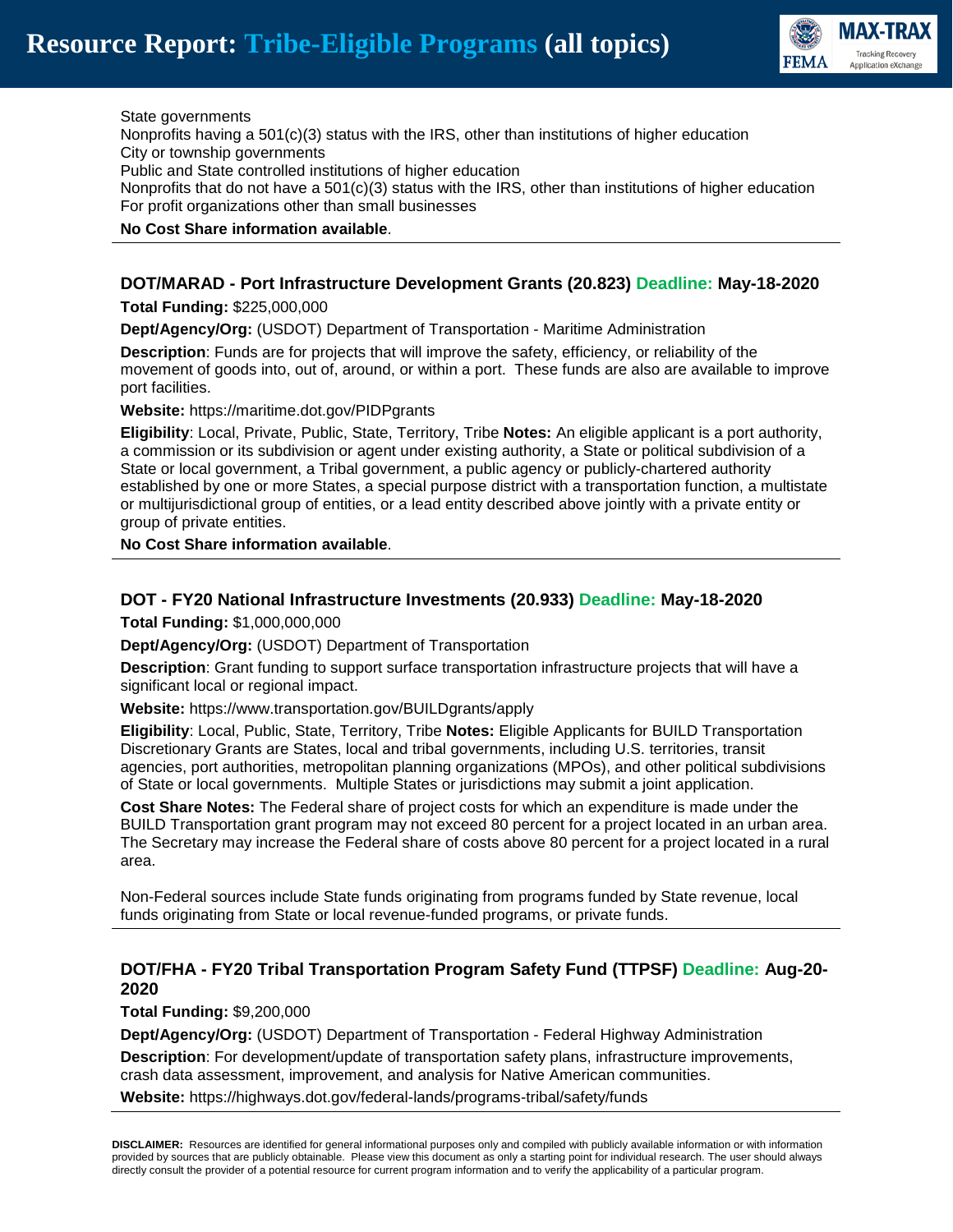

**Eligibility**: Tribe **Notes:** Native American tribal governments (Federally recognized) **No Cost Share information available**.

# **CARES Act: DOI/BOR - Central Utah Project Completion Account - FY2020/FY2021**

#### **Total Funding:** \$500,000

**Dept/Agency/Org:** (USDOI) Department of the Interior - Bureau of Reclamation

**Description**: \$500,000 of the funds provided in this Act shall be transferred to the Central Utah Project Completion Account to prevent, prepare for, and respond to coronavirus.

**Website:** https://www.doi.gov/cupcao

**Eligibility**: Federal, Tribe **Notes:** Intended beneficiary: Central Utah Project Completion Account for completion of the Central Utah Project (supports drinking water and irrigation from the Colorado River in the Wasatch Mountain range).

**No Cost Share information available**.

## **CARES Act: DOI/BOR - Water and Related Resources - FY2020/FY2021**

**Total Funding:** \$12,000,000

**Dept/Agency/Org:** (USDOI) Department of the Interior - Bureau of Reclamation

**Description**: Additional \$12,500,000 to remain available for Water and Related Resources to prevent, prepare for, and respond to coronavirus domestically or internationally.

**Website:** https://www.doi.gov/sites/doi.gov/files/uploads/fy2020\_bib\_bh037.pdf

**Eligibility**: Federal, Local, State, Territory, Tribe **Notes:** SLTT related programs supporting aspects of water supply management.

**No Cost Share information available**.

# **CARES Act: DOJ/OJP - State and Local Law Enforcement Assistance Deadline: May-29-2020**

**Total Funding:** \$850,000,000

**Dept/Agency/Org:** (USDOJ) Department of Justice - Office of Justice Programs

**Description**: Additional State/Territory and Local Law Enforcement Assistance to prevent, prepare for, and respond to coronavirus, domestically or internationally.

**Website:** https://bja.ojp.gov/program/cesf/available-funding

**Eligibility**: Local, State, Territory, Tribe **Notes:** Awarded pursuant to the formula allocation (adjusted in proportion to the relative amounts statutorily designated therefor) that was used in fiscal year 2019 for the Edward Byrne Memorial Justice Assistance Grant program as authorized by subpart 1 of part E of title I of the Omnibus Crime Control and Safe Streets Acts of 1968 ( $\bigcirc$  41968 Act $\bigcirc$ )

Intended Beneficiary: SLTT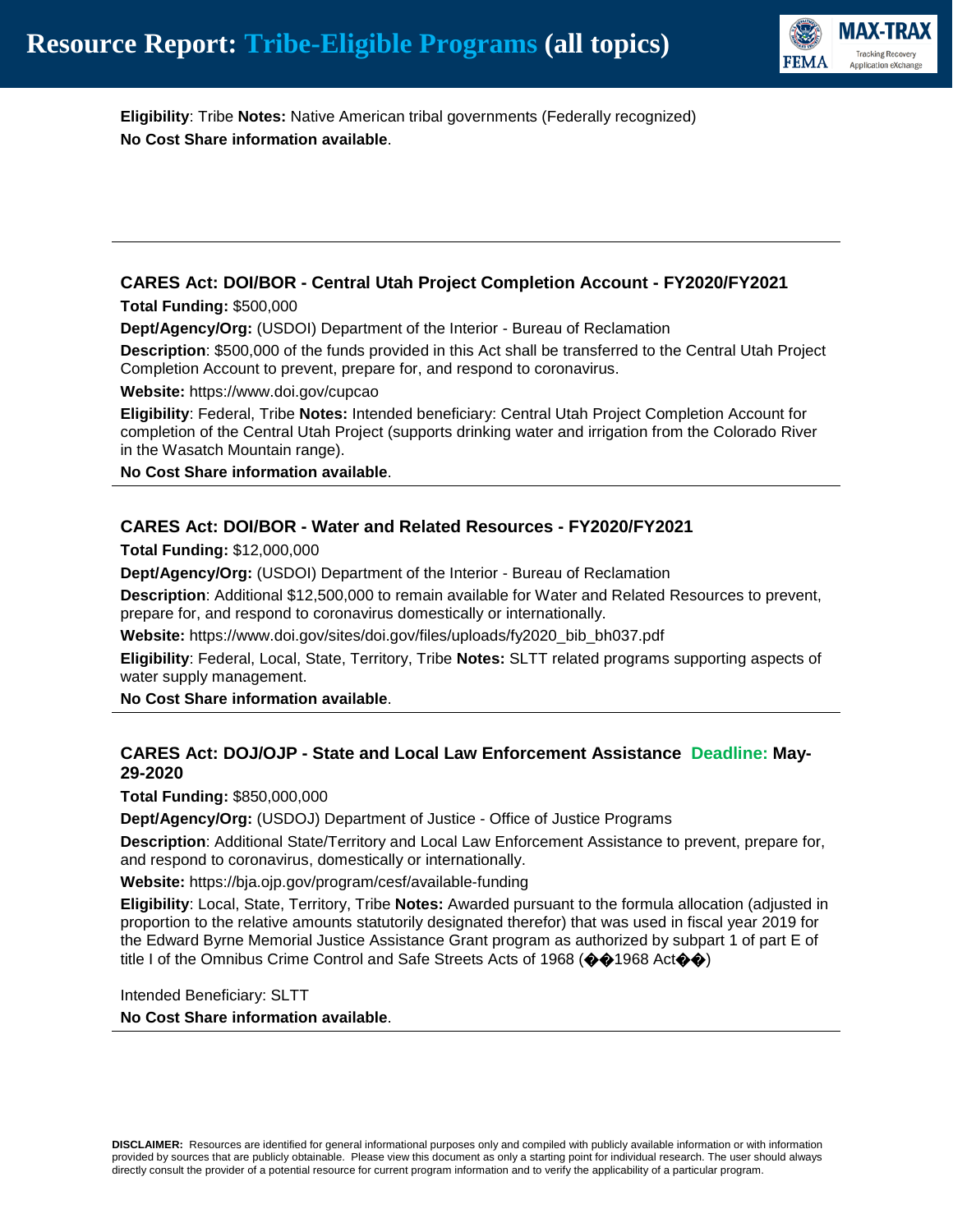

# **CARES Act: HUD/Management and Administration - Program Offices - FY2020/FY2021**

**Total Funding:** \$15,000,000

**Dept/Agency/Org:** (USHUD) Department of Housing and Urban Development - Management and Administration

**Description**: Additional funds due to coronavirus for the Office of Public and Indian Housing and the Office of Community Planning and Development.

**Website:** https://www.hudexchange.info/programs/home/topics/program-administration-andmanagement/#policy-guidance-and-faqs

**Eligibility**: Federal, Tribe **Notes:** Tribes

**No Cost Share information available**.

# **Families First Coronavirus Response Act: DOTreas/IRS - Taxpayer Services - FY20, FY21, FY22**

**Total Funding:** \$15,000,000

**Dept/Agency/Org:** (USTRE) Department of the Treasury - Internal Revenue Service

**Description**: Amount for Taxpayer Services to remain available until September 30, 2022, to carry out the Families First Coronavirus Response Act.

**Website:** https://www.irs.gov/newsroom/covid-19-related-tax-credits-for-required-paid-leave-providedby-small-and-midsize-businesses-faqs

**Eligibility**: Federal, Local, State, Territory, Tribe **Notes:** SLTT related activities of IRS. Intended beneficiaries: tax payers.

**No Cost Share information available**.

#### **CARES Act: USDA/USFS - Wildland Fire Management - FY2020/FY2021**

**Total Funding:** \$7,000,000

**Dept/Agency/Org:** (USDA) Department of Agriculture - Forest Service

**Description**: Additional \$7,000,000 to remain available for Wildland Fire Management first responders to prevent, prepare for, and respond to COVID-19 domestically or internationally.

**Website:** https://www.fs.usda.gov/managing-land/fire

**Eligibility**: Federal, Local, State, Territory, Tribe **Notes:** Intended beneficiaries: wildfire first responders and support programs.

**No Cost Share information available**.

## **CARES Act: DOT/Maritime Adminsitration - State and Maritime Academy Operations - FY2020/FY2021**

**Total Funding:** \$1,000,000

**Dept/Agency/Org:** (USDOT) Department of Transportation - Maritime Administration

**Description**: For direct payments for State Maritime Academies to prevent, prepare for, and respond to coronavirus.

**Website:** https://www.maritime.dot.gov/education/maritime-academies/maritime-academies **Eligibility**: Local, State, Territory, Tribe **Notes:** State Maritime Academy Operations

Intended Beneficiary: Academic Institution **No Cost Share information available**.

**DISCLAIMER:** Resources are identified for general informational purposes only and compiled with publicly available information or with information provided by sources that are publicly obtainable. Please view this document as only a starting point for individual research. The user should always directly consult the provider of a potential resource for current program information and to verify the applicability of a particular program.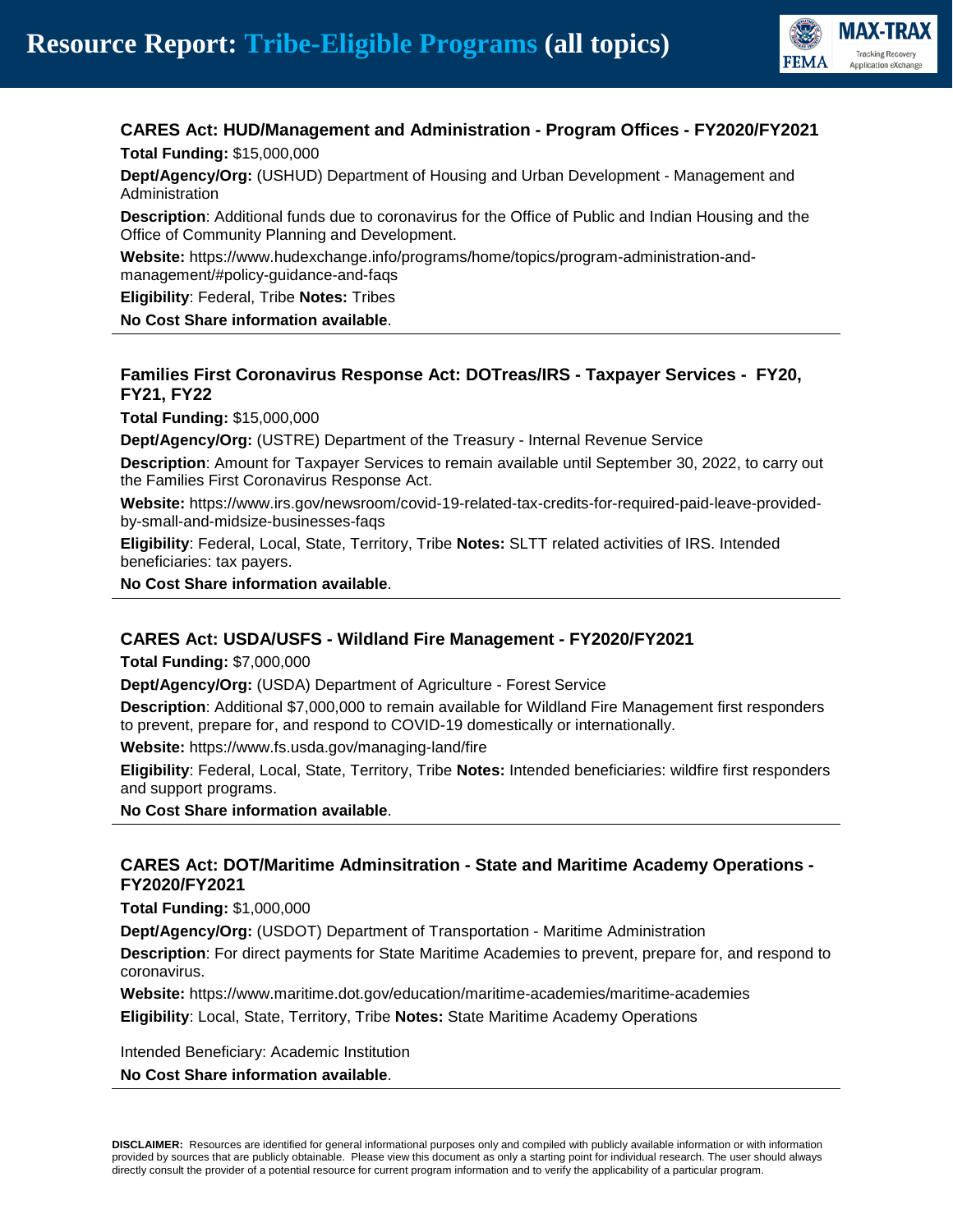

#### **CARES Act: USDA/FS - National Forest System - FY2020/FY2021**

**Total Funding:** \$34,000,000

**Dept/Agency/Org:** (USDA) Department of Agriculture - Forest Service

**Description**: Funds to prevent, prepare for, and respond to coronavirus, domestically or internationally, including for cleaning and disinfecting of public recreation amenities and for personal protective equipment and baseline health testing for first responders.

**Website:** https://www.fs.usda.gov/fs-tags/national-forest-system

**Eligibility**: Federal, Local, State, Territory, Tribe **Notes:** SLTT related activities with National Forest Services facilities and staff.

**No Cost Share information available**.

## **CARES Act: DOT/FMCSA - Motor Carrier Safety Operations and Programs - FY20, FY21, FY22, FY23, FY24**

**Total Funding:** \$200,000

**Dept/Agency/Org:** (USDOT) Department of Transportation - Federal Motor Carrier Safety Administration

**Description**: Additional obligation limitation is provided and repurposed for obligations incurred to support activities to prevent, prepare for, and respond to coronavirus.

**Website:** https://www.fmcsa.dot.gov/safety

**Eligibility**: Federal, Local, State, Territory, Tribe **Notes:** Federal Motor Carrier Safety Administration including SLTT programs.

**No Cost Share information available**.

#### **CARES Act: DOJ/GA - Justice Information Sharing Technology - FY20, FY21, FY22, FY23, FY24**

**Total Funding:** \$2,000,000

**Dept/Agency/Org:** (USDOJ) Department of Justice - General Administration

**Description**: For an additional amount for Justice Information Sharing Technology, \$2,000,000, to remain available until expended, to prevent, prepare for, and respond to coronavirus, domestically/internationally, including impact of coronavirus on Dept. of Justice.

**Website:** https://www.justice.gov/jmd/page/file/1142481/download

**Eligibility**: Federal, Local, State, Territory, Tribe **Notes:** Justice Information Sharing Technology **No Cost Share information available**.

#### **CARES Act: USDA/FS - Forest and Rangeland Research - FY2020/FY2021**

**Total Funding:** \$3,000,000

**Dept/Agency/Org:** (USDA) Department of Agriculture - Forest Service

**Description**: Funds including for the reestablishment of abandoned or failed experiments associated with employee restrictions due to the coronavirus outbreak: Provided, That amounts provided shall be allocated at the discretion of the Chief of the Forest Service.

**Website:** https://www.fs.fed.us/database/budgetoffice/R\_D\_final32601.pdf

**Eligibility**: Federal, Local, State, Territory, Tribe **Notes:** SLTT related activities concerning forest and rangeland management.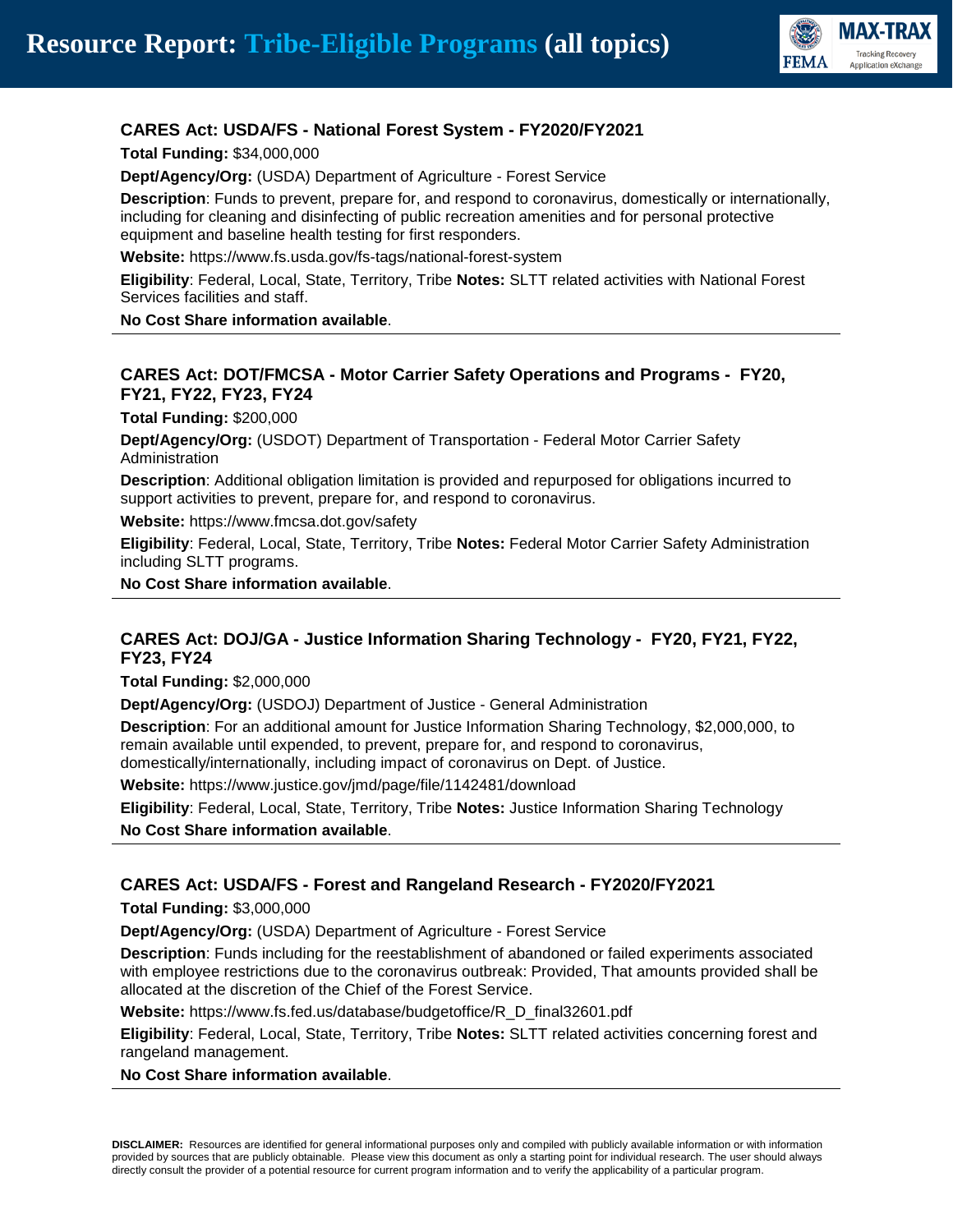

# **CARES Act: EPA - Environmental Programs and Management - FY2020/FY2021**

**Total Funding:** \$3,910,000,000

**Dept/Agency/Org:** (USEPA) Environmental Protection Agency

**Description**: Coronoavirus funds supporting necessary expenses for cleaning and disinfecting equipment or facilities of, or for use by, the Environmental Protection Agency, and operational continuity of Environmental Protection Agency programs and related activities.

**Website:** https://www.epa.gov/coronavirus

**Eligibility**: Federal, Local, State, Territory, Tribe **Notes:** Federal funds for EPA related facilities (SLTT as appropriate).

**No Cost Share information available**.

#### **CARES Act: USDA/FS - Capital Improvement and Maintenance - FY2020/FY2021**

**Total Funding:** \$26,800,000

**Dept/Agency/Org:** (USDA) Department of Agriculture - Forest Service

**Description**: An additional \$26,800,000 for Capital Improvement and Maintenance to prevent, prepare for, and respond to coronavirus allocated at the discretion of the Chief of the Forest Service.

**Website:** https://www.usda.gov/media/press-releases/2020/03/17/usda-continues-focus-serviceduring-covid-19-outbreak

**Eligibility**: Federal, Local, State, Territory, Tribe **Notes:** Federal funds for Forest Service related facilities to assist States and others as appropriate.

**No Cost Share information available**.

# **DOI/NPS - Historic Preservation Fund Grants-in-Aid to Tribes (15.904) Deadline: Apr-30- 2020**

**Total Funding:** \$11,735,000

**Dept/Agency/Org:** (USDOI) Department of the Interior - National Park Service

**Description**: Grant funding for Tribal Historic Preservation Offices for the identification, evaluation, and protection of historic properties.

**Website:** https://www.grants.gov/web/grants/view-opportunity.html?oppId=323146

**Eligibility**: Tribe **Notes:** Native American tribal governments (Federally recognized); Others.

Tribes must have signed partnership agreement with the National Park Service to assume the duties of the corresponding State Historic Preservation Office (SHPO).

**No Cost Share information available**.

## **DOI/BOR - Sacramento River Salmonid Habitat Restoration (15.512) Deadline: May-21- 2020**

**Total Funding:** \$40,000,000

**Dept/Agency/Org:** (USDOI) Department of the Interior - Bureau of Reclamation

**Description**: Goal is to improve salmonid habitats in the Sacramento River in northern California.

**Website:** https://www.usbr.gov/

**Eligibility**: Local, Nonprofit, State, Tribe **Notes:** State of California or an agency or subdivision thereof, an Indian Tribe, or a non-profit entity concerned with the restoration, protection, or enhancement of fish, wildlife, habitat, or environmental values.

Native American tribal governments (Federally recognized)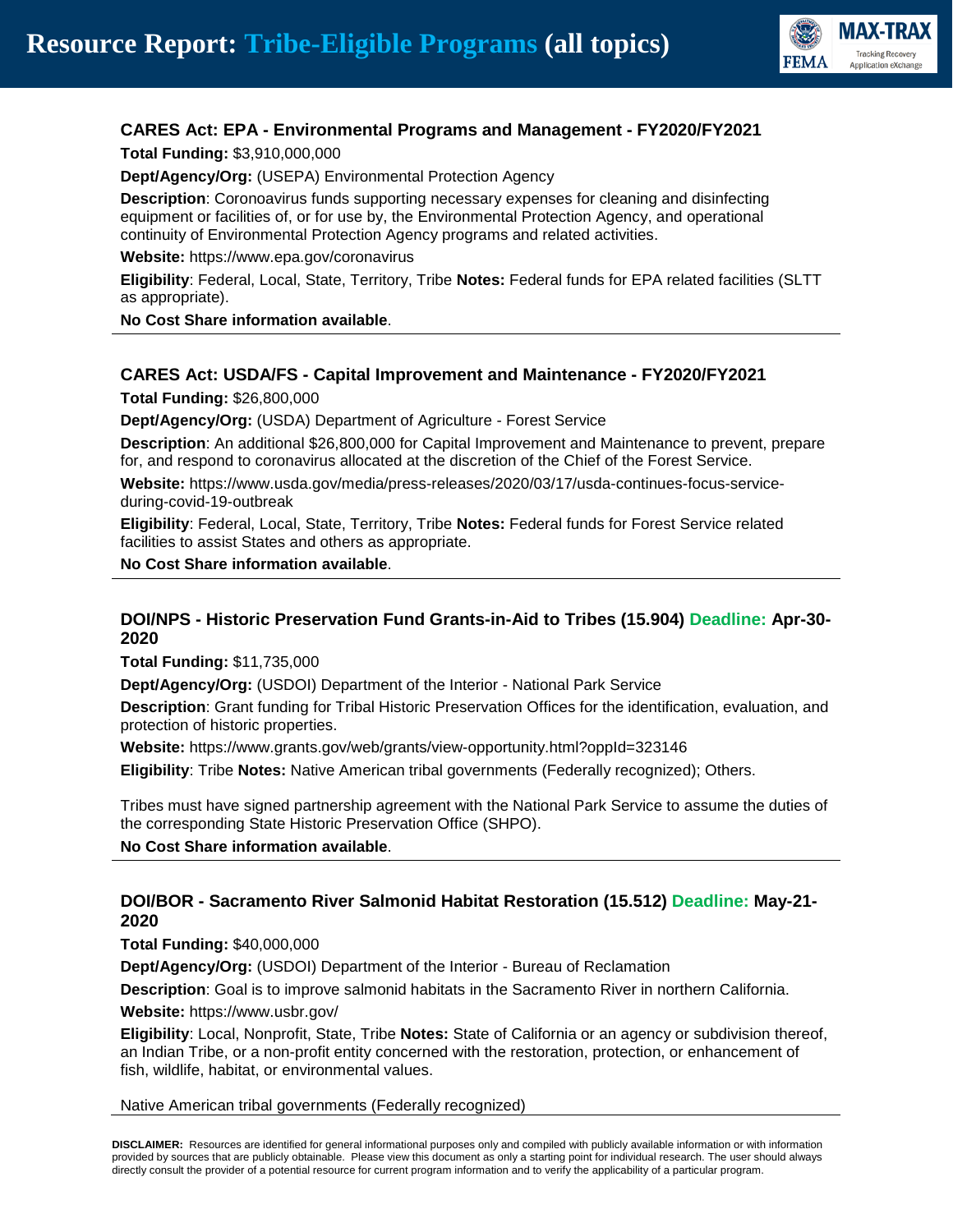

Nonprofits having a 501(c)(3) status with the IRS, other than institutions of higher education State governments

To be eligible under this NOFO, applicants must participate in a technical consultation with Reclamation staff prior to development of a proposal.

**Cost Share Notes:** 37.5 percent shall be reimbursed as main project features, 37.5 percent shall be considered a non-reimbursable Federal expenditure, and 25 percent shall be paid by the State of California.

## **DOI/FWS - Tribal Wildlife Grants Program (15.639) Deadline: Jul-06-2020**

**Total Funding:** \$5,209,000

**Dept/Agency/Org:** (USDOI) Department of the Interior - United States Fish and Wildlife Service

**Description**: Grant funding for the development and implementation of programs for the benefit of wildlife and their habitats and species of Tribal cultural or traditional importance, including species that are not hunted or fished.

**Website:** https://www.grants.gov/web/grants/view-opportunity.html?oppId=324143

**Eligibility**: Tribe **Notes:** Native American tribal governments (Federally recognized).

**No Cost Share information available**.

#### **NEH - FY20 Research & Development (45.149) Deadline: May-15-2020**

**Total Funding:** \$1,200,000

**Dept/Agency/Org:** Other Independent Agencies - National Endowment for the Humanities

**Description**: The purpose of this program is to support projects that address major challenges in preserving or providing access to humanities collections and resources.

**Website:** https://www.neh.gov/grants/preservation/research-and-development

**Eligibility**: Local, Nonprofit, Public, State, Territory, Tribe **Notes:** Nonprofits having a 501(c)(3) status with the IRS, other than institutions of higher education; State governments; Native American tribal governments (Federally recognized); County governments; Public and State controlled institutions of higher education; Private institutions of higher education; City or township governments; Special district governments.

**No Cost Share information available**.

#### **NSF - Plasma Physics - FY2020 Deadline: Nov-16-2020**

#### **Funding not identified**

**Dept/Agency/Org:** Major Independent Agencies - National Science Foundation

**Description**: The Plasma Physics program supports research that can be categorized by several broad, sometimes overlapping, sub-areas of the discipline, including: magnetized plasmas in the laboratory, space, and astrophysical environments; high energy density plasmas; low temperature plasmas; dusty, ultra-cold, and otherwise strongly coupled plasmas; non-neutral plasmas; and intense field-matter interaction in plasmas. The focus of the Plasma Physics program is to generate an understanding of the fundamental principles governing the physical behavior of a plasma via collective interactions of large ensembles of free charged particles, as well as to improve the basic understanding of the plasma state as needed for other areas of science and engineering.

Some Plasma Physics-related activities are supported primarily by other NSF Programs. Proposals focused on the physical properties of individual or a small number of atoms or molecules, or optical physics, should be directed to the Atomic, Molecular, and Optical Physics Program within the Division of Physics. Proposals focused on understanding astrophysical systems should be directed to the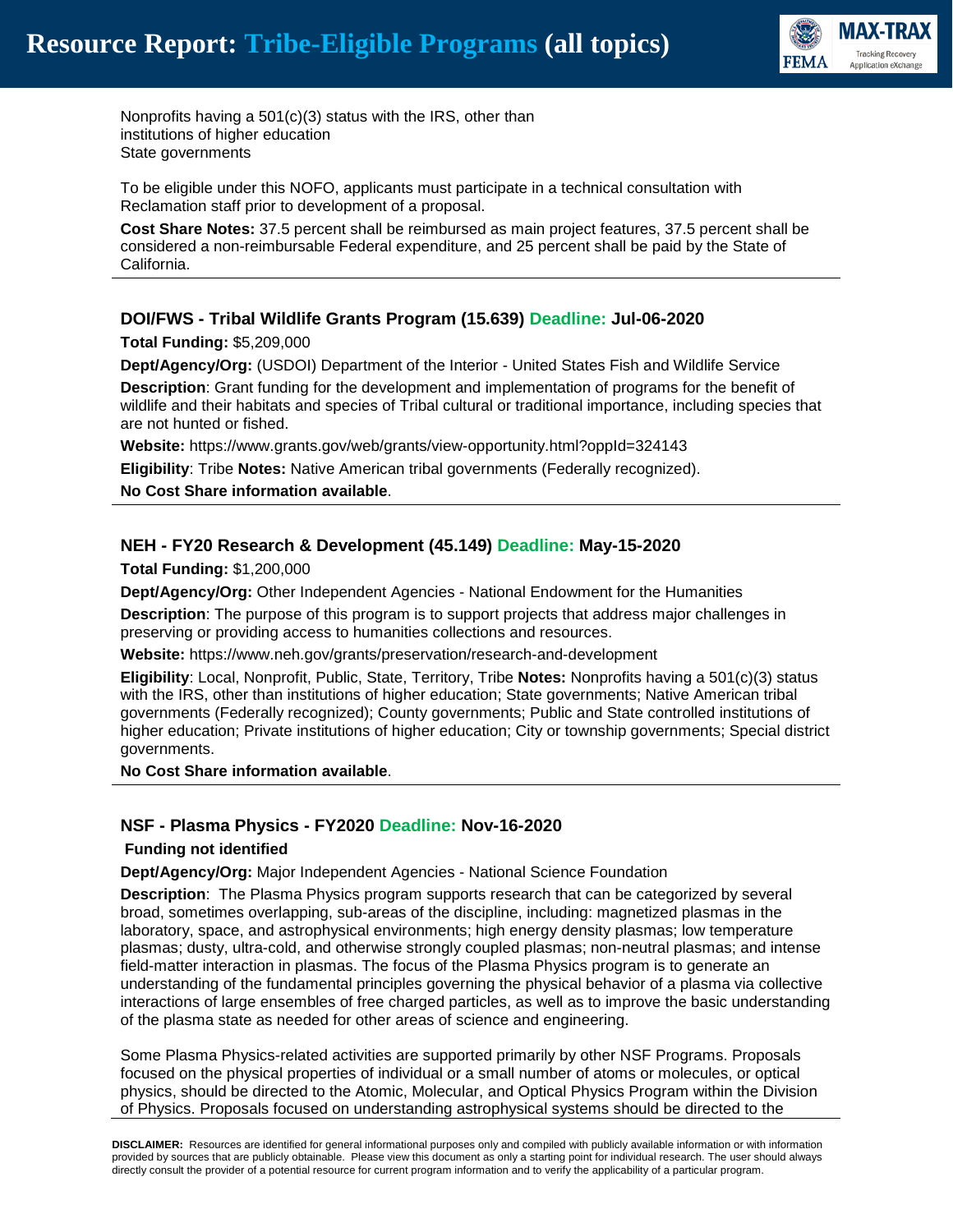

Division of Astronomical Sciences. Proposals focused on understanding the Geospace environment or the Sun-Earth interactions should be directed to an appropriate program within the Geospace Section of the Division of Atmospheric and Geospace Sciences. Proposals focused on development of new materials using plasmas should be directed to an appropriate program in the Division of Materials Research. Proposals focused on plasma-assisted manufacturing should be directed to the Division of Civil, Mechanical and Manufacturing Innovation. Finally, proposals focused on use of plasmas for environmental and reaction engineering, environmental sustainability, combustion systems, or engineering of biomedical systems should be directed to an appropriate program within the Division of Chemical, Bioengineering, Environmental and Transport systems.

**Website:** https://www.nsf.gov/funding/pgm\_summ.jsp?pims\_id=503252

**Eligibility**: Anyone, Academic Institution, Federal, For-Profit Organizations, Healthcare Institution, Large Business, Local, Nonprofit, Private, Public, Public/Indian Housing Authorities, Public/Private Institutions of Higher Education, Small Business, State, Territory, Tribe See website for additional eligibility information.

**No Cost Share information available**.

## **DOD/Air Force Office of Scientific Research - Defense Established Program to Stimulate Competitive Research (DEPSCoR) Synopsis 10 - FY2020/FY2021 Deadline: Feb-15-2021**

**Total Funding:** \$7,200,000

**Dept/Agency/Org:** (USDOD) Department of Defense-Military Programs

**Description**: Aims to create basic research collaborations between a pair of researchers- one new applicant and one collaborator as a mentor. Introducing potential applicants to the DoD's unique research challenges and its supportive research ecosystem.

**Website:** https://basicresearch.defense.gov/Pilots/DEPSCoR-Defense-Established-Program-to-Stimulate-Competitive-Research/

**Eligibility**: Academic Institution, Public/Private Institutions of Higher Education, State, Territory, Tribe

**No Cost Share information available**.

## **CARES Act: HHS/Office of the Secretary - Public Health and Social Services Emergency Fund - FY20, FY21, FY22, FY23, FY24**

**Total Funding:** \$11,014,500,000

**Dept/Agency/Org:** (USHHS) Department of Health and Human Services - Office of the Secretary

**Description**: HHS COVID-19: countermeasures, platform-based technologies w/ U.S.-based manufacturing, vaccine purchase, therapeutics, diagnostics, medical supplies, medical surge capacity, blood supply chain, workforce modernization, telehealth access/infrastructure.

**Website:** https://www.hhs.gov/provider-relief/index.html

**Eligibility**: Federal, Local, State, Territory, Tribe **Notes:** SLTT related activities of the Public Health and Social Services Emergency Fund.

**No Cost Share information available**.

# **CARES Act: HHS/NIH - National Institute of Allergy and Infectious Diseases - FY20, FY21, FY22, FY23, FY24**

**Total Funding:** \$706,000,000

**Dept/Agency/Org:** (USHHS) Department of Health and Human Services - National Institutes of Health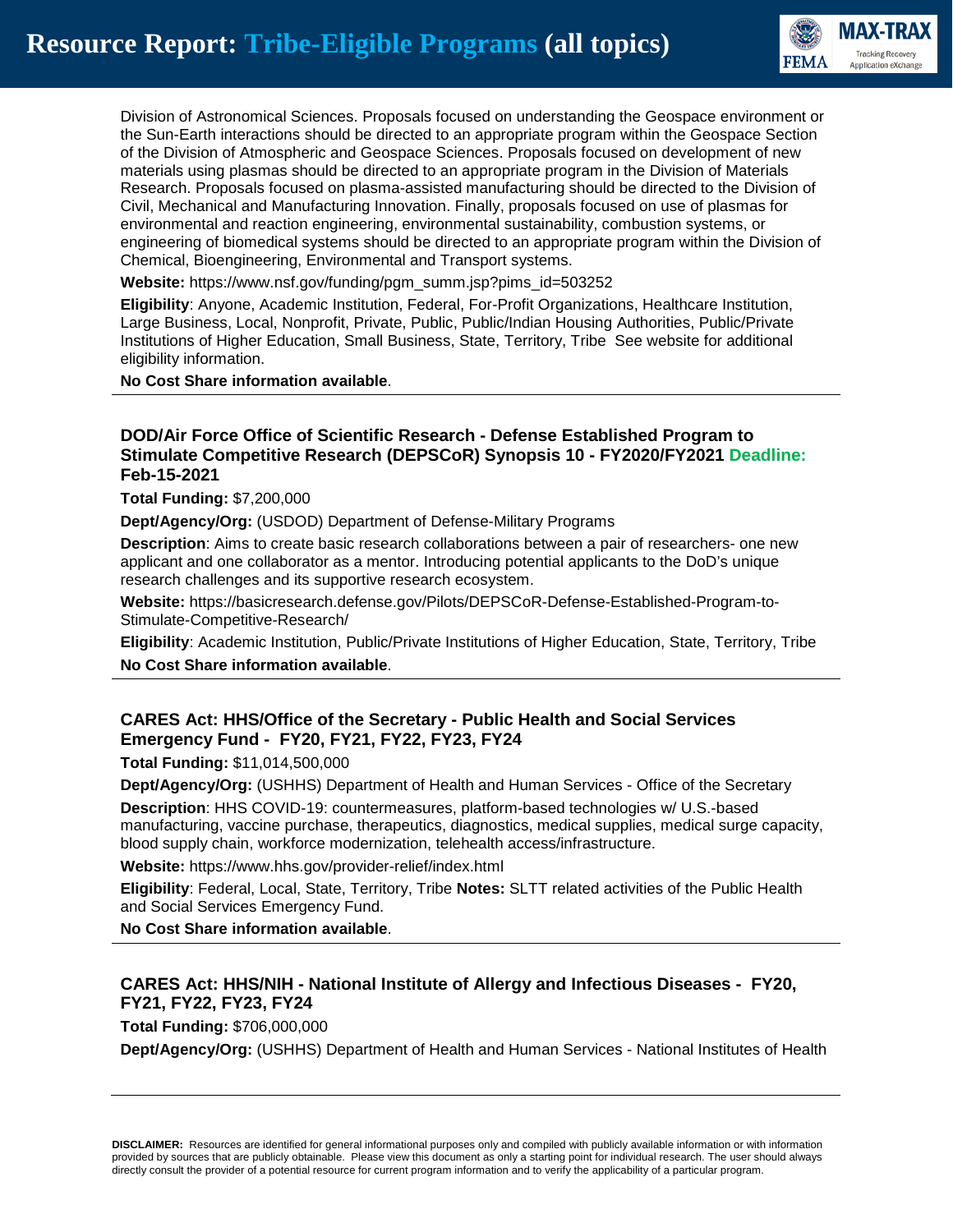

**Description**: For the study of, construction of, demolition of, renovation of, and acquisition of equipment for, vaccine and infectious diseases research facilities of or used by NIH, including the acquisition of real property.

**Website:** https://www.niaid.nih.gov/

**Eligibility**: Federal, Local, State, Territory, Tribe **Notes:** Equipment and property supporting vaccine development, manufacture, storage, implementation.

**No Cost Share information available**.

## **DOC/MBDA - Enterprising Women of Color (11.805) Deadline: May-30-2020**

**Total Funding:** \$3,000,000

**Dept/Agency/Org:** (USDOC) Department of Commerce - Minority Business Development Agency **Description**: Funding for Business Center(s) with a focus on supporting minority women entrepreneurs in the U.S. and its territories to build their businesses, secure contracts and capital, and increase employment opportunities.

**Website:** https://www.grants.gov/web/grants/view-opportunity.html?oppId=325873

**Eligibility**: For-Profit Organizations, Local, Nonprofit, Public/Indian Housing Authorities, Public/Private Institutions of Higher Education, State, Territory, Tribe **Notes:** For-profit entities (including but not limited to sole proprietorships, partnerships, limited liability companies, and corporations), non-profit organizations, institutions of higher education, commercial organizations, state and local government entities, and quasi-government entities in any U.S. State or U.S. Territory.

**No Cost Share information available**.

## **DOL/ETA - Senior Community Service Employment Program (SCSEP) National Grants for Program Year (PY) 2020 Deadline: Jun-15-2020**

**Total Funding:** \$312,000,000

**Dept/Agency/Org:** (USDOL) Department of Labor - Employment and Training Administration

**Description**: To provide unemployed, low-income persons, who are age 55 or older (and not job ready), with training at community service employment assignments in public and non-profit organizations so that they can gain work experience and on-the-job training.

**Website:** https://www.grants.gov/web/grants/view-opportunity.html?oppId=326677

**Eligibility**: Federal, Nonprofit, Public, Tribe **Notes:** The following organizations are eligible to apply:• Nonprofit Organization • Federal Public Agencies • Tribal Organizations

The eligible applicant agency or organization must demonstrate its ability to administer a multi-State program, as specified in Section IV.B.4.a (5). We reserve the right to award a grant to only one applicant per State, and to award an applicant funds to serve only one State. This does not, however, permit an applicant to apply to provide services in only one State.

**Cost Share Notes:** This program requires cost sharing (20 CFR §641.809). Such funds may be in the form of cash or in-kind contributions or a combination of the two and must be, at a minimum, equal to ten percent of the total cost of activities carried out under a SCSEP grant. Any resources contributed to the project in addition to cost share funds will be considered leveraged resources. Section IV.B.2 provides more information on leveraged resources. Applicants must identify intended sources of this non-Federal share in the Budget Narrative. Grantees will be financially responsible if they fail to meet the cost-share requirement and compliance with that requirement will be determined by examining expenditures of SCSEP funds in accordance with 20 CFR 641.876. The cost share requirement must be met at the time that all SCSEP funds have been expended by the grantee or by the period of performance end date. Some applicants may qualify for an exemption from the non-Federal share requirements. Please see Section IV.B.4.a)(6) for more information.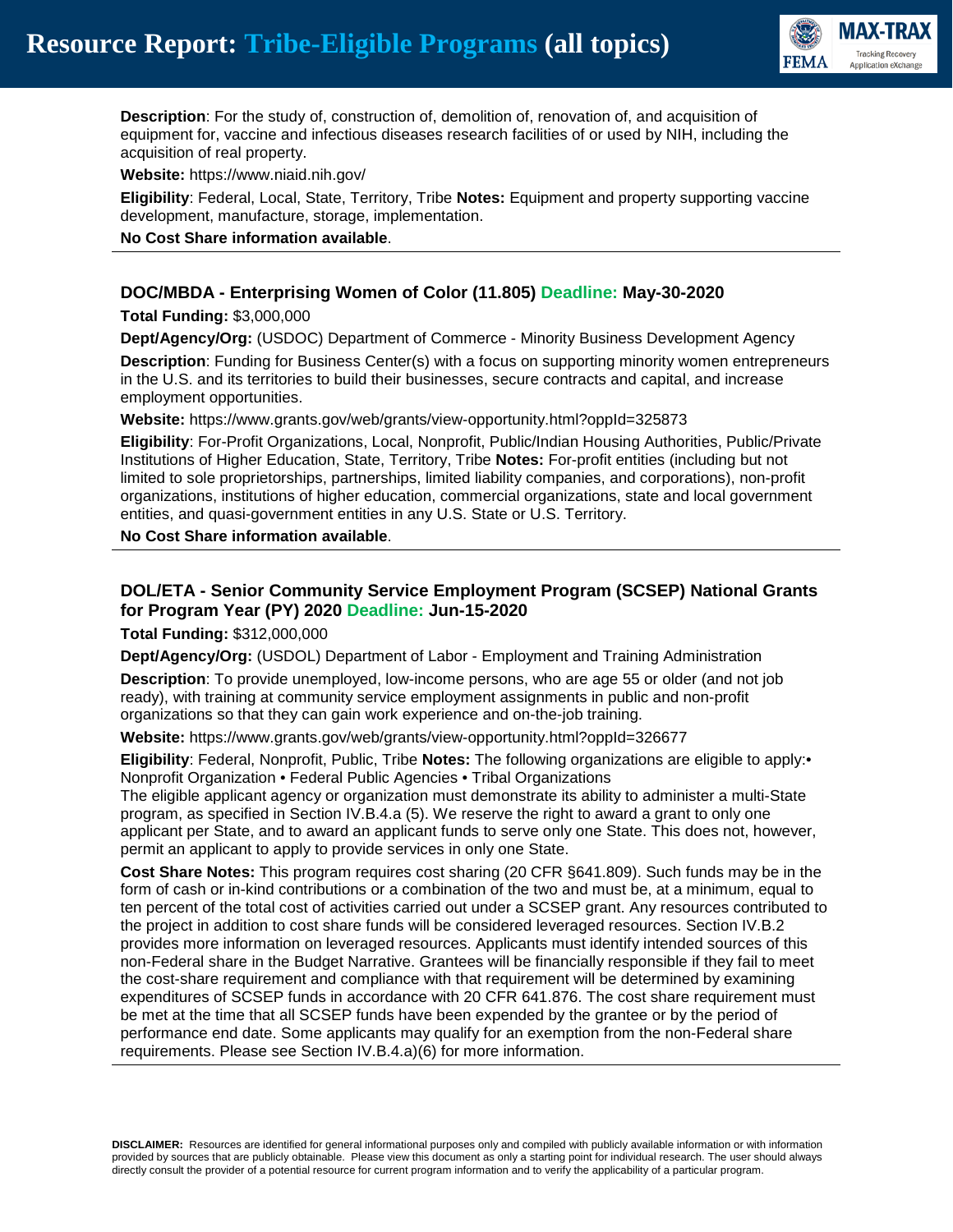

# **DOL/ETA - Workforce Opportunity for Rural Communities (WORC) - FY2020 [Appalachian and Delta Regions] Deadline: Jul-29-2020**

**Total Funding:** \$29,200,000

**Dept/Agency/Org:** (USDOL) Department of Labor - Employment and Training Administration

**Description**: This Announcement solicits applications for the WORC Initiative for grants serving the Appalachian and Delta regions. The purpose of this program is to demonstrate the alignment of regionally driven, comprehensive approaches to addressing economic distress and the necessary workforce development activities to ensure a workforce capable of succeeding in current and future job opportunities. Successful long-term economic growth strategies build upon bottom-up, community-led plans that promote economic resilience and maximize regional strengths. The WORC Initiative grants take a long-term view toward assisting eligible communities in diversifying their economies by investing in local strategies developed by regional partners. This long-term view also acknowledges the impact of the opioid crisis and the significant challenges it presents to a community's workforce. To address these challenges, ETA encourages applicants to include within their applications strategies to address the employment and training needs of individuals affected by substance use disorder in their communities.

**Website:** https://www.grants.gov/web/grants/view-opportunity.html?oppId=326678

**Eligibility**: Academic Institution, Local, Nonprofit, Public/Private Institutions of Higher Education, State, Tribe **Notes:** The following organizations are eligible to apply:

State Government County Government City or Township Government Special District Government Regional Organization State or Local Workforce Development Board Independent School District Public/State Controlled Institution of Higher Education Indian/Native American Tribal Government (Federally Recognized) Indian/Native American Tribal Government (Other than Federally Recognized) Indian/Native American Tribally Designated Organization Public/Indian Housing Organization Nonprofit Organization with IRS 501(c)(3) Status Nonprofit Organization without IRS 501(c)(3) Status Private Institution of Higher Education Hispanic-serving Institution Historically Black Colleges and Universities (HBCUs) Tribally Controlled Colleges and Universities (TCCUs)

Among eligible applicants listed above, the applicant agency or organization must also demonstrate collaboration or engagement with at least two employer/industry partners and should partner with other organizations serving the economic, workforce development, and other needs of the community the application proposes to serve. These other organizations could also include local employers, as well as state or local workforce development boards, community- and faith-based organizations or academic institutions and other organizations providing job training, which can include local school systems, universities, and community colleges, among others. Such partnerships expand project capacity to reach and serve grant participants by leveraging and building upon existing community efforts, resources, and networks. Partnerships also help to sustain the delivery of effective career and training services to address workforce needs.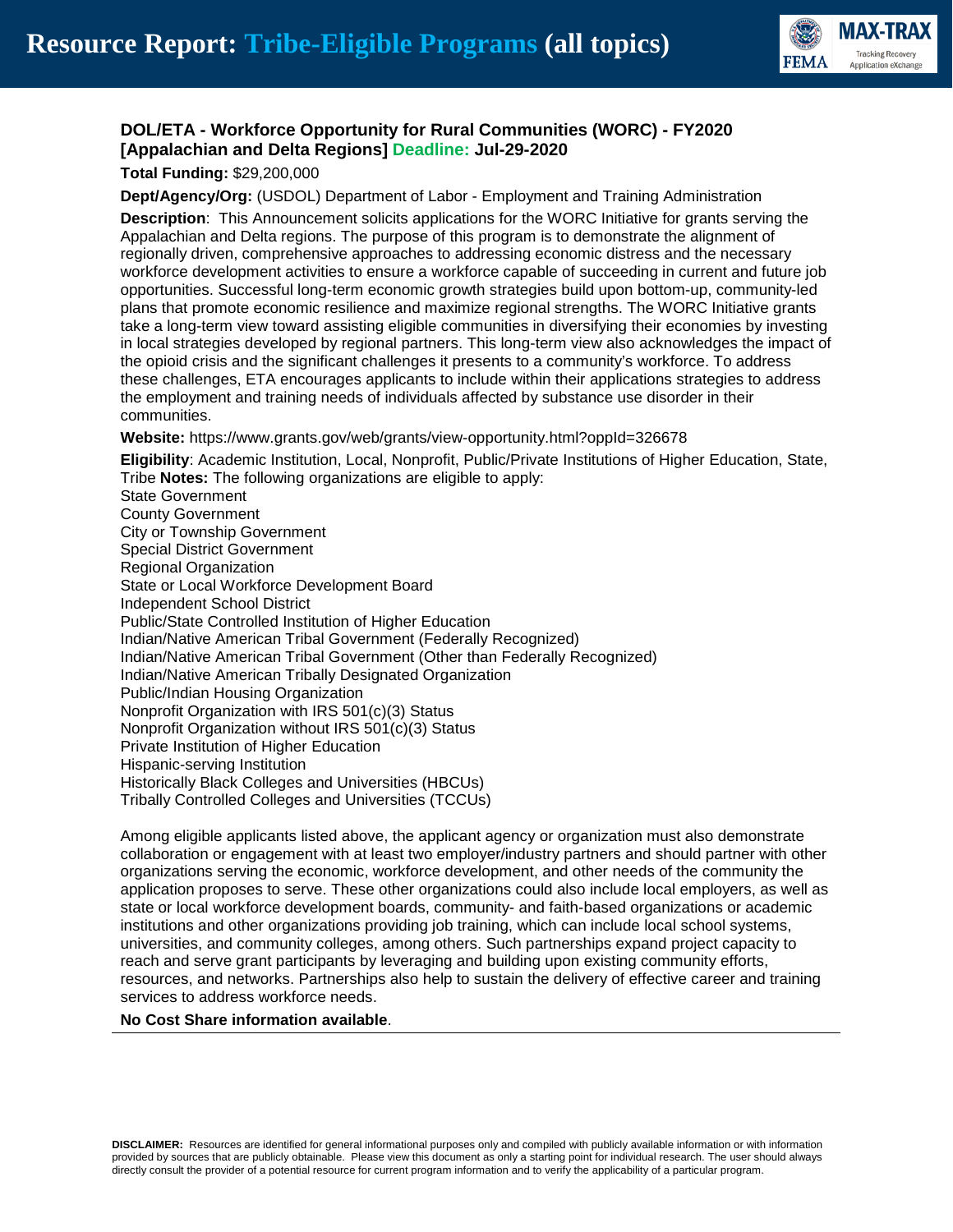

# **HHS/CDC - State Occupational Health & Safety Surveillance Program (93.262) - FY2020/FY2021 Deadline: Sep-16-2020**

**Total Funding:** \$40,000,000

**Dept/Agency/Org:** (USHHS) Department of Health and Human Services - Centers for Disease Control and Prevention

**Description**: To assess workplace illnesses, injuries, exposures, and fatalities, identify workers and occupations at greatest risk, develop research and prevention priorities, communicate these findings to stakeholders, and measure effectiveness of prevention.

**Website:** https://www.grants.gov/web/grants/view-opportunity.html?oppId=326762

**Eligibility**: Academic Institution, Local, Public/Private Institutions of Higher Education, State, Territory, Tribe **Notes:** The following types of Higher Education Institutions are always encouraged to apply for CDC support as Public or Private Institutions of Higher Education: Hispanic-serving Institutions Historically Black Colleges and Universities (HBCUs) Tribally Controlled Colleges and Universities (TCCUs) Alaska Native and Native Hawaiian Serving Institutions Nonprofits Other Than Institutions of Higher Education Governments: Eligible Agencies of the Federal Government U.S. Territory or Possession Regional Organizations Bona Fide Agents: A Bona Fide Agent is an agency/organization identified by the state as eligible to submit an application under the state eligibility in lieu of a state application. If applying as a bona fide agent of a state or local government, a legal, binding agreement from the state or local government as documentation of the status is required.

**No Cost Share information available**.

#### **CARES Act: HHS/ACF - Child Care and Development Block Grants - FY2020/FY2021**

**Total Funding:** \$3,500,000,000

**Dept/Agency/Org:** (USHHS) Department of Health and Human Services - Administration for Children and Families

**Description**: States, Territories, and Tribes are authorized to use funds to provide child care assistance to health care sector employees, emergency responders, sanitation workers, and workers deemed essential during response to coronavirus.

**Website:** https://www.acf.hhs.gov/occ/resource/occ-covid-19-resources

**Eligibility**: Local, State, Territory, Tribe **Notes:** States, Territories, and Tribes

Intended Beneficiary: Individuals and Households, Child Care Centers **No Cost Share information available**.

#### **CARES Act: DOL/ETA - Federal Additional Unemployment Compensation Program, Recovery - FY2020**

**Total Funding:** \$0

**Dept/Agency/Org:** (USDOL) Department of Labor - Employment and Training Administration

**Description**: For increase in Unemployment Compensation Benefits (Federal-State Agreements).

**Website:** https://www.dol.gov/coronavirus/unemployment-insurance

**Eligibility**: Local, State, Territory, Tribe **Notes:** Intended beneficiary: States.

Relevant IA Program: Disaster Unemployment Assistance (DUA)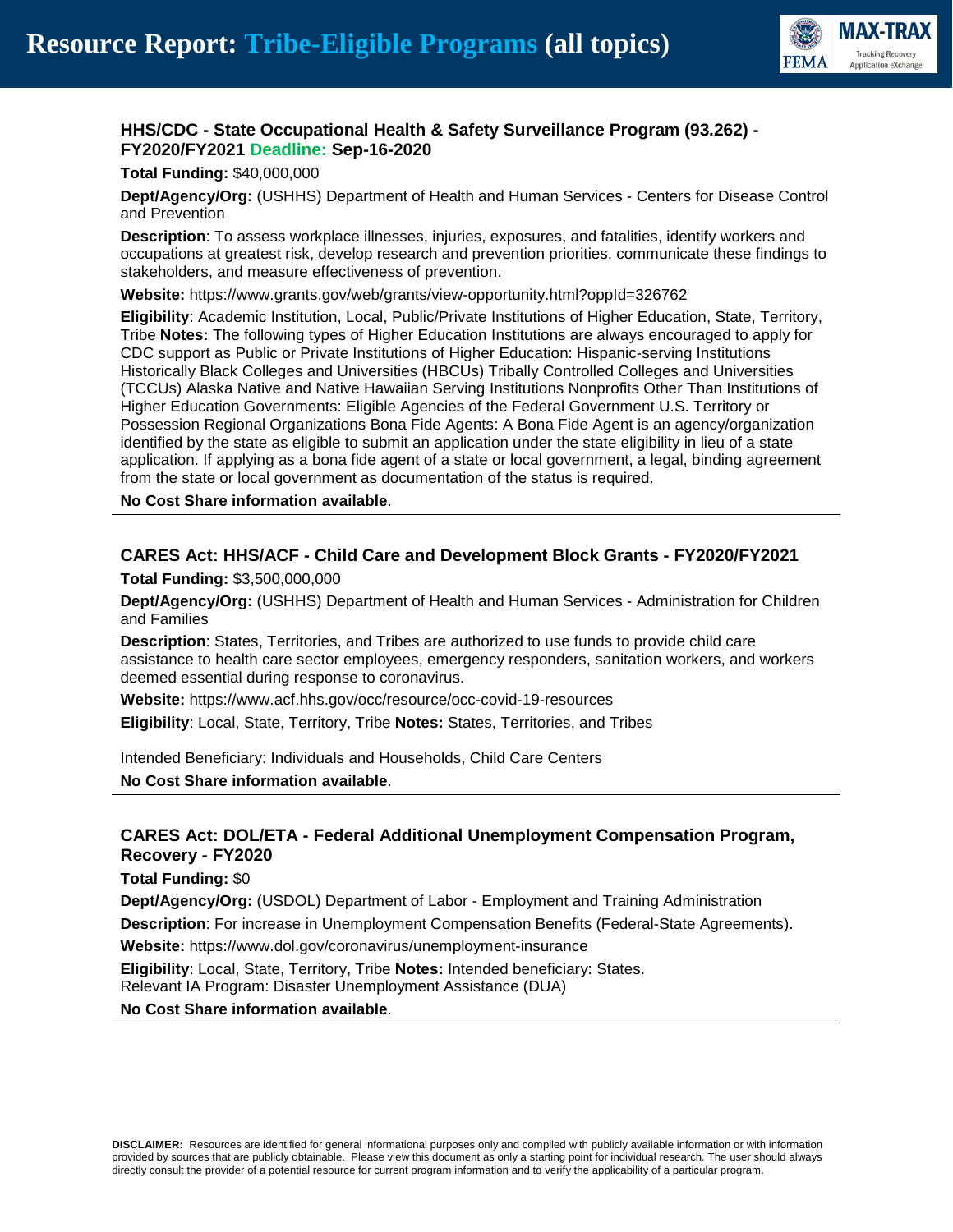

# **CARES Act: DOL/ETA - State Unemployment Insurance and Employment Service Operations - FY2020**

**Total Funding:** \$0

**Dept/Agency/Org:** (USDOL) Department of Labor - Employment and Training Administration

**Description**: Shall provide for the transfer of funds into States in the Unemployment Trust Fund, by transfer from amounts reserved for that purpose in the Federal unemployment account.

**Website:** https://wdr.doleta.gov/directives/attach/UIPL/UIPL\_14-20.pdf

**Eligibility**: Local, State, Territory, Tribe **Notes:** Funds to reimburse governmental entities and other organizations for amounts paid (in lieu of contributions) into the State unemployment fund. Secretary of the Treasury shall transfer from the general fund of the Treasury (from funds not otherwise appropriated) to the Federal unemployment account as the Secretary of Labor estimates to be necessary.

**No Cost Share information available**.

#### **CARES Act: USDA/RUS - ReConnect Pilot Program - FY2020 Deadline: Apr-15-2020**

**Total Funding:** \$612,000,000

**Dept/Agency/Org:** (USDA) Department of Agriculture - Rural Utilities Service

**Description**: Grant or loan funding to facilitate broadband deployment in areas of rural America that don't currently have access to broadband.

**Website:** https://www.usda.gov/reconnect/program-overview

**Eligibility**: Local, Nonprofit, Private, Public, State, Territory, Tribe **Notes:** The entities considered eligible to apply for assistance under the ReConnect Program include:

1. Cooperatives, non-profits, or mutual associations.

2. For-profit corporations or limited liability companies.

3. States, local governments, or any agency, subdivision, instrumentality, or political subdivision thereof.

4. A territory or possession of the United States.

5. An Indian tribe.

**No Cost Share information available**.

## **HHS/HRSA - FY20 National Organizations of State & Local Officials: Health Care Payment & Financing (93.011) Deadline: Apr-24-2020**

**Total Funding:** \$1,065,416

**Dept/Agency/Org:** (USHHS) Department of Health and Human Services - Health Resources and Services Administration

**Description**: Funding through a cooperative agreement for research on health care financing, quality care initiatives, innovative care/payment models, and other topics.

**Website:** https://www.grants.gov/web/grants/view-opportunity.html?oppId=321577

**Eligibility**: Local, Nonprofit, Private, Public, Tribe **Notes:** Eligible applicants include all domestic public or private, nonprofit or for-profit entities, including faith-based and community-based organizations, tribes, and tribal organizations.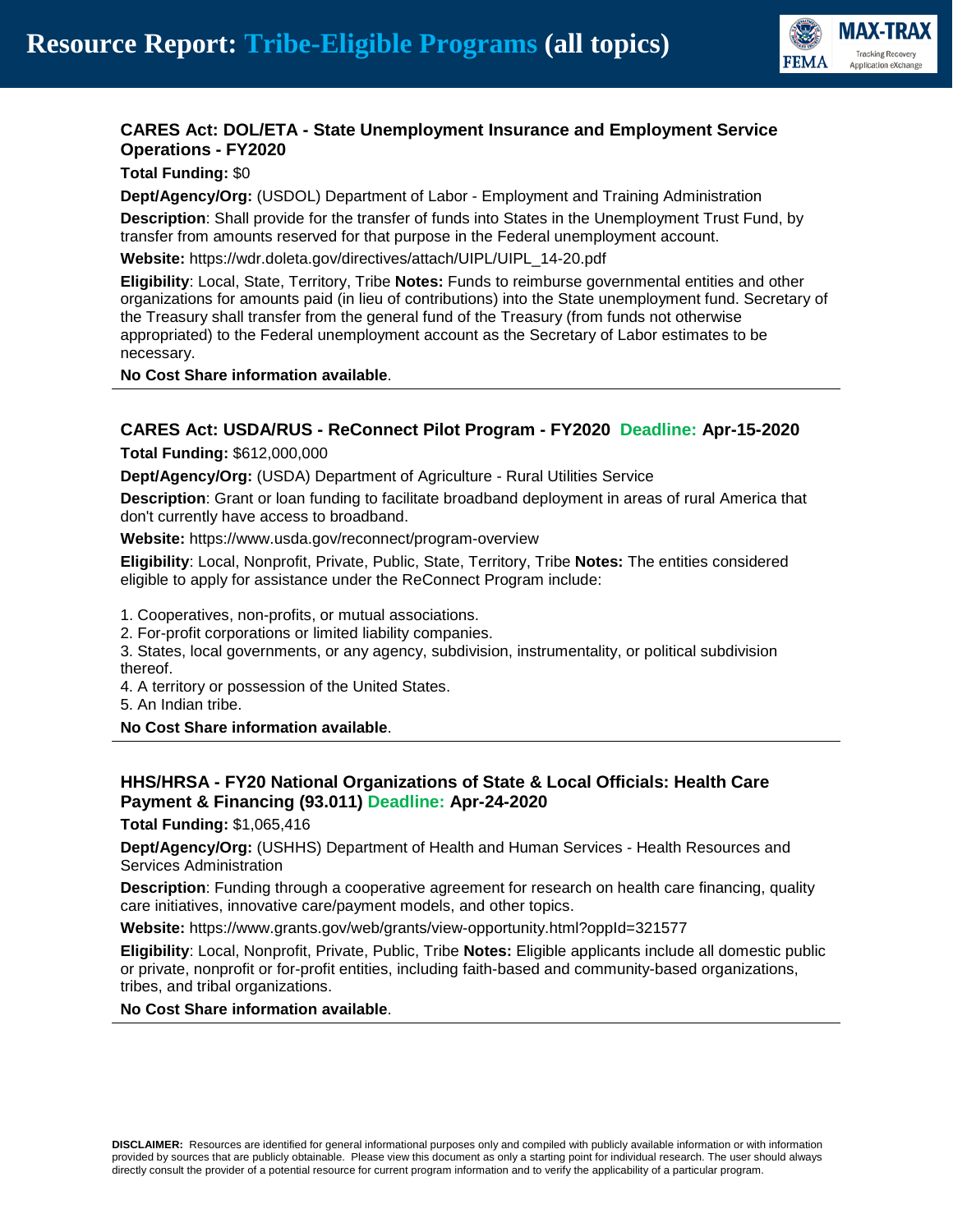

# **HHS/HRSA - FY20 National Organizations of State & Local Officials: Health Legislation & Governance (93.011) Deadline: Apr-24-2020**

**Total Funding:** \$1,065,416

**Dept/Agency/Org:** (USHHS) Department of Health and Human Services - Health Resources and Services Administration

**Description**: Funding though a cooperative agreement for an organization that can build the capacity of the nation's state legislators and legislative officials to learn from one another about public health and best practices.

**Website:** https://www.grants.gov/web/grants/view-opportunity.html?oppId=321578

**Eligibility**: Nonprofit, Private, Public, Tribe **Notes:** Eligible applicants include all domestic public or private, nonprofit or for-profit entities, including faith-based and community-based organizations, tribes, and tribal organizations.

**No Cost Share information available**.

#### **HHS/HRSA - FY20 National Organizations of State & Local Officials: Public Health Capacity (93.011) Deadline: Apr-24-2020**

**Total Funding:** \$1,065,416

**Dept/Agency/Org:** (USHHS) Department of Health and Human Services - Health Resources and Services Administration

**Description**: Funding though a cooperative agreement for technical assistance and training, data collection, materials development, that enable states to operate in a comprehensive, responsive, coordinated, and effective manner on public health.

**Website:** https://www.grants.gov/web/grants/view-opportunity.html?oppId=315930

**Eligibility**: Local, Nonprofit, Private, Public, Tribe **Notes:** Eligible applicants include all domestic public or private, nonprofit or for-profit entities, including faith-based and community-based organizations, tribes, and tribal organizations.

**No Cost Share information available**.

## **DHS/FEMA - Emergency Management Performance Grant Program, COVID-19 Supplemental (EMPG-S) - Region III Deadline: Apr-28-2020**

**Total Funding:** \$10,079,373

**Dept/Agency/Org:** (USDHS) Department of Homeland Security (FEMA specific) - Federal Emergency Management Agency

**Description**: Support planning and operational readiness for COVID-19 preparedness and response, as well as the development of tools and strategies for prevention, preparedness, and response, and ensure ongoing communication and coordination.

**Website:** https://www.grants.gov/web/grants/view-opportunity.html?oppId=326299

**Eligibility**: Local, State, Territory, Tribe

**No Cost Share information available**.

## **DHS/FEMA - Emergency Management Performance Grant Program, COVID-19 Supplemental (EMPG-S) - Region II Deadline: Apr-28-2020**

**Total Funding:** \$8,220,640

**Dept/Agency/Org:** (USDHS) Department of Homeland Security (FEMA specific) - Federal Emergency Management Agency

**DISCLAIMER:** Resources are identified for general informational purposes only and compiled with publicly available information or with information provided by sources that are publicly obtainable. Please view this document as only a starting point for individual research. The user should always directly consult the provider of a potential resource for current program information and to verify the applicability of a particular program.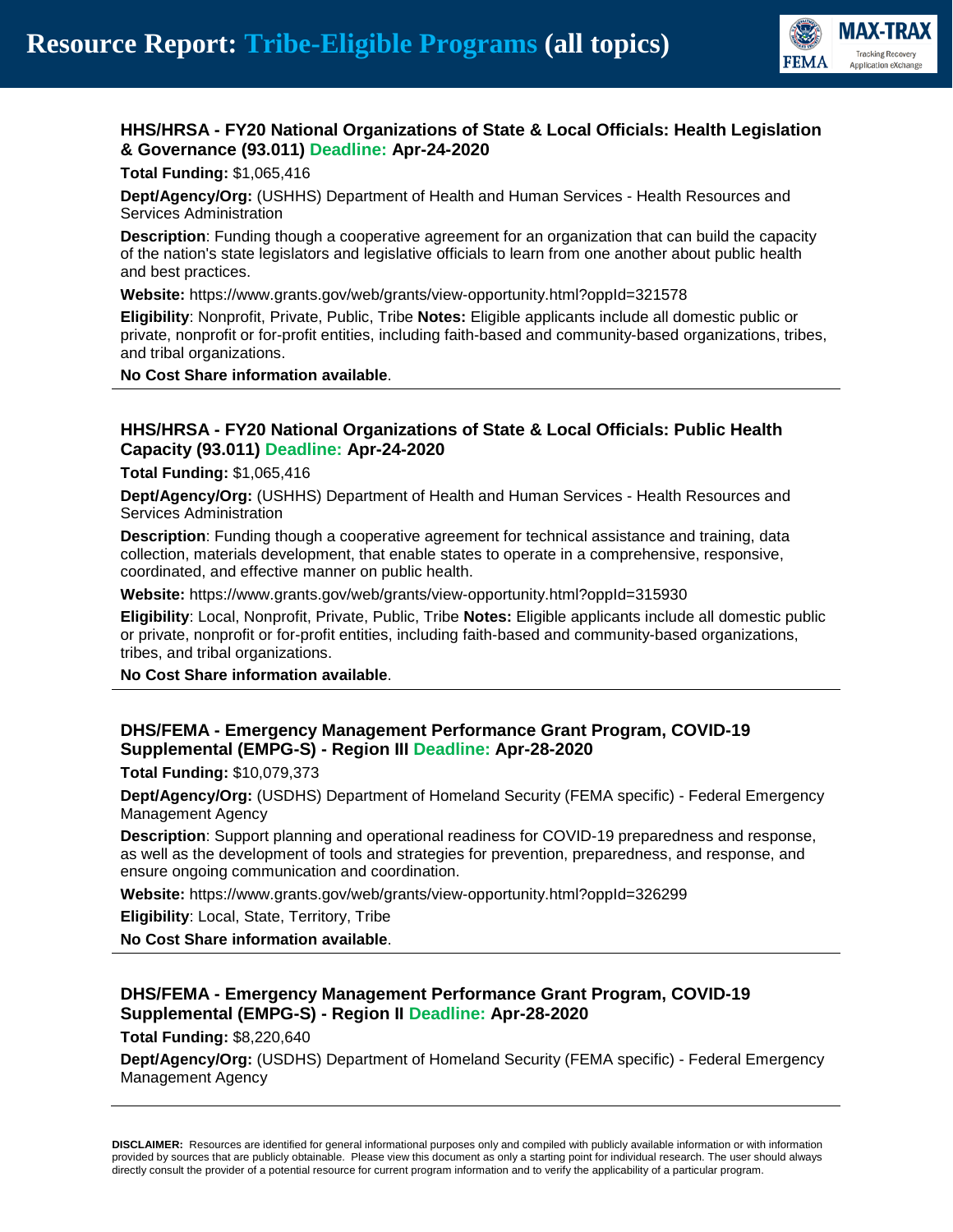

**Description**: To support planning and operational readiness for COVID-19 preparedness and response, as well as the development of tools and strategies for prevention, preparedness, and response, and ensure ongoing communication and coordination.

**Website:** https://www.grants.gov/web/grants/view-opportunity.html?oppId=326280

**Eligibility**: Local, State, Territory, Tribe

**No Cost Share information available**.

#### **DHS/FEMA - Emergency Management Performance Grant Program, COVID-19 Supplemental (EMPG-S) - Region X Deadline: Apr-28-2020**

**Total Funding:** \$5,595,084

**Dept/Agency/Org:** (USDHS) Department of Homeland Security (FEMA specific) - Federal Emergency Management Agency

**Description**: Supporting the prevention of, preparation for, and response to the ongoing Coronavirus Disease 2019 (COVID-19) public health emergency.

**Website:** https://www.grants.gov/web/grants/view-opportunity.html?oppId=326279

**Eligibility**: Local, State, Territory, Tribe

**No Cost Share information available**.

#### **DHS/FEMA - Emergency Management Performance Grant Program, COVID-19 Supplemental (EMPG-S) - Region IV Deadline: Apr-28-2020**

**Total Funding:** \$18,098,761

**Dept/Agency/Org:** (USDHS) Department of Homeland Security (FEMA specific) - Federal Emergency Management Agency

**Description**: FEMA will award funding to support planning and operational readiness for COVID-19 preparedness and response, as well as the development of tools and strategies for prevention, preparedness, and response, and ensure ongoing communication and coordination

**Website:** https://www.grants.gov/web/grants/view-opportunity.html?oppId=326300

**Eligibility**: Local, State, Territory, Tribe

**No Cost Share information available**.

## **DHS/FEMA - Emergency Management Performance Grant Program, COVID-19 Supplemental (EMPG-S) - Region I Deadline: Apr-28-2020**

**Total Funding:** \$7,184,380

**Dept/Agency/Org:** (USDHS) Department of Homeland Security (FEMA specific) - Federal Emergency Management Agency

**Description**: FEMA will award funding to support planning and operational readiness for COVID-19 preparedness and response, as well as the development of tools and strategies for prevention, preparedness, and response to ensure ongoing communication and coordination.

**Website:** https://www.grants.gov/web/grants/view-opportunity.html?oppId=326278

**Eligibility**: Local, State, Territory, Tribe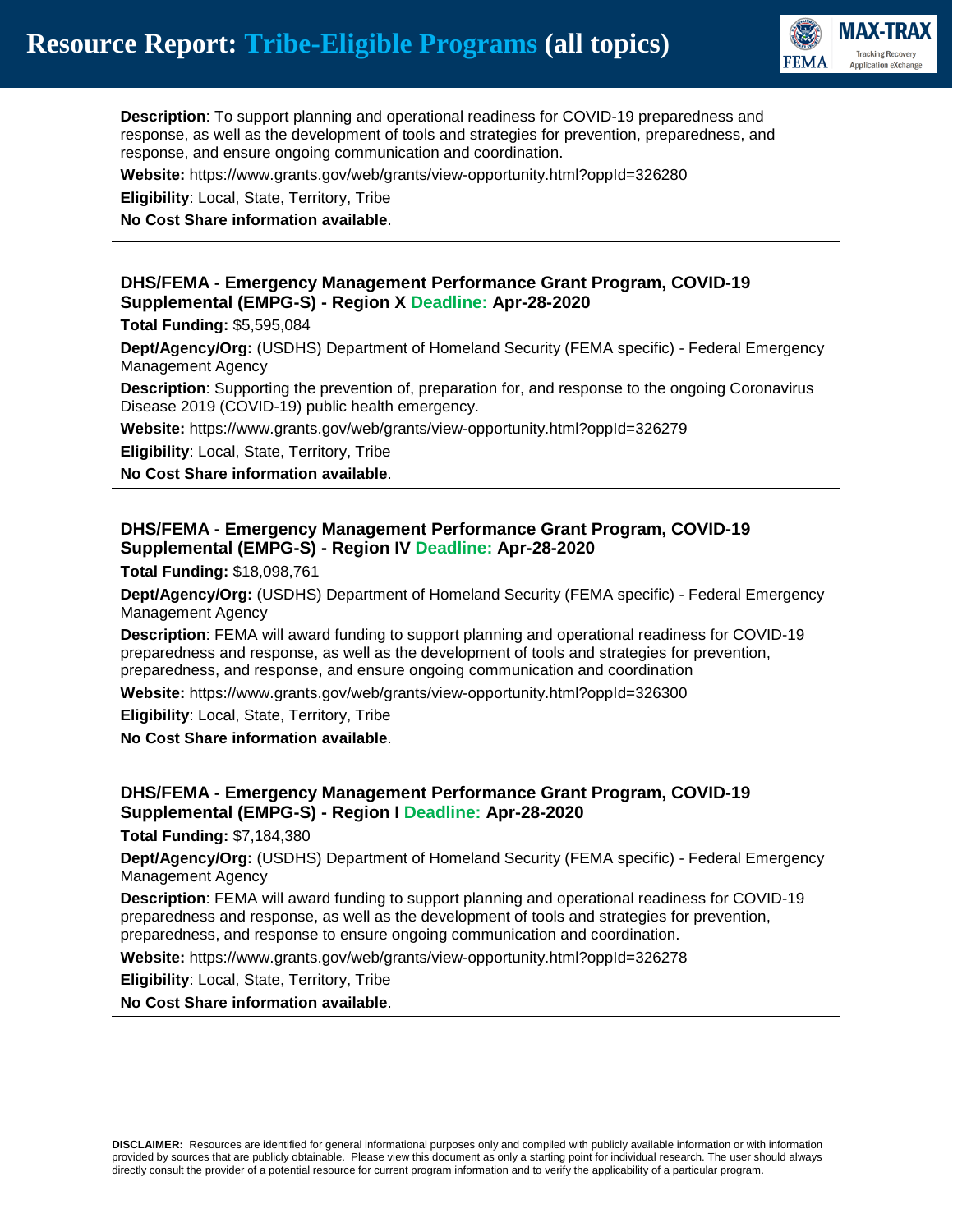

# **DHS/FEMA - Emergency Management Performance Grant Program, COVID-19 Supplemental (EMPG-S) - Region VII Deadline: Apr-28-2020**

**Total Funding:** \$5,556,925

**Dept/Agency/Org:** (USDHS) Department of Homeland Security (FEMA specific) - Federal Emergency Management Agency

**Description**: Supplemental assists states, territories, tribes and local governments with their public health and emergency management activities supporting the prevention of, preparation for, and response to the ongoing Coronavirus Disease 2019 (COVID-19) pandemic.

**Website:** https://www.grants.gov/web/grants/view-opportunity.html?oppId=326281

**Eligibility**: Local, State, Territory, Tribe

**No Cost Share information available**.

## **DHS/FEMA - Emergency Management Performance Grant Program, COVID-19 Supplemental (EMPG-S) - Region V Deadline: Apr-28-2020**

**Total Funding:** \$14,000,996

**Dept/Agency/Org:** (USDHS) Department of Homeland Security (FEMA specific) - Federal Emergency Management Agency

**Description**: FEMA will award funding to support planning and operational readiness for COVID-19 preparedness and response, as well as the development of tools and strategies for prevention, preparedness, and response, and ensure ongoing communication and coordination

**Website:** https://www.grants.gov/web/grants/view-opportunity.html?oppId=326301

**Eligibility**: Local, State, Territory, Tribe

**No Cost Share information available**.

#### **[Forecasted Opportunity] HHS/CDC - Strategies to Maintain HIV Viral Suppression Among State Prison Inmates (93.941) Deadline: Apr-28-2020**

**Total Funding:** \$9,000,000

**Dept/Agency/Org:** (USHHS) Department of Health and Human Services - Centers for Disease Control and Prevention

**Description**: Funding through a cooperative agreement for developing effective, sustainable, and replicable program models that support continuity of HIV care for people with HIV released from state prisons into the community.

**Website:** https://www.grants.gov/web/grants/view-opportunity.html?oppId=323273

**Eligibility**: Local, Nonprofit, Private, Public, State, Territory, Tribe **Notes:** Unrestricted. To be considered responsive, applicants must be able to document all of the following: Complete access to the state department of health HIV surveillance data system for the implementation of Data-to-Care program requirements.

**No Cost Share information available**.

#### **HHS/SAMHSA - FY20 Rural Emergency Medical Services Training Grant (93.243) Deadline: Apr-30-2020**

**Total Funding:** \$5,000,000

**Dept/Agency/Org:** (USHHS) Department of Health and Human Services - Substance Abuse and Mental Health Services Administration

**Description**: Grant funding for recruiting and training emergency medical services personnel in rural areas.

**DISCLAIMER:** Resources are identified for general informational purposes only and compiled with publicly available information or with information provided by sources that are publicly obtainable. Please view this document as only a starting point for individual research. The user should always directly consult the provider of a potential resource for current program information and to verify the applicability of a particular program.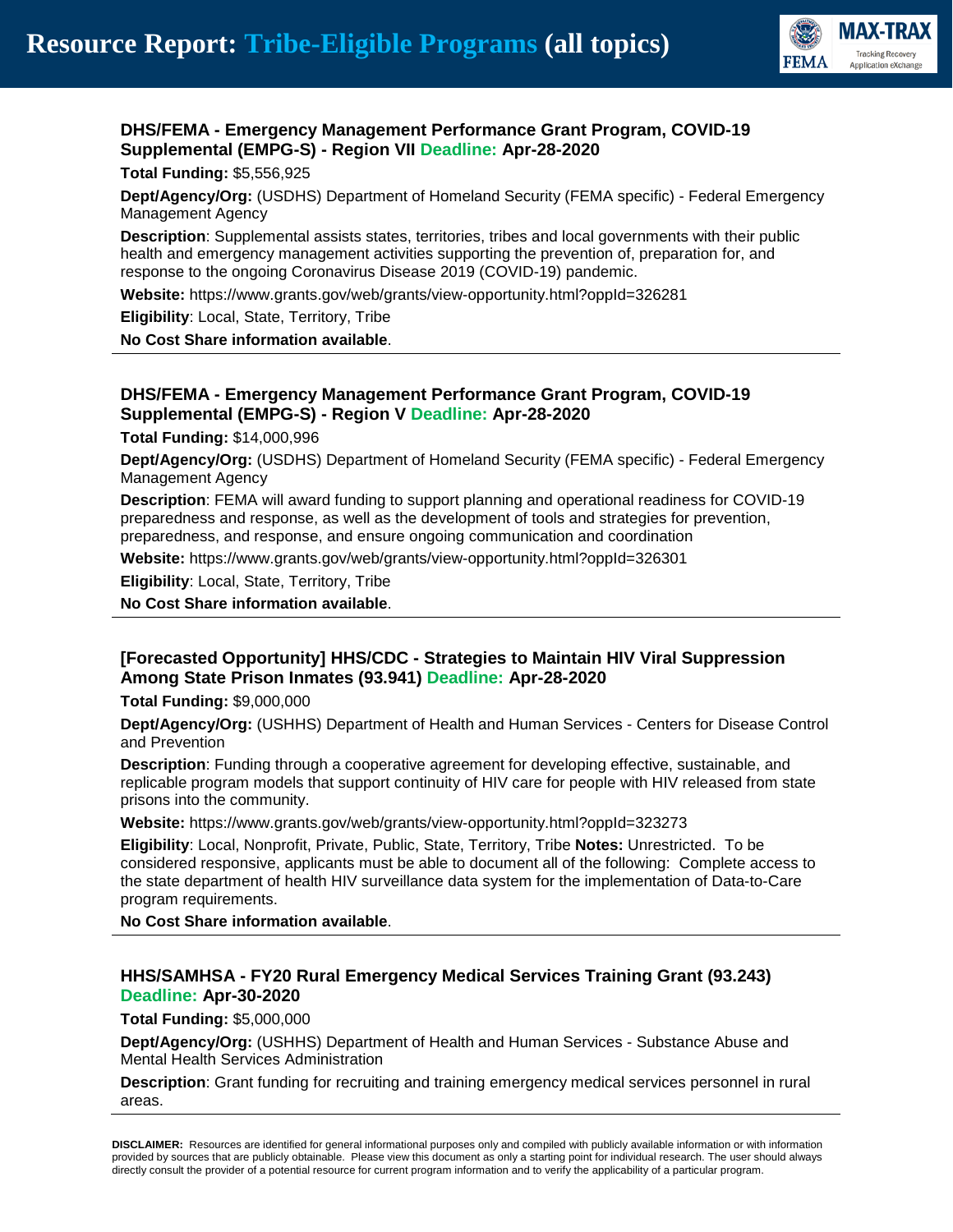

**Website:** https://www.samhsa.gov/grants/grant-announcements/fg-20-005

**Eligibility**: Local, Nonprofit, Public, Tribe **Notes:** Eligible applicants are rural emergency medical service agencies operated by a local or tribal government (fire-based and non-fire based) and nonprofit emergency medical service agencies.

Emergency medical services are resources used by a public or private nonprofit licensed entity to deliver medical care outside of a medical facility under emergency conditions that occur as a result of the condition or the patient. This includes services delivered by an emergency medical services provider or other provider that is licensed or certified by the State involved as an emergency medical technician, a paramedic or an equivalent profession (as determined by the State).

**No Cost Share information available**.

## **DHHS/NIH - Tools and Methods for Cancer Response Assessment - FY2020 Deadline: May-07-2020**

#### **Funding not identified**

**Dept/Agency/Org:** (USHHS) Department of Health and Human Services - National Institutes of Health

**Description**: For research organizations interested in clinically translating already optimized quantitative imaging software tools capable of measuring or predicting the response of cancer to clinical therapies, or planning and validating radiation therapy.

**Website:** http://grants.nih.gov/grants/guide/pa-files/PAR-18-919.html

**Eligibility**: Academic Institution, Federal, For-Profit Organizations, Large Business, Local, Nonprofit, Public/Private Institutions of Higher Education, State, Territory, Tribe **Notes:** State governments Nonprofits having a 501(c)(3) status with the IRS, other than institutions of higher education Independent school districts City or township governments Public housing authorities/Indian housing authorities Nonprofits that do not have a 501(c)(3) status with the IRS, other than institutions of higher education Private institutions of higher education Small businesses Special district governments Native American tribal governments (Federally recognized) Others (see text field entitled "Additional Information on Eligibility" for clarification) For profit organizations other than small businesses Native American tribal organizations (other than Federally recognized tribal governments) County governments Public and State controlled institutions of higher education Other Eligible Applicants include the following: Alaska Native and Native Hawaiian Serving Institutions; Asian American Native American Pacific Islander Serving Institutions (AANAPISISs); Eligible Agencies of the Federal Government; Faith-based or Community-based Organizations; Hispanicserving Institutions; Historically Black Colleges and Universities (HBCUs); Indian/Native American Tribal Governments (Other than Federally Recognized); Non-domestic (non-U.S.) Entities (Foreign Organizations); Regional Organizations; Tribally Controlled Colleges and Universities (TCCUs) ; U.S. Territory or Possession. **No Cost Share information available**.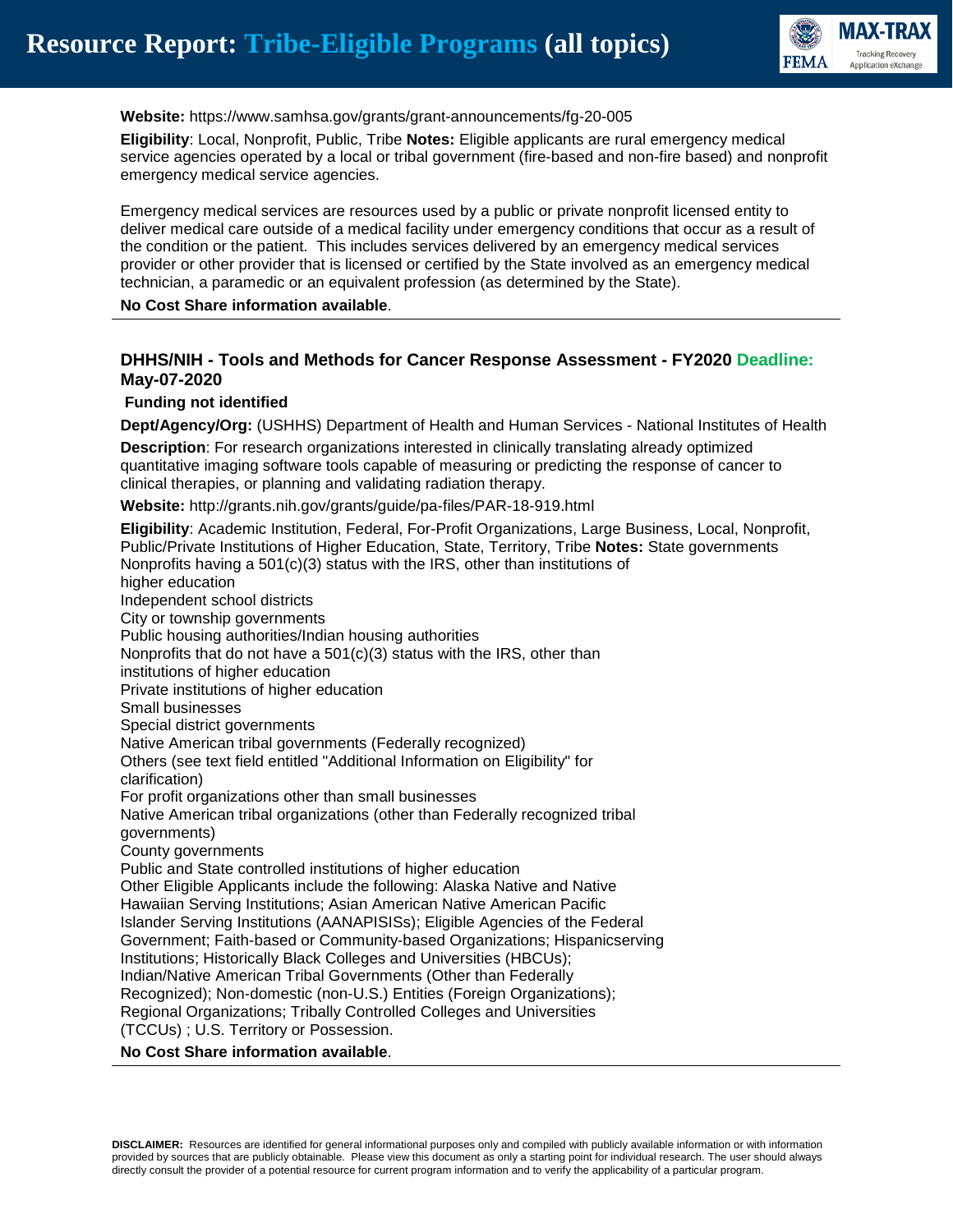

# **HHS/NIH - Marijuana, Prescription Opioid, or Prescription Benzodiazepine Drug Use Among Older Adults Deadline: May-07-2020**

#### **Funding not identified**

**Dept/Agency/Org:** (USHHS) Department of Health and Human Services - National Institutes of Health

**Description**: The intent of this funding opportunity announcement is to support innovative research that examines aspects of marijuana and prescription opioid and benzodiazepine use in adults aged 50 and older.

**Website:** https://www.grants.gov/web/grants/view-opportunity.html?oppId=298371

**Eligibility**: Academic Institution, Federal, For-Profit Organizations, Healthcare Institution, Local, Nonprofit, Private, Public, Public/Indian Housing Authorities, Public/Private Institutions of Higher Education, Small Business, State, Territory, Tribe **Notes:** Private institutions of higher education Nonprofits having a 501(c)(3) status with the IRS, other than institutions of higher education Nonprofits that do not have a 501(c)(3) status with the IRS, other than institutions of higher education State governments Public housing authorities/Indian housing authorities Public and State controlled institutions of higher education City or township governments County governments Small businesses Special district governments Independent school districts Native American tribal governments (Federally recognized) Native American tribal organizations (other than Federally recognized tribal governments) For profit organizations other than small businesses Others (see text field entitled "Additional Information on Eligibility" for clarification)

Other Eligible Applicants include the following: Alaska Native and Native Hawaiian Serving Institutions; Asian American Native American Pacific Islander Serving Institutions (AANAPISISs); Eligible Agencies of the Federal Government; Faith-based or Community-based Organizations; Hispanic-serving Institutions; Historically Black Colleges and Universities (HBCUs); Indian/Native American Tribal Governments (Other than Federally Recognized); Non-domestic (non-U.S.) Entities (Foreign Organizations); Regional Organizations; Tribally Controlled Colleges and Universities (TCCUs) ; U.S. Territory or Possession.

**No Cost Share information available**.

# **USDA Rural Housing Preservation Grant (10.433) Deadline: May-07-2020**

**Total Funding:** \$15,340,827

**Dept/Agency/Org:** (USDA) Department of Agriculture

**Description**: Grant funds to assist very-low and low-income homeowners in repairing and rehabilitating their homes in rural areas.

**Website:** https://www.rd.usda.gov/programs-services/housing-preservation-grants

**Eligibility**: Local, Nonprofit, State, Territory, Tribe **Notes:** Native American tribal governments (Federally recognized) Nonprofits that do not have a 501(c)(3) status - with the IRS, other than institutions of higher education City or township governments State governments County governments Native American tribal organizations (other than Federally recognized tribal governments) Nonprofits having a 501(c)(3) status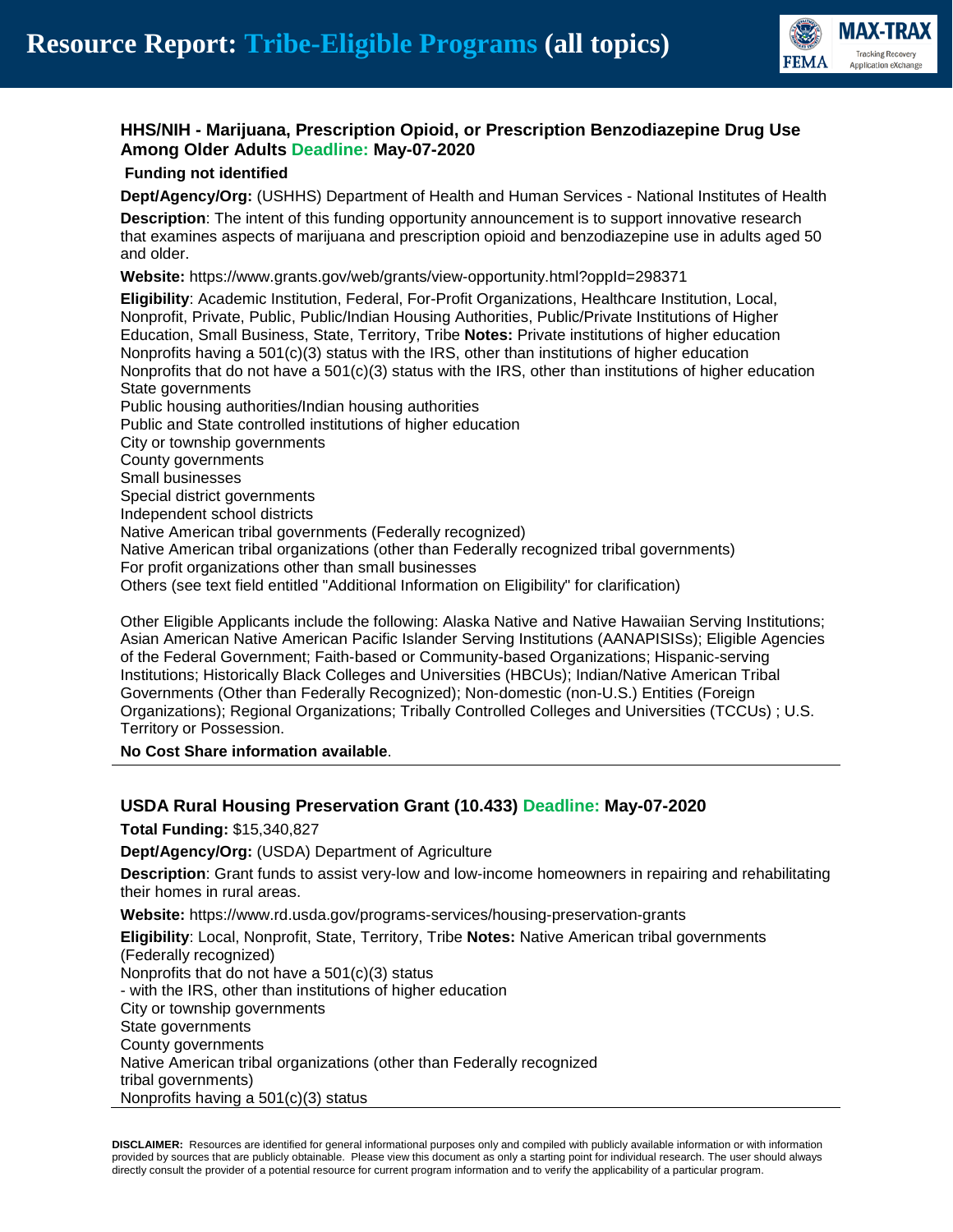

- with the IRS, other than institutions of higher education Faith-Based and Community Organizations **No Cost Share information available**.

## **HHS/CDC - FY20 Community-Based Approaches to Reducing Sexually Transmitted Diseases (93.978) Deadline: May-11-2020**

**Total Funding:** \$3,750,000

**Dept/Agency/Org:** (USHHS) Department of Health and Human Services - Centers for Disease Control and Prevention

**Description**: Funding through a cooperative agreement for implementing community engagement methods and multi-sector partnerships to promote sexual health, advance community wellness, influence sexual health behavior and practices, and reduce STI disparities.

**Website:** https://www.grants.gov/web/grants/view-opportunity.html?oppId=320994

**Eligibility**: For-Profit Organizations, Local, Nonprofit, Small Business, State, Territory, Tribe **Notes:** For profit organizations other than small businesses; Nonprofits having a 501(c)(3) status with the IRS, other than institutions of higher education; City or township governments; Small businesses; Unrestricted; Others; County governments; State governments; Native American tribal governments (Federally recognized); Native American tribal organizations (other than Federally recognized tribal governments); Nonprofits that do not have a 501(c)(3) status with the IRS, other than institutions of higher education; Special district governments; Public housing authorities/Indian housing authorities; Independent school districts; Public and State controlled institutions of higher education; Private institutions of higher education.

Eligible applicants also include: Privates colleges and universities, Community-based organizations, Faith-based organizations, For-profit organizations (other than small business), and Small businesses.

**No Cost Share information available**.

#### **HHS/ACL - FY20 National Technical Assistance Resource Center on Emergency Preparedness, Response, & Recovery for Individuals with Developmental Disabilities (93.631) Deadline: May-12-2020**

**Total Funding:** \$300,000

**Dept/Agency/Org:** (USHHS) Department of Health and Human Services - Administration for Community Living

**Description**: Fund through one cooperative agreement to establish a national technical assistance and resource center to provide direct assistance and guidance to States and Territories to plan and build upon existing state emergency plans.

**Website:** https://www.grants.gov/web/grants/view-opportunity.html?oppId=324197

**Eligibility**: Local, Nonprofit, Public, Public/Indian Housing Authorities, Public/Private Institutions of Higher Education, State, Territory, Tribe **Notes:** State governments; Public and State controlled institutions of higher education; City or township governments; Independent school districts; Nonprofits that do not have a 501(c)(3) status with the IRS, other than institutions of higher education; County governments; Private institutions of higher education; Native American tribal organizations (other than Federally recognized tribal governments); Public housing authorities/Indian housing authorities; Nonprofits having a 501(c)(3) status with the IRS, other than institutions of higher education; Special district governments; Native American tribal governments (Federally recognized).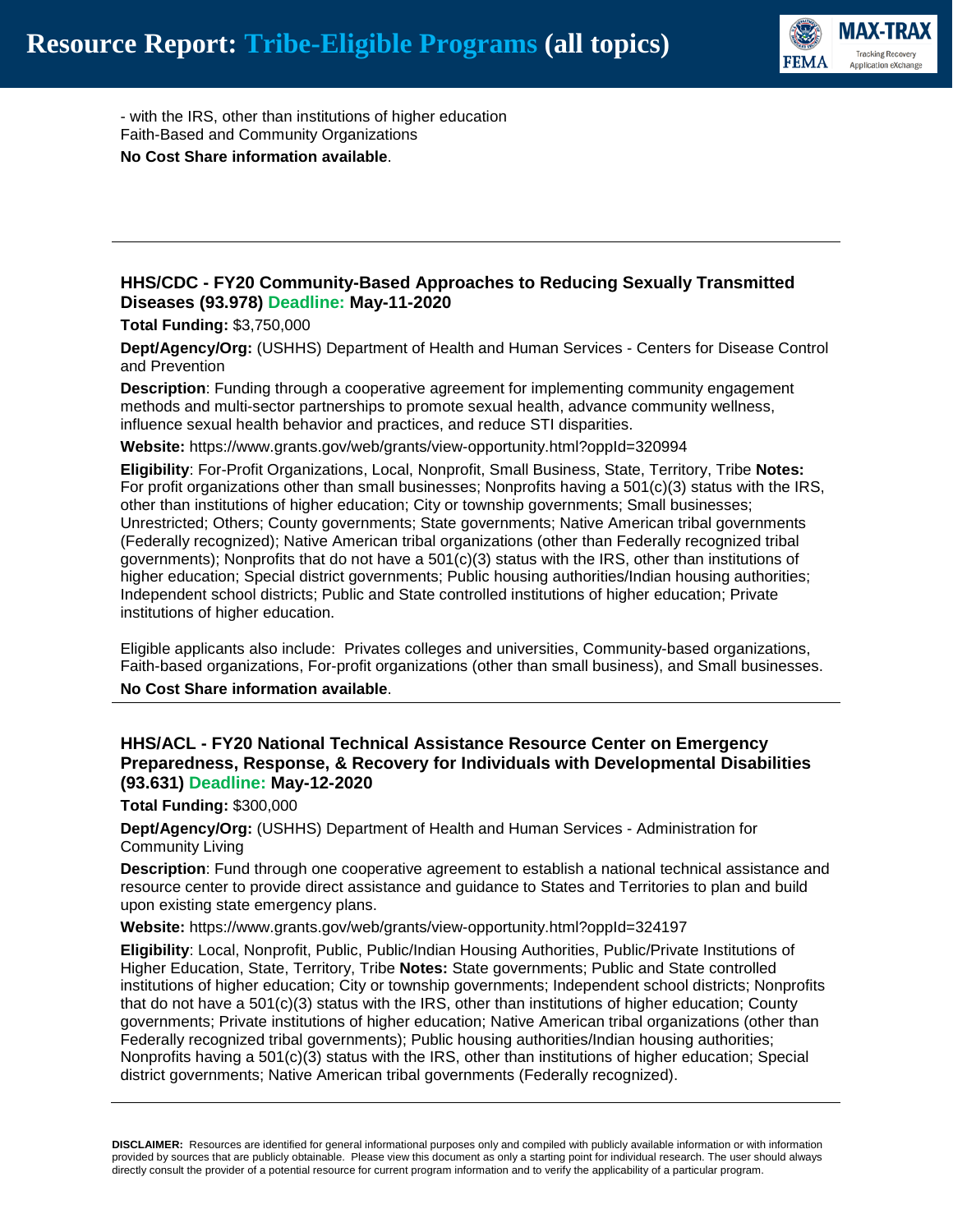

Eligible applicants also include: Hispanic Serving Institutions; Historically Black Colleges and Universities (HBCUs); Tribally Controlled Colleges and Universities (TCCUs); Alaska Native and Hawaiian Serving Institutions.

**No Cost Share information available**.

#### **HHS/CDC - Research Grants to Prevent Firearm-Related Violence & Injuries (93.136) Deadline: May-12-2020**

**Total Funding:** \$24,000,000

**Dept/Agency/Org:** (USHHS) Department of Health and Human Services - Centers for Disease Control and Prevention

**Description**: The Centers for Disease Control and Prevention�s (CDC) National Center for Injury Prevention and Control (NCIPC, Injury Center) is soliciting investigator-initiated research to understand and prevent firearm-related injuries, deaths, and crime.

**Website:** https://www.grants.gov/web/grants/view-opportunity.html?oppId=323815

**Eligibility**: Local, Nonprofit, Private, Public, State, Tribe **Notes:** State governments; City or township governments; Native American tribal organizations (other than Federally recognized tribal governments); Nonprofits having a  $501(c)(3)$  status with the IRS, other than institutions of higher education; Public and State controlled institutions of higher education; Small businesses; Independent school districts; Private institutions of higher education; Unrestricted; County governments; Native American tribal governments (Federally recognized); Public housing authorities/Indian housing authorities; Nonprofits that do not have a 501(c)(3) status with the IRS, other than institutions of higher education; Special district governments; For-profit organizations other than small businesses; Others.

The following types of Higher Education Institutions are always encouraged to apply for CDC support as Public or Private Institutions of Higher Education: Hispanic-serving Institutions, Historically Black Colleges and Universities (HBCUs), Tribally Controlled Colleges and Universities (TCCUs), Alaska Native and Native Hawaiian Serving Institutions. Nonprofits (Other than Institutions of Higher Education); Governments: U.S. Territory or Possession; Other: Faith-based or Community-based Organizations, Regional Organizations; Bona Fide Agents, Federally Funded Research and Development Centers (FFRDCs).

**No Cost Share information available**.

#### **CARES Act: DHS/FEMA - Firefighter Grants - FY2020/FY2021 Deadline: May-15-2020**

**Total Funding:** \$400,000,000

**Dept/Agency/Org:** (USDHS) Department of Homeland Security (FEMA specific)

**Description**: Coronavirus funding for Assistance to Firefighter Grants for the purchase of personal protective equipment, Emergency Management Performance Grants, and the Emergency Food and Shelter Program.

**Website:** https://www.fema.gov/welcome-assistance-firefighters-grant-program

**Eligibility**: Local, State, Territory, Tribe **Notes:** SLTTs (fire-fighters)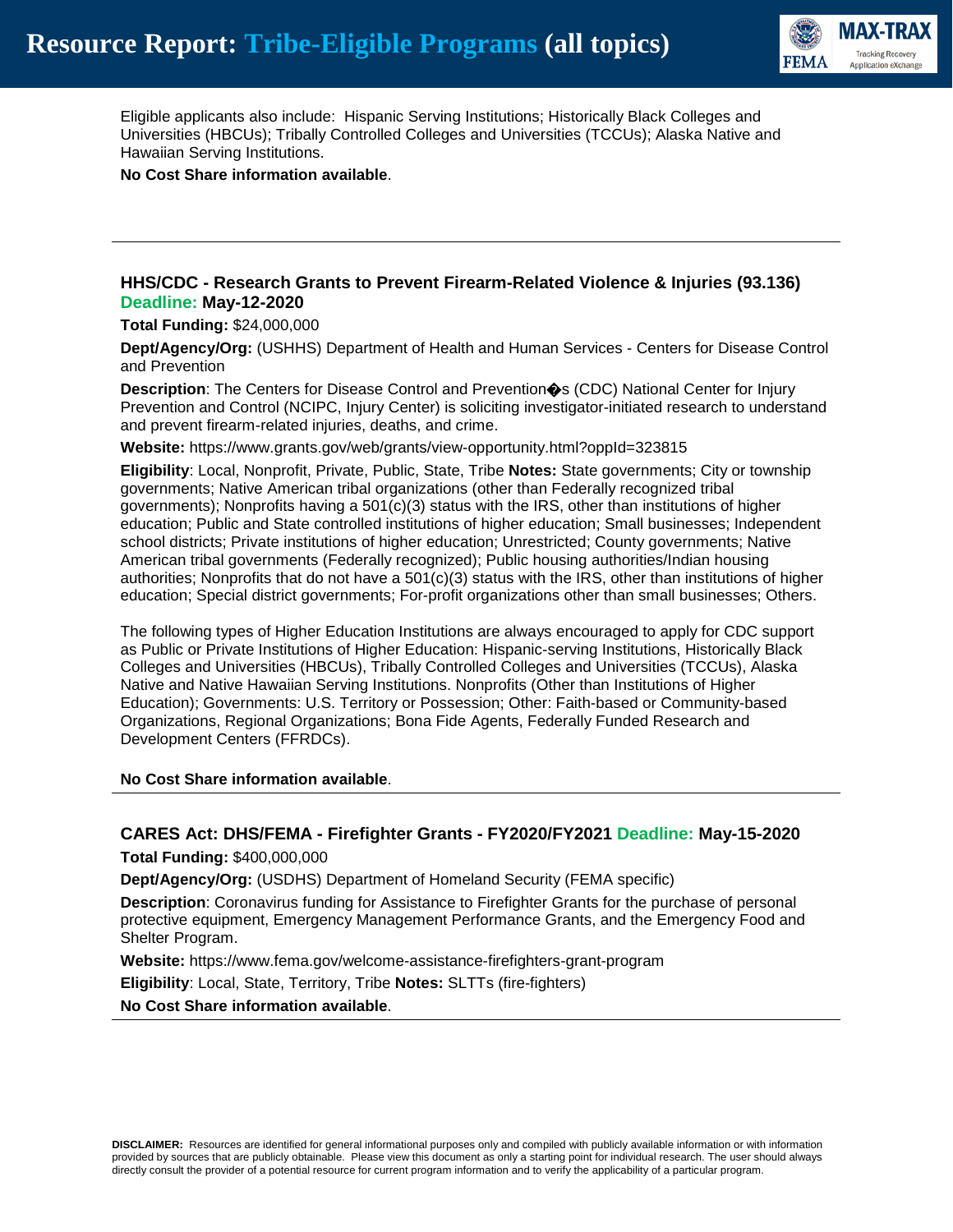

# **HHS/ACL - FY20 Disability & Rehabilitation Research Projects Program: Technology for Expressive Communication (93.433) Deadline: May-18-2020**

**Total Funding:** \$500,000

**Dept/Agency/Org:** (USHHS) Department of Health and Human Services - Administration for Community Living

**Description**: Grant funding for development activities to generate new knowledge and technology products that can be used to improve the use of expressive language by people with developmental, adult onset, or acquired communication disabilities.

**Website:** https://www.grants.gov/web/grants/view-opportunity.html?oppId=323316

**Eligibility**: Local, Nonprofit, Private, Public, State, Territory, Tribe **Notes:** Native American tribal organizations (other than Federally recognized tribal governments); Special district governments; Nonprofits having a 501(c)(3) status with the IRS, other than institutions of higher education; Nonprofits that do not have a 501(c)(3) status with the IRS, other than institutions of higher education; Private institutions of higher education; County governments; Others; State governments; City or township governments; Public and State controlled institutions of higher education; Independent school districts; Native American tribal governments (Federally recognized).

States; public or private agencies, including for-profit agencies; public or private organizations, including for-profit organizations, IHEs; and Indian tribes and tribal organizations.

**No Cost Share information available**.

## **DOC/MBDA - Entrepreneurship Education Program for Formerly Incarcerated Persons - FY2020 Deadline: May-22-2020**

**Total Funding:** \$1,800,000

**Dept/Agency/Org:** (USDOC) Department of Commerce - Minority Business Development Agency **Description**: Funds to support innovative projects seeking to promote and ensure the inclusion and use of minority enterprises to mitigate recidivism.

**Website:** https://www.grants.gov/web/grants/view-opportunity.html?oppId=326459

**Eligibility**: Academic Institution, For-Profit Organizations, Large Business, Local, Nonprofit, Public/Private Institutions of Higher Education, Small Business, State, Territory, Tribe **Notes:** Eligible applicants may be for-profit entities (including but not limited to sole-proprietorships, partnerships, limited liability companies, and corporations), non-profit organizations, institutions of higher education, commercial organizations, state and local government entities, quasi-government entities, Indian Tribal governments, Tribal entities, and Native Hawaiian entities in any U.S. State or U.S. Territory.

**No Cost Share information available**.

## **DOJ/BJA - FY20 Second Chance Act Evaluation Participation Support (16.812) Deadline: May-28-2020**

**Total Funding:** \$4,000,000

**Dept/Agency/Org:** (USDOJ) Department of Justice - Bureau of Justice Assistance

**Description**: Grant funding to support jurisdictions' participation in an evaluation of their Second Chance Act-funded programs.

**Website:** https://bja.ojp.gov/SCAEval20

**Eligibility**: Local, Public, State, Territory, Tribe **Notes:** City or township governments; County governments; Special district governments; Others; Native American tribal governments (Federally recognized); State governments.

#### Applicants must be current or former recipients of BJA Second Chance Act funds that are running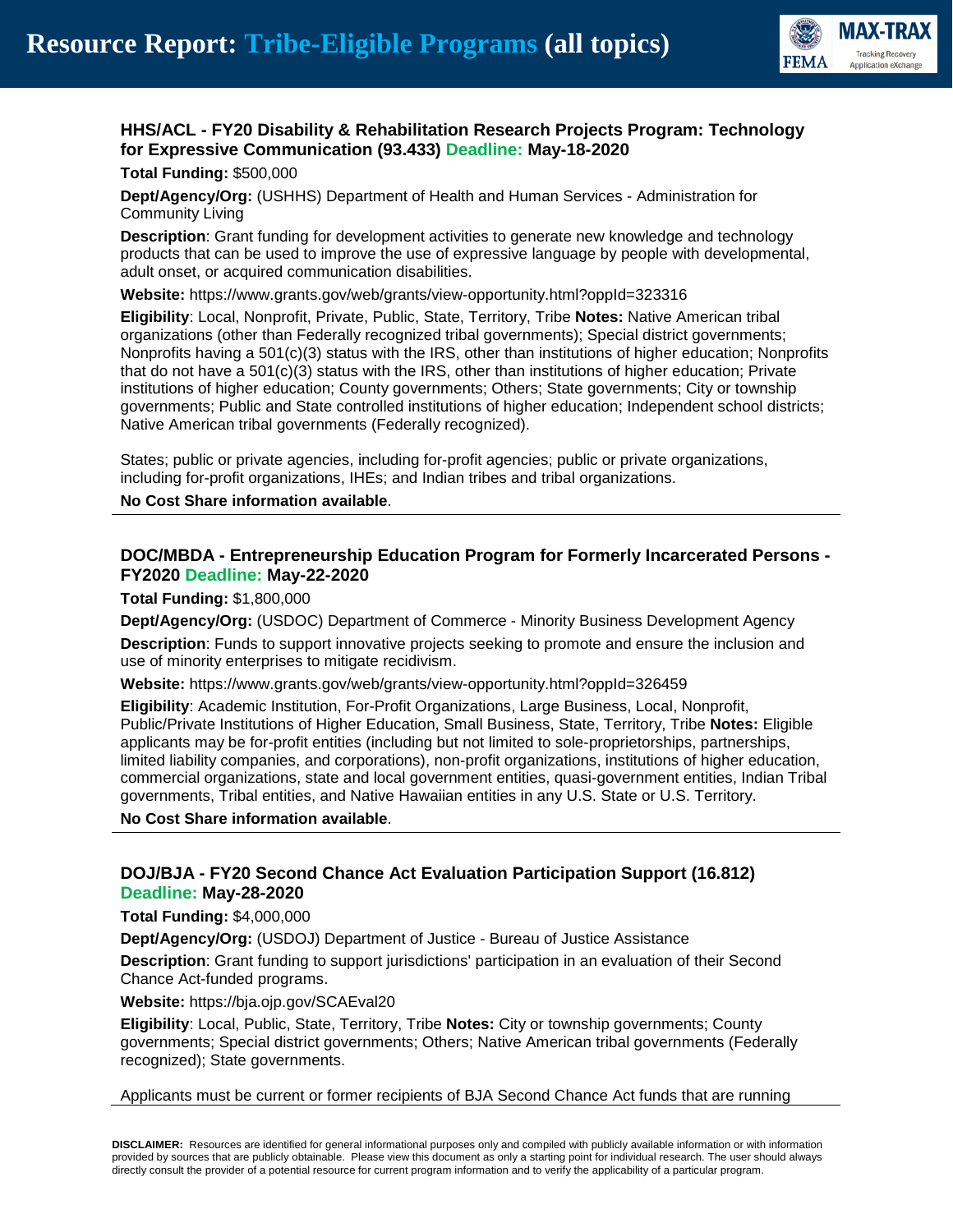

reentry programs that are ready for a rigorous, randomized control trial evaluation. Applicants must have the capacity to enroll and randomly assign at least 300 participants (150 treatment, 150 control) during the project timeframe.

**No Cost Share information available**.

## **HHS/ACL - Engaging Older Adults (93.048) Deadline: May-29-2020**

**Total Funding:** \$150,000

**Dept/Agency/Org:** (USHHS) Department of Health and Human Services - Administration for Community Living

**Description**: Ensuring older adults have tools needed to remain independent, active, and healthy.

**Website:** https://www.acl.gov/grants/applying-grants

**Eligibility**: Local, Nonprofit, Private, Public/Indian Housing Authorities, Public/Private Institutions of Higher Education, State, Tribe **Notes:** Domestic public or private non-profit entities including state and local

governments, Indian tribal governments and organizations (American Indian/Alaskan Native/Native American), faith-based organizations, community-based organizations, hospitals, and institutions of higher education. Foreign entities are not eligible to compete for, or receive, awards made under this announcement.

**No Cost Share information available**.

#### **DOJ/OVC - Emergency Transitional Pet Shelter Housing and Assistance Grant Program (16.582) Deadline: May-29-2020**

**Total Funding:** \$2,000,000

**Dept/Agency/Org:** (USDOJ) Department of Justice - Office for Victims of Crime

**Description**: The primary goal of this funding is to support shelter and transitional housing services to victims of domestic violence and their companion animals.

**Website:** https://www.grants.gov/web/grants/view-opportunity.html?oppId=325887

**Eligibility**: Local, Nonprofit, Public/Indian Housing Authorities, State, Tribe **Notes:** 1) States and territories

2) Units of local government

3) Indian tribes

4) Any other organization that has a documented history of effective work concerning domestic violence, dating violence, sexual assault, or stalking, including:

a. A domestic violence and sexual assault victim service provider

b. Domestic violence and sexual assault coalition

c. A community-based and culturally specific organization

d. Any other nonprofit, nongovernmental organization

5) Any organization that works directly with pets, service animals, emotional support animals, or horses and collaborates with any organization referred to in 1–4 above, including— a. An animal shelter; and b. An animal welfare

organization OVC may make more than one award to a single organization if proposed projects are in distinct geographic areas.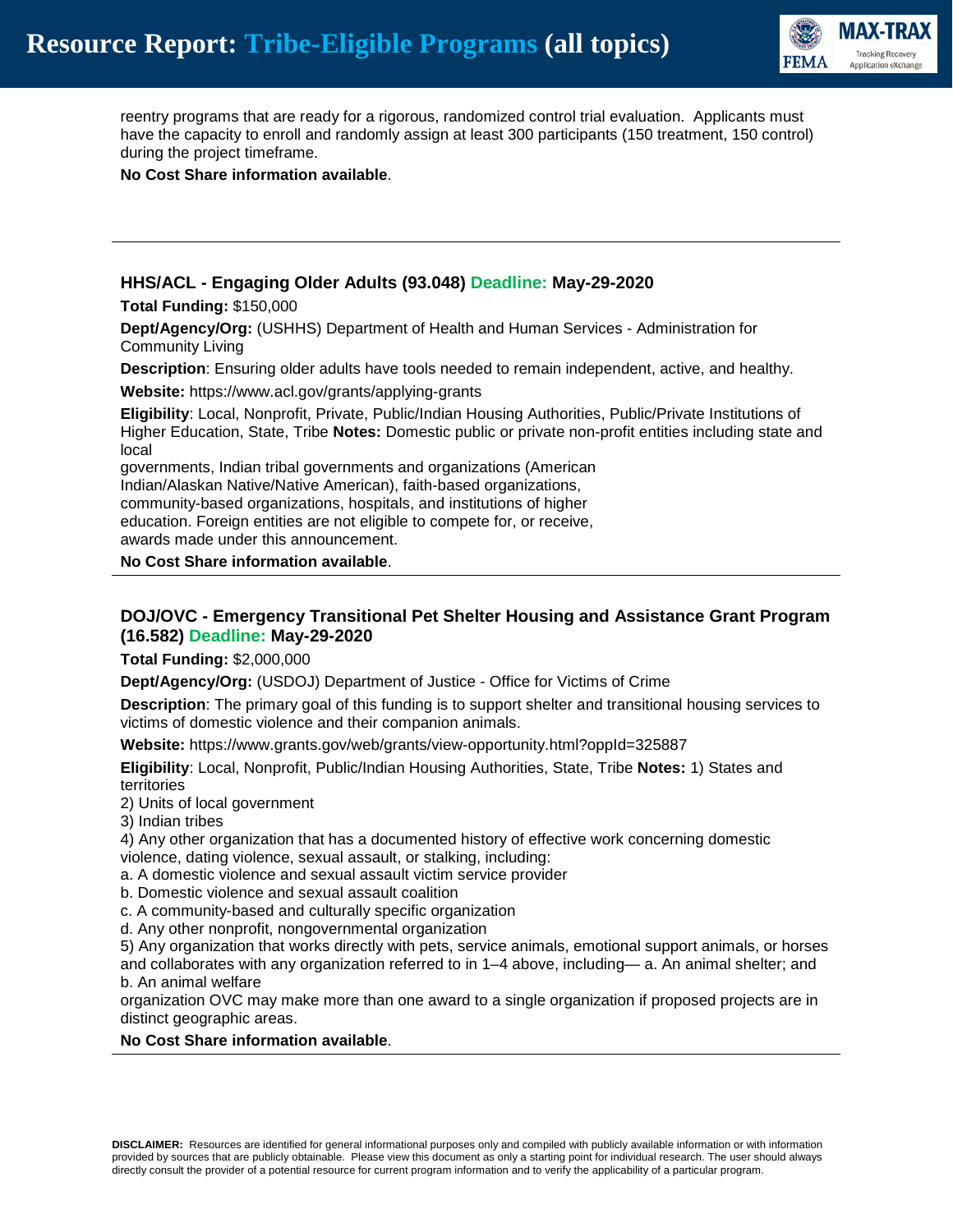

# **DOJ/OVC - FY 2020 Services for Minor Victims of Sex Trafficking (16.320) Deadline: May-29-2020**

**Total Funding:** \$8,000,000

**Dept/Agency/Org:** (USDOJ) Department of Justice - Office for Victims of Crime

**Description**: Funds to develop, expand, and strengthen assistance programs for minor victims of sex trafficking to achieve increased safety, self-sufficiency, and well-being for minor victims of sex trafficking.

**Website:** https://www.grants.gov/web/grants/view-opportunity.html?oppId=326360

**Eligibility**: Local, State, Territory, Tribe **Notes:** The following entities are eligible to apply: States , Tribes , or units of local government that; (A) have significant criminal activity involving sex trafficking of minors; (B) have demonstrated cooperation between Federal, state, local, and, where applicable, tribal law enforcement agencies, prosecutors, and social service providers in addressing sex trafficking of minors; (C) have developed a workable,

multidisciplinary plan to combat sex trafficking of minors, including— (i) building or establishing a residential care facility for minor victims of sex trafficking; (ii) the provision of rehabilitative care to minor victims of sex trafficking; (iii) the provision of specialized training for law enforcement officers and social service providers for all forms of sex trafficking, with a focus on sex trafficking of minors; (iv) prevention, deterrence, and

prosecution of offenses involving sex trafficking of minors; (v) cooperation or referral agreements with organizations providing outreach or other related services to run away and homeless youth; and (vi) law enforcement protocols or procedures to screen all individuals arrested for prostitution, whether adult or minor, for victimization by sex trafficking and

by other crimes, such as sexual assault and domestic violence; and (D) provide assurance that a minor victim of sex trafficking shall not be required to collaborate with law enforcement to have access to residential care or services provided with a grant under this section.

**No Cost Share information available**.

## **Coronavirus Preparedness and Response Supplemental Appropriations Act: HHS/CDC - Supporting Tribal Public Health Capacity in Coronavirus Preparedness and Response (93.391) Deadline: May-31-2020**

**Total Funding:** \$40,000,000

**Dept/Agency/Org:** (USHHS) Department of Health and Human Services - Centers for Disease Control and Prevention

**Description**: Continued support for and expansion of critical public health activities at the Tribal level.

**Website:** https://www.grants.gov/web/grants/view-opportunity.html?oppId=325942

**Eligibility**: Tribe **Notes:** Native American tribal governments (Federally recognized) Native American tribal organizations (other than Federally recognized tribal governments)

**No Cost Share information available**.

# **DOT/FTA - FY20 Helping Obtain Prosperity for Everyone Program (20.505) Deadline: Jun-03-2020**

#### **Total Funding:** \$8,500,000

**Dept/Agency/Org:** (USDOT) Department of Transportation - Federal Transit Administration **Description**: Funds will be awarded competitively for planning, engineering, or development of technical or financing plans for eligible projects that assist areas of persistent poverty.

**Website:** https://www.transit.dot.gov/HOPE

**Eligibility**: Local, Nonprofit, Public/Private Institutions of Higher Education, State, Territory, Tribe **Notes:** State governments; County governments; City or township governments; Nonprofits having a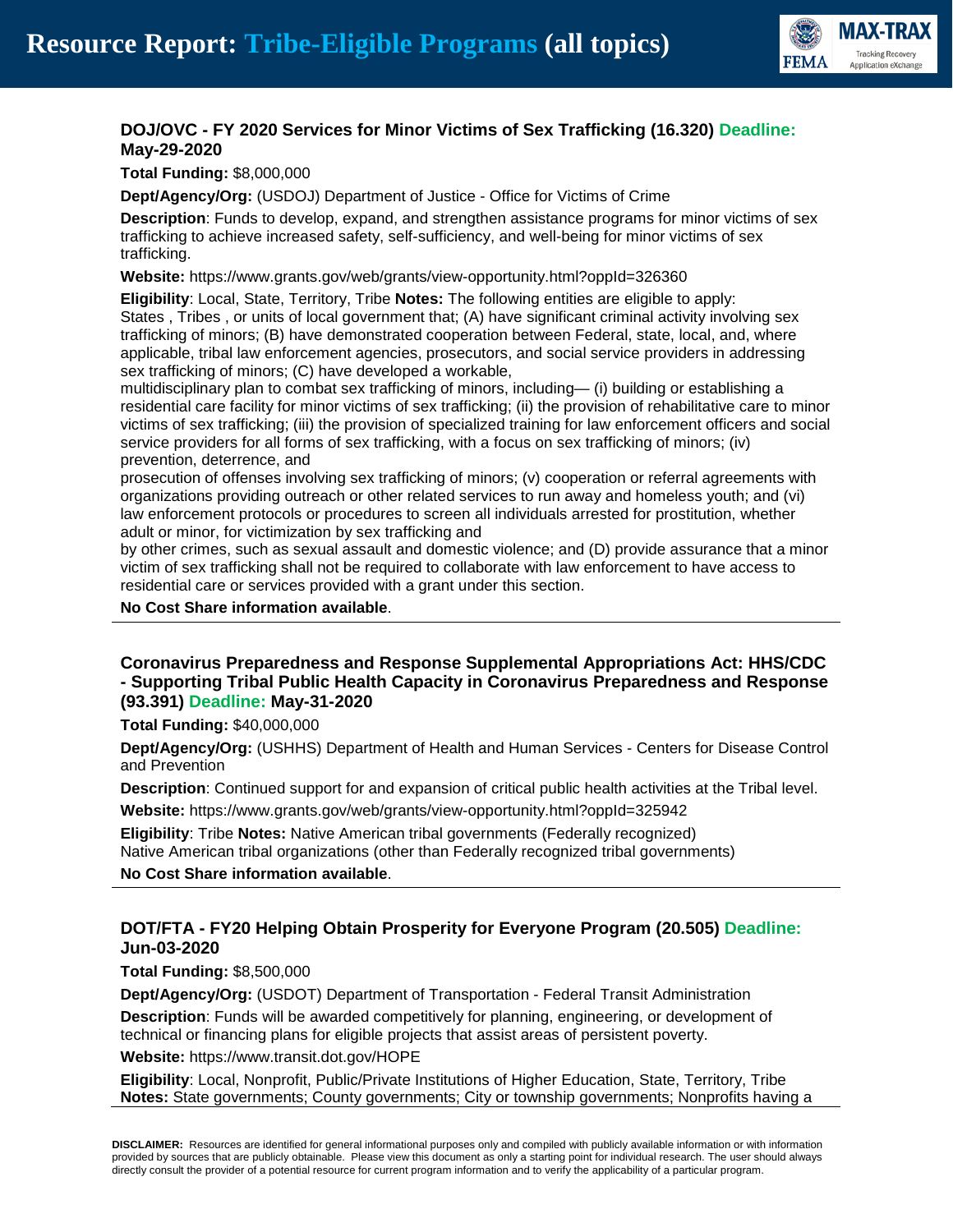

501(c)(3) status with the IRS, other than institutions of higher education; Others; Native American tribal governments (Federally recognized); Nonprofits that do not have a 501(c)(3) status with the IRS, other than institutions of higher education; Public and State controlled institutions of higher education.

Eligible applicants for awards are States, tribes, and designated or direct recipients. Eligible subrecipients include all otherwise eligible applicants. State departments of transportation may apply on behalf of eligible applicants within their States. Applicants are encouraged to work with nonprofit organizations engaged in public transportation in areas of persistent poverty.

**Cost Share Notes:** The minimum federal share for projects selected under the HOPE Program is not less than 90 percent of the total project cost (i.e., the local share will be no more than 10 percent of the total project cost, not 10 percent of the requested grant amount).

Eligible sources of local match include the following: Cash from non-Government sources other than revenues from providing public transportation services; revenues derived from the sale of advertising and concessions; amounts received under a service agreement with a State or local social service agency or private social service organization; revenues generated from value capture financing mechanisms; or funds from an undistributed cash surplus; replacement or depreciation cash fund or reserve; or new capital. In addition, transportation development credits or documentation of in-kind match may substitute for local match if identified in the application.

Additional consideration will be given to those projects for which local funds have already been made available or reserved.

#### **HHS/ACL - FY20 Alzheimer's Disease Programs Initiative: Dementia Capability in Indian Country (93.470) Deadline: Jun-16-2020**

**Total Funding:** \$1,000,000

**Dept/Agency/Org:** (USHHS) Department of Health and Human Services - Administration for Community Living

**Description**: Funding to develop and expand the dementia-capability of tribal home and communitybased service systems to include the availability of dementia-capable supportive services for persons with Alzheimer $\clubsuit$ s Disease and Related Dementias.

**Website:** https://www.grants.gov/web/grants/view-opportunity.html?oppId=324338

**Eligibility**: Tribe **Notes:** Native American tribal organizations (other than Federally recognized tribal governments); Native American tribal governments (Federally recognized).

Eligibility for applications for the Dementia Capability in Indian Country program is limited to federally recognized tribes, tribal organizations and/or consortiums representing federally recognized tribes.

**No Cost Share information available**.

#### **DOJ/BJA - Paul Coverdell Forensic Science Improvement Grants Program - FY2020 Deadline: Jun-19-2020**

#### **Funding not identified**

**Dept/Agency/Org:** (USDOJ) Department of Justice - Bureau of Justice Assistance

**Description**: This program seeks to improve forensic science and medical examiner/coroner services, including services provided by laboratories operated by States and units of local government.

**Website:** https://bja.ojp.gov/PCC20

**Eligibility**: Local, State, Territory, Tribe **Notes:** City or township governments State governments County governments Special district governments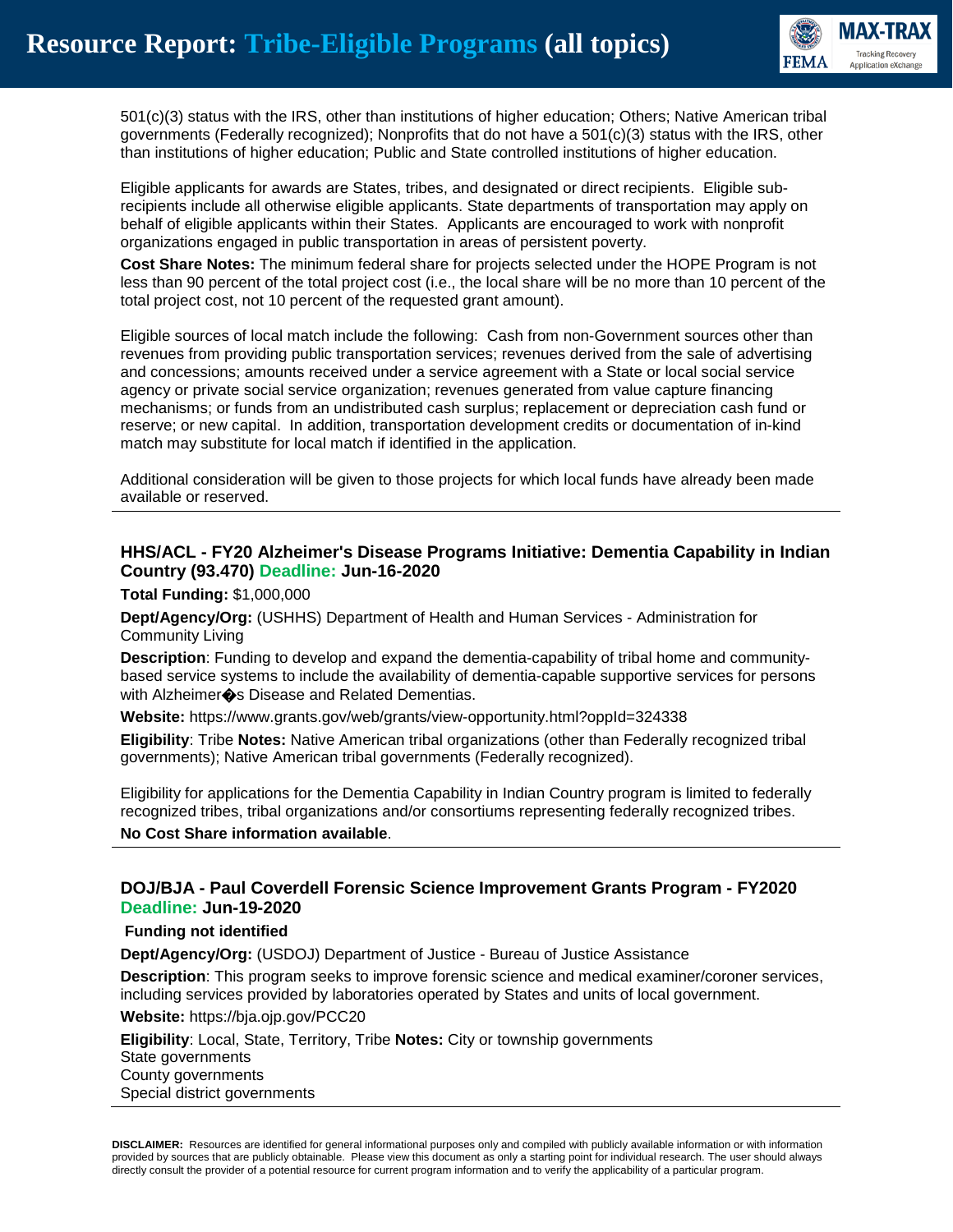

**No Cost Share information available**.

# **HHS/CDC - FY20 Comprehensive Suicide Prevention (93.136) Deadline: Jun-29-2020**

**Total Funding:** \$35,000,000

**Dept/Agency/Org:** (USHHS) Department of Health and Human Services - Centers for Disease Control and Prevention

**Description**: The purpose funding is to implement and evaluate the Comprehensive Suicide Prevention approach to suicide prevention, with attention to vulnerable populations (e.g., veterans, tribal populations, rural communities, LGBTQ, homeless, other).

**Website:** https://www.grants.gov/web/grants/view-opportunity.html?oppId=324377 **Eligibility**: Local, Nonprofit, Public/Private Institutions of Higher Education, State, Territory, Tribe **Notes:** Unrestricted.

**No Cost Share information available**.

#### **HHS/NIH - FY20 Partnerships for Countermeasures Against Select Pathogens (93.855) Deadline: Jun-29-2020**

**Total Funding:** \$10,500,000

**Dept/Agency/Org:** (USHHS) Department of Health and Human Services - National Institutes of Health

**Description**: The purpose of this FOA is to solicit research applications for milestone-driven projects focused on preclinical development of lead candidate therapeutics, vaccines and related countermeasures against select NIAID Emerging Infectioin Diseases/Pathogens.

**Website:** http://grants.nih.gov/grants/guide/rfa-files/RFA-AI-20-028.html

**Eligibility**: For-Profit Organizations, Local, Nonprofit, Public, Public/Indian Housing Authorities, Public/Private Institutions of Higher Education, State, Territory, Tribe **Notes:** State governments; Public housing authorities/Indian housing authorities; County governments; Native American tribal governments (Federally recognized); Nonprofits having a 501(c)(3) status with the IRS, other than institutions of higher education; For-profit organizations other than small businesses; City or township governments; Public and State controlled institutions of higher education; Nonprofits that do not have a 501(c)(3) status with the IRS, other than institutions of higher education; Others; Small businesses; Special district governments; Private institutions of higher education; Independent school districts; Native American tribal organizations (other than Federally recognized tribal governments).

Other Eligible Applicants include the following: Alaska Native and Native Hawaiian Serving Institutions; Asian American Native American Pacific Islander Serving Institutions (AANAPISISs); Eligible Agencies of the Federal Government; Faith-based or Community-based Organizations; Hispanic-serving Institutions; Historically Black Colleges and Universities (HBCUs); Indian/Native American Tribal Governments (Other than Federally Recognized); Non-domestic (non-U.S.) Entities (Foreign Organizations); Regional Organizations; Tribally Controlled Colleges and Universities (TCCUs) ; U.S. Territory or Possession.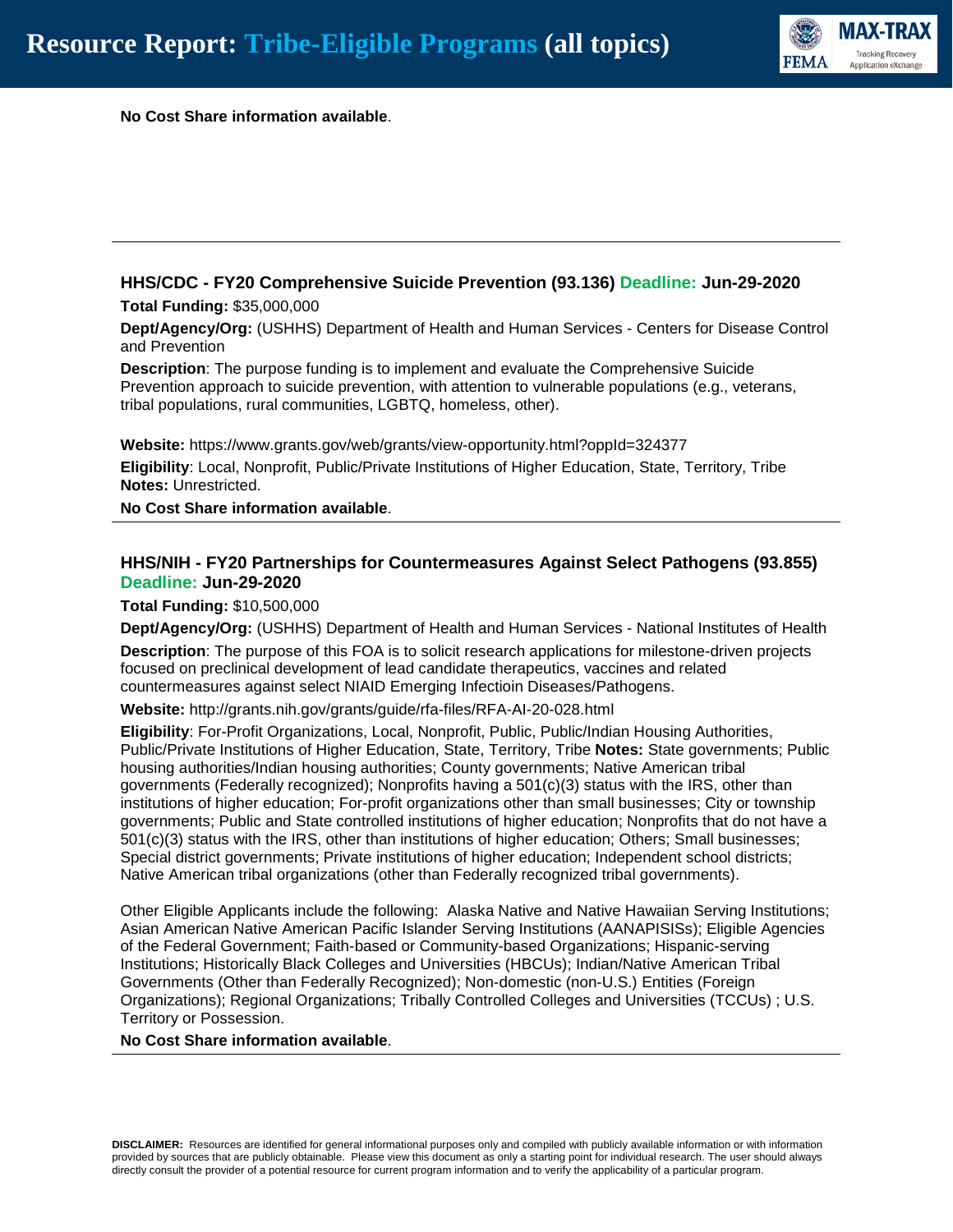

# **HHS/HRSA - Telehealth Focused Rural Health Research Center Program (93.155) Deadline: Jul-01-2020**

**Total Funding:** \$1,900,000

**Dept/Agency/Org:** (USHHS) Department of Health and Human Services - Health Resources and Services Administration

**Description**: Funding for telehealth services researchers as they explore the complexities of telehealth issues.

**Website:** https://www.grants.gov/web/grants/view-opportunity.html?oppId=324227

**Eligibility**: Local, Nonprofit, Private, Public, Tribe **Notes:** Eligible applicants include domestic public or private, nonprofit entities. Domestic faith-based and community-based organizations, tribes, and tribal organizations are also eligible to apply.

**No Cost Share information available**.

# **DOE/EERE - Education Materials for Professional Organizations Working on Efficiency and Renewable Energy Developments (EMPOWERED) Deadline: Jul-08-2020**

**Total Funding:** \$4,500,000

**Dept/Agency/Org:** (USDOE) Department of Energy - Office of Energy Efficiency and Renewable Energy

**Description**: To fill knowledge gaps in training, credentialing, and education for those involved with the implementation of solar, building, or vehicle technologies in buildings as well as those who may need to respond to emergencies at those same locations.

**Website:** https://www.energy.gov/eere/solar/funding-opportunity-announcement-education-materialsprofessional-organizations-working

**Eligibility**: For-Profit Organizations, Local, Nonprofit, Public/Private Institutions of Higher Education, State, Territory, Tribe **Notes:** SETO, BTO, and VTO seek applicants that will create and integrate education and training materials for professionals who have significant involvement and authority over implementing solar, building, or vehicle technologies on the distribution system but who do not work primarily with these technologies. Those technologies include but are not limited to DER—like PV systems, building efficiency technologies, energy storage systems, AFV, EV—and EV infrastructure.

**No Cost Share information available**.

# **NEA - FY21 Grants for Arts Projects 1 (45.024) Deadline: Jul-09-2020**

#### **Funding not identified**

**Dept/Agency/Org:** Other Independent Agencies - National Endowment for the Arts

**Description**: Grants for Arts Projects is the National Endowment for the Arts' principal grants program. Through project-based funding, we support public engagement with, and access to, various forms of excellent art across the nation, the creation of art that meets the highest standards of excellence, learning in the arts at all stages of life, and the integration of the arts into the fabric of community life. Projects may be large or small, existing or new, and may take place in any part of the nation's 50 states, the District of Columbia, and U.S. territories.

If an organization applies to the Challenge America category, it may not also apply to the Grants for Arts Projects category.

**Website:** https://www.arts.gov/grants-organizations/gap/grant-program-description

**Eligibility**: Local, Nonprofit, Private, Public, State, Territory, Tribe **Notes:** Native American tribal governments (Federally recognized); Private institutions of higher education; County governments; City or township governments; Independent school districts; Public and State controlled institutions of higher education; State governments; Nonprofits having a 501(c)(3) status with the IRS, other than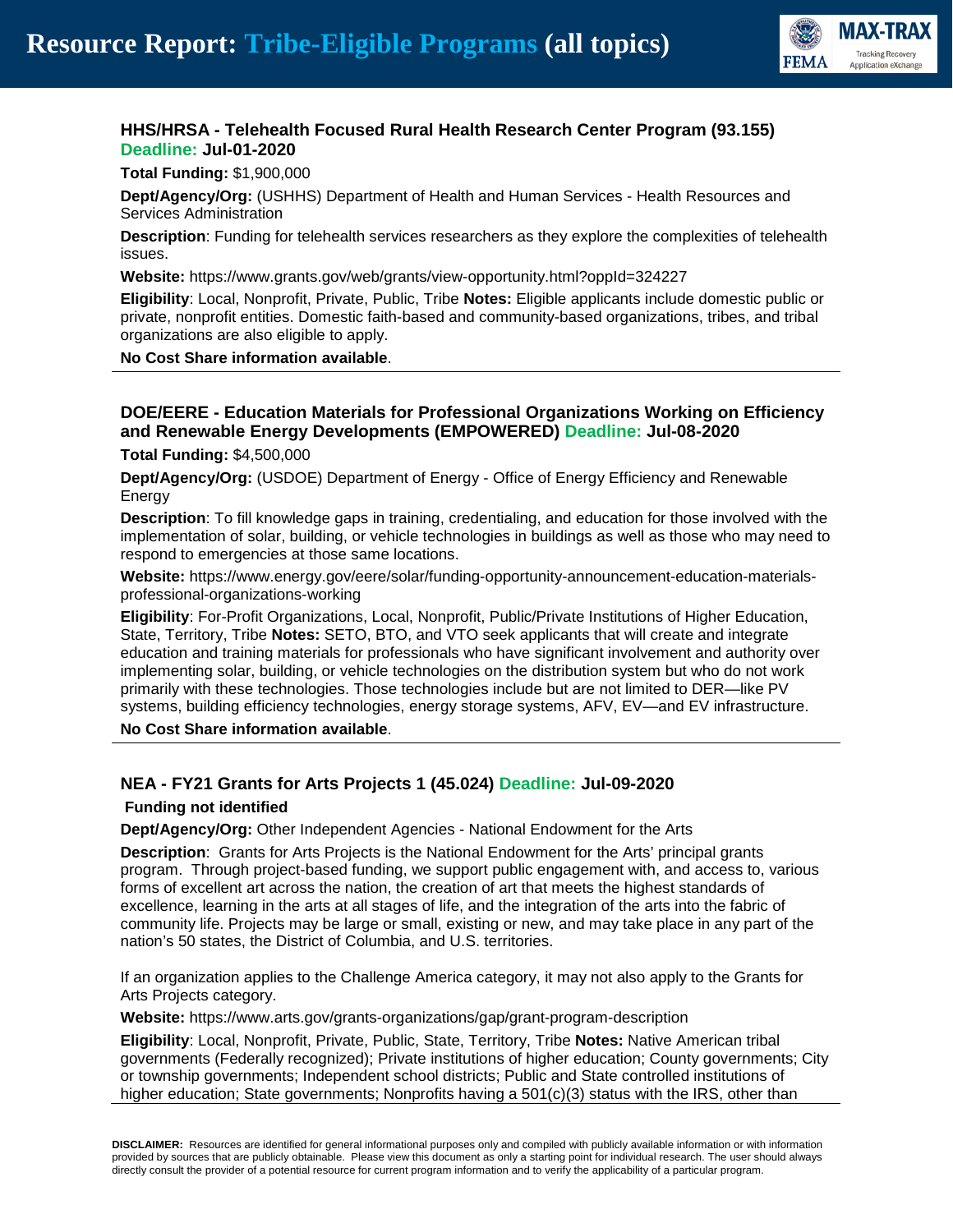

institutions of higher education; Special district governments. **No Cost Share information available**.

## **[Forecasted Opportunity] HHS/ACF - National Human Trafficking Hotline (93.598) Deadline: Jul-13-2020**

**Total Funding:** \$3,500,000

**Dept/Agency/Org:** (USHHS) Department of Health and Human Services - Administration for Children and Families

**Description**: Funding through a cooperative agreement to maintain and support the operation of the current National Human Trafficking Hotline (1-800-373-7888) text, chat, and website capabilities that provide coverage in the United States (U.S.) and U.S. territories.

**Website:** https://www.grants.gov/web/grants/view-opportunity.html?oppId=321775

**Eligibility**: Local, Nonprofit, Private, Public, State, Territory, Tribe **Notes:** Private institutions of higher education; Special district governments; State governments; County governments; Independent school districts; Nonprofits that do not have a  $501(c)(3)$  status with the IRS, other than institutions of higher education; Small businesses; Unrestricted; City or township governments; Native American tribal governments (Federally recognized); Public housing authorities/Indian housing authorities; Native American tribal organizations (other than Federally recognized tribal governments); For-profit organizations other than small businesses; Nonprofits having a 501(c)(3) status with the IRS, other than institutions of higher education; Public and State controlled institutions of higher education.

Faith-based and community organizations that meet the eligibility requirements are also eligible to receive awards under this funding opportunity announcement.

**No Cost Share information available**.

## **USDA/RUS - FY20 Distance Learning & Telemedicine Grants (10.855) Deadline: Jul-13- 2020**

**Total Funding:** \$71,700,000

**Dept/Agency/Org:** (USDA) Department of Agriculture - Rural Utilities Service

**Description**: The DLT Program provides financial assistance to enable and improve distance learning and telemedicine services in rural areas.

**Website:** https://www.rd.usda.gov/programs-services/distance-learning-telemedicine-grants

**Eligibility**: For-Profit Organizations, Local, Nonprofit, Private, Public, Public/Private Institutions of Higher Education, State, Territory, Tribe **Notes:** Nonprofits that do not have a 501(c)(3) status with the IRS, other than institutions of higher education; State governments; City or township governments; Nonprofits having a 501(c)(3) status with the IRS, other than institutions of higher education; Private institutions of higher education; Special district governments; Small businesses; Independent school districts;

Native American tribal governments (Federally recognized); Public and State controlled institutions of higher education; For-profit organizations other than small businesses; County governments.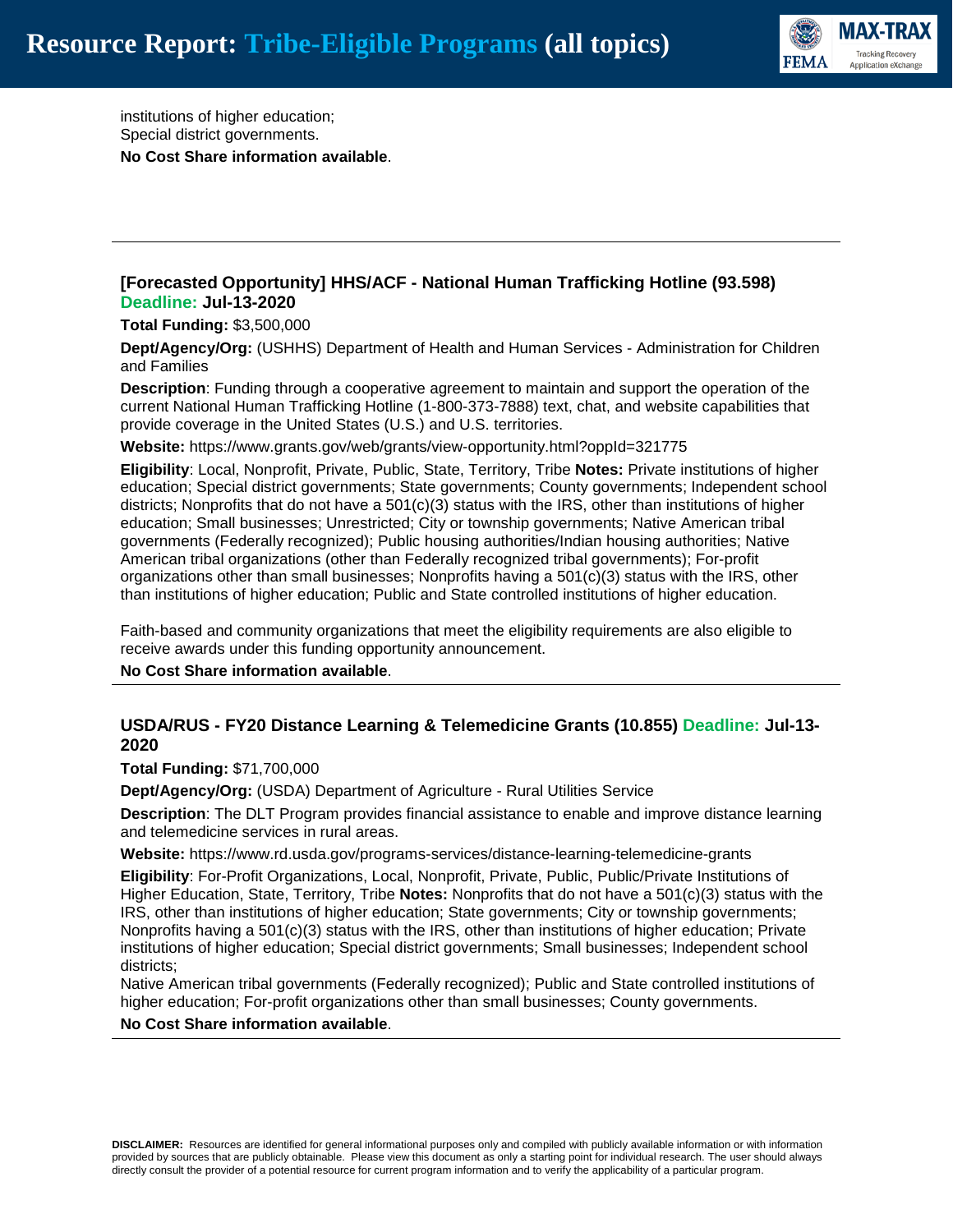

# **USDA/RUS - Distance Learning and Telemedicine Grants (10.855) Deadline: Jul-13-2020 Total Funding:** \$40,000,000

**Dept/Agency/Org:** (USDA) Department of Agriculture - Rural Utilities Service **Description**: Program provides financial assistance to enable and improve distance learning and telemedicine services in rural areas.

**Website:** https://www.rd.usda.gov/programs-services/distance-learning-telemedicine-grants

**Eligibility**: Academic Institution, Local, Nonprofit, Public/Private Institutions of Higher Education, Small Business, State, Territory, Tribe **Notes:** Small businesses Special district governments Nonprofits that do not have a 501(c)(3) status with the IRS, other than institutions of higher education For profit organizations other than small businesses Nonprofits having a  $501(c)(3)$  status with the IRS, other than institutions of higher education State governments Public and State controlled institutions of higher education Independent school districts County governments City or township governments Private institutions of higher education Native American tribal governments (Federally recognized)

**No Cost Share information available**.

# **DOJ/BJA - FY 20 Strengthening the Medical Examiner-Coroner System Program (16.037) Deadline: Jul-15-2020**

#### **Funding not identified**

**Dept/Agency/Org:** (USDOJ) Department of Justice - Bureau of Justice Assistance

**Description**: Supporting forensic pathology fellowships and providing resources necessary for medical examiner and coroner offices to achieve accreditation.

**Website:** https://bja.ojp.gov/MECS20

**Eligibility**: Academic Institution, Local, Nonprofit, Public, Public/Private Institutions of Higher Education, Small Business, State, Tribe **Notes:** State governments Native American tribal governments (Federally recognized) Special district governments City or township governments Public and State controlled institutions of higher education Private institutions of higher education County governments For profit organizations other than small businesses Small businesses Others (see text field entitled "Additional Information on Eligibility" for clarification) Nonprofits having a 501(c)(3) status with the IRS, other than institutions of higher education

Eligible applicants are as listed below:

- Agencies directly involved in medicolegal death investigations as part of their normal business, such as medical examiner offices and coroner offices
- States (including territories)
- •Units of local government
- Federally recognized Indian tribal governments (as determined by the Secretary of the Interior) that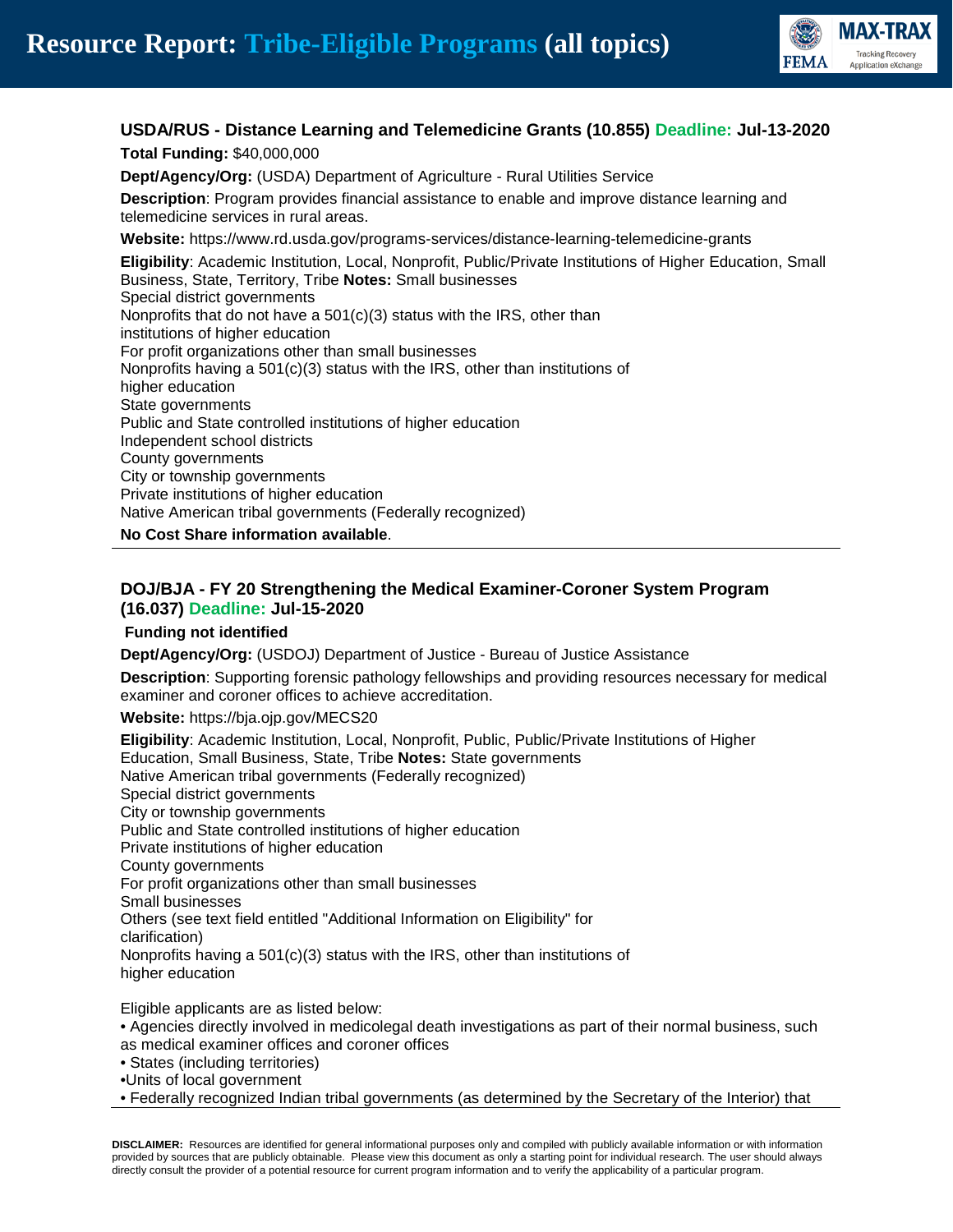

perform law enforcement functions

- Nonprofit and for-profit organizations (including tribal nonprofit and for-profit organizations)
- Institutions of higher education (including tribal institutions of higher education)
- Certain qualified individuals

**No Cost Share information available**.

#### **HHS/NIH - Intellectual and Developmental Disabilities Research Centers (IDDRC) Deadline: Aug-14-2020**

#### **Funding not identified**

**Dept/Agency/Org:** (USHHS) Department of Health and Human Services - National Institutes of Health **Description**: This FOA invites applications for research center grants designed to advance the diagnosis, prevention, treatment, and amelioration of intellectual and developmental disabilities (IDD). **Website:** https://www.grants.gov/web/grants/view-opportunity.html?oppId=326033 **Eligibility**: Local, Nonprofit, Private, Public, State, Tribe **Notes:** Public and State controlled institutions of higher education Small businesses Nonprofits having a  $501(c)(3)$  status with the IRS, other than institutions of higher education City or township governments For profit organizations other than small businesses Nonprofits that do not have a  $501(c)(3)$  status with the IRS, other than institutions of higher education

Public housing authorities/Indian housing authorities Private institutions of higher education Special district governments County governments State governments Independent school districts Native American tribal governments (Federally recognized) Native American tribal organizations (other than Federally recognized tribal governments)

**No Cost Share information available**.

#### **HHS/NIH - Network for Identification, Evaluation, & Tracking of Older Persons with Superior Cognitive Performance for their Chronological Age (93.866) Deadline: Oct-01- 2020**

#### **Funding not identified**

**Dept/Agency/Org:** (USHHS) Department of Health and Human Services - National Institutes of Health **Description**: Funding through a cooperative agreement to establish a network to identify, evaluate, track and conduct research on the lifetype profiles of older adults with superior cognitive performance

for their age.

**Website:** http://grants.nih.gov/grants/guide/rfa-files/RFA-AG-21-015.html

**Eligibility**: For-Profit Organizations, Local, Nonprofit, Private, Public, Public/Indian Housing Authorities, Public/Private Institutions of Higher Education, State, Territory, Tribe **Notes:** Special district governments; Small businesses; County governments; City or township governments; Public and State controlled institutions of higher education; Public housing authorities/Indian housing authorities; State governments; Native American tribal governments (Federally recognized);

Native American tribal organizations (other than Federally recognized tribal

governments); For-profit organizations other than small businesses; Independent school districts; Nonprofits that do not have a 501(c)(3) status with the IRS, other than institutions of higher education;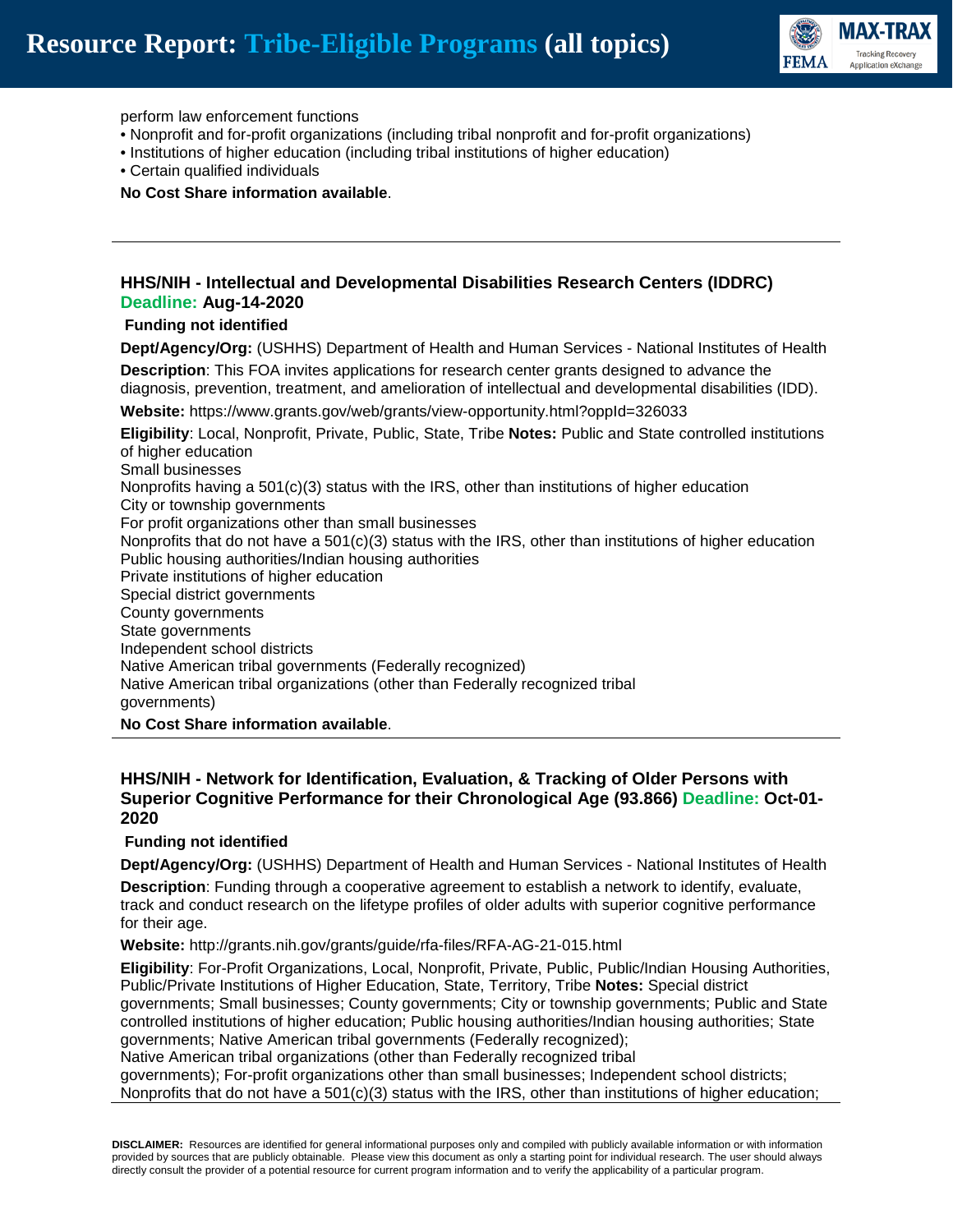

Nonprofits having a 501(c)(3) status with the IRS, other than institutions of higher education; Private institutions of higher education; Others.

Other Eligible Applicants include the following: Alaska Native and Native Hawaiian Serving Institutions; Asian American Native American Pacific Islander Serving Institutions (AANAPISISs); Eligible Agencies of the Federal Government; Faith-based or Community-based Organizations; Hispanic-serving Institutions; Historically Black Colleges and Universities (HBCUs); Indian/Native American Tribal Governments (Other than Federally Recognized); Non-domestic (non-U.S.) Entities (Foreign Organizations); Regional Organizations; Tribally Controlled Colleges and Universities (TCCUs) ; and U.S. Territories or Possessions.

**No Cost Share information available**.

## **HHS/NIH - Clinical Trials in Organ Transplantation in Children and Adults (93.855) Deadline: Oct-09-2020**

#### **Funding not identified**

**Dept/Agency/Org:** (USHHS) Department of Health and Human Services - National Institutes of Health

**Description**: Cooperative Agreements to support clinical studies program to improve the long-term outcome of adult and pediatric transplant recipients: thoracic organ, abdominal organ, vascular composite tissue, and cellular replacement.

**Website:** https://www.grants.gov/web/grants/view-opportunity.html?oppId=326342

**Eligibility**: Academic Institution, For-Profit Organizations, Local, Nonprofit, Public/Private Institutions of Higher Education, Small Business, State, Territory, Tribe **Notes:** Private institutions of higher education Small businesses Special district governments Native American tribal governments (Federally recognized) Nonprofits that do not have a  $501(c)(3)$  status with the IRS, other than institutions of higher education Others (see text field entitled "Additional Information on Eligibility" for clarification) Nonprofits having a  $501(c)(3)$  status with the IRS, other than institutions of higher education For profit organizations other than small businesses Public housing authorities/Indian housing authorities Independent school districts State governments Public and State controlled institutions of higher education Native American tribal organizations (other than Federally recognized tribal governments) County governments City or township governments

Other Eligible Applicants include the following: Alaska Native and Native Hawaiian Serving Institutions; Asian American Native American Pacific Islander Serving Institutions (AANAPISISs); Eligible Agencies of the Federal Government; Faith-based or Community-based Organizations; Hispanic-serving Institutions; Historically Black Colleges and Universities (HBCUs); Indian/Native American Tribal Governments (Other than Federally Recognized); Non-domestic (non-U.S.) Entities (Foreign Organizations); Regional Organizations; Tribally Controlled Colleges and Universities (TCCUs) ; U.S. Territory or Possession; Non-domestic (non-U.S.) Entities (Foreign Institutions) are not eligible to apply. Non-domestic (non-U.S.) components of U.S. Organizations are not eligible to apply. Foreign components, as defined in the NIH Grants Policy Statement, are allowed.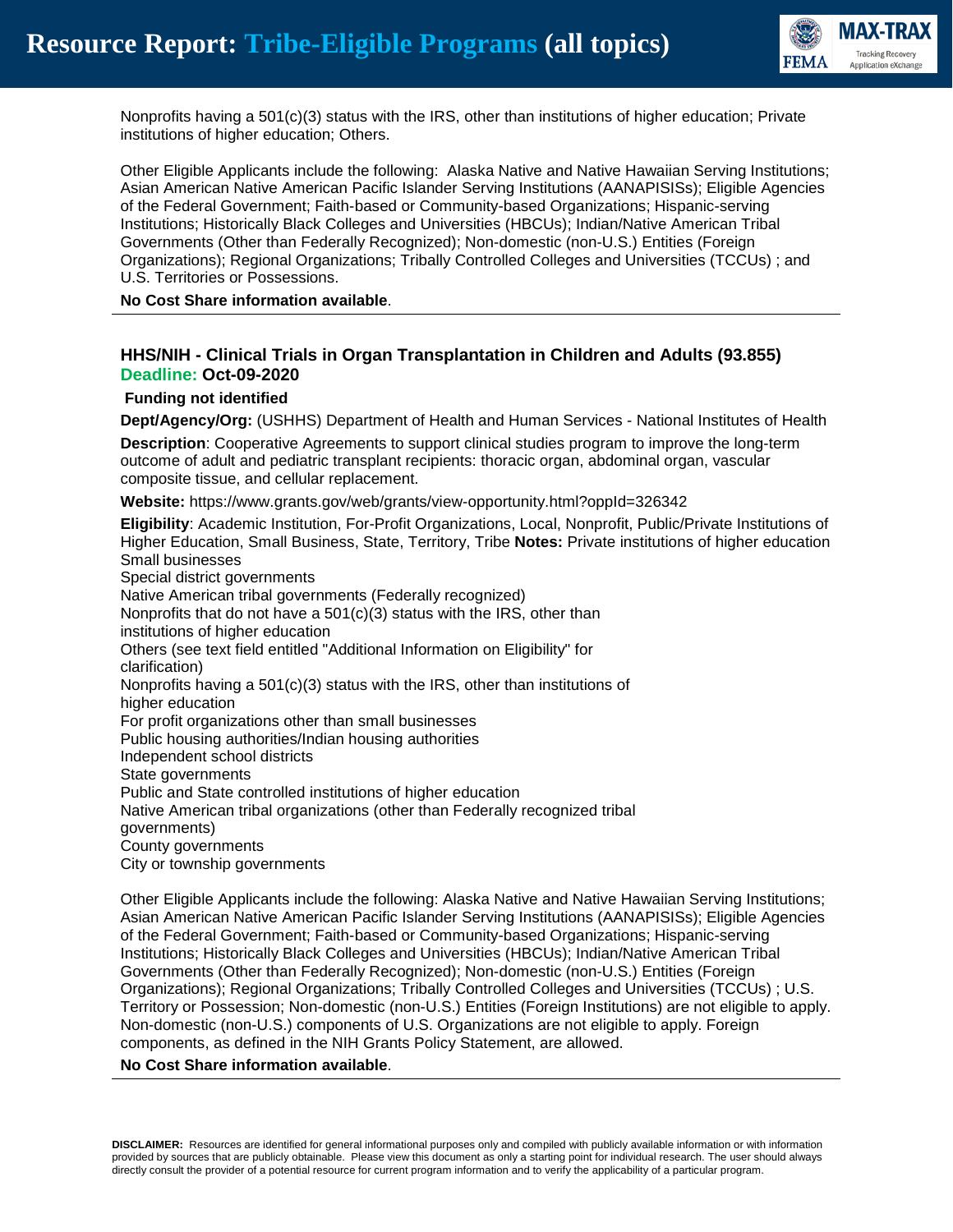

# **HHS/NIH - Addressing the Challenges of the Opioid Epidemic in Minority Health and Health Disparities Research in the U.S. Deadline: Nov-13-2020**

#### **Funding not identified**

**Dept/Agency/Org:** (USHHS) Department of Health and Human Services - National Institutes of Health

**Description**: Encourage developmental and exploratory research focused on determining the mechanisms for the variation in the prevalence of Opioid Use Disorder (OUD), and understanding and reducing disparities in opioid care in minority health and health disparity.

**Website:** https://www.grants.gov/web/grants/view-opportunity.html?oppId=302933

**Eligibility**: Academic Institution, Federal, For-Profit Organizations, Local, Nonprofit, Private, Public, Public/Indian Housing Authorities, Public/Private Institutions of Higher Education, Small Business, State, Territory, Tribe **Notes:** Special district governments Public and State controlled institutions of higher education Native American tribal organizations (other than Federally recognized tribal governments) Private institutions of higher education Independent school districts Others (see text field entitled "Additional Information on Eligibility" for clarification) Public housing authorities/Indian housing authorities Nonprofits having a  $501(c)(3)$  status with the IRS, other than institutions of higher education State governments County governments Native American tribal governments (Federally recognized) Small businesses City or township governments Nonprofits that do not have a  $501(c)(3)$  status with the IRS, other than institutions of higher education For profit organizations other than small businesses

Other Eligible Applicants include the following: Alaska Native and Native Hawaiian Serving Institutions; Asian American Native American Pacific Islander Serving Institutions (AANAPISISs); Eligible Agencies of the Federal Government; Faith-based or Community-based Organizations; Hispanic-serving Institutions; Historically Black Colleges and Universities (HBCUs); Indian/Native American Tribal Governments (Other than Federally Recognized); Non-domestic (non-U.S.) Entities (Foreign Organizations); Regional Organizations; Tribally Controlled Colleges and Universities (TCCUs) ; U.S. Territory or Possession.

#### **No Cost Share information available**.

## **HHS/NIH - Research Career Enhancement Award for Established Investigators (93.173) Deadline: Jan-07-2021**

**Total Funding:** \$600,000

#### **Description**: National Institutes of Health:

The purpose of the NIDCD Research Career Enhancement Award for Established Investigators (K18) program is to enable established, proven investigators to augment or redirect their research programs through the acquisition of new research skills to answer questions relevant to the hearing, balance, smell, taste, voice, speech and language sciences.

Link to Additional Information:

http://grants.nih.gov/grants/guide/pa-files/PAR-19-143.html

**Website:** https://www.grants.gov/web/grants/search-grants.html?keywords=PAR-19-143

**Eligibility**: Local, Nonprofit, Private, Public, State, Territory, Tribe **Notes:** Native American tribal organizations (other than Federally recognized tribal

governments)

County governments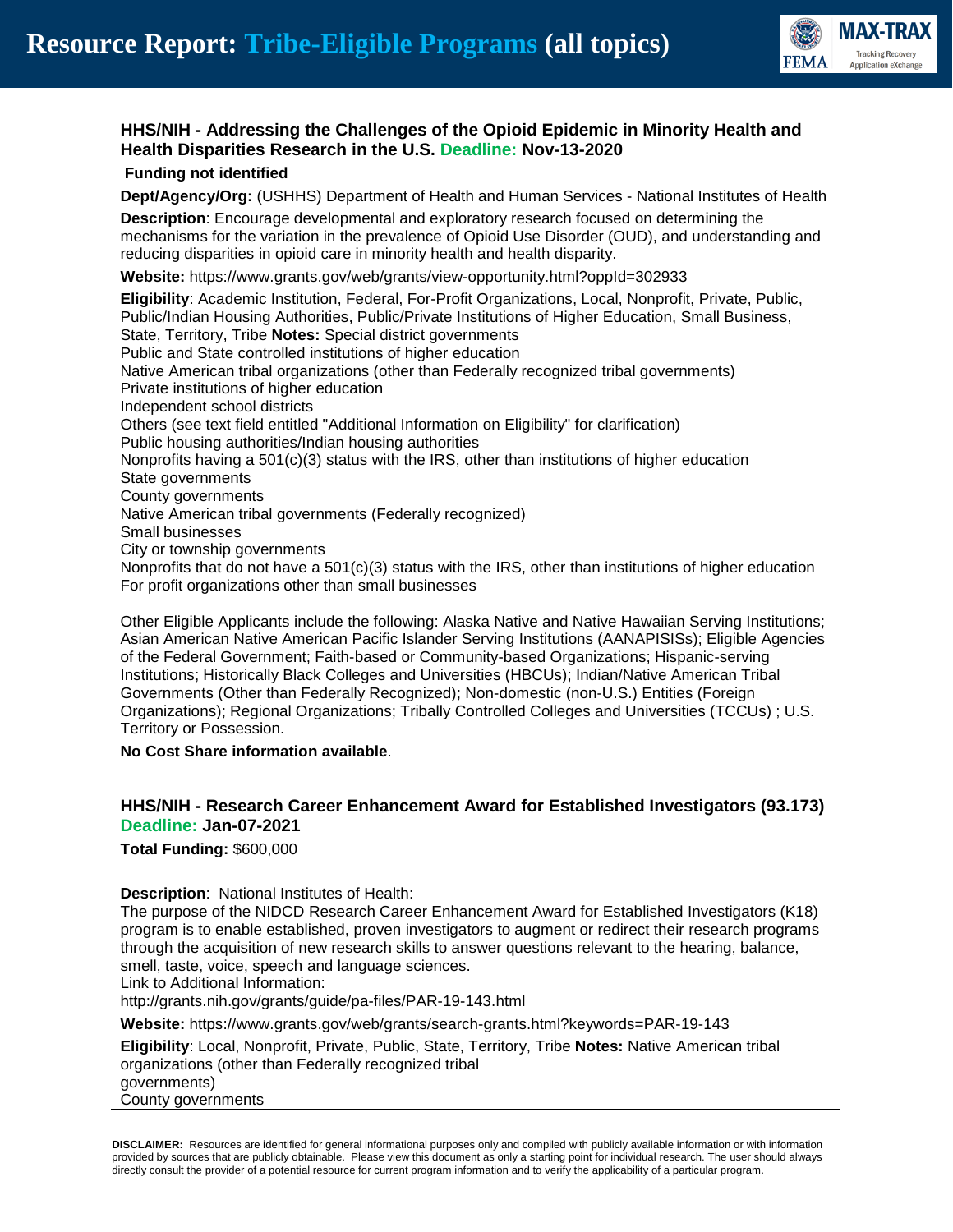

Public housing authorities/Indian housing authorities Independent school districts For profit organizations other than small businesses Public and State controlled institutions of higher education Private institutions of higher education **Others** Native American tribal governments (Federally recognized) State governments Small businesses City or township governments Special district governments Nonprofits having a  $501(c)(3)$  status with the IRS, other than institutions of higher education Nonprofits that do not have a  $501(c)(3)$  status with the IRS, other than institutions of higher education Additional Information on Eligibility: Alaska Native and Native Hawaiian Serving Institutions; Asian American Native American Pacific Islander Serving Institutions (AANAPISISs); Eligible Agencies of the Federal Government; Faith-based or Community-based Organizations Hispanic-serving Institutions Historically Black Colleges and Universities (HBCUs); Indian/Native American Tribal Governments (Other than Federally Recognized); Non-domestic (non-U.S.) Entities (Foreign Organizations); Regional Organizations; Tribally Controlled Colleges and Universities (TCCUs) ; U.S. Territory or Possession

**No Cost Share information available**.

# **HHS/NIH - Engaging Men in HIV Testing, Prevention, and Care Deadline: Sep-07-2021 Funding not identified**

**Dept/Agency/Org:** (USHHS) Department of Health and Human Services - National Institutes of Health

**Description**: The purpose of this Funding Opportunity Announcement (FOA) is to develop and test strategies to increase the engagement of men in HIV prevention and care within global settings and among US domestic populations who have evidenced lower rates of engagement and retention in HIV prevention and care. The R21 Exploratory/Developmental Grant supports studies that may involve considerable risk but may lead to a breakthrough in a particular area; or to the development of novel techniques, agents, methodologies, models; or applications that could have a major impact on a field of biomedical, behavioral, or clinical research.

**Website:** https://www.grants.gov/web/grants/view-opportunity.html?oppId=310089

**Eligibility**: Academic Institution, Federal, For-Profit Organizations, Healthcare Institution, Local, Nonprofit, Private, Public, Public/Indian Housing Authorities, Public/Private Institutions of Higher Education, Small Business, State, Territory, Tribe **Notes:** Independent school districts Native American tribal governments (Federally recognized) County governments Public housing authorities/Indian housing authorities Others (see text field entitled "Additional Information on Eligibility" for clarification) Special district governments City or township governments Public and State controlled institutions of higher education Nonprofits having a  $501(c)(3)$  status with the IRS, other than institutions of higher education For profit organizations other than small businesses Small businesses State governments Native American tribal organizations (other than Federally recognized tribal governments)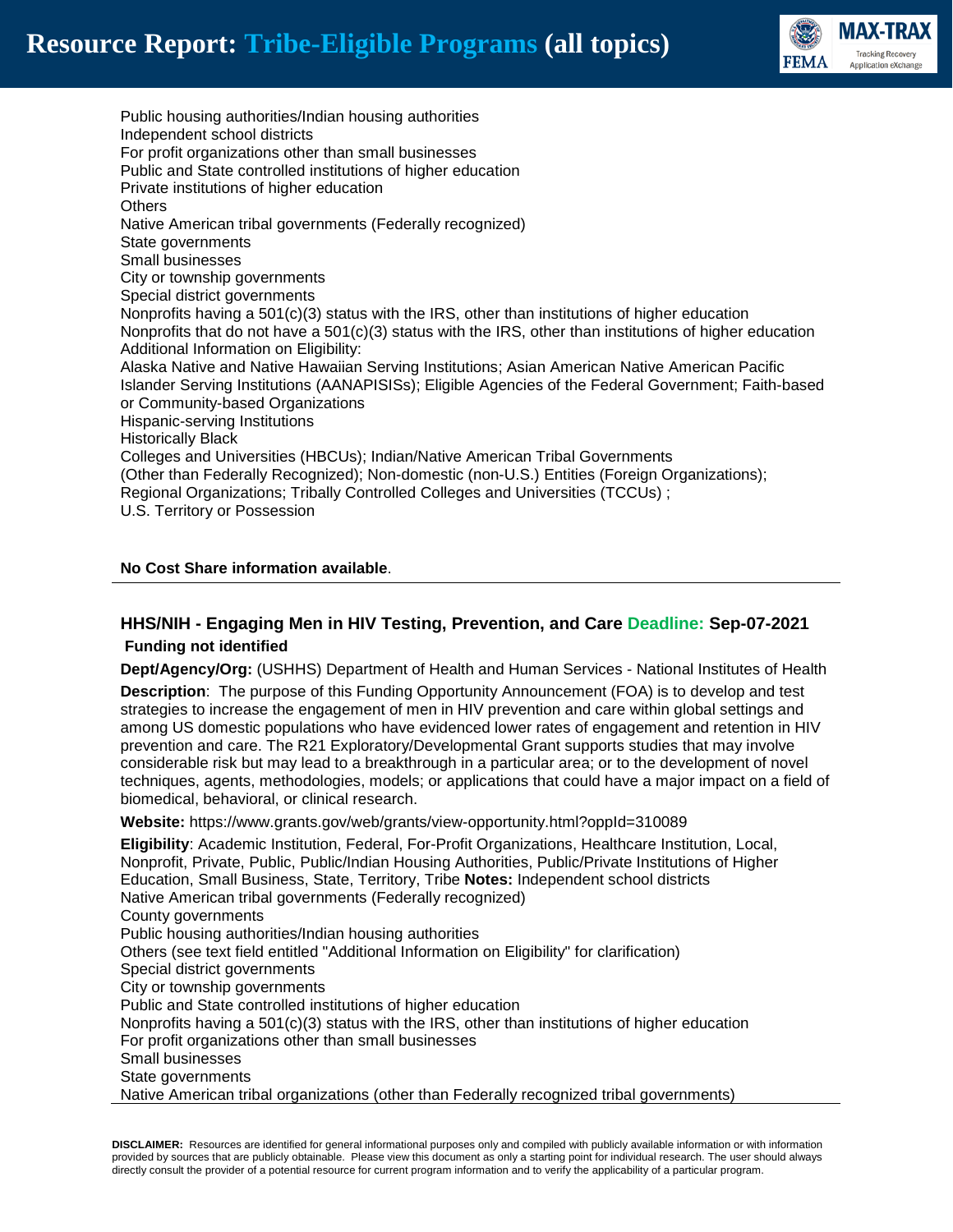

Nonprofits that do not have a 501(c)(3) status with the IRS, other than institutions of higher education Private institutions of higher education

Other Eligible Applicants include the following: Alaska Native and Native Hawaiian Serving Institutions; Asian American Native American Pacific Islander Serving Institutions (AANAPISISs); Eligible Agencies of the Federal Government; Faith-based or Community-based Organizations; Hispanic-serving Institutions; Historically Black Colleges and Universities (HBCUs); Indian/Native American Tribal Governments (Other than Federally Recognized); Non-domestic (non-U.S.) Entities (Foreign Organizations); Regional Organizations; Tribally Controlled Colleges and Universities (TCCUs) ; U.S. Territory or Possession.

**No Cost Share information available**.

## **HHS/NIH - Research on Current Topics in Alzheimer's Disease and Its Related Dementias Deadline: Nov-12-2021**

#### **Funding not identified**

**Dept/Agency/Org:** (USHHS) Department of Health and Human Services - National Institutes of Health

**Description**: The purpose of this Funding Opportunity Announcement (FOA) is to invite applications proposing new tests, animal models, techniques, etc. to advance research on Alzheimer's disease and its related dementias and which need additional preliminary data with broader dissemination to establish them for more general use in this research field. The priority topics will be announced through a series of Notices published subsequent to this FOA.

**Website:** https://www.grants.gov/web/grants/view-opportunity.html?oppId=310376

**Eligibility**: Academic Institution, For-Profit Organizations, Local, Nonprofit, Private, Public, Public/Indian Housing Authorities, Public/Private Institutions of Higher Education, Small Business, State, Territory, Tribe **Notes:** Others (see text field entitled "Additional Information on Eligibility" for clarification)

Public housing authorities/Indian housing authorities

Public and State controlled institutions of higher education

State governments

Nonprofits having a  $501(c)(3)$  status with the IRS, other than institutions of higher education Small businesses

Nonprofits that do not have a 501(c)(3) status with the IRS, other than institutions of higher education For profit organizations other than small businesses

Native American tribal organizations (other than Federally recognized tribal governments)

Independent school districts

City or township governments

Private institutions of higher education

County governments

Special district governments

Native American tribal governments (Federally recognized)

Other Eligible Applicants include the following: Alaska Native and Native Hawaiian Serving Institutions; Asian American Native American Pacific Islander Serving Institutions (AANAPISISs); Eligible Agencies of the Federal Government; Faith-based or Community-based Organizations; Hispanic-serving Institutions; Historically Black Colleges and Universities (HBCUs); Indian/Native American Tribal Governments (Other than Federally Recognized); Non-domestic (non-U.S.) Entities (Foreign Organizations); Regional Organizations; Tribally Controlled Colleges and Universities (TCCUs) ; U.S. Territory or Possession.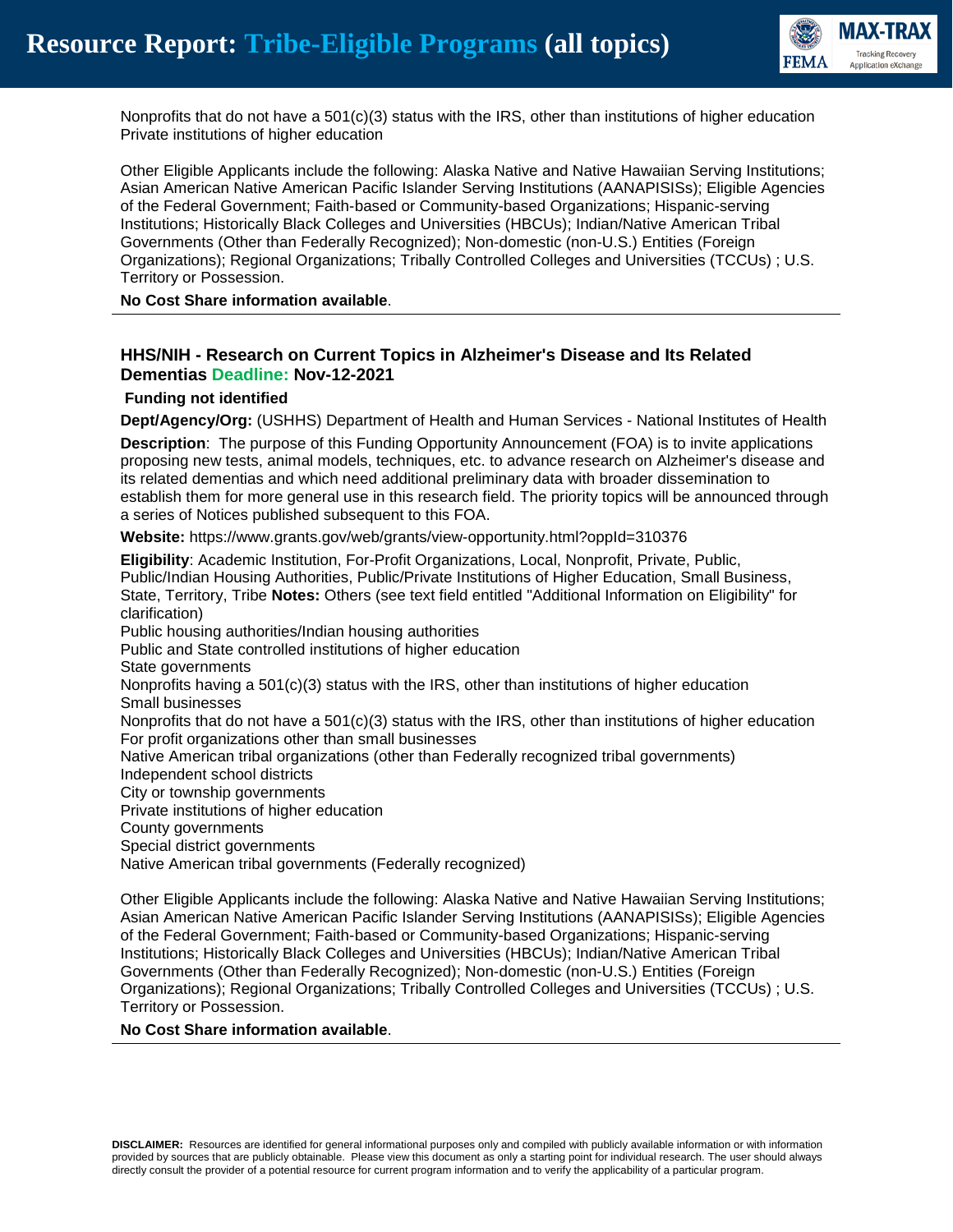

## **HHS/NIH - End-of-Life and Palliative Needs of Adolescents and Young Adults (AYA) with Serious Illnesses Deadline: Jan-07-2022**

### **Funding not identified**

**Dept/Agency/Org:** (USHHS) Department of Health and Human Services - National Institutes of Health

**Description**: Foster research on the unique perspectives, needs, wishes, and decision-making processes of adolescents and young adults with serious, advanced illnesses.

**Website:** https://www.grants.gov/web/grants/view-opportunity.html?oppId=311860

**Eligibility**: Academic Institution, Federal, For-Profit Organizations, Local, Nonprofit, Private, Public, Public/Indian Housing Authorities, Public/Private Institutions of Higher Education, Small Business, State, Territory, Tribe **Notes:** County governments Native American tribal governments (Federally recognized) City or township governments Special district governments Nonprofits that do not have a  $501(c)(3)$  status with the IRS, other than institutions of higher education Private institutions of higher education Public housing authorities/Indian housing authorities Independent school districts Small businesses Others (see text field entitled "Additional Information on Eligibility" for clarification) Native American tribal organizations (other than Federally recognized tribal governments) Nonprofits having a  $501(c)(3)$  status with the IRS, other than institutions of higher education Public and State controlled institutions of higher education For profit organizations other than small businesses State governments

Other Eligible Applicants include the following: Alaska Native and Native Hawaiian Serving Institutions; Asian American Native American Pacific Islander Serving Institutions (AANAPISISs); Eligible Agencies of the Federal Government; Faith-based or Community-based Organizations; Hispanic-serving Institutions; Historically Black Colleges and Universities (HBCUs); Indian/Native American Tribal Governments (Other than Federally Recognized); Non-domestic (non-U.S.) Entities (Foreign Organizations); Regional Organizations; Tribally Controlled Colleges and Universities (TCCUs) ; U.S. Territory or Possession.

#### **No Cost Share information available**.

## **HHS/NIH - Behavioral and Integrative Treatment Development Program Deadline: Mar-23-2022**

#### **Funding not identified**

**Dept/Agency/Org:** (USHHS) Department of Health and Human Services - National Institutes of Health

**Description**: The purpose of this funding opportunity announcement (FOA) is to encourage behavioral intervention development research to test efficacy, conduct clinical trials, examine mechanisms of behavior change, determine dose-response, treatment optimization, and/or ascertain best sequencing of behavioral, combined, sequential, or integrated behavioral and pharmacological (1) drug abuse treatment interventions, including interventions for patients with comorbidities; (2) drug abuse treatment and adherence interventions; (3) drug abuse treatment and adherence interventions that utilize technologies to boost effects and increase implementability and sustainability; (4) interventions to prevent the acquisition or transmission of HIV infection among individuals in drug abuse treatment; (5) interventions to promote adherence to drug abuse treatment, HIV and addiction medications; and (6) interventions to treat substance misuse and chronic pain. Research of interest includes but is not limited to Stage I research.

**Website:** https://www.grants.gov/web/grants/view-opportunity.html?oppId=313555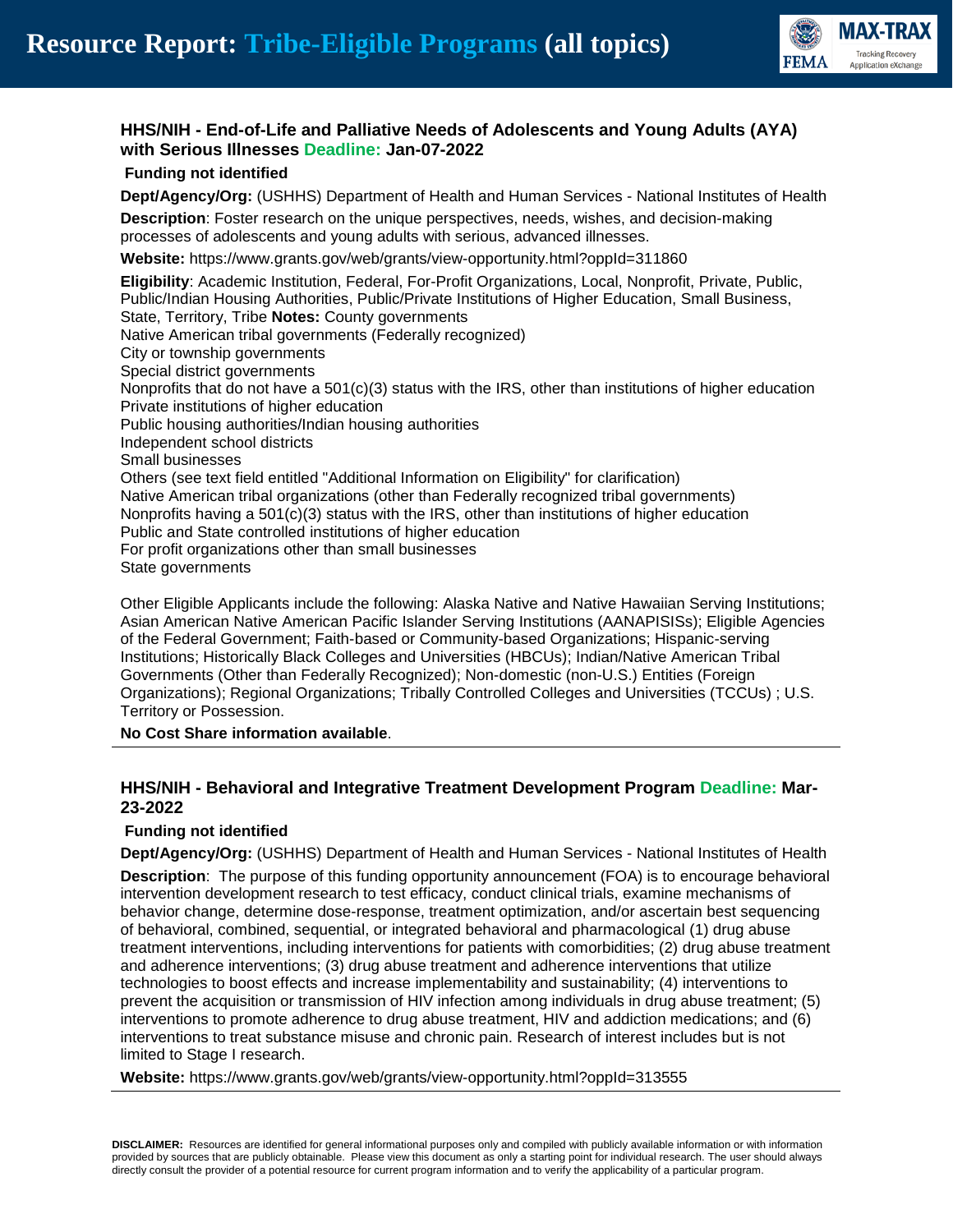

**Eligibility**: Academic Institution, Federal, For-Profit Organizations, Local, Nonprofit, Private, Public, Public/Indian Housing Authorities, Public/Private Institutions of Higher Education, Small Business, State, Territory, Tribe **Notes:** Others (see text field entitled "Additional Information on Eligibility" for clarification) City or township governments County governments For profit organizations other than small businesses Native American tribal organizations (other than Federally recognized tribal governments) Native American tribal governments (Federally recognized) Independent school districts Small businesses Public and State controlled institutions of higher education Special district governments Public housing authorities/Indian housing authorities Private institutions of higher education State governments Nonprofits having a  $501(c)(3)$  status with the IRS, other than institutions of higher education Nonprofits that do not have a  $501(c)(3)$  status with the IRS, other than institutions of higher education

Other Eligible Applicants include the following: Alaska Native and Native Hawaiian Serving Institutions; Asian American Native American Pacific Islander Serving Institutions (AANAPISISs); Eligible Agencies of the Federal Government; Faith-based or Community-based Organizations; Hispanic-serving Institutions; Historically Black Colleges and Universities (HBCUs); Indian/Native American Tribal Governments (Other than Federally Recognized); Non-domestic (non-U.S.) Entities (Foreign Organizations); Regional Organizations; Tribally Controlled Colleges and Universities (TCCUs) ; U.S. Territory or Possession.

**No Cost Share information available**.

## **HHS/NIH - Biology of Bladder Cancer Deadline: May-07-2022**

#### **Funding not identified**

**Dept/Agency/Org:** (USHHS) Department of Health and Human Services - National Institutes of Health **Description**: This Funding Opportunity Announcement (FOA) solicits applications investigating the biology and underlying mechanisms of bladder cancer. Bladder cancer is a significant health problem both in the United States and globally. Because of the high incidence and frequent tumor recurrence, bladder cancer exacts an outsized medical burden. While recent progress has been made in the molecular profiling of bladder cancers and identification of mutated genes, relatively little is known regarding the molecular mechanisms driving initiation, progression, and malignancy of bladder cancer. Furthermore, our understanding of biological processes of the normal bladder at the molecular, cell and organ levels is limited. Fundamental knowledge of how molecular and cellular functions of the bladder are altered in cancer will aid our understanding of bladder cancer biology and interventions. Applications that involve multidisciplinary teams and use clinical specimens or investigate both normal and cancer processes are encouraged.

**Website:** https://www.grants.gov/web/grants/view-opportunity.html?oppId=312653

**Eligibility**: Academic Institution, For-Profit Organizations, Local, Nonprofit, Private, Public, Public/Indian Housing Authorities, Public/Private Institutions of Higher Education, State, Territory, Tribe **Notes:** Special district governments City or township governments Others (see text field entitled "Additional Information on Eligibility" for clarification) Public housing authorities/Indian housing authorities County governments For profit organizations other than small businesses Small businesses Public and State controlled institutions of higher education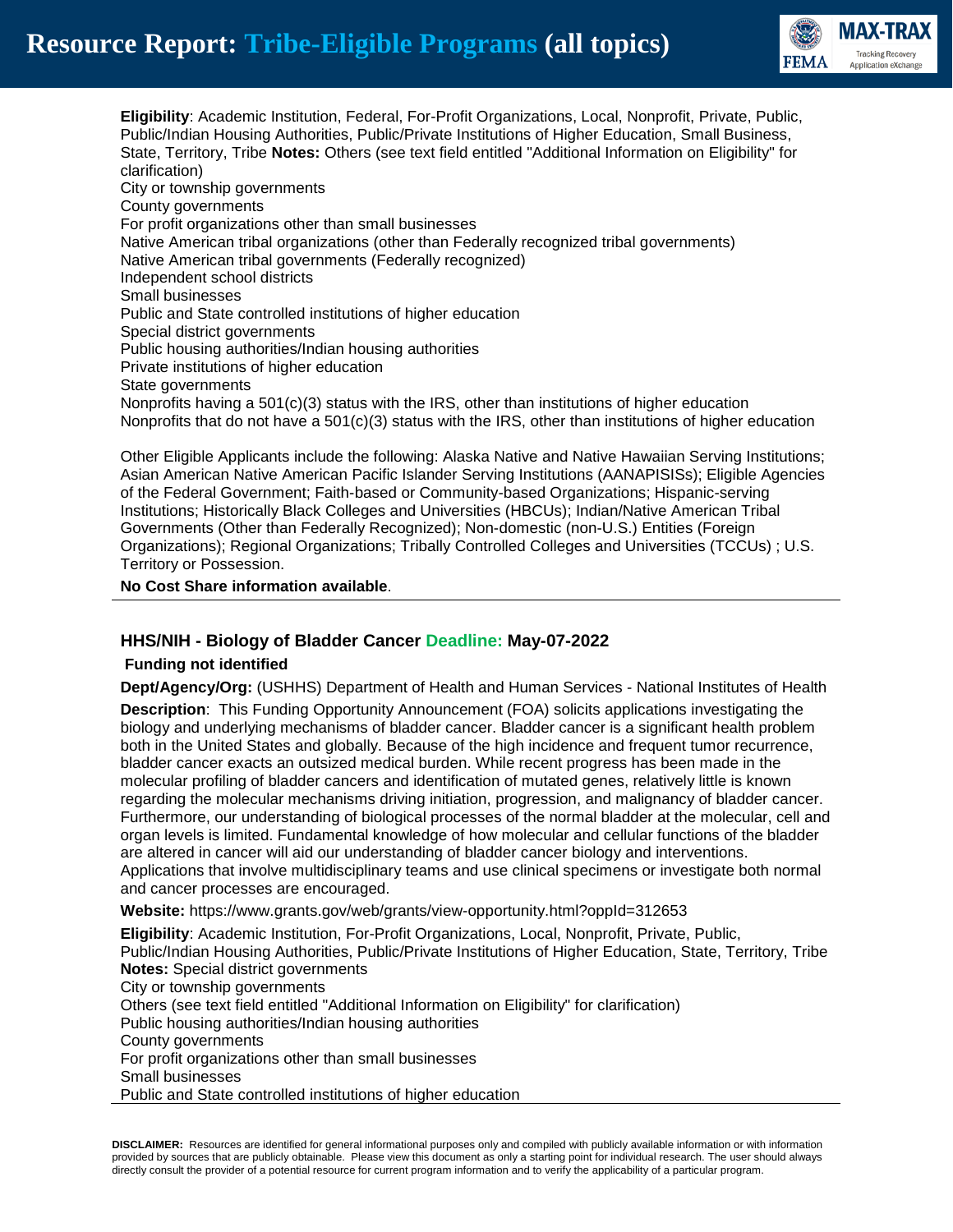

Native American tribal organizations (other than Federally recognized tribal governments) Nonprofits that do not have a  $501(c)(3)$  status with the IRS, other than institutions of higher education Independent school districts Native American tribal governments (Federally recognized)

Nonprofits having a 501(c)(3) status with the IRS, other than institutions of higher education Private institutions of higher education State governments

Other Eligible Applicants include the following: Alaska Native and Native Hawaiian Serving Institutions; Asian American Native American Pacific Islander Serving Institutions (AANAPISISs); Eligible Agencies of the Federal Government; Faith-based or Community-based Organizations; Hispanic-serving Institutions; Historically Black Colleges and Universities (HBCUs); Indian/Native American Tribal Governments (Other than Federally Recognized); Non-domestic (non-U.S.) Entities (Foreign Organizations); Regional Organizations; Tribally Controlled Colleges and Universities (TCCUs) ; U.S. Territory or Possession.

**No Cost Share information available**.

## **HHS/NIH - Small Grants for New Investigators to Promote Diversity in Health-Related Research Deadline: May-07-2022**

#### **Funding not identified**

**Dept/Agency/Org:** (USHHS) Department of Health and Human Services - National Institutes of Health

**Description**: The purpose of this Funding Opportunity Announcement (FOA) is to provide support for New Investigators from backgrounds nationally underrepresented in biomedical and behavioral research to conduct small research projects in the scientific mission areas of the National Institute of Diabetes and Digestive and Kidney Diseases (NIDDK). The R21 is intended to support small research projects that can be carried out in a short period of time with limited resources and seeks to facilitate the transition to research independence of New Investigators from backgrounds underrepresented in the biomedical and behavioral sciences. The R21 grant mechanism supports different types of projects including pilot and feasibility studies; secondary analysis of existing data; small, self-contained research projects; development of research methodology; and development of new research technology.

**Website:** https://www.grants.gov/web/grants/view-opportunity.html?oppId=313960

**Eligibility**: For-Profit Organizations, Nonprofit, Private, State, Territory, Tribe **Notes:** Native American tribal organizations (other than Federally recognized tribal

governments) Small businesses, County governments, City or township governments, Independent school districts, Nonprofits that do not have a  $501(c)(3)$  status with the IRS, other than institutions of higher education, Public housing authorities/Indian housing authorities, State governments, Native American tribal governments (Federally recognized), Special district governments, Nonprofits having a 501(c)(3) status with the IRS, other than institutions of higher education, Private institutions of higher education, Public and State controlled institutions of higher education, For profit organizations other than small businesses. Other Eligible Applicants include the following: Alaska Native and Native Hawaiian Serving Institutions; Asian American Native American Pacific Islander Serving Institutions (AANAPISISs); Eligible Agencies of the Federal Government; Faith-based or Community-based Organizations; Hispanic serving Institutions; Historically Black Colleges and Universities (HBCUs); Indian/Native American Tribal Governments (Other than Federally Recognized); Non-domestic (non-U.S.) Entities (Foreign Organizations); Regional Organizations; Tribally Controlled Colleges and Universities (TCCUs); U.S. Territory or Possession; Non-domestic (non-U.S.) Entities (Foreign Institutions) are not eligible to apply. Non-domestic (non-U.S.) components of U.S. Organizations are not eligible to apply. Foreign components, as defined in the NIH Grants Policy Statement, are allowed.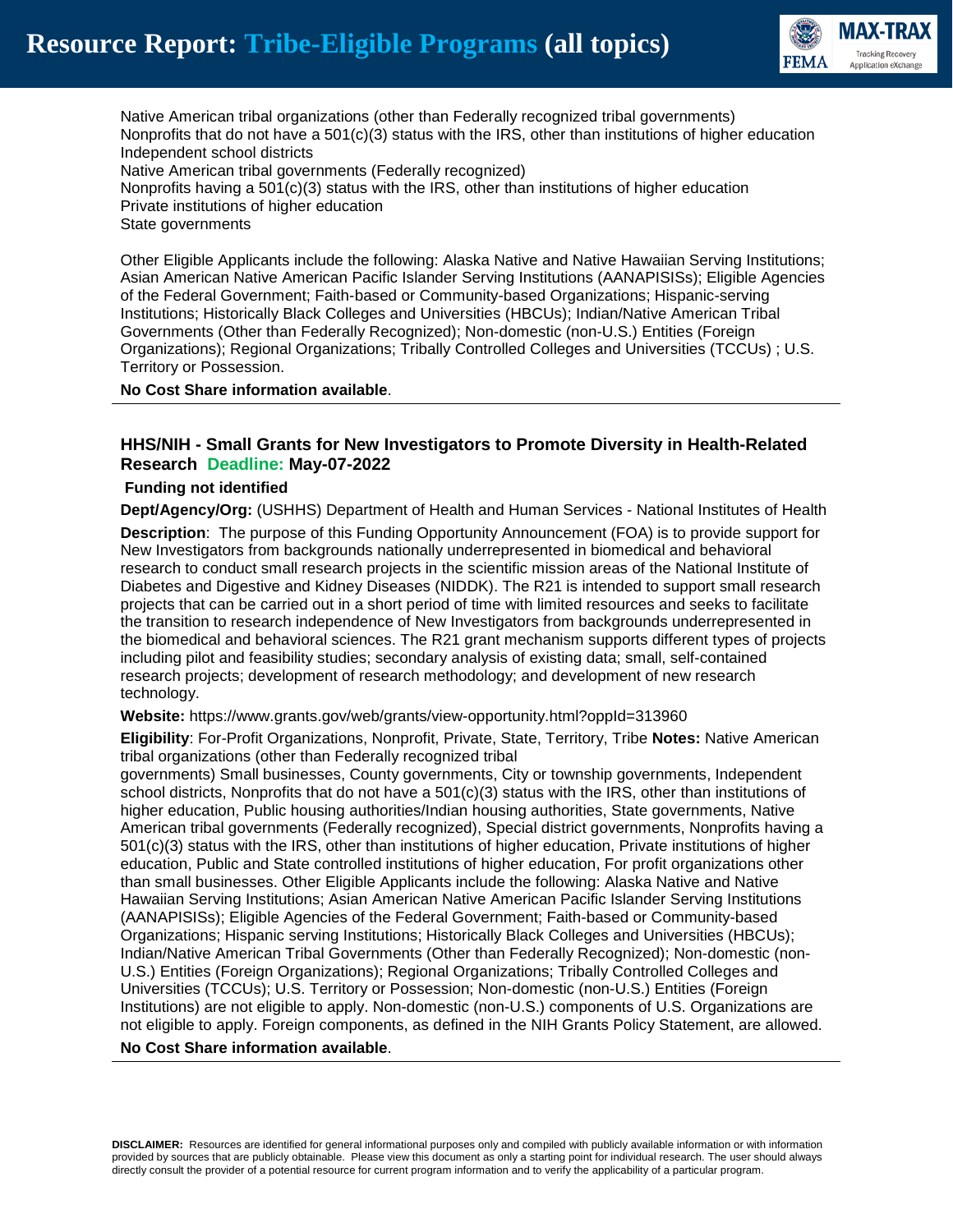

## **HHS/NIH - Long-Term Effects of Disasters on Health Care Systems Serving Health Disparity Populations (R01- Clinical Trial Optional) Synopsis 1 - FY20/FY21/FY22/FY23 Deadline: Sep-07-2023**

#### **Funding not identified**

**Dept/Agency/Org:** (USHHS) Department of Health and Human Services - National Institutes of Health

**Description**: To support investigative and collaborative research focused on understanding the longterm effects of natural and/or human-made disasters on health care systems serving health disparity populations.

**Website:** http://grants.nih.gov/grants/guide/pa-files/PA-20-172.html

**Eligibility**: Academic Institution, For-Profit Organizations, Large Business, Local, Nonprofit, Public/Indian Housing Authorities, Public/Private Institutions of Higher Education, State, Territory, Tribe **Notes:** Private institutions of higher education Nonprofits that do not have a  $501(c)(3)$  status with the IRS, other than institutions of higher education Public and State controlled institutions of higher education For profit organizations other than small businesses County governments Nonprofits having a  $501(c)(3)$  status with the IRS, other than institutions of higher education Public housing authorities/Indian housing authorities Others (see text field entitled "Additional Information on Eligibility" for clarification) City or township governments Native American tribal governments (Federally recognized) Small businesses Independent school districts Native American tribal organizations (other than Federally recognized tribal governments) State governments Special district governments

Other Eligible Applicants include the following: Alaska Native and Native Hawaiian Serving Institutions; Asian American Native American Pacific Islander Serving Institutions (AANAPISISs); Eligible Agencies of the Federal Government; Faith-based or Community-based Organizations; Hispanic-serving Institutions; Historically Black Colleges and Universities (HBCUs); Indian/Native American Tribal Governments (Other than Federally Recognized); Non-domestic (non-U.S.) Entities (Foreign Organizations); Regional Organizations; Tribally Controlled Colleges and Universities (TCCUs) ; U.S. Territory or Possession; Non-domestic (non-U.S.) Entities (Foreign Institutions) are not eligible to apply. Non-domestic (non-U.S.) components of U.S. Organizations are not eligible to apply. Foreign components, as defined in the NIH Grants Policy Statement, are not allowed.

**No Cost Share information available**.

## **CARES Act: DOC/EDA [Public Works and Economic Adjustment] - Economic Development Assistance Program - FY20, FY21, FY22**

**Total Funding:** \$1,500,000,000

**Dept/Agency/Org:** (USDOC) Department of Commerce - Economic Development Administration **Description**: For Economic Development Assistance Programs to prevent, prepare for, and respond to coronavirus, domestically or internationally, including for necessary expenses for responding to economic injury as a result of coronavirus.

**Website:** https://www.eda.gov/pdf/about/Economic-Adjustment-Assistance-Program-1-Pager.pdf

**Eligibility**: Local, Nonprofit, Private, Public/Private Institutions of Higher Education, State, Territory, **Tribe**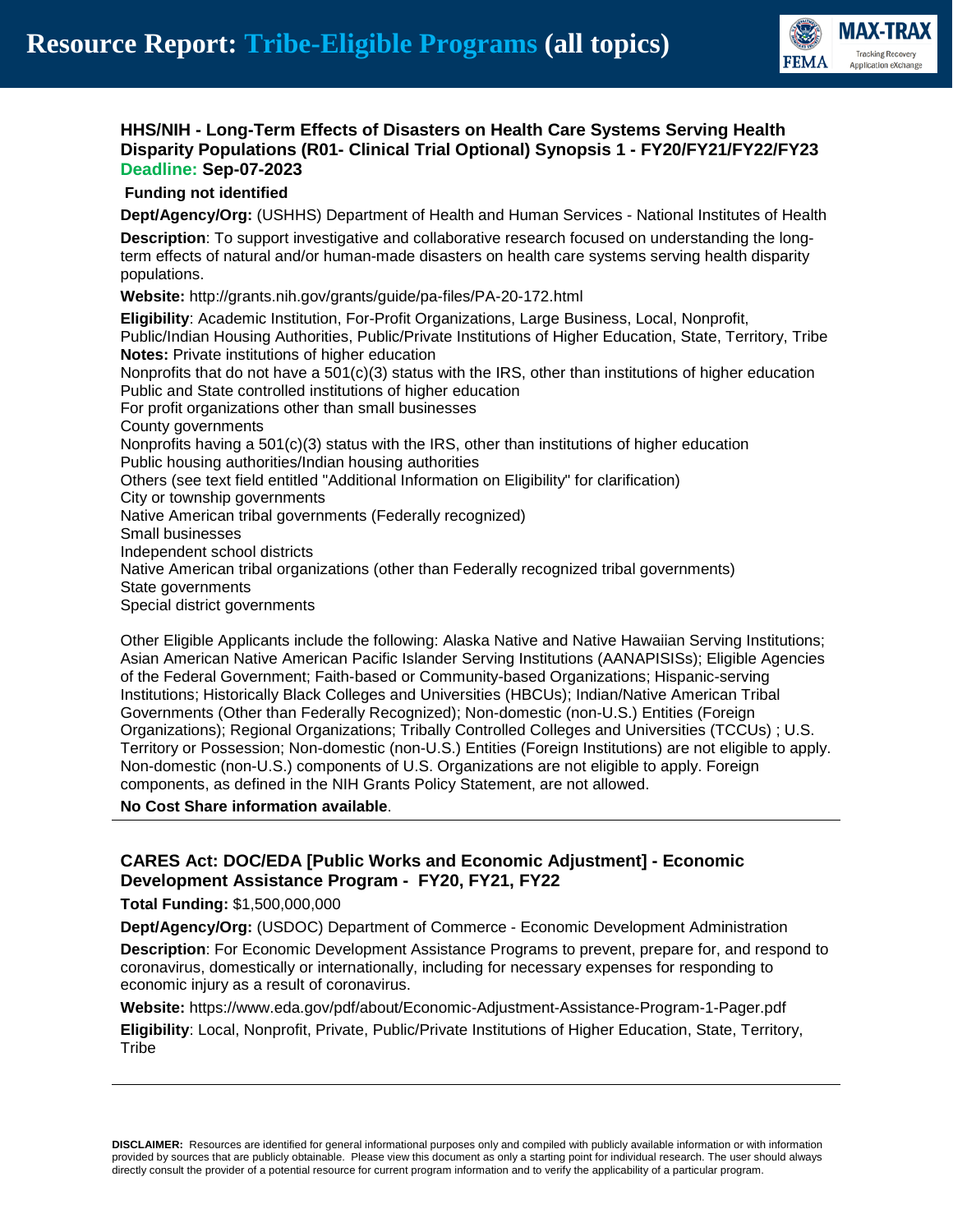

## **CARES Act: DOTreas - Coronavirus Relief Fund - FY2020**

**Total Funding:** \$149,965,000,000

**Dept/Agency/Org:** (USTRE) Department of the Treasury

**Description**: \$150 billion to States, Territories, and Tribal governments for expenditures incurred due to the COVID-19 health emergency and related revenue declines, allocated by population proportions, min. \$1.25 billion for states with relatively small populations.

**Website:** https://home.treasury.gov/policy-issues/cares/state-and-local-governments

**Eligibility**: Local, State, Territory, Tribe **Notes:** States, Territories, and Tribal governments

Intended Beneficiary: SLTT **No Cost Share information available**.

## **Wells Fargo Housing Foundation**

**Total Funding:** \$80,000

**Description**: Financial resources for non-profit organizations that help low- to moderate-income homeowners make necessary repairs and upgrades.

**Website:** https://www.wellsfargo.com/about/wfhf\_oview

**Eligibility**: Federal, Local, Nonprofit, Public, State, Tribe **Notes:** Established local and national nonprofit housing organizations with federal tax exemption under Section 501(c)(3) of the Internal Revenue Code that have demonstrated the ability to create homeownership opportunities for low- to moderate-income families.

Eligible Applicants: Nonprofit organizations, government agencies, public schools, and tribal entities **No Cost Share information available**.

## **CARES Act: HHS/IHS - Indian Health Facilities - FY2020/FY2021**

**Total Funding:** \$125,000,000

**Dept/Agency/Org:** (USHHS) Department of Health and Human Services - Indian Health Service **Description**: Including funds for medical services, equipment, supplies and public health education at IHS direct service, tribally operated, and urban Indian health care facilities.

**Website:** https://www.ihs.gov/

**Eligibility**: Tribe **Notes:** State, Local, Territory, Tribes

**No Cost Share information available**.

## **CARES Act: DOI/BIA - Operation of Indian Programs - FY2020/FY2021**

**Total Funding:** \$453,000,000

**Dept/Agency/Org:** (USDOI) Department of the Interior - Bureau of Indian Affairs

**Description**: For public safety and justice programs, executive direction for deep cleaning of facilities, purchase of personal protective equipment, purchase of info. tech. to improve teleworking, welfare assistance and social services for Tribes/Tribal governments.

**Website:** https://www.cdc.gov/tribal/cooperative-agreements/covid-19.html

**Eligibility**: Tribe **Notes:** Tribes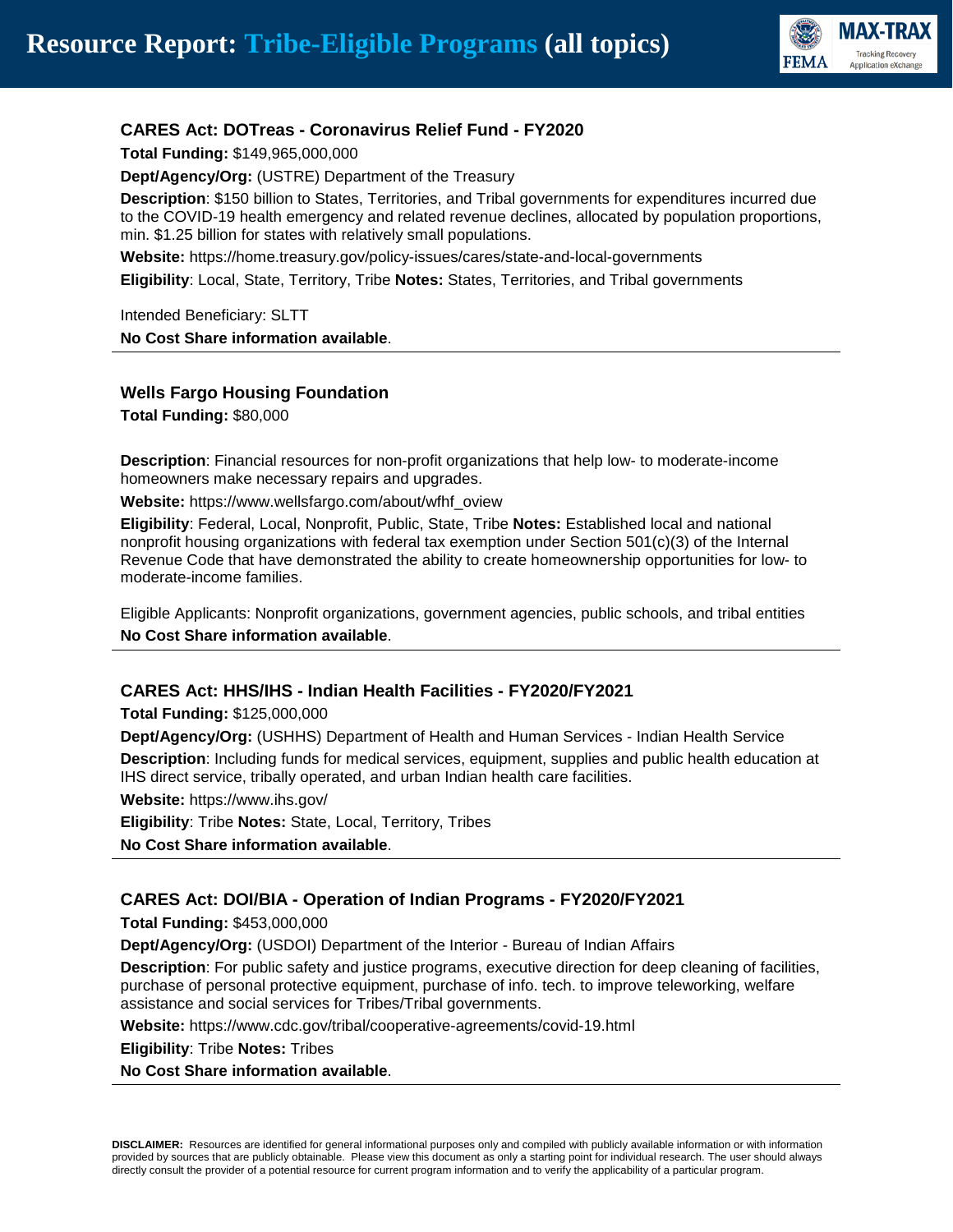

## **DHS/FEMA - Public Assistance (PA)**

#### **Funding not identified**

**Dept/Agency/Org:** (USDHS) Department of Homeland Security (FEMA specific) - Federal Emergency Management Agency

**Description**: Public Assistance (PA) is FEMA's largest grant program providing funds to assist communities responding to and recovering from major disasters or emergencies declared by the President. The program provides emergency assistance to save lives and protect property, and assists with permanently restoring community infrastructure affected by a federally declared incident.

**Website:** https://www.fema.gov/public-assistance-local-state-tribal-and-non-profit

**Eligibility**: Local, Nonprofit, Private, State, Territory, Tribe **Notes:** Eligible applicants include states, federally recognized tribal governments (including Alaska Native villages and organizations so long as they are not privately owned), U.S. territories, local governments, and certain private non-profit (PNP) organizations.

Eligible work must be required as a result of the declared incident, be located in the designated area, be the legal responsibility of the applicant, and be undertaken at a reasonable cost.

Restrictions - Cost: The federal share of assistance will not be less than 75% of the eligible cost for emergency measures and permanent restoration.

#### **No Cost Share information available**.

#### **Public Assistance Program (PA)**

#### **Funding not identified**

**Dept/Agency/Org:** (USDHS) Department of Homeland Security (FEMA specific) - Federal Emergency Management Agency

**Description**: FEMA's Public Assistance (PA) grant program provides federal assistance to government organizations and certain private nonprofit (PNP) organizations following a Presidential disaster declaration. Through the program, FEMA provides supplemental federal disaster grant assistance for debris removal, life-saving emergency protective measures, and the repair, replacement, or restoration of disaster-damaged publicly-owned facilities, and the facilities of certain PNP organizations. The PA program also encourages protection of these damaged facilities from future events by providing assistance for hazard mitigation measures during the recovery process.

**Website:** https://www.fema.gov/public-assistance-local-state-tribal-and-non-profit

**Eligibility**: Local, State, Territory, Tribe **Notes:** PA provides grants to state, tribal, territorial, and local governments, and certain types of PNP organizations so that communities can quickly respond to and recover from major disasters or emergencies.

Emergency work: debris removal and demolition of unsafe structures. Permanent work: restore to predisaster design. (water treatment and delivery systems; sewage collection and treatment facilities)

Restrictions - Cost: The federal share of assistance is not less than 75% of the eligible cost. **No Cost Share information available**.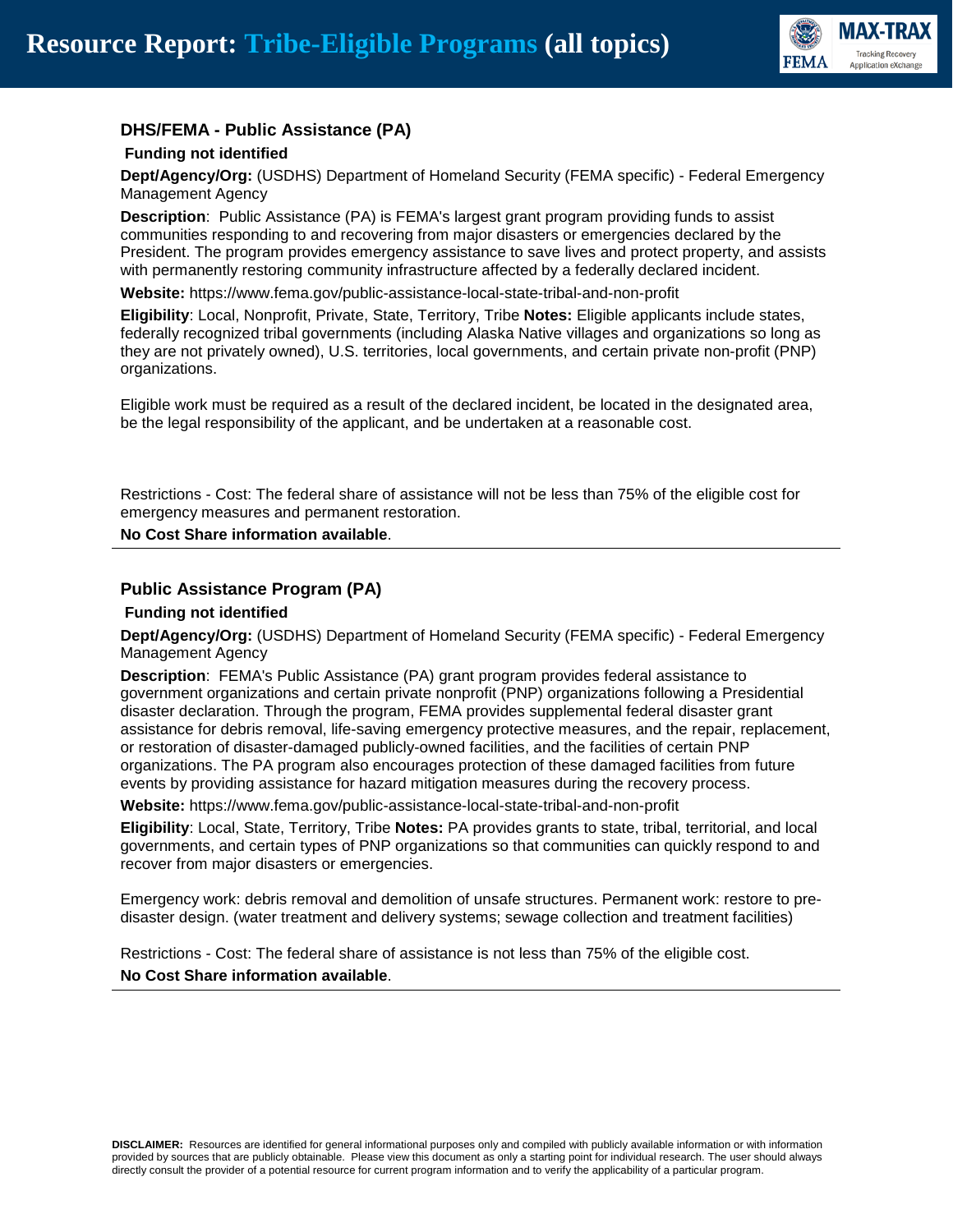

## **CARES Act: Election Assistance Commission - Election Security Grants - FY2020/FY2021**

**Total Funding:** \$400,000,000

**Dept/Agency/Org:** Other Independent Agencies - Election Assistance Commission

**Description**: Election Security Grants to prevent, prepare for, and respond to coronavirus, domestically or internationally, for the 2020 Federal election cycle.

**Website:** https://www.eac.gov/payments-and-grants/2020-hava-funds

**Eligibility**: Local, State, Territory, Tribe **Notes:** States that require funding to carry out 2020 election activities amidst COVID-19 concerns

Intended Beneficiary: SLTT

**No Cost Share information available**.

## **CARES Act: DHS/FEMA - Disaster Relief Fund - FY20, FY21, FY22, FY23, FY24**

**Total Funding:** \$44,997,000,000

**Dept/Agency/Org:** (USDHS) Department of Homeland Security (FEMA specific)

**Description**: Coronavirus funds to support all aspects of disaster relief financing both projected and actual costs for funds provided under this heading for major disasters and any other expenses.

**Website:** https://www.fema.gov/media-library/assets/documents/31789

**Eligibility**: Local, State, Territory, Tribe **Notes:** SLTTs will benefit from FEMA funds paid through partner programs.

**Cost Share Notes:** Of the amount provided \$25,000,000,000 shall be for major disasters declared pursuant to the Stafford Act and \$15,000,000,000 may be used for all purposes authorized under such Act and may be used in addition to amounts designated by the Congress as being for disaster relief.

## **CARES Act: DOI/Office of the Secretary - Departmental Operations - FY2020/FY2021**

**Total Funding:** \$158,400,000

**Dept/Agency/Org:** (USDOI) Department of the Interior - Office of the Secretary

**Description**: Coronavirus funds for purchasing equipment/supplies to disinfect buildings/public areas, for law enforcement and emergency management operations, bio surveillance of wildlife and environmental persistence studies, employee overtime and pay.

**Website:** https://www.bia.gov/as-ia/opa/online-press-release/cares-act-provides-critical-assistancetribal-governments

**Eligibility**: Tribe **Notes:** SLTT related activities of DOI.

**No Cost Share information available**.

## **CARES Act: DOI/Insular Affairs - Assistance to Territories - FY2020/FY2021**

**Total Funding:** \$55,000,000

**Dept/Agency/Org:** (USDOI) Department of the Interior - Insular Affairs

**Description**: For Assistance to Territories to prevent, prepare for, and respond to coronavirus, domestically or internationally, for general technical assistance.

**Website:** https://www.doi.gov/oia/financial-assistance

**Eligibility**: Local, State, Territory, Tribe **Notes:** US Territories.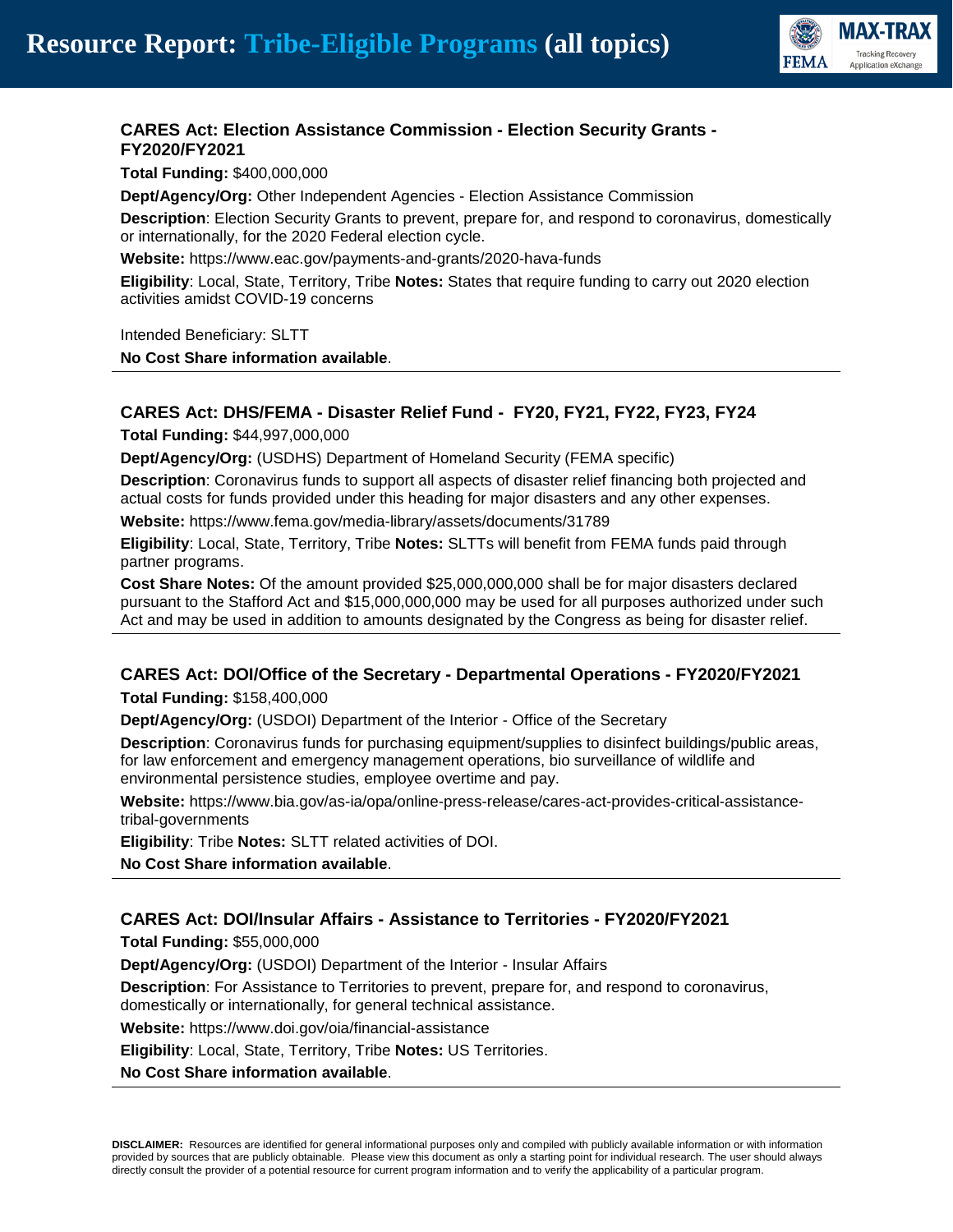

# **Tribal Housing Activities Loan Guarantee Program (Title VI)**

## **Funding not identified**

**Dept/Agency/Org:** (USHUD) Department of Housing and Urban Development - Public and Indian Housing Programs

**Description**: The purpose of the Title VI loan guarantee is to assist IHBG recipients (borrowers) who want to finance additional grant-eligible construction or development at today's costs.

No website listed.

**Eligibility**: Tribe **Notes:** Tribes, Alaska Native Villages, and their tribally designated housing entities that are Indian Housing Block Grant (IHBG) recipients, and that demonstrate administrative and financial capacity. The tribe or its tribally designated housing authority (TDHE), which plans and implements the project. An eligible tribe/TDHE (borrower) is one that receives IHBG funds and is authorized to pledge those funds as security for the project.

**No Cost Share information available**.

## **USDA/USFS/NFWF - California Forests and Watersheds Infrastructure Resilience 2020**

**Total Funding:** \$783,000

**Dept/Agency/Org:** (USDA) Department of Agriculture - Forest Service

**Description**: Funding for meadow restoration and removal of targeted aquatic organism passage (AOP) barriers.

**Website:** https://www.nfwf.org/programs/northern-california-forests-and-watersheds/california-forestsand-watersheds

**Eligibility**: Local, Nonprofit, Public/Private Institutions of Higher Education, State, Tribe

**Cost Share Notes:** Watershed restoration and management projects are expected to provide 1:1 nonfederal match and the strongest implementation projects will meet or exceed a 1:1 non-federal match. Watershed infrastructure design and permitting projects are expected to provide at least 50% nonfederal match.

Sierra Nevada meadow projects are required to provide 1:1 non-federal match.

Relevant non-federal matching funds do not need to be fully secured prior to proposal submission, but should have a demonstrable likelihood of being secured and expended during the project period to ensure the project can be completed as proposed. Proposals not meeting the match expectations will be considered on a limited case-by-case basis and are still encouraged to apply.

Matching Contributions consist of cash, contributed goods and services, volunteer hours, and/or property raised and spent for the Project during the Period of Performance. Larger match ratios and matching fund contributions from a diversity of partners are encouraged and will be more competitive during application review.

## **DOL/ETA - National Dislocated Worker Grants Program Guidance (17.277)**

**Total Funding:** \$300,000,000

**Dept/Agency/Org:** (USDOL) Department of Labor - Employment and Training Administration

**Description**: WIOA funds to provide employment-related services for dislocated workers. Funds for: Disaster Recovery and Employment Recovery.

**Website:** https://www.grants.gov/web/grants/view-opportunity.html?oppId=325616

**Eligibility**: State, Tribe **Notes:** Eligibility varies depending upon the type of National Dislocated Worker Grant requested, as noted below. Please reference the text of TEGL 12-19 for additional requirements. Disaster Recovery DWGs: 1. States, as defined by the Workforce Innovation and Opportunity Act (WIOA) in Section 3(56);2. Outlying areas as defined by WIOA, Section 3(45); and,3. Indian tribal governments as defined by the Stafford Act, 42 U.S.C. 5122(6) Employment Recovery DWGs: 1. a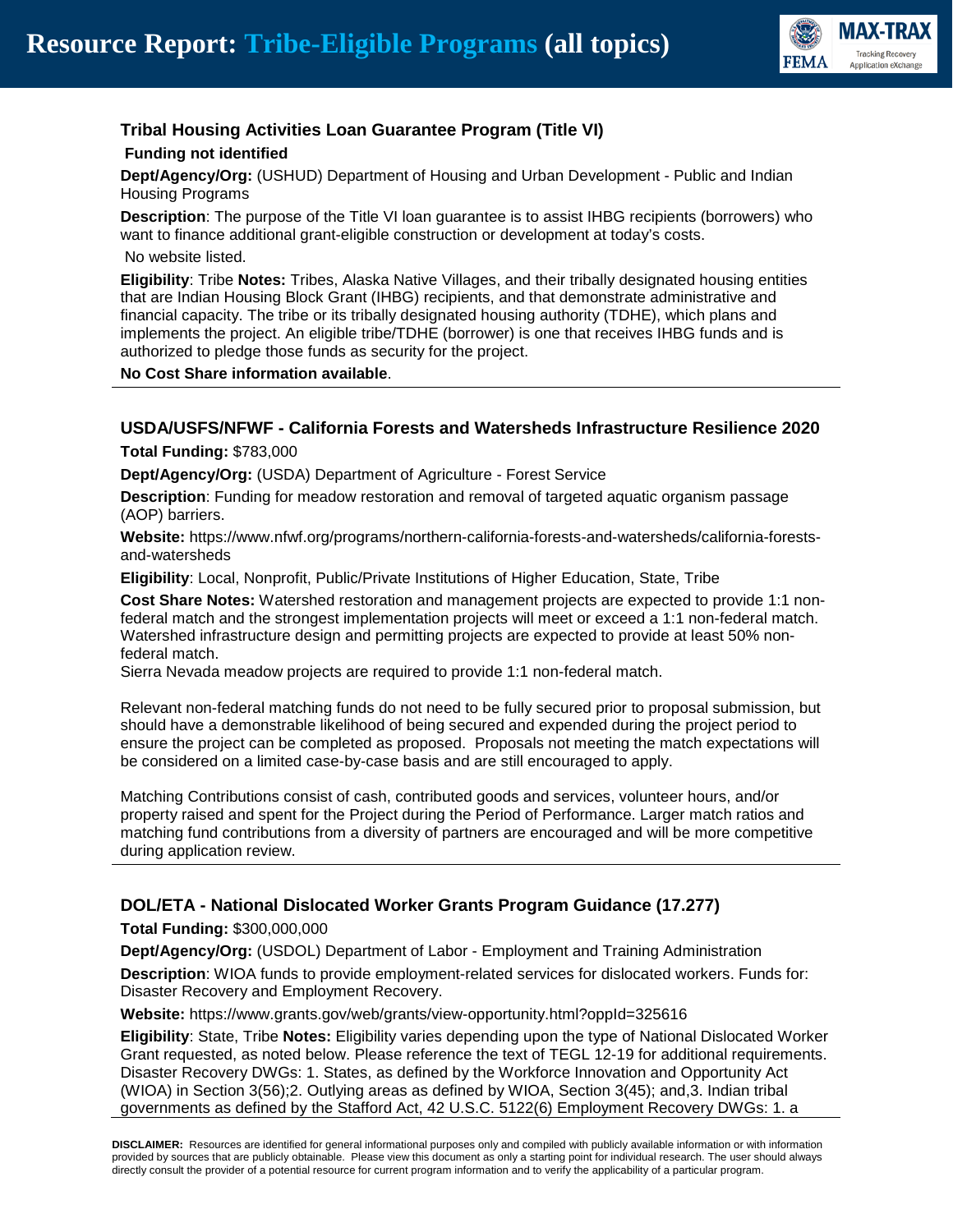

state or outlying area (as defined by WIOA, Section 3), or a consortium of states;2. a local Workforce Development Board (WDB) or a consortium of WDBs;3. an entity eligible for funding through the Indian and Native American program in WIOA Section 166(c);4. entities determined to be appropriate by the governor of the state or outlying area involved; and,5. entities that demonstrate to the Secretary of Labor their capability to effectively respond to circumstances related to particular dislocations.

## **No Cost Share information available**.

## **HUD - 2020 Appropriation for Community Development Block Grant-Disaster Recovery Grant Program (14.218 & 14.228)**

## **Funding not identified**

**Dept/Agency/Org:** (USHUD) Department of Housing and Urban Development - Community Planning and Development

**Description**: When the President declares a major disaster, Congress may appropriate funds to the Department of Housing and Urban Development (HUD) when there are significant unmet needs for long-term recovery. Qualifying major disasters are those declared by the President pursuant to the Robert T. Stafford Disaster Relief and Emergency Assistance Act of 1974. The special appropriation provides funds to the most impacted and distressed areas for:

#### \* Disaster Relief.

- \* Long Term-Recovery.
- \* Restoration of Infrastructure.
- \* Housing.
- \* Economic Revitalization.
- \* Mitigation

While CDBG-DR funding is a valuable resource for long-term recovery and mitigation in the wake of major disasters, HUD expects that grantees will take steps to set in place substantial State and local governmental policies to enhance the impact of HUD-funded investments and limit damage from future disasters.

CDBG-DR funding supplements other Federal recovery assistance programs administered by the Federal Emergency Management Agency (FEMA), the Small Business Administration (SBA), and the United States Army Corps of Engineers (USACE). CDBG-DR funds cannot duplicate funding available from federal, state or local governments, private and nonprofit organizations, insurance proceeds, or any other source of assistance.

CDBG-DR funds may also be used to match other federal resources and can also be used in combination with the Department of Health and Human Services(HHS) Social Services Block Grants (SSBGs).

Before cities, counties and states can begin utilizing CDBG-DR funds (expenditure) several steps must be completed to include creation of a disaster recovery web page, Action Plan approval, applicable environmental reviews and the execution of a grant agreement with HUD.

Citizen participation is both encouraged and required throughout the CDBG-DR grant process. Each grantee's Action Plan must include a Citizen Participation Plan which describes how the public will be informed and engaged throughout the grant's lifecycle.

The combined amount of \$3,831,428,000 in CDBG-DR funds is allocated by this notice for the purpose of assisting in long-term recovery from major disasters that occurred in 2017, 2018, and 2019.

**Website:** https://www.hudexchange.info/programs/cdbg-dr/

**Eligibility**: Local, State, Territory, Tribe **Notes:** Grants shall be awarded directly to a State, unit of general local government, or Indian tribe at the discretion of the Secretary. These entities become the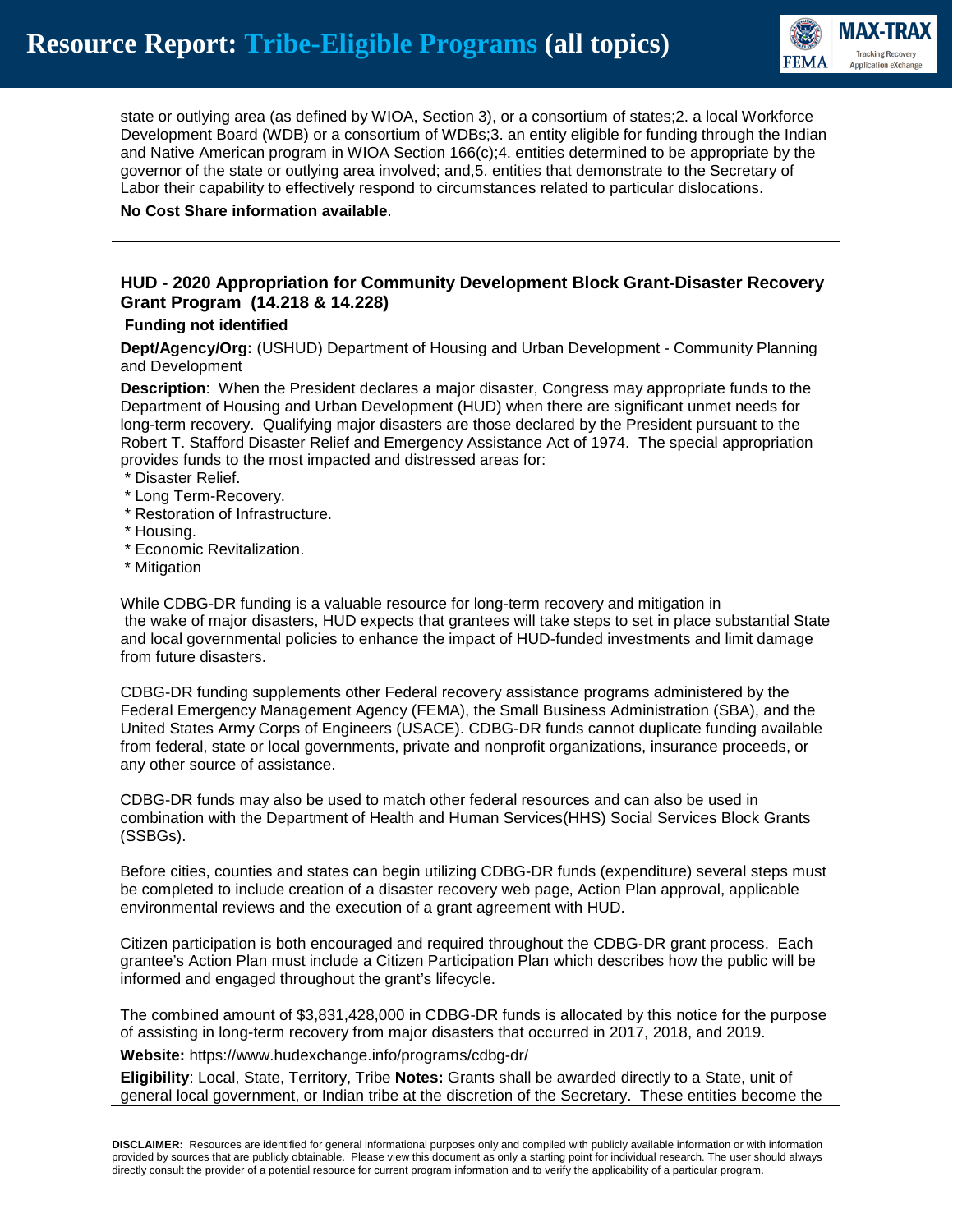

grantees. HUD will notify eligible States, cities and counties if they are eligible to receive CDBG-DR grants.

Those who receive grant money as subrecipients include state agencies, nonprofit organizations, economic development agencies, citizens, and businesses.

Individuals nor communities can apply for funds. Members of the public impacted by a disaster cannot receive CDBG-DR funds directly from HUD.

**No Cost Share information available**.

## **USDA/RD - Community Facilities Direct Loan and Grant Program**

#### **Funding not identified**

**Dept/Agency/Org:** (USDA) Department of Agriculture - Rural Development

**Description**: Loans and grants for efforts to enlarge, extend, or otherwise improve community facilities providing essential services to rural residents.

**Website:** https://www.rd.usda.gov/programs-services/community-facilities-direct-loan-grant-program **Eligibility**: Local, Nonprofit, Public, Tribe **Notes:** Eligible borrowers include:

 Public bodies; Community-based nonprofit corporations; and Federally-recognized Tribes.

Rural areas including cities, villages, townships and towns including Federally Recognized Tribal Lands with no more than 20,000 residents according to the latest U.S. Census Data are eligible for this program.

**No Cost Share information available**.

## **HHS grants from the Administration for Community Living (ACL) for older adults and people with disabilities in communities to help prevent the spread of COVID-19**

**Total Funding:** \$955,000,000

**Dept/Agency/Org:** (USHHS) Department of Health and Human Services - Administration for Community Living

**Description**: HHS Announces Nearly \$1 Billion in CARES Act Grants to Support Older Adults and People with Disabilities in the Community During the COVID-19 Emergency

**Website:** https://www.cdc.gov/coronavirus/2019-ncov/index.html

**Eligibility**: Healthcare Institution, State, Territory, Tribe **Notes:** Grant amounts are determined based on the formulas defined under the program authorizing statutes

**No Cost Share information available**.

## **DHS/FEMA - Emergency Management Performance Grant Program, COVID-19 Supplemental (EMPG-S) - Region VI**

**Total Funding:** \$11,474,233

**Dept/Agency/Org:** (USDHS) Department of Homeland Security (FEMA specific) - Federal Emergency Management Agency

**Description**: Funding to support planning and operational readiness for COVID-19 preparedness and response, as well as the development of tools and strategies for prevention, preparedness, and response, and ensure ongoing communication and coordination.

**Website:** https://www.grants.gov/web/grants/view-opportunity.html?oppId=326302

**DISCLAIMER:** Resources are identified for general informational purposes only and compiled with publicly available information or with information provided by sources that are publicly obtainable. Please view this document as only a starting point for individual research. The user should always directly consult the provider of a potential resource for current program information and to verify the applicability of a particular program.